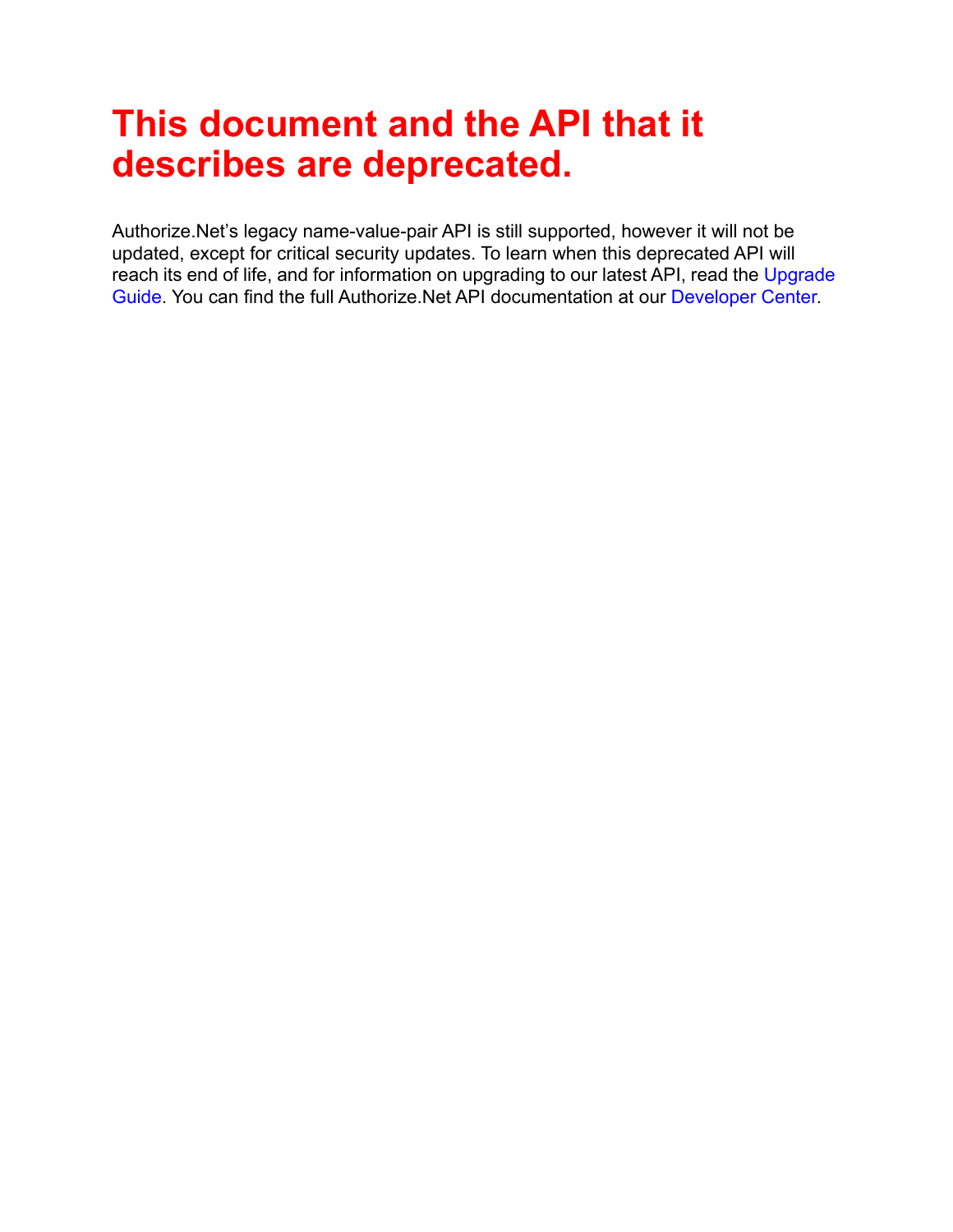# **Advanced Integration Method (AIM) Card-Not-Present Transactions**

**Developer Guide**

September 2017



Authorize.Net Developer Support <http://developer.authorize.net> Authorize.Net LLC 082007 Ver.2.0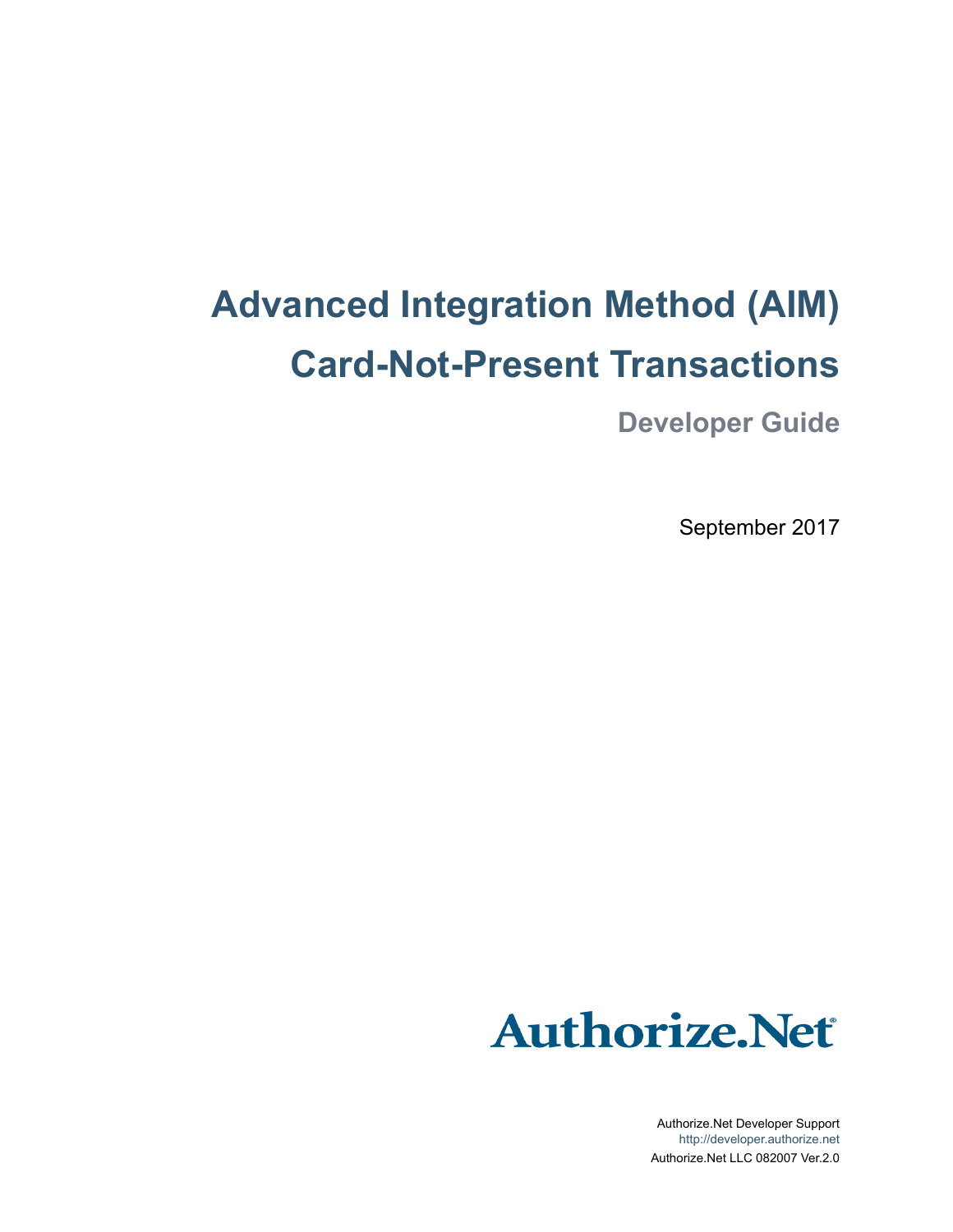Authorize.Net LLC ("Authorize.Net") has made efforts to ensure the accuracy and completeness of the information in this document. However, Authorize.Net disclaims all representations, warranties and conditions, whether express or implied, arising by statute, operation of law, usage of trade, course of dealing or otherwise, with respect to the information contained herein. Authorize.Net assumes no liability to any party for any loss or damage, whether direct, indirect, incidental, consequential, special or exemplary, with respect to (a) the information; and/or (b) the evaluation, application or use of any product or service described herein.

Authorize.Net disclaims any and all representation that its products or services infringe upon any existing or future intellectual property rights. Authorize.Net owns and retains all right, title and interest in and to the Authorize.Net intellectual property, including without limitation, its patents, marks, copyrights and technology associated with the Authorize.Net services. No title or ownership of any of the foregoing is granted or otherwise transferred hereunder. Authorize.Net reserves the right to make changes to any information herein without further notice.

#### **Authorize.Net Trademarks:**

Advanced Fraud Detection Suite™ Authorize.Net® Authorize.Net Your Gateway to IP Transactions™ Authorize.Net Verified Merchant Seal™ Automated Recurring Billing™ eCheck.Net®

# **Authorize, Net**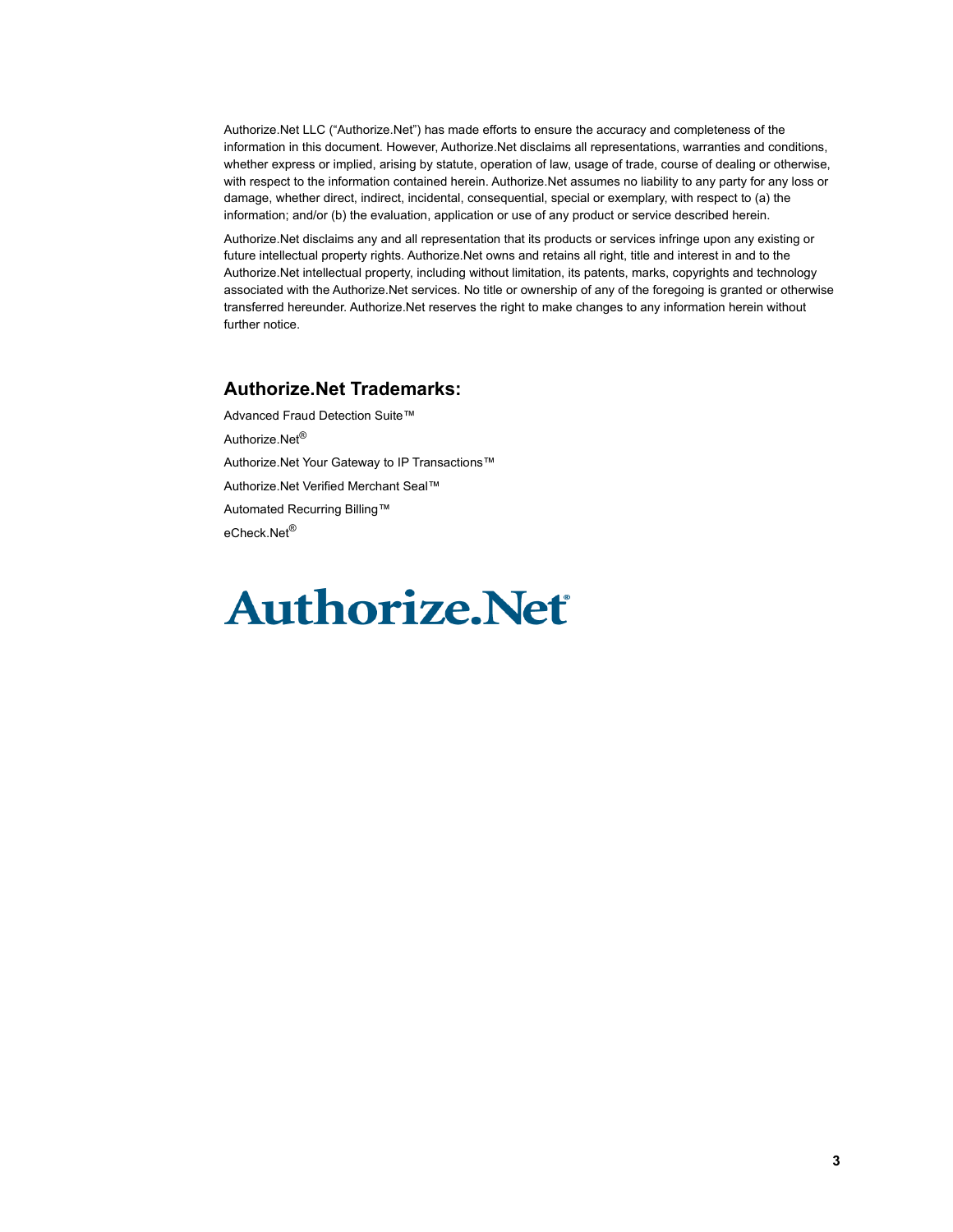# **Contents**

#### **[Recent Revisions to This Document](#page-6-0) 7**

#### **[About This Guide](#page-7-0) 8**

[Audience and Purpose](#page-7-1) **8** [Conventions](#page-7-2) **8** [Note, Important, and Warning Statements](#page-7-3) **8** [Text and Command ConventionsDeveloper Support](#page-8-0) **9 [9](#page-8-1)**

#### **[Chapter 1](#page-9-0) [Introduction](#page-9-1) 10**

**CONTENTS**<br>
ABout This Guide 8<br>
ABout This Guide 8<br>
AADout This Guide 8<br>
ACONTENTS CONTENTS AND TRIMATE SURFACE BOOK CONTENTS AND MINOR THE SURFACE OF SURFACE BOOK CONTENTS (1973)<br>
The and Contents and Velering State Septe [AIM Minimum Requirements](#page-9-2) **10** [Payment Card Industry \(PCI\) Data Security Standard](#page-10-0) **11** [Managing Integration Settings](#page-11-0) **12** [Features of AIM](#page-11-1) **12** [eCheck.Net](#page-12-0) **13** [PayPal Express Checkout](#page-13-0) **14** [Payment Processors](#page-13-1) **14** [North American Payment Processors](#page-13-2) **14** [European Payment Processors](#page-15-0) **16** [Asia-Pacific Processors](#page-15-1) **16** [EVOSnap](#page-16-0) **17** [Accepted Authorization/Settlement Currencies](#page-16-1) **17** [Accepted Billing Currencies](#page-16-2) **17** [Accepted Card Types](#page-16-3) **17** [Unsupported Services](#page-16-4) **17** [EVOSnap Supported Services](#page-17-0) **18** [Software Development Kits](#page-20-0) **21**

#### **[Chapter 2](#page-21-0) [Submitting Transactions](#page-21-1) 22**

[Minimum Field Requirements](#page-22-0) **23** [Market Type Requirements](#page-24-0) **25**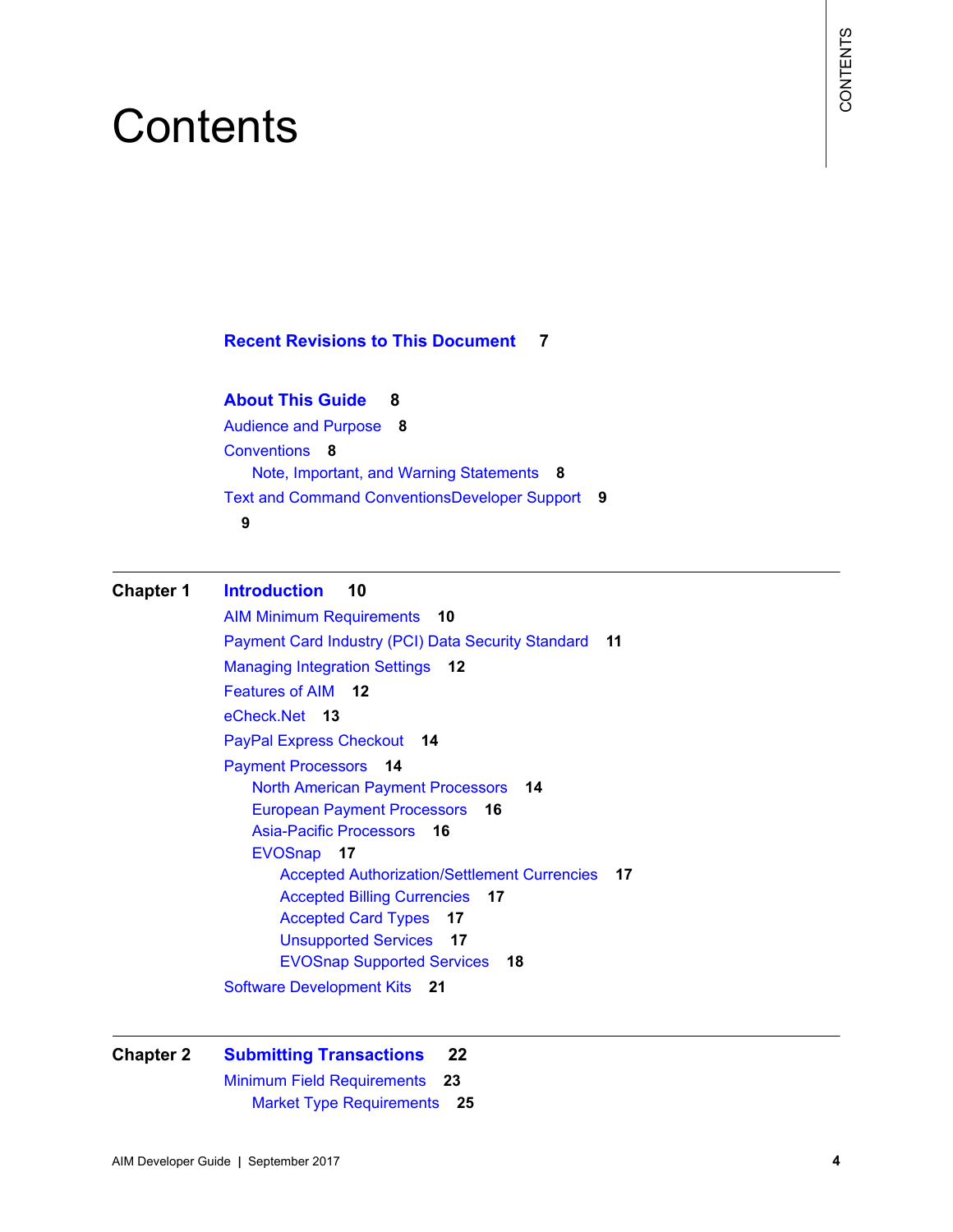[E-commerce](#page-24-1) **25** [MOTO \(Mail Order/Telephone Order\)](#page-24-2) **25** [Retail](#page-25-0) **26** [Credit Card Transaction Types](#page-25-1) **26** [Authorization and Capture](#page-26-0) **27** [Authorization Only](#page-26-1) **27** [Prior Authorization and Capture](#page-27-0) **28** [Capture Only](#page-27-1) **28** [Credit \(Refund\)](#page-28-0) **29** [Unlinked Credit](#page-28-1) **29** [Void](#page-29-0) **30** [Visa Verification Transactions](#page-30-0) **31** [Partial Authorization Transactions](#page-30-1) **31** [Using the Merchant Interface](#page-32-0) **33**

#### **[Chapter 3](#page-33-0) [Transaction Data Requirements](#page-33-1) 34**

[Transaction Post Location](#page-33-2) **34** [AIM Transaction Submission API](#page-34-0) **35** [Merchant Information](#page-34-1) **35** [Transaction Information](#page-35-0) **36** [Order Information](#page-38-0) **39** [Itemized Order Information](#page-39-0) **40** [Customer Information](#page-40-0) **41** [Shipping Information](#page-42-0) **43** [Additional Shipping Information \(Level 2 Data\)](#page-43-0) **44** [x\\_tax](#page-44-0) **45** [x\\_freight](#page-44-1) **45** [x\\_duty](#page-44-2) **45** [x\\_tax\\_exempt](#page-45-0) **46** [x\\_po\\_num](#page-45-1) **46** [Cardholder Authentication](#page-45-2) **46** [Merchant-Defined Fields](#page-47-0) **48**

#### **[Chapter 4](#page-49-0) [Transaction Response](#page-49-1) 50**

[Fields in the Payment Gateway Response](#page-51-0) **52** [Response for Duplicate Transactions](#page-56-0) **57** [AIM Transaction Response Types](#page-57-0) **58** [Version 3.0](#page-57-1) **58** [Version 3.1](#page-57-2) **58** [Configuring the Transaction Version](#page-58-0) **59** [Response Code Details](#page-58-1) **59**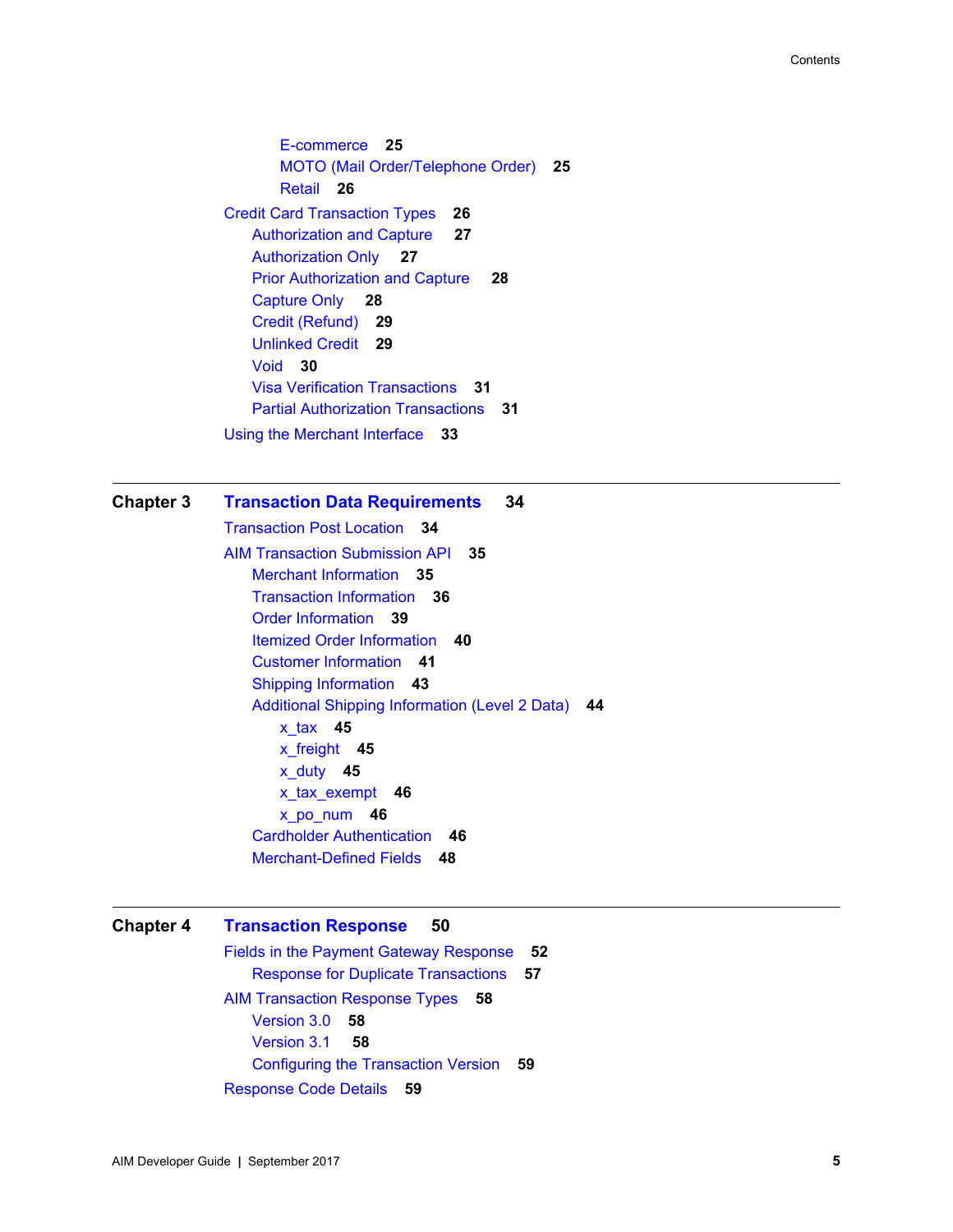[Email Receipt](#page-72-0) **73**

**[Chapter 5](#page-74-0) [Test Transactions](#page-74-1) 75** [Testing to Generate Specific Transaction Results](#page-75-0) **76**

**[Appendix A](#page-77-0) [Fields by Transaction Type](#page-77-1) 78** [Minimum Required Fields](#page-77-2) **78** [Required Fields for Additional AIM Features](#page-78-0) **79** [Best Practice Fields](#page-79-0) **80**

**[Appendix B](#page-80-0) [API Fields](#page-80-1) 81**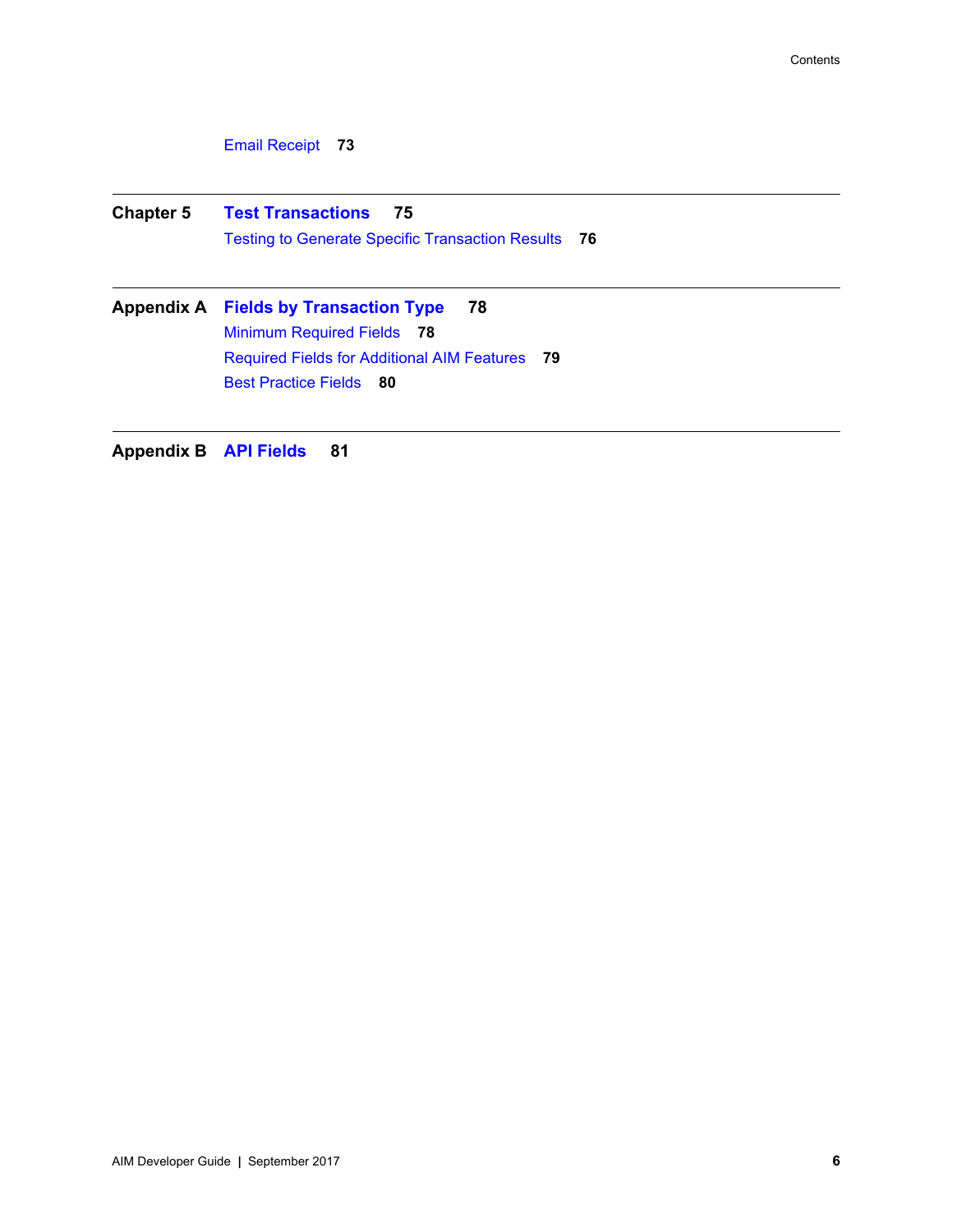# <span id="page-6-0"></span>Recent Revisions to This **Document**

| Date             | <b>Revision</b>                                                                                                                                                                                                                                                                                                                                                                                                 |
|------------------|-----------------------------------------------------------------------------------------------------------------------------------------------------------------------------------------------------------------------------------------------------------------------------------------------------------------------------------------------------------------------------------------------------------------|
| June 2016        | The Authorize. Net name-value pair API described by this document is<br>deprecated and is not recommended for new integrations to Authorize. Net.<br>Security enhancements will be implemented from time to time, however new<br>products and features will not. For new integrations, we recommend the<br>latest Authorize. Net API. For more information, see our API Reference and<br>Feature Details pages. |
| December 2015    | This revision contains only editorial changes and no technical updates.                                                                                                                                                                                                                                                                                                                                         |
| October 2015     | Added a note about TLS to "AIM Minimum Requirements," page 10.                                                                                                                                                                                                                                                                                                                                                  |
| August 2015      | Updated EVOSnap information in "Payment Processors," page 14.                                                                                                                                                                                                                                                                                                                                                   |
| <b>July 2015</b> | Added a section on EVOSnap to "Payment Processors," page 14.                                                                                                                                                                                                                                                                                                                                                    |
|                  | Added a new transaction POST location to "Transaction Post Location."<br>page 34.                                                                                                                                                                                                                                                                                                                               |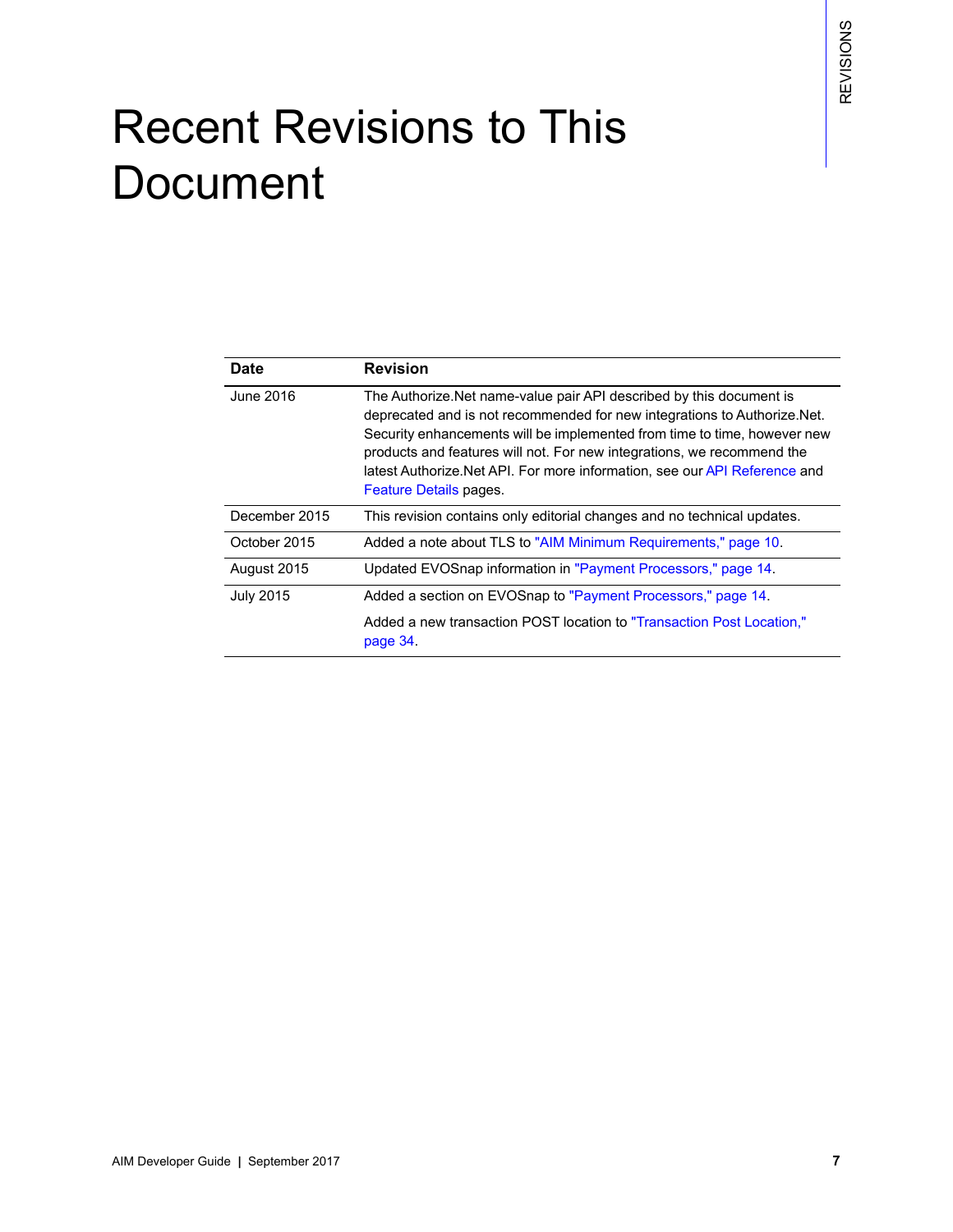# <span id="page-7-0"></span>About This Guide

# <span id="page-7-1"></span>**Audience and Purpose**

This guide is for developers who integrate payment systems with the Authorize.Net Payment Gateway using the Advanced Integration Method (AIM) API.

# <span id="page-7-2"></span>**Conventions**

## <span id="page-7-3"></span>**Note, Important, and Warning Statements**



A *Note* contains helpful suggestions or references to material not contained in the document.



An *Important* statement contains information essential to successfully completing a task or learning a concept.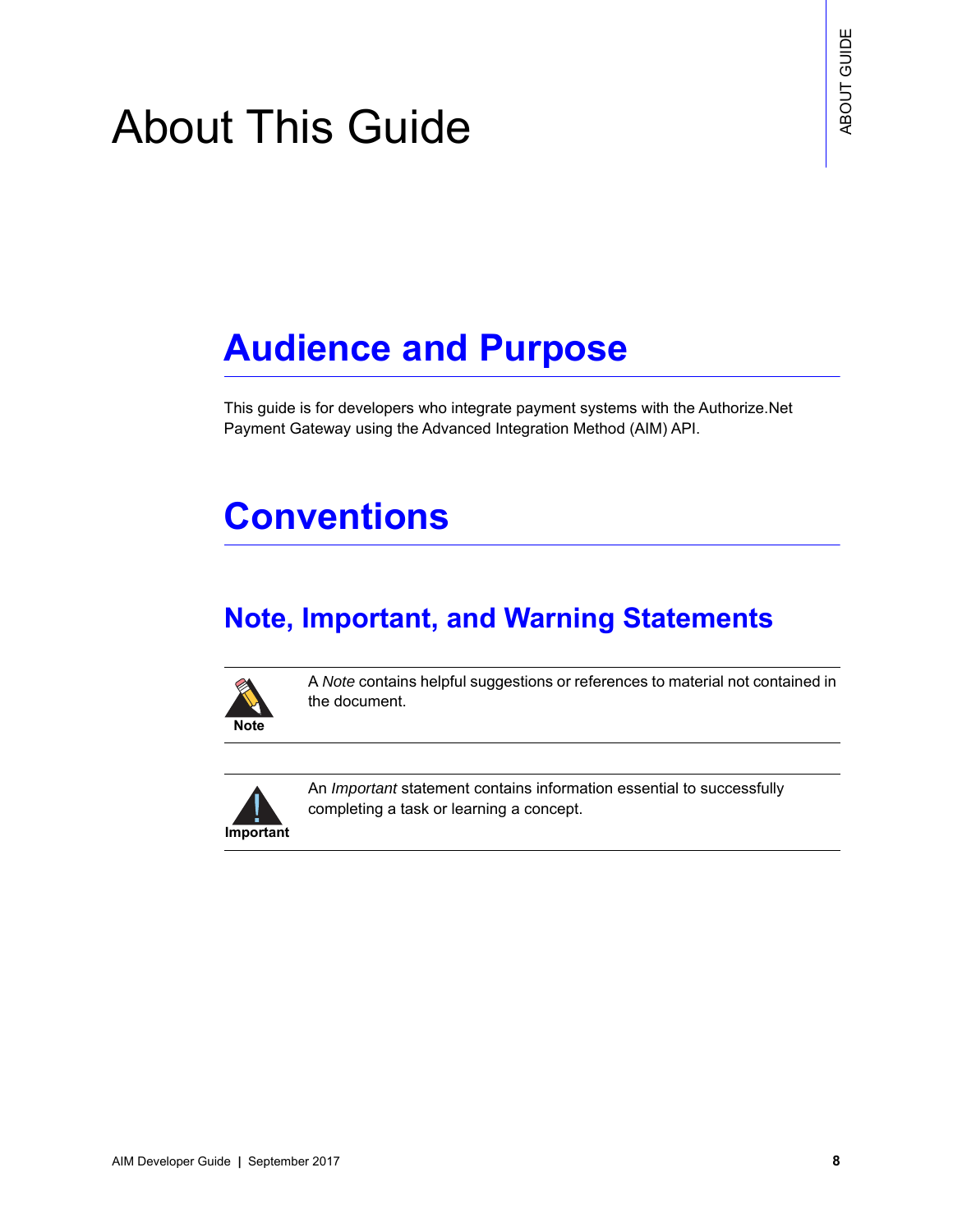## <span id="page-8-0"></span>**Text and Command ConventionsDeveloper**

| <b>Convention</b> | <b>Usage</b>                                                    |
|-------------------|-----------------------------------------------------------------|
| bold              | Field and service names in text; for example:                   |
|                   | Include the x market type field.                                |
|                   | Items that you are instructed to act upon; for example:         |
|                   | Click Save.                                                     |
| italic            | • Filenames and pathnames. For example:                         |
|                   | Add the filter definition and mapping to your web.xml file.     |
|                   | ■ Placeholder variables for which you supply particular values. |
| monospace         | XML elements.                                                   |
|                   | Code examples and samples.                                      |
|                   | Text that you enter in an API environment; for example:         |
|                   | Set the <b>davService</b> run field to true.                    |

# **Support**

The following resources can help you successfully integrate a merchant web site or other application to the Authorize.Net Payment Gateway.

- The [Developer Center](http://developer.authorize.net ) provides sandbox accounts, sample code, FAQs, and troubleshooting tools.
- [Developer training videos](http://developer.authorize.net/training/) cover a variety of topics.
- **The [developer community](http://community.developer.authorize.net) provides answers to questions from other Authorize.Net** developers.
- Ask us a question at our [Developer Support](http://developer.authorize.net/support ) page.
- Search our [knowledge base](https://support.authorize.net/authkb/index?page=home) for answers to commonly asked questions.

<span id="page-8-1"></span>To submit suggestions for improving or correcting this guide, send email to documentation@authorize.net.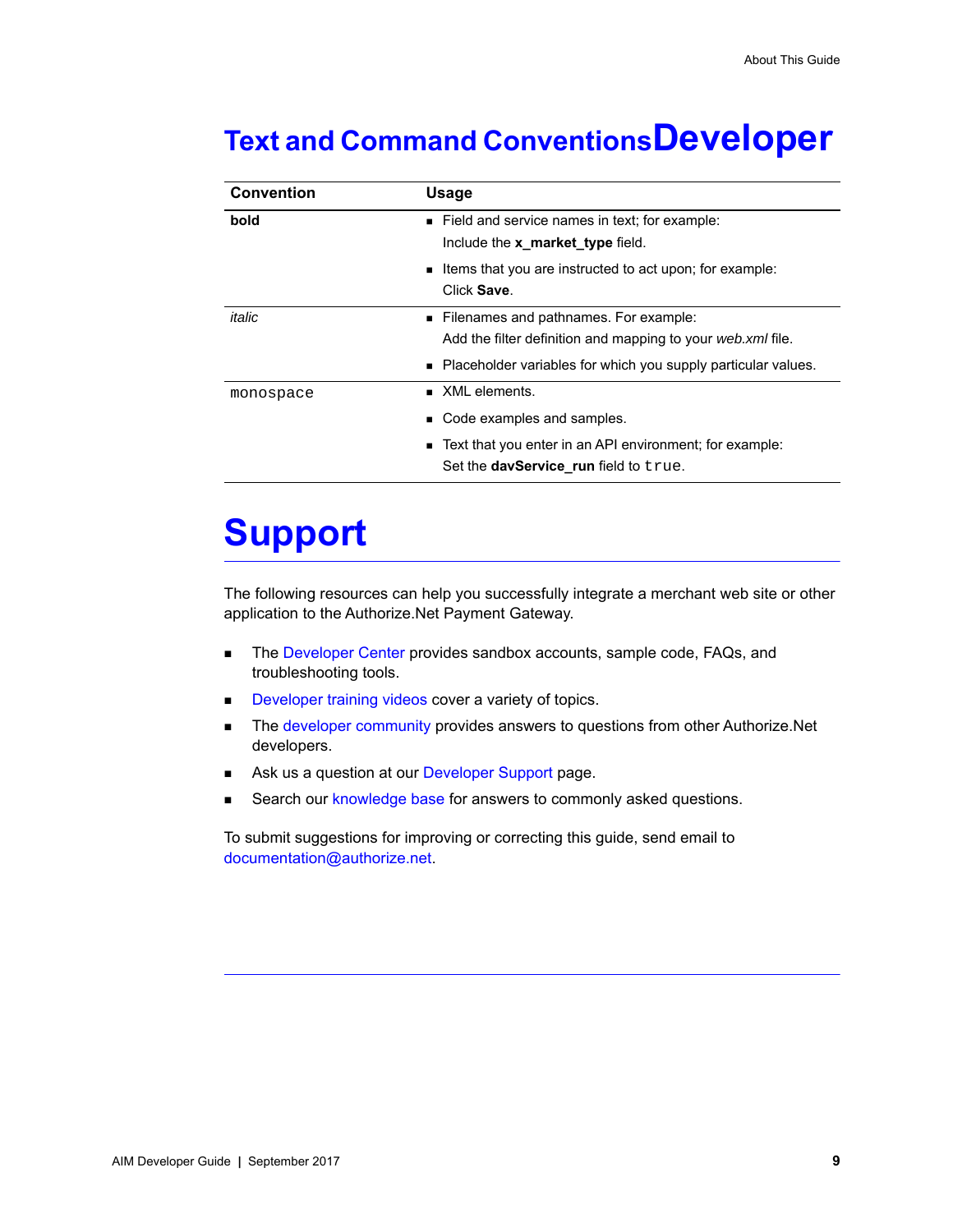# example: the contraction of the contraction  $\begin{bmatrix} \frac{16}{5} \\ \frac{16}{5} \end{bmatrix}$

<span id="page-9-0"></span>

<span id="page-9-1"></span>**EXAMPLE SECTION CONTROVER AND INTERFERENCE IN A CONSUMERATION CONTROVER CONTROVER CONTROVERS CONTROVERS (SCENE<br>
Secretive Guide and the intermediated for the intermediate in the intermediate intermediate intermediate the** The Authorize.Net name-value pair API described by this document is deprecated and is not recommended for new integrations to Authorize.Net. Security enhancements will be implemented from time to time, however new products and features will not. For new integrations, we recommend the latest Authorize.Net API. For more information, see our [API Reference](http://developer.authorize.net/api/reference/features/payment_transactions.html) and Feature [Details](http://developer.authorize.net/api/reference/features/payment_transactions.html) pages.

AIM is a payment processing solution you can customize to give a merchant control over all of the steps in processing a transaction:

- Collecting customer payment information through a custom application
- Generating a receipt to the customer
- Securely transmitting data to the payment gateway for transaction processing
- Securely storing cardholder information
- And more, depending on the merchant's business requirements



For merchants who prefer a payment solution that collects, transmits, and stores cardholder data, Authorize.Net recommends the Server Integration Method (SIM). For more information, see the *[Server Integration Method \(SIM\)](http://www.authorize.net/support/SIM_guide.pdf)  [Developer Guide](http://www.authorize.net/support/SIM_guide.pdf)*.

SIM does not require merchants to purchase and install an SSL/TLS digital certificate, which reduces the complexity of securely handling and storing cardholder information, simplifying compliance with the Payment Card Industry (PCI) Data Security Standard.

# <span id="page-9-3"></span><span id="page-9-2"></span>**AIM Minimum Requirements**

Before you begin, consult with the merchant to ensure that the following AIM requirements are met. We strongly recommend that you work closely with merchants to ensure that any other business and web site requirements are considered in their AIM integrations; for example, bank or processor requirements and web site design preferences.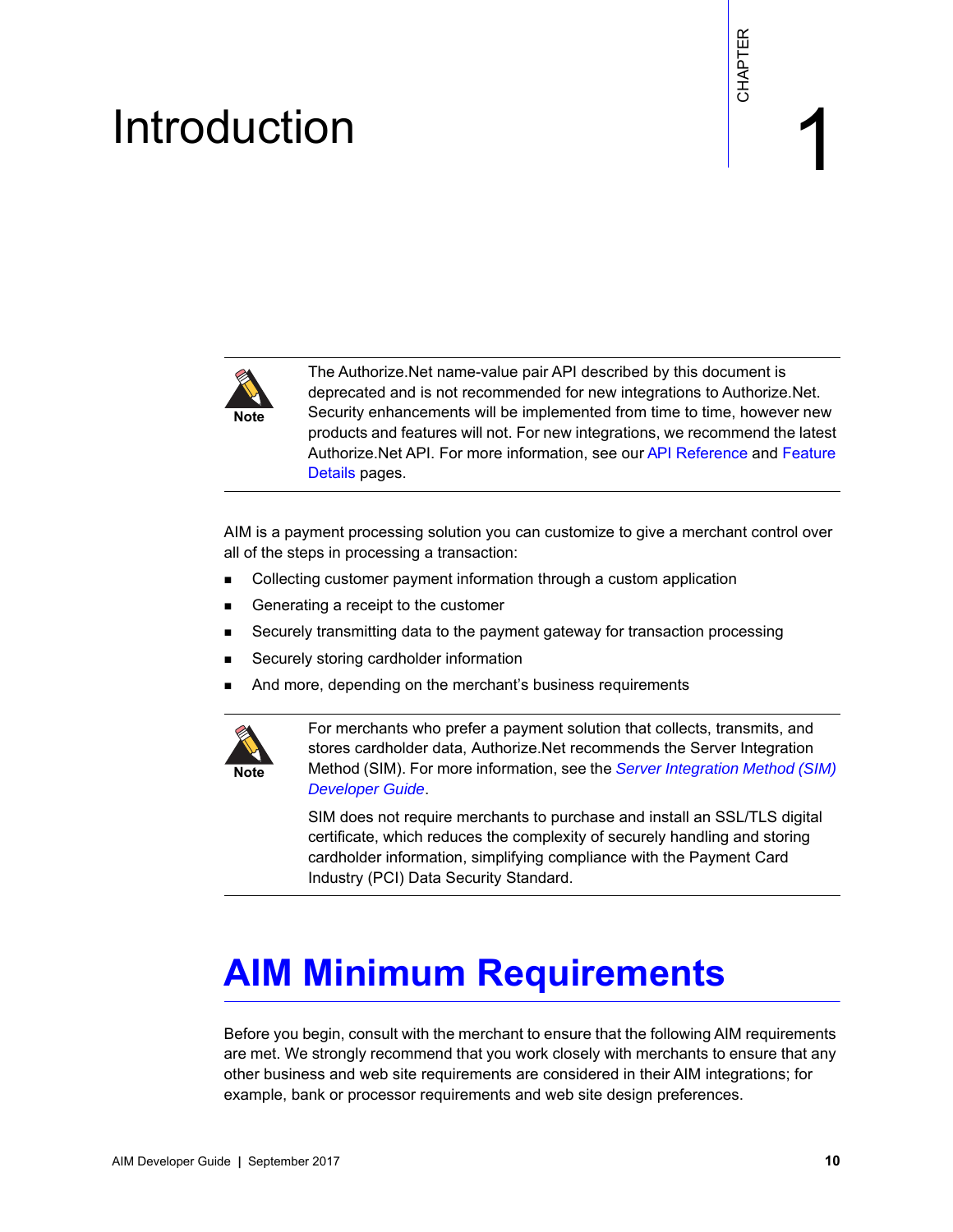- The merchant must have a merchant bank account that allows Internet transactions.
- The merchant's web site must have server-side scripting or CGI capabilities such as ASP Classic, C#, Cold Fusion, Java, Perl, PHP, or VB.Net.
- The merchant must be able to securely store payment gateway account data, such as their API Login ID or Transaction Key.
- The merchant must have a valid SSL or TLS certificate and their web site must be capable of initiating both client- and server-side connections.



After June 30th 2016, the PCI Security Standards Council will require that all merchants use TLS certificate version 1.1 or later. Authorize.Net recommends as a best practice that you use the latest available version of TLS, and that you upgrade your solution as soon as possible. For more information, see:

https://www.pcisecuritystandards.org/documents/Migrating from SSL [Early\\_TLS\\_Information%20Supplement\\_v1.pdf](https://www.pcisecuritystandards.org/documents/Migrating_from_SSL_Early_TLS_Information%20Supplement_v1.pdf)

# <span id="page-10-0"></span>**Payment Card Industry (PCI) Data Security Standard**



Using AIM involves transmitting sensitive cardholder data using the merchant's web server. Therefore, if the merchant stores cardholder information, it must be stored securely and in accordance with the Payment Card Industry (PCI) Data Security Standard. For more information about PCI and other industry standard processing practices, see the *[Standards, Compliance, and Security](https://www.youtube.com/watch?v=UhXRT_QM_uE)* training video.



Merchants who need a solution that collects, transmits, and stores cardholder data should use the Server Implementation Method (SIM). For more information about SIM, see the *[Server Integration Method \(SIM\) Developer](http://www.authorize.net/support/SIM_guide.pdf)  [Guide](http://www.authorize.net/support/SIM_guide.pdf)*.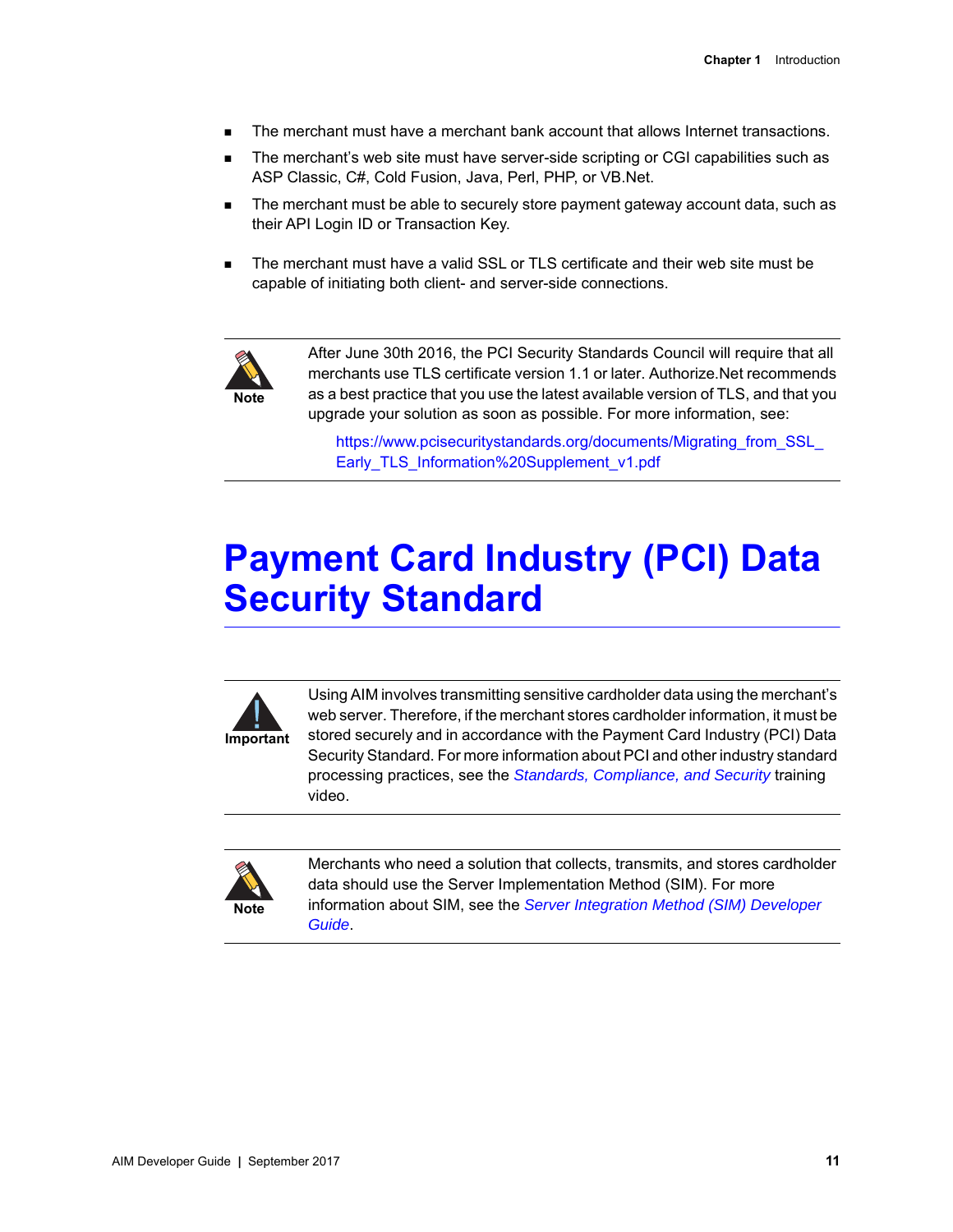# <span id="page-11-0"></span>**Managing Integration Settings**

When integrating to the payment gateway, be aware that most settings for a merchant's integration can be configured and managed in one of two ways:

- Included in each transaction request using the application programming interface (API), as described in this guide.
- Configured in the Merchant Interface and applied to all transactions.



The [Authorize.Net Merchant Interface](https://account.authorize.net) is a secure web site on which merchants can manage their payment gateway account settings, including their web site integration settings. Review the *[Merchant Integration Guide](http://www.authorize.net/support/merchant/)* for information on managing the merchant's payment gateway integration using the Merchant Interface.

Transaction settings that are submitted in a transaction request override transaction settings that are configured in the Merchant Interface. However, some integration settings *must* be that are configured in the Merchant Interface. To help maintain a robust integration, review with the merchant the integration settings that can be configured in the Merchant Interface and the settings that can be posted per transaction. See [Appendix A,](#page-77-3)  ["Fields by Transaction Type," on page 78](#page-77-3) for a list of fields that can be submitted per transaction.

# <span id="page-11-1"></span>**Features of AIM**

In addition to basic transaction processing, AIM provides merchants with several features for configuring transaction security options and further customizing their customers' checkout experience. These features are listed in the table below. Discuss these features with your merchant and select the appropriate features for their integration.

| <b>Features of AIM</b><br>Table 1 |  |
|-----------------------------------|--|
|-----------------------------------|--|

| <b>Features</b>                                     | <b>Description</b>                                                                                                                                                                                                                                                                              | <b>Requirements</b>                                                                                                                                                                       |
|-----------------------------------------------------|-------------------------------------------------------------------------------------------------------------------------------------------------------------------------------------------------------------------------------------------------------------------------------------------------|-------------------------------------------------------------------------------------------------------------------------------------------------------------------------------------------|
| <b>Address Verification Service</b><br>(AVS) Filter | Enables merchants to compare the<br>billing address submitted by the<br>customer for the transaction with the<br>address on file at the card issuing<br>bank. Filter settings in the Merchant<br>Interface enable the merchant to<br>reject transactions based on the<br>AVS response received. | To implement AVS, the merchant must<br>require the Address and ZIP Code fields<br>on their custom payment form.<br>For more information about AVS, see<br>the Merchant Integration Guide. |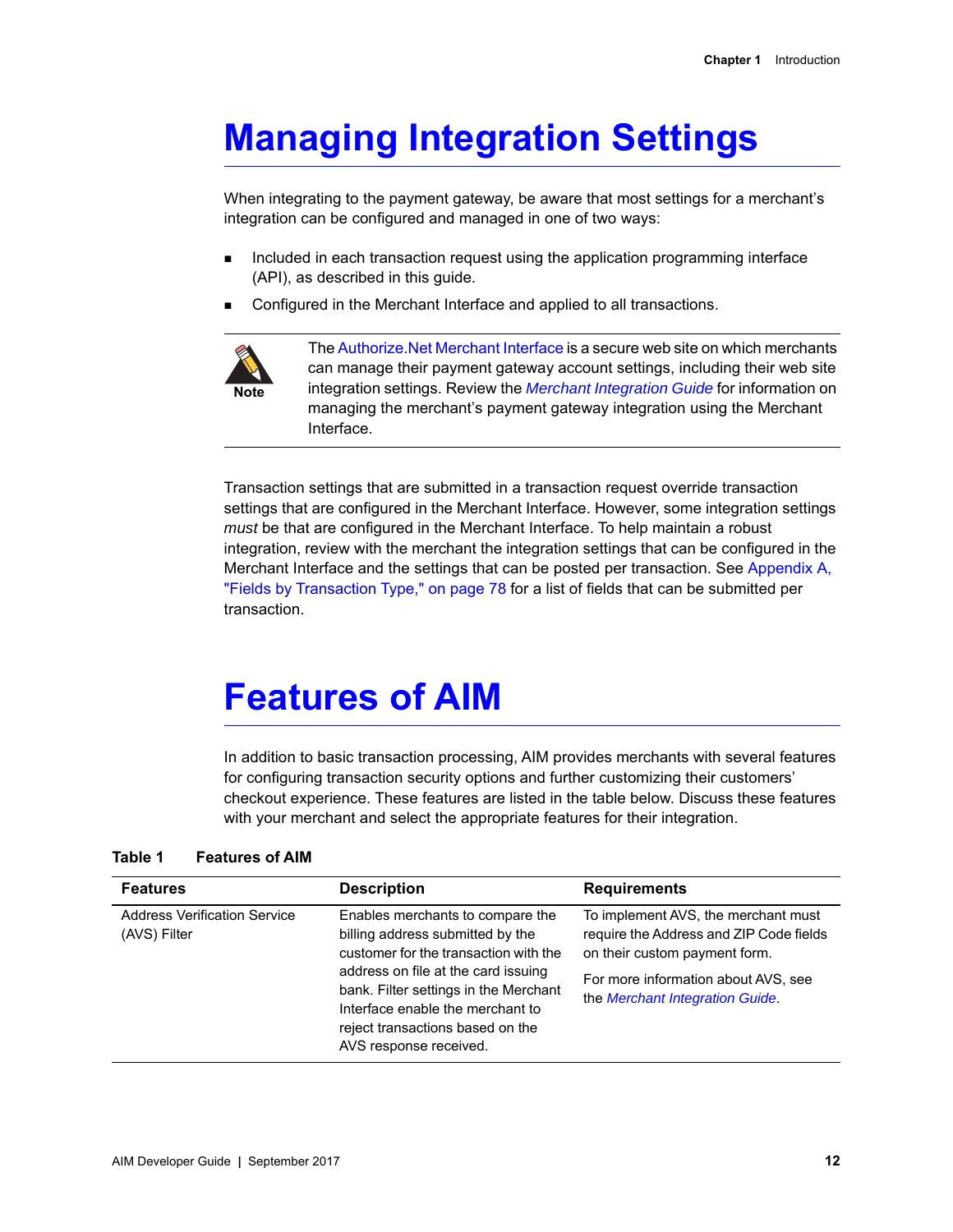| Enables merchants to compare the<br>card code submitted by the                                                                                                                                                                                                 | To implement CCV, the merchant must                                                                                                                                                                                                                                                                                                                       |
|----------------------------------------------------------------------------------------------------------------------------------------------------------------------------------------------------------------------------------------------------------------|-----------------------------------------------------------------------------------------------------------------------------------------------------------------------------------------------------------------------------------------------------------------------------------------------------------------------------------------------------------|
| customer for the transaction with the<br>card code on file at the card-issuing<br>bank. Filter settings in the Merchant<br>Interface enable the merchant to<br>reject transactions based on the<br>CCV response received.                                      | require the card code on their custom<br>payment form.<br>For more information about CCV, see<br>the Merchant Integration Guide.                                                                                                                                                                                                                          |
| Enables merchants to submit details<br>for items purchased. This<br>information is included in the<br>customer's confirmation email, in<br>the Transaction Details for the<br>transaction, and in QuickBooks<br>download reports in the Merchant<br>Interface. | To implement Itemized Order<br>Information, the line item field must be<br>submitted for each transaction.<br>See "Itemized Order Information,"<br>page 40, for details.                                                                                                                                                                                  |
| Enables merchants to have the<br>payment gateway send an<br>automatic email receipt to their<br>customers.                                                                                                                                                     | To configure the payment gateway<br>email receipt, merchants must require<br>the customer email addresses on their<br>custom payment form. Merchants must<br>navigate to Merchant Interface > Setting<br>> Email Receipts to configure settings,<br>or they must be submit them for each<br>transaction.<br>See "Email Receipt," page 73, for<br>details. |
|                                                                                                                                                                                                                                                                |                                                                                                                                                                                                                                                                                                                                                           |

#### **Table 1 Features of AIM (Continued)**

# <span id="page-12-0"></span>**eCheck.Net**

In addition to processing credit card transactions, the payment gateway also supports electronic check transactions with our eCheck.Net product. Contact the merchant to determine whether eCheck.Net is enabled for their payment gateway account, and if it is not, whether they would like to have it enabled. If eCheck.Net is enabled, you must ensure that the merchant's web site integration supports all eCheck.Net field requirements. See the *[eCheck.Net Developer Guide](http://www.authorize.net/support/eCheck.pdf)* for more information.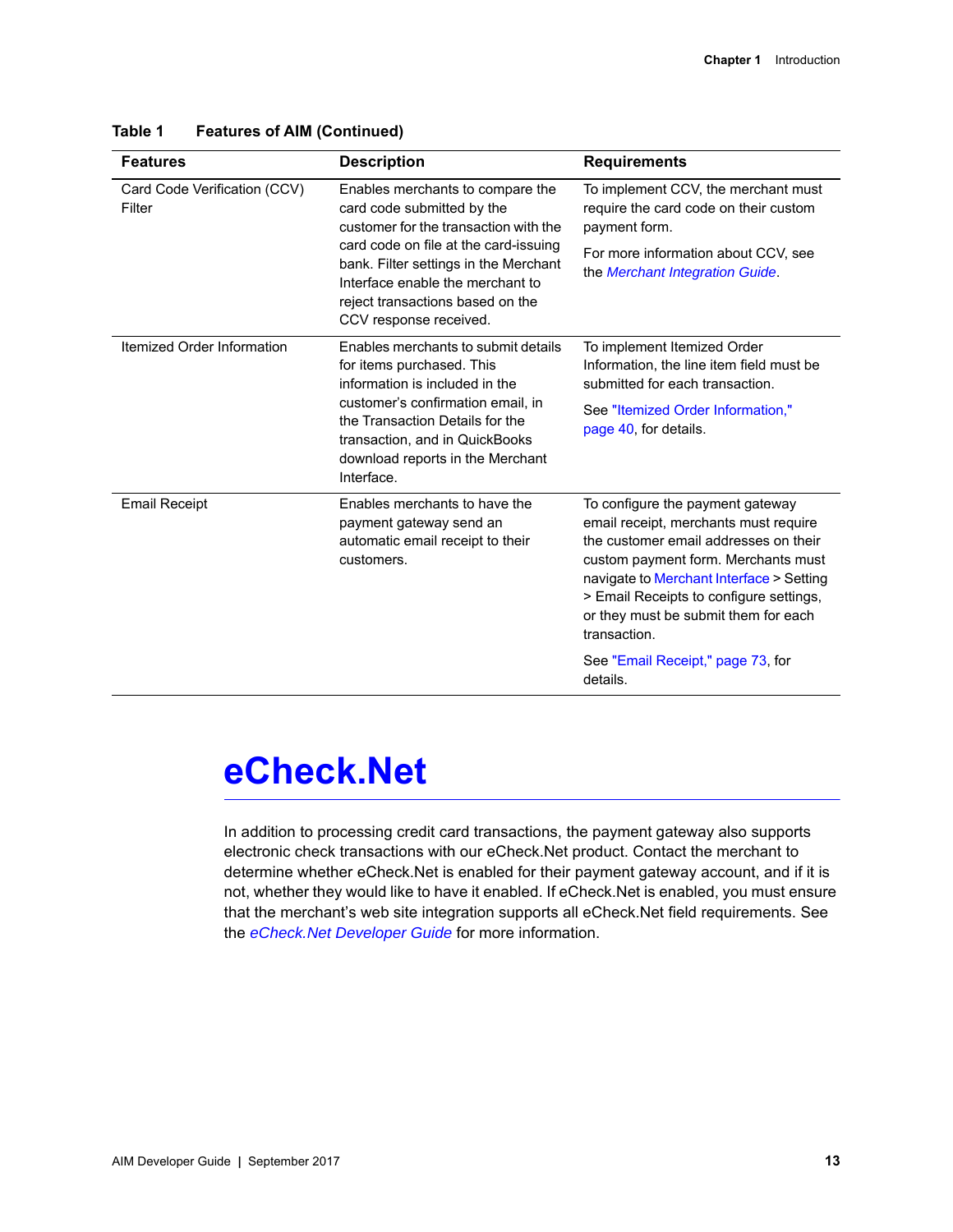# <span id="page-13-0"></span>**PayPal Express Checkout**

You can use AIM or AIM XML to implement PayPal Express Checkout as an alternative payment method. See *[PayPal Express Checkout Services Using AIM](http://www.authorize.net/support/PayPal_NVP_guide.pdf)* or *[PayPal Express](http://www.authorize.net/support/PayPal_XML_guide.pdf)  [Checkout Services Using AIM XML](http://www.authorize.net/support/PayPal_XML_guide.pdf)*.

# <span id="page-13-3"></span><span id="page-13-1"></span>**Payment Processors**

The merchant's payment processor determines the card types and currencies that the merchant can support.

## <span id="page-13-2"></span>**North American Payment Processors**

Authorize.Net supports the following payment processors, card types, and currencies.

#### **Table 2 North American Payment Processors, Accepted Card Types, and Accepted Currencies**

| <b>Payment Processor</b> | <b>Accepted Card Types</b>   | <b>Accepted Currencies</b> |
|--------------------------|------------------------------|----------------------------|
| Chase Paymentech Tampa   | American Express             | United States Dollar (USD) |
|                          | <b>Diners Club</b><br>٠      | Canadian Dollar (CAD)      |
|                          | <b>Discover</b><br>٠         |                            |
|                          | $\blacksquare$ JCB           |                            |
|                          | Mastercard<br>▪              |                            |
|                          | $\blacksquare$ Visa          |                            |
| Elavon                   | American Express             | United States Dollar (USD) |
|                          | <b>Diners Club</b><br>٠      | Canadian Dollar (CAD)      |
|                          | <b>Discover</b>              |                            |
|                          | $\blacksquare$ JCB           |                            |
|                          | Mastercard                   |                            |
|                          | $\blacksquare$ Visa          |                            |
| <b>EVO Payments</b>      | <b>American Express</b><br>٠ | United States Dollar (USD) |
|                          | Discover<br>٠                |                            |
|                          | $\blacksquare$ JCB           |                            |
|                          | Mastercard                   |                            |
|                          | Visa<br>$\blacksquare$       |                            |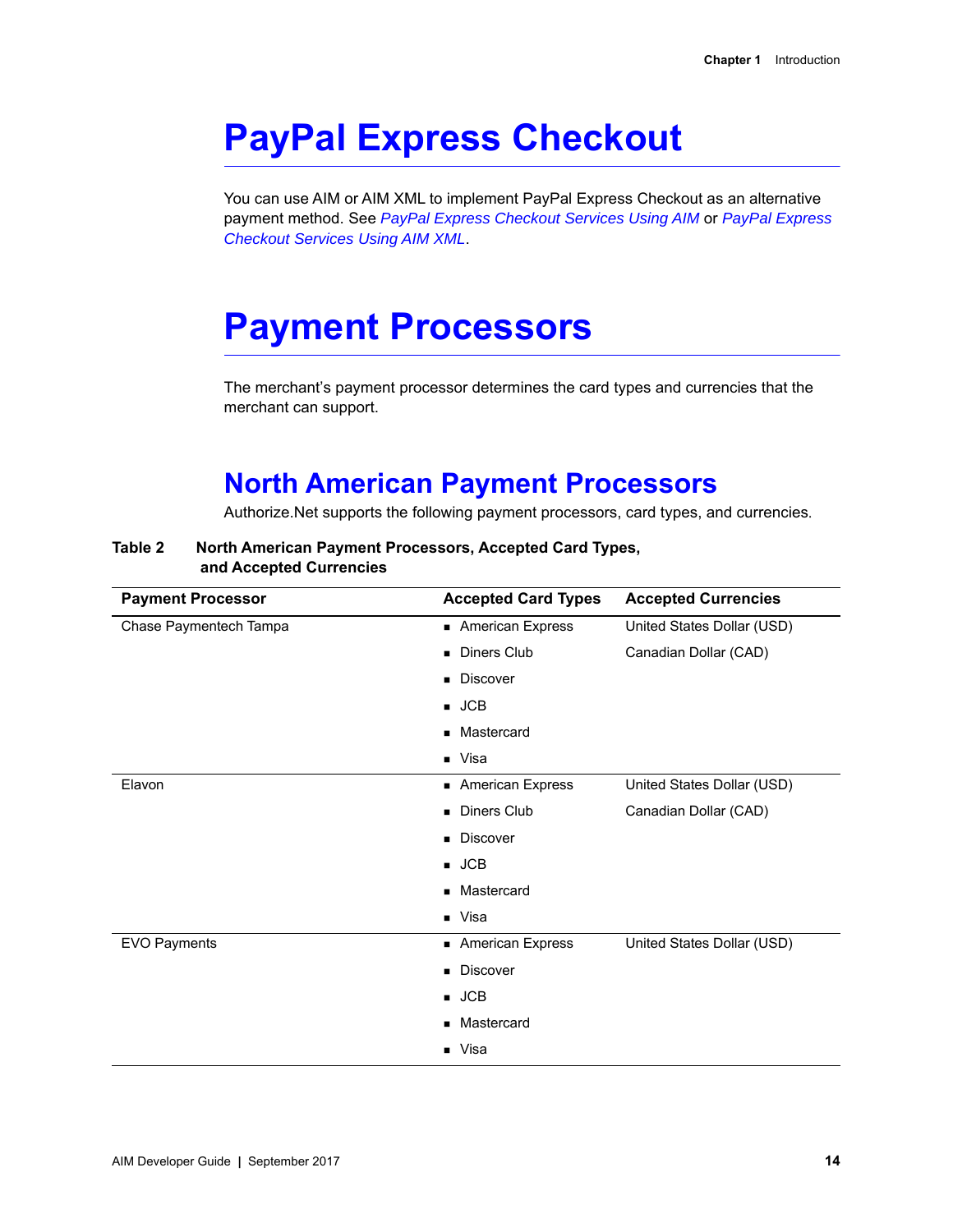| <b>Payment Processor</b>                   | <b>Accepted Card Types</b> | <b>Accepted Currencies</b> |
|--------------------------------------------|----------------------------|----------------------------|
| First Data Merchant Services (FDMS) Omaha, | American Express           | United States Dollar (USD) |
| Nashville, and EFSNet                      | Diners Club<br>п           | Canadian Dollar (CAD)      |
|                                            | <b>Discover</b>            |                            |
|                                            | <b>JCB</b>                 |                            |
|                                            | Mastercard                 |                            |
|                                            | ■ Visa                     |                            |
| <b>Global Payments</b>                     | <b>American Express</b>    | United States Dollar (USD) |
|                                            | <b>Diners Club</b>         | Canadian Dollar (CAD)      |
|                                            | <b>Discover</b>            |                            |
|                                            | <b>JCB</b>                 |                            |
|                                            | Mastercard<br>■            |                            |
|                                            | ■ Visa                     |                            |
| <b>Heartland Payment Systems</b>           | American Express           | United States Dollar (USD) |
|                                            | <b>Diners Club</b>         |                            |
|                                            | <b>Discover</b>            |                            |
|                                            | <b>JCB</b>                 |                            |
|                                            | Mastercard                 |                            |
|                                            | ■ Visa                     |                            |
| <b>TSYS Acquiring Solutions</b>            | <b>American Express</b>    | United States Dollar (USD) |
|                                            | <b>Diners Club</b>         |                            |
|                                            | <b>Discover</b>            |                            |
|                                            | <b>JCB</b><br>■            |                            |
|                                            | Mastercard<br>■            |                            |
|                                            | ■ Visa                     |                            |
| WorldPay Atlanta                           | American Express           | United States Dollar (USD) |
|                                            | <b>Diners Club</b>         |                            |
|                                            | <b>Discover</b>            |                            |
|                                            | $\blacksquare$ JCB         |                            |
|                                            | ■ Mastercard               |                            |
|                                            | ■ Visa                     |                            |

#### **Table 2 North American Payment Processors, Accepted Card Types, and Accepted Currencies (Continued)**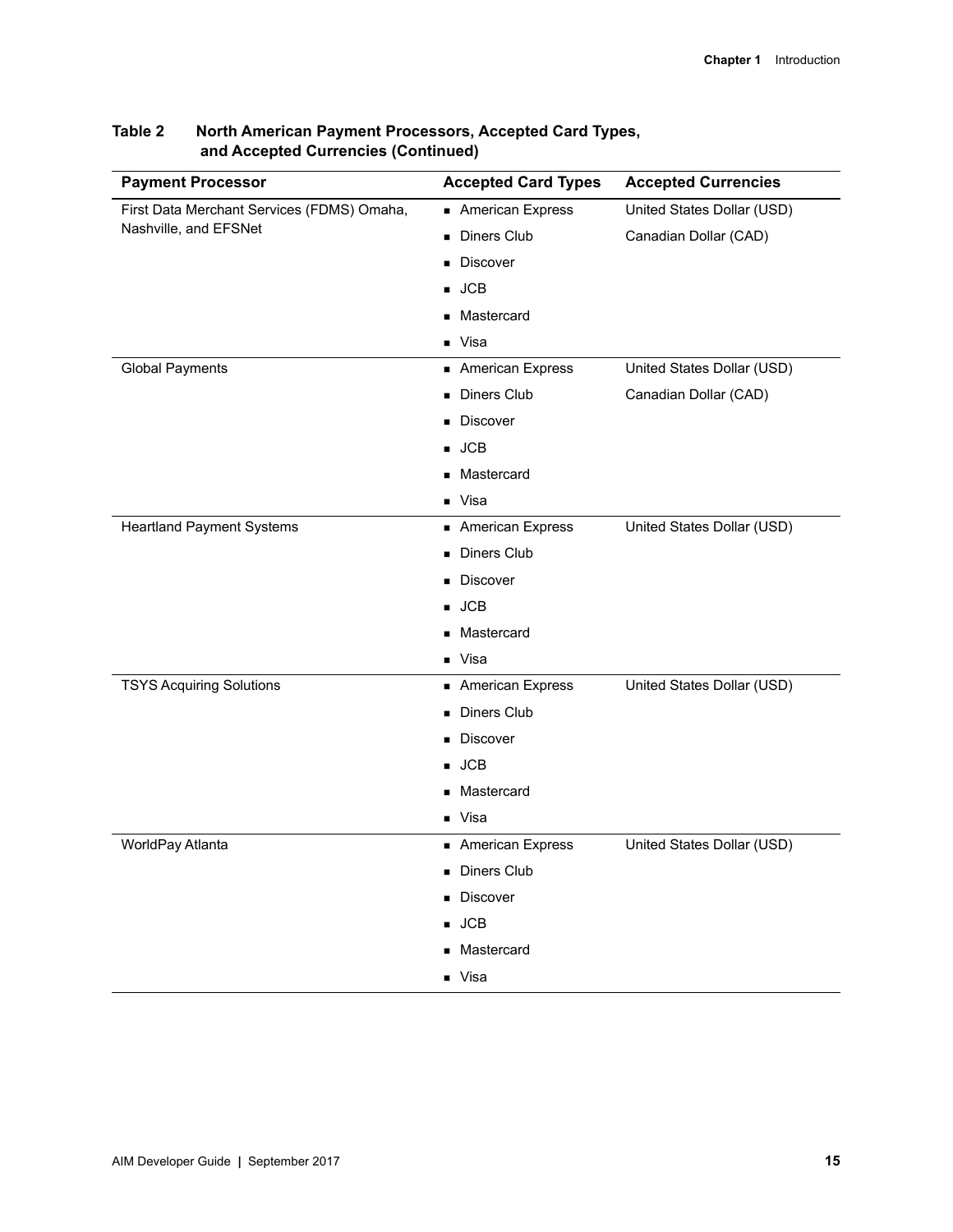## <span id="page-15-0"></span>**European Payment Processors**

Authorize.Net supports the following European payment processors, card types, and currencies.

#### **Table 3 European Payment Processors, Accepted Card Types, and Accepted Currencies**

| <b>Payment Processor</b>                      | <b>Accepted Card Types</b> | <b>Accepted Currencies</b> |
|-----------------------------------------------|----------------------------|----------------------------|
| <b>AIB Merchant Services</b>                  | • Mastercard               | British Pounds (GBP)       |
|                                               | ■ Visa                     | Euro (EUR)                 |
|                                               |                            | United States Dollar (USD) |
| Barclaycard                                   | $\blacksquare$ JCB         | British Pounds (GBP)       |
|                                               | Mastercard                 | Euro (EUR)                 |
|                                               | $\blacksquare$ Visa        |                            |
| First Data Merchant Solutions (MSIP platform) | Mastercard                 | British Pounds (GBP)       |
|                                               | $\blacksquare$ Visa        |                            |
| <b>HSBC Merchant Services</b>                 | Mastercard                 | British Pounds (GBP)       |
|                                               | $\blacksquare$ Visa        | Euro (EUR)                 |
|                                               |                            | United States Dollar (USD) |
| Lloyds Bank Cardnet                           | Mastercard<br>٠            | British Pounds (GBP)       |
|                                               | $\blacksquare$ Visa        |                            |
| Streamline                                    | $\blacksquare$ JCB         | British Pounds (GBP)       |
|                                               | Mastercard                 | Euro (EUR)                 |
|                                               | Visa                       | United States Dollar (USD) |

## <span id="page-15-1"></span>**Asia-Pacific Processors**

Authorize.Net supports the following Asia-Pacific payment processors for Card-Not-Present (CNP) transactions.

#### **Table 4 Asia-Pacific Payment Processor, Accepted Card Types, and Accepted Currencies**

| <b>Payment Processor</b> | <b>Accepted Card Types</b>   | <b>Accepted Currencies</b> |
|--------------------------|------------------------------|----------------------------|
| <b>FDI Australia</b>     | Mastercard                   | Australian Dollar (AUD)    |
|                          | $\blacksquare$ Visa          | New Zealand Dollar (NZD)   |
|                          |                              | United States Dollar (USD) |
| Westpac                  | Mastercard<br>$\blacksquare$ | Australian Dollar (AUD)    |
|                          | Visa<br>$\blacksquare$       |                            |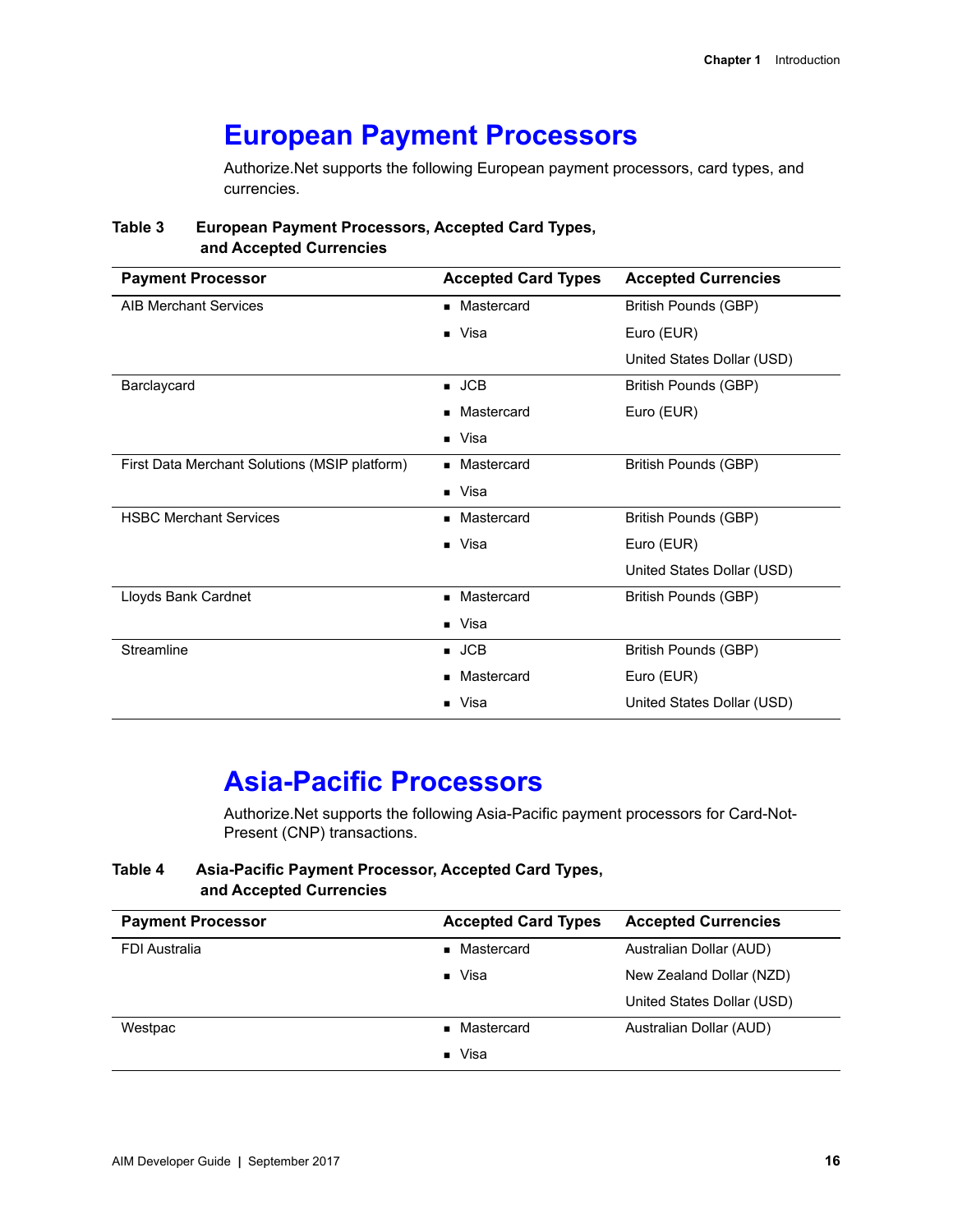## <span id="page-16-0"></span>**EVOSnap**

There are multiple EVOSnap processing platforms. If you use the U.S. Dollar (USD), you are assigned to EVOSnap U.S. If you use any other currencies, you are assigned to EVOSnap International.

## <span id="page-16-1"></span>**Accepted Authorization/Settlement Currencies**

- USD-U.S. Dollar
- CAD-Canada Dollar
- CHF—Swiss Franc
- DKK—Danish Krone
- EUR—Euro
- GBP—British Pound
- **NOK-Norway Krone**
- PLN—Poland złoty (MasterCard Only)
- SEK—Sweden Krone
- ZAR—South African Rand

## <span id="page-16-2"></span>**Accepted Billing Currencies**

- USD-U.S. Dollar
- **AUD-Australian Dollar**
- GBP-British Pound

## <span id="page-16-3"></span>**Accepted Card Types**

- Visa
- MasterCard
- **American Express**
- $\blacksquare$  JCB
- Diners Club—Supported for U.S. services only.

## <span id="page-16-4"></span>**Unsupported Services**

Apple Pay and soft descriptors are not supported by EVOSnap.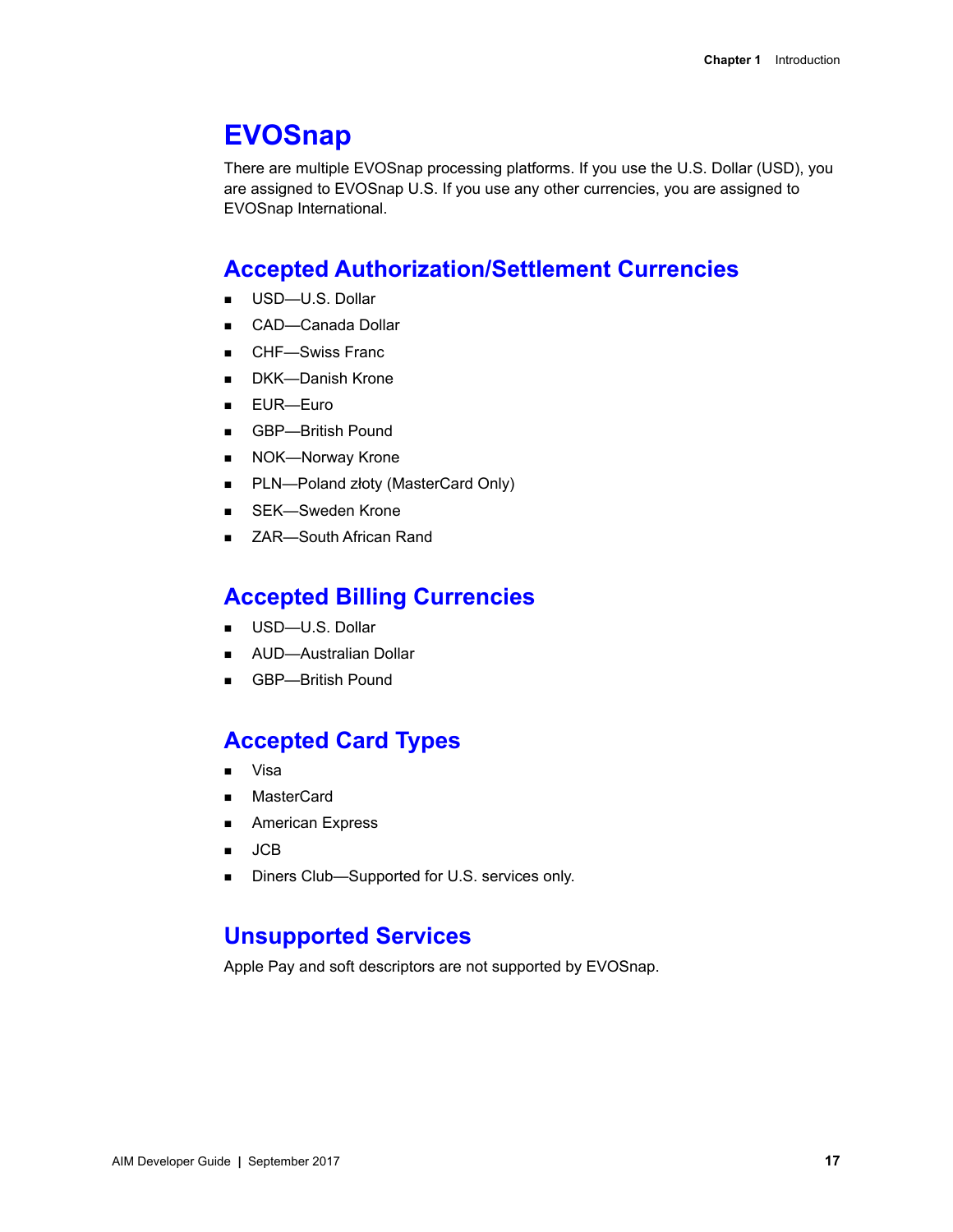## <span id="page-17-0"></span>**EVOSnap Supported Services**

#### **U.S. Services**

| <b>Service</b>                            | <b>E-Commerce</b> | <b>MOTO</b> | Retail |
|-------------------------------------------|-------------------|-------------|--------|
| <b>Transaction Types</b>                  |                   |             |        |
| Authorization only                        | X                 | X           | X      |
| Authorization and capture (sale)          | X                 | X           | X      |
| Capture                                   | X                 | X           | X      |
| Void                                      | X                 | X           | X      |
| Credit (refund)                           | X                 | X           | X      |
| <b>Features</b>                           |                   |             |        |
| <b>AVS</b>                                | X                 | X           | X      |
| CVV2/CVC2/CID                             | X                 | X           | X      |
| 3DS                                       | X                 |             |        |
| Purchase card-level 2                     | X                 | X           | X      |
| Partial Approvals (Partial Authorization) | X                 | X           | X      |
| Supported card types:                     | X                 | X           | X      |

#### **Table 5 Authorize.Net Services Supported by EVOSnap U.S.**

- **v**isa
- **Mastercard**
- **American Express**
- **Discover**
- JCB
- **Diners Club**

#### **Duplication Rules**

EVO platform always checks for duplicate transactions based on:

- **Same Terminal ID**
- Same Card Number
- **Same Dollar Amount**

Duplicates are flagged when they occur within an hour of each other.

#### **Magstripe**

Track 2 data is supported only for card-present transactions.

#### **Level 2 Support**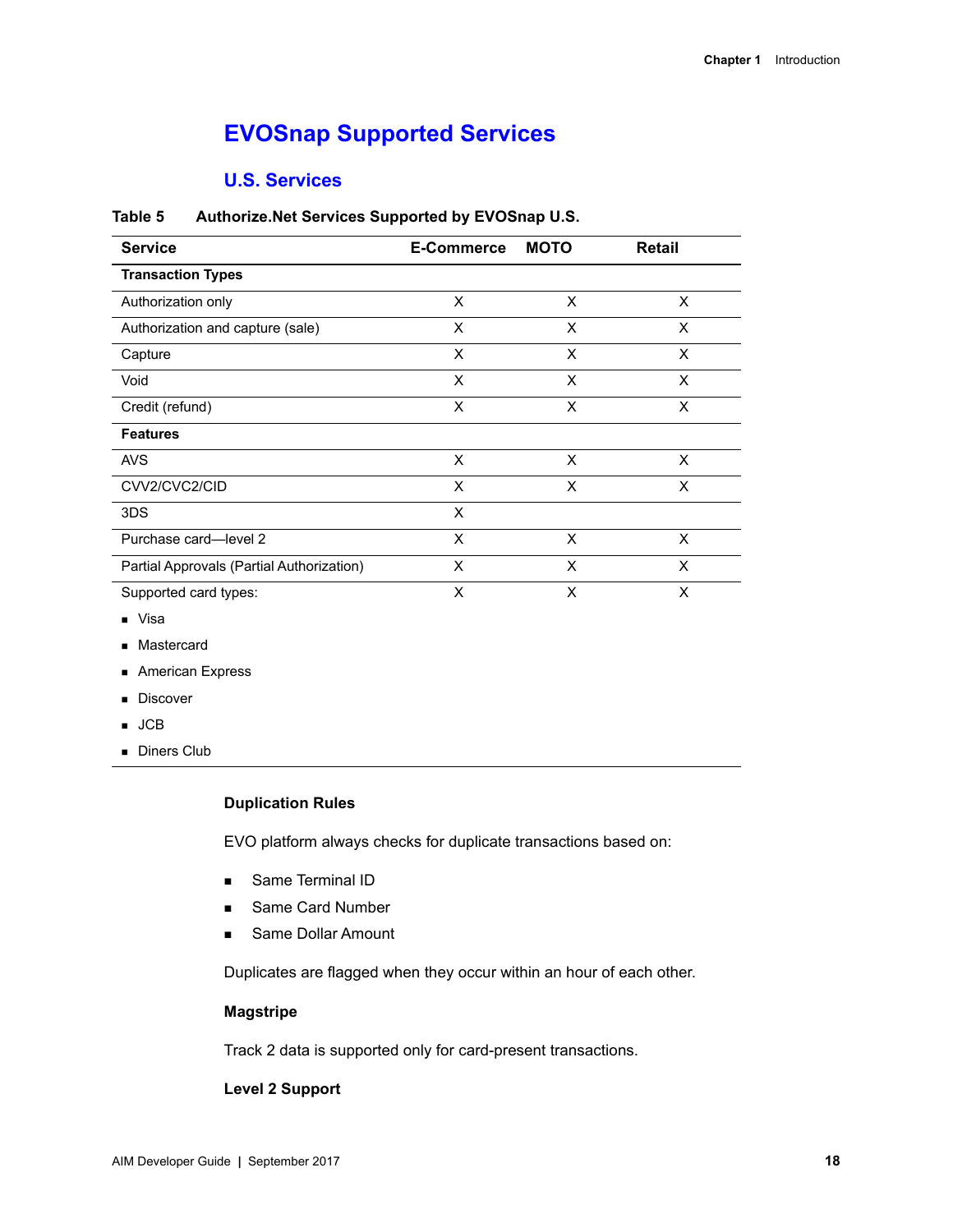PO# is required when any level 2 data is submitted. Level 2 data includes tax, duty, and freight information.

#### **Billing Address**

When any billing fields are submitted, all must be submitted.

- **First name**
- Last name
- **Address**
- **City**
- State/province (only required if country is US or Canada)
- **E** Country
- ZIP/postal code

#### **Other Field Requirements**

The **employeeId** field is required; however, if a value is not passed with the field, Authorize.Net sends a default value of 0000 to the processor.

#### **Consolidated Accounts**

The Consolidated Accounts feature is not supported on the EVOSnap platform. Multiples market types require multiple accounts.

#### **Automated Recurring Billing**

Merchants using Automated Recurring Billing must be approved by their merchant service provider, also known as their acquirer.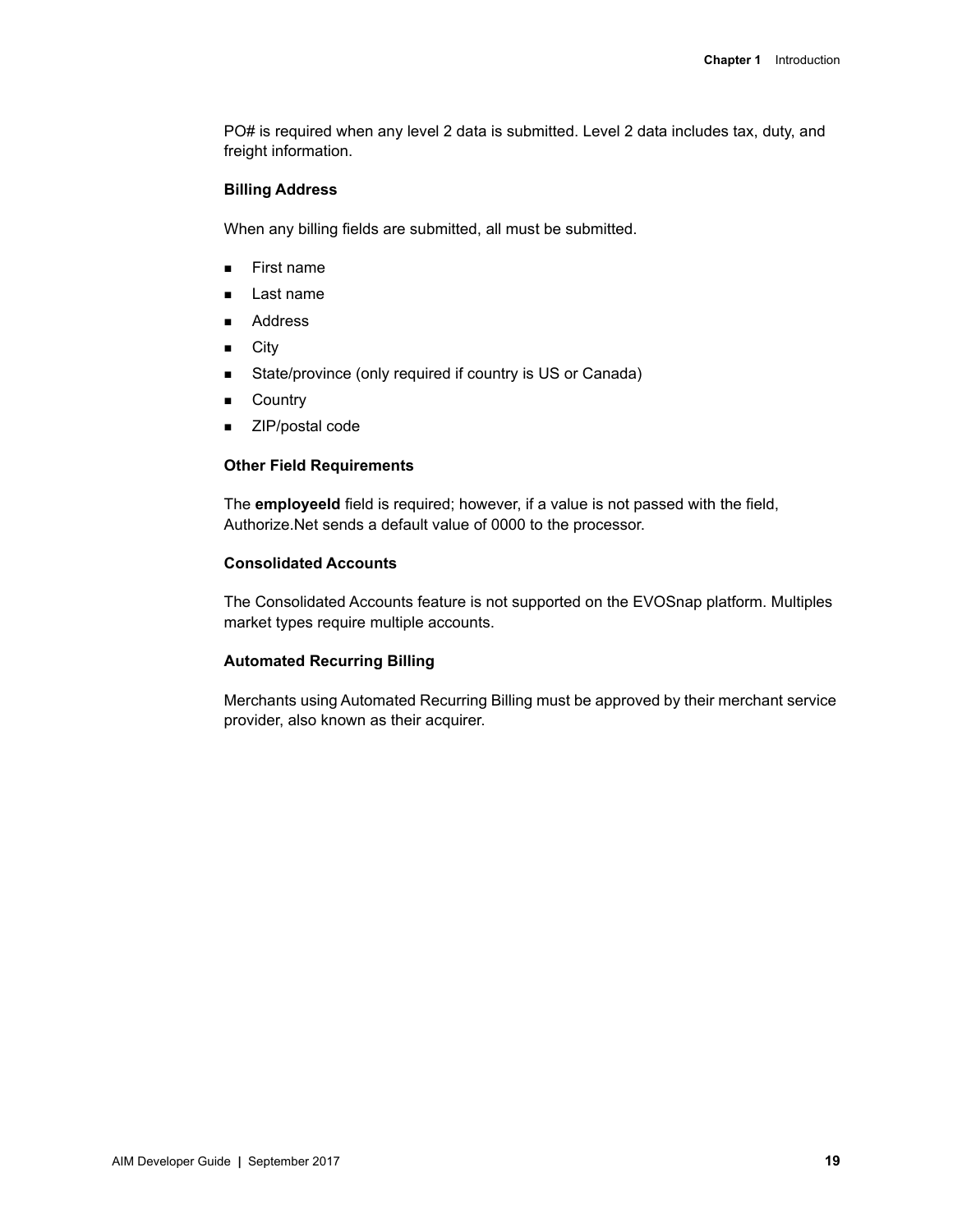#### **International Services**

#### **Table 6 Authorize.Net Services Supported by EVOSnap International**

| <b>Service</b>                         | <b>MOTO</b> | <b>E-Commerce</b> |
|----------------------------------------|-------------|-------------------|
| Authorize                              | x           | X                 |
| Authorize and Capture                  | X           | X                 |
| Capture                                | x           | X                 |
| Void                                   | X           | X                 |
| Credit                                 | x           | X                 |
| AVS-Visa and American Express<br>only. | x           | x                 |
| CVV2/CVC2/CID                          | x           | X                 |
| 3DS                                    |             | х                 |

#### **Not Supported**

- **Retail**
- **Level 2 data**
- Soft descriptors
- **Partial authorization**
- Consolidated accounts (MOTO/E-Commerce)—separate accounts are required.
- Automated recurring billing and customer information manager

#### **CVV**

EVOSnap requires CVV for all international transactions. CVV must be enabled in the Authorize.Net merchant interface's Virtual Terminal settings.

#### **To enable CVV:**

- **Step 1** Navigate to the Authorize.Net merchant interface.
- **Step 2** Choose **Accounts > Settings > Transaction Format Settings > Virtual Terminal**.
- **Step 3** Check the **View/Edit** box for **Card Code**.
- **Step 4** Click **Submit**.

#### **Other EVOSnap Considerations**

#### **International AVS Behavior**

Transactions are declined if the submitted address data does not match. Merchants can override this behavior on a per-transaction basis, if permitted by EVOSnap. Merchant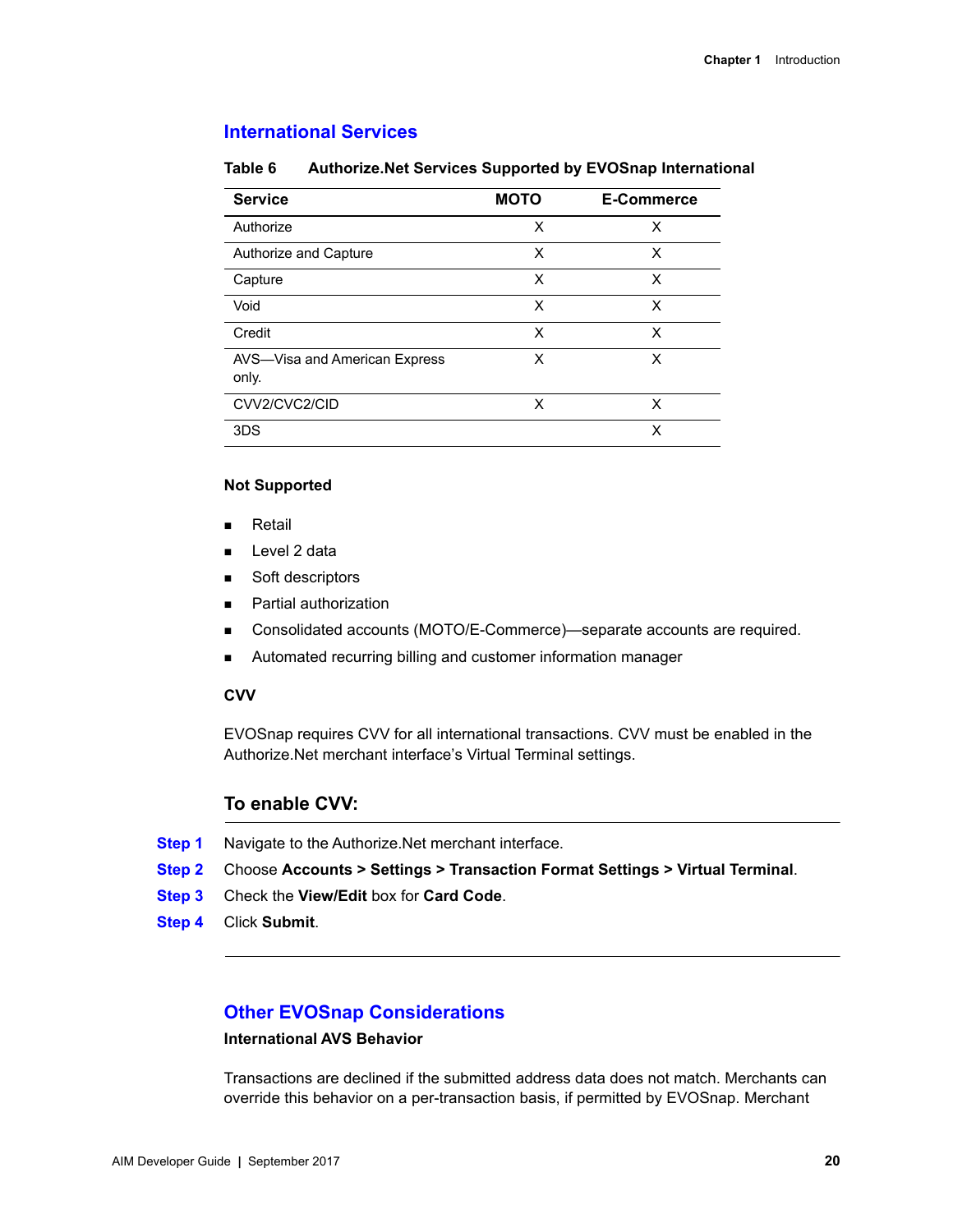accounts are configured to either use or not use AVS processing when they are boarded. If the account is configured to not use AVS processing, AVS is not performed, even if the data is included. If the merchant account is configured to use AVS every transaction must include AVS data, unless the merchant is authorized by EVOSnap to override the AVS processing.

#### **API**

Customer code is required. If not present, customer code is populated with 0000. Country code must be in ISO format. For example, GBR, CHE, AUS.

#### **Error Codes**

**RTC 350**

Description—EVOSnap: country must be a valid three-character value if specified. Message—country must be a valid three-character value if specified.

**RTC 351**

Description—EVOSnap: employee ID cannot be more than 6 characters in length, 4 for a retail transaction.

Message—employee ID must be 1 to %x characters in length.

Note—the %x is replaced with a 6 for E-Commerce and MOTO transaction types and 4 for retail transaction types.

#### **Billing Information**

When any billing information is submitted, all billing fields must be provided.

For information on setting the currency using the AIM API, see x currency code, page 37.

# <span id="page-20-0"></span>**Software Development Kits**

Authorize.Net offers software development kits (SDKs) that present an alternate objectoriented model, in several popular languages. To use these SDKs, the merchant's transaction version must be set to 3.1. The SDK performs the core payment activities such as error handling and parsing, network communication, and data encoding in the background.

The SDK provides utilities to help developers build payment flows for each of the integration methods. You can download the SDKs:

<http://developer.authorize.net/downloads/>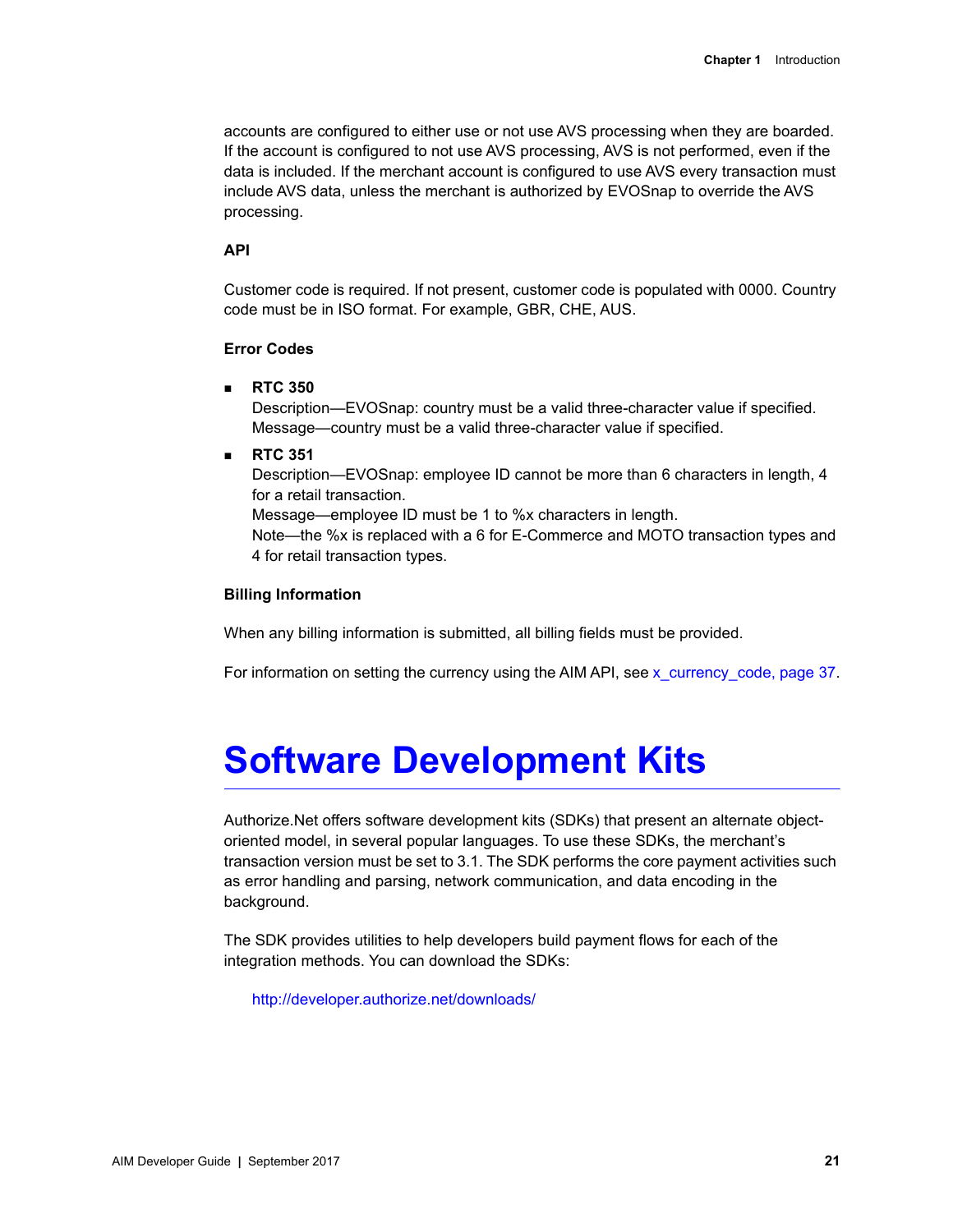# **Submitting Transactions**

<span id="page-21-0"></span>The payment gateway supports several credit card transaction types for transactions submitted using AIM.

To implement AIM for a merchant's web site or proprietary business application, you need to develop an application that:

- Securely obtains all of the information required to process a transaction (including data requirements specified by the merchant).
- Initiates an SSL/TLS connection from the merchant's web server to the payment gateway transaction post location to pass transaction data in name/value pairs.
- **Receives and parses the transaction response from the payment gateway and** displays the results to the customer.

You can develop the application in one of two ways:

- By yourself using the information provided in this document.
- Using Authorize.Net sample code available for free from our [Developer Center.](http://developer.authorize.net/)



<span id="page-21-1"></span>The payment gateway supports around condit card transaction types for transactions<br>
accommod using AM.<br>
To implement AM for a mechanist web site or propriesty business applicable, you need<br>
i. Security obtains all of the i If you choose to use sample code, be aware that to achieve a successful implementation, the code must be modified with the merchant's specific payment gateway account information. Be sure to carefully review the readme.txt files and comments included in each file of sample code in order to achieve a successful integration.

Developer test accounts with API login IDs and transaction keys are also available to help you test your integration with the Authorize.Net Payment Gateway:

<http://developer.authorize.net/testaccount>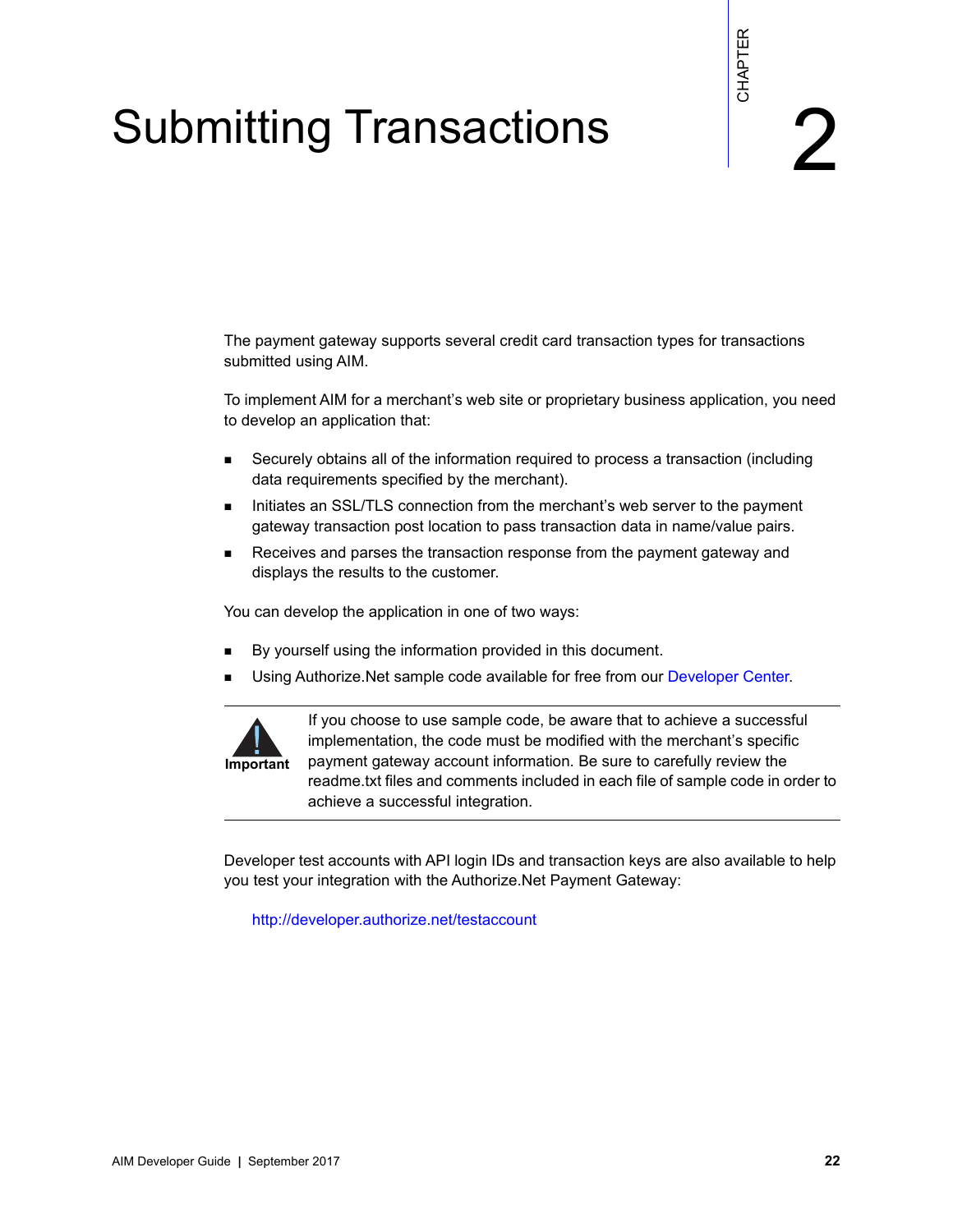# <span id="page-22-0"></span>**Minimum Field Requirements**

The following table contains the minimum fields required for submitting a credit card transaction request to the payment gateway using AIM. The data fields are name/value pairs with the following syntax:

x\_name\_of\_field=value of field

| <b>Field Name</b> | <b>Description</b>                                                                                                                                                                                                             |
|-------------------|--------------------------------------------------------------------------------------------------------------------------------------------------------------------------------------------------------------------------------|
| x_login           | Value: Merchant's unique API Login ID.                                                                                                                                                                                         |
|                   | <b>Format: 20-characters maximum.</b>                                                                                                                                                                                          |
|                   | <b>Notes:</b> API Login ID that the merchant obtained from the Merchant<br>Interface. Must be stored securely.                                                                                                                 |
|                   | The API Login ID and Transaction Key together provide access to the<br>payment gateway.                                                                                                                                        |
|                   | See the <i>Merchant Integration Guide</i> for more information.                                                                                                                                                                |
| x_tran_key        | Value: Merchant's unique Transaction Key.                                                                                                                                                                                      |
|                   | Format: 16-character maximum.                                                                                                                                                                                                  |
|                   | <b>Notes:</b> Transaction Key that the merchant obtained from the Merchant<br>Interface must be stored securely.                                                                                                               |
|                   | The API Login ID and Transaction Key together provide access to the<br>payment gateway.                                                                                                                                        |
|                   | See the <i>Merchant Integration Guide</i> for more information.                                                                                                                                                                |
| x_type            | Value: Type of credit card transaction.                                                                                                                                                                                        |
|                   | Format: AUTH_CAPTURE (default), AUTH_ONLY, CAPTURE_ONLY,<br>CREDIT, PRIOR AUTH CAPTURE, VOID                                                                                                                                   |
|                   | <b>Notes:</b> If the value submitted does not match a supported value, the<br>transaction is rejected. If this field is not submitted or the value is blank,<br>the payment gateway processes the transaction as AUTH CAPTURE. |
| x amount          | Value: Amount of the transaction.                                                                                                                                                                                              |
|                   | Format: 15 digit-maximum, with a decimal point (no dollar symbol). For<br>example, 8.95.                                                                                                                                       |
|                   | <b>Notes:</b> This is the total amount and must <i>include</i> tax, shipping, and any<br>other charges.                                                                                                                        |

#### **Table 7 Minimum AIM Fields**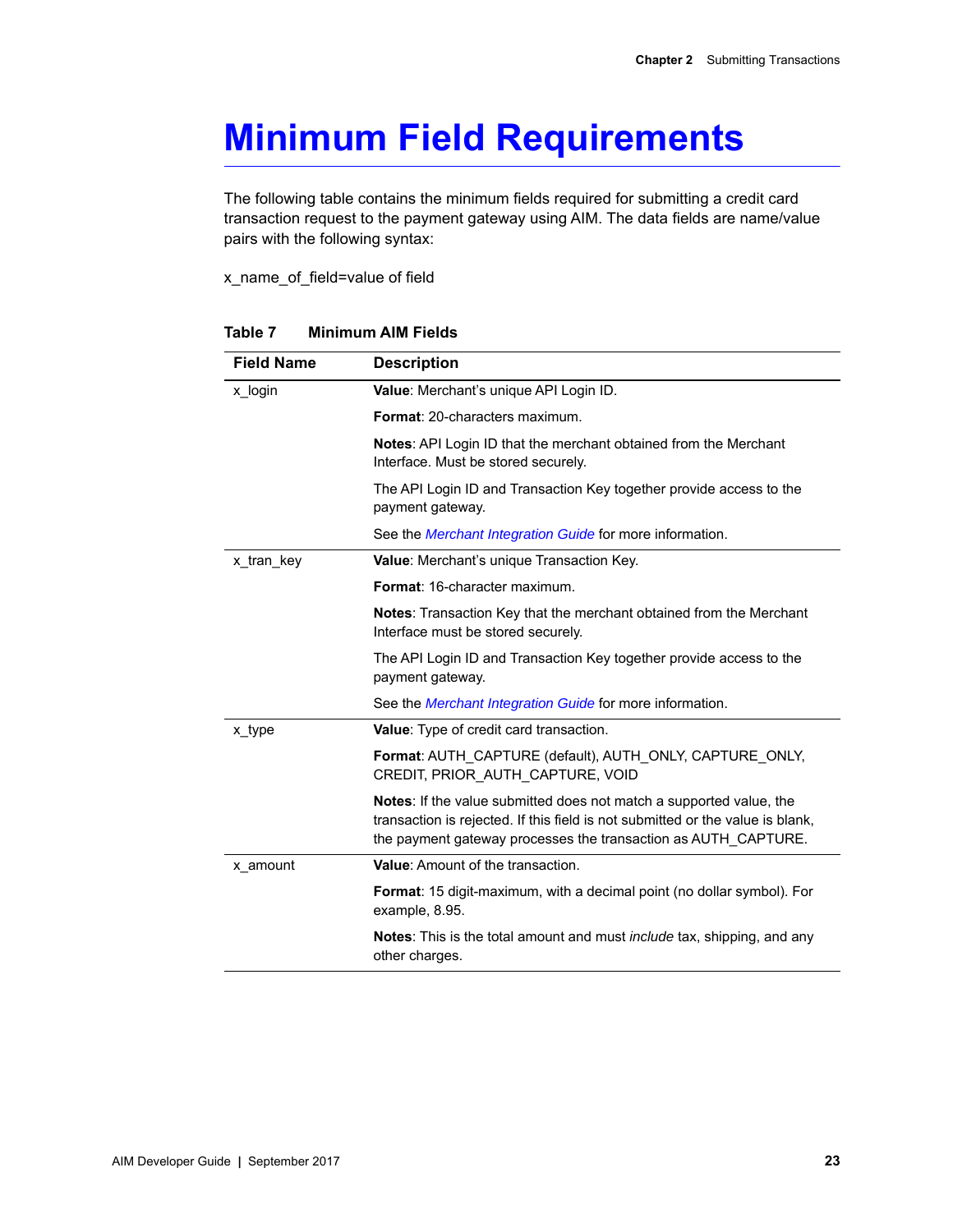| <b>Field Name</b> | <b>Description</b>                                                                                                                                             |
|-------------------|----------------------------------------------------------------------------------------------------------------------------------------------------------------|
| x_card_num        | Value: Customer's credit card number                                                                                                                           |
|                   | Format: 13 to 16 digits without spaces. When x_type=CREDIT, only the<br>last four digits are required.                                                         |
|                   | Notes: It is sensitive cardholder information and must be stored securely<br>and in accordance with the Payment Card Industry (PCI) Data Security<br>Standard. |
|                   | For more information about PCI compliance, see the Standards,<br>Compliance, and Security training video.                                                      |
| x_exp_date        | Value: Customer's credit card expiration date                                                                                                                  |
|                   | Format; MMYY, MM/YY, MM-YY, MMYYYY, MM/YYYY, MM-YYYY                                                                                                           |
|                   | Notes: It is sensitive cardholder information and must be stored securely<br>and in accordance with the Payment Card Industry (PCI) Data Security<br>Standard. |
|                   | For more information about PCI compliance, see the Standards,<br>Compliance, and Security training video.                                                      |
| x_trans_id        | Value: Payment-gateway-assigned transaction ID of an original<br>transaction                                                                                   |
|                   | Notes: Required only for CREDIT, PRIOR_AUTH_CAPTURE, and VOID<br>transactions. Do not include this field if you are providing the x_split_<br>tender_id field. |
|                   | For more information about transaction types, see "Credit Card<br>Transaction Types," page 26.                                                                 |
| x_split_tender_id | Value: Payment-gateway-assigned ID that links the current authorization<br>request to the original authorization request.                                      |
|                   | Format: Numeric                                                                                                                                                |
|                   | Notes: This value applies only to partial authorization transactions and is<br>returned in the reply message from the original authorization request.          |
|                   | For more information, see "Partial Authorization Transactions," page 31.                                                                                       |
| x_auth_code       | Value: Authorization code of an original transaction not authorized on the<br>payment gateway                                                                  |
|                   | <b>Format: 6 characters</b>                                                                                                                                    |
|                   | Notes: Required only for CAPTURE_ONLY transactions. See "Credit<br>Card Transaction Types," page 26.                                                           |
| x relay response  | Value: FALSE                                                                                                                                                   |
|                   | Format: FALSE, F, NO, N                                                                                                                                        |
|                   | Notes: SIM applications use relay response. Set this field to false if you<br>are using AIM.                                                                   |

| Table 7 |  | <b>Minimum AIM Fields (Continued)</b> |
|---------|--|---------------------------------------|
|         |  |                                       |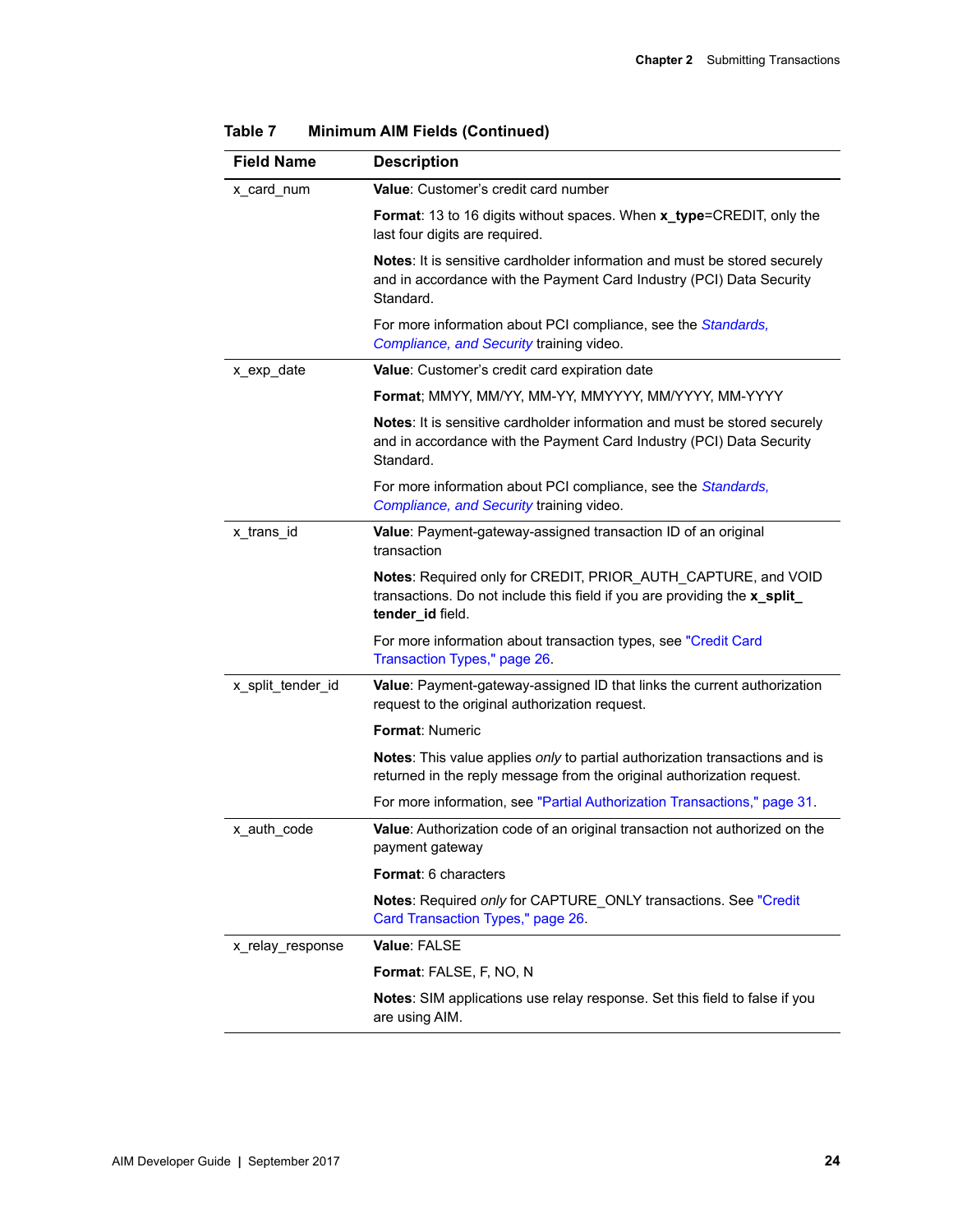| <b>Description</b>                                                                                                                                                                      | <b>Field Name</b> |
|-----------------------------------------------------------------------------------------------------------------------------------------------------------------------------------------|-------------------|
| <b>Value:</b> Indicates whether a delimited transaction response is required                                                                                                            | x delim data      |
| <b>Format: TRUE, T. YES, Y</b>                                                                                                                                                          |                   |
| <b>Notes:</b> A value of TRUE indicates a request for delimited response from<br>the payment gateway. Because all AIM transactions are direct response, a<br>value of TRUE is required. |                   |
| Submit this field for each transaction to ensure that transaction responses<br>are returned in the correct format.                                                                      |                   |
| See Chapter 4, "Transaction Response," on page 50 for more about<br>delimited responses.                                                                                                |                   |
|                                                                                                                                                                                         |                   |



European payment processors require additional fields. For more information, see ["Customer Information," page 41.](#page-40-1)

## <span id="page-24-0"></span>**Market Type Requirements**

The market type is defined by how the cardholder interacts with a merchant. For example, the information collected by a merchant when the customer physically swipes the card in a retail situation is different than when the customer enters the card number and expiration date into an e-commerce website. Standard Authorize.Net accounts support three market types. Listed below are their definitions and unique required fields:

#### <span id="page-24-1"></span>**E-commerce**

This market type is used for any transaction where the customer enters their card data through a website or software application. The following fields are required when the market type is e-commerce:

- $\blacksquare$  x\_market\_type = 0
- x\_card\_num
- x\_exp\_date

## <span id="page-24-2"></span>**MOTO (Mail Order/Telephone Order)**

This market type is used for orders where the customer provides the card number and expiration date to the merchant through a phone ordering service or offline form such as a catalog order. The following fields are required when the market type is MOTO:

- x\_market\_type = 1
- x\_card\_num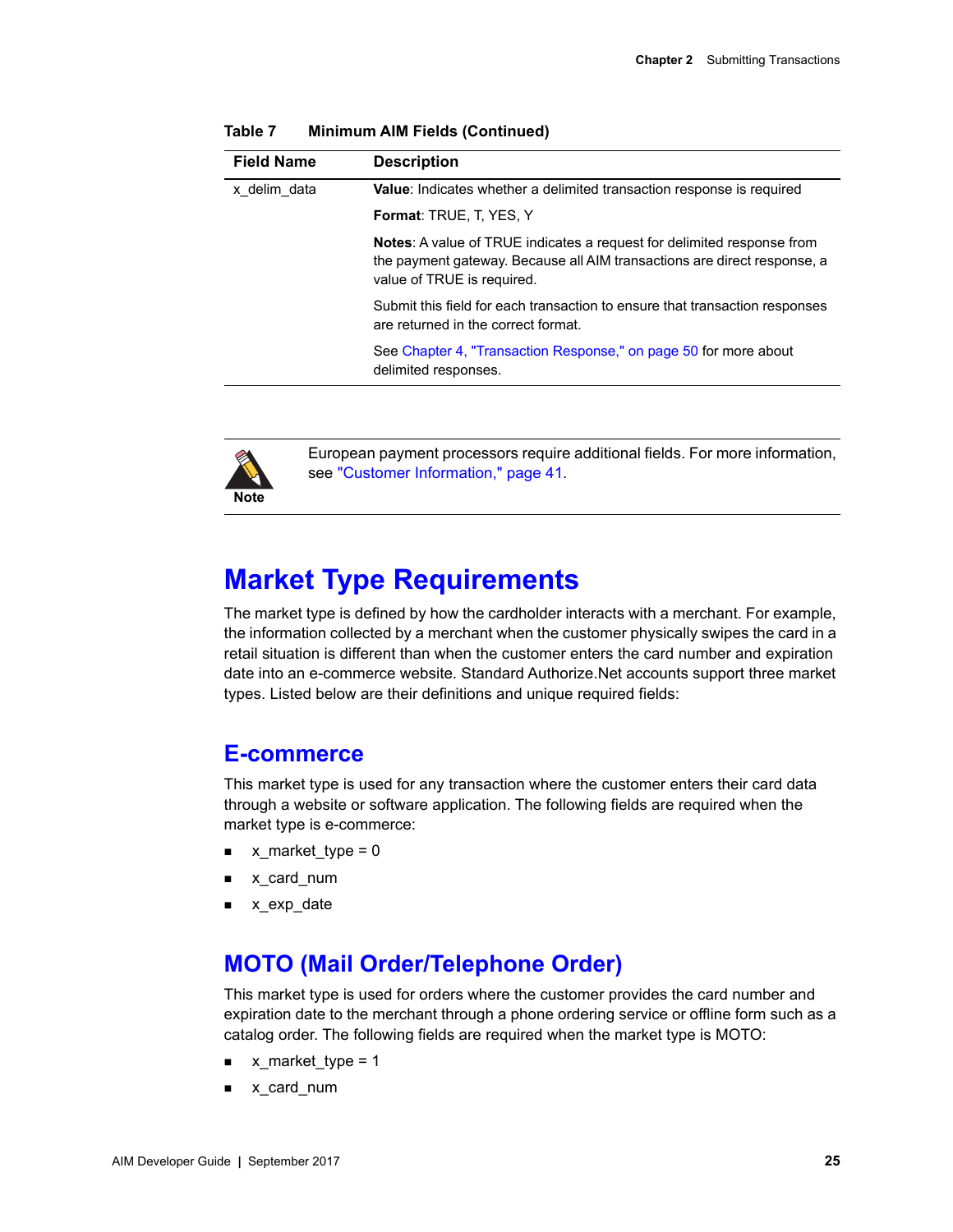x\_exp\_date

## <span id="page-25-0"></span>**Retail**

This market type is distinctly different from the other two and is used in a scenario where the customer is physically present with the merchant (or a terminal controlled by the merchant). Generally, retail transactions involve the card being swiped through a magnetic track reader and this raw track data is submitted for the transaction. The following fields are required when the market type is Retail:

- x market type  $= 2$
- x\_device\_type

plus the following:

x\_track1 **or** x\_track2

or

x\_card\_num **and** x\_exp\_date



While Authorize.Net supports all market types, the same cannot be said for all merchant accounts. We recommend checking with your merchant account provider to confirm that your account is configured to accept all of the market types that are relevant to your business.



The payment processor EVO does not support Track 1 data. EVO also does not support consolidated accounts; you must have separate e-commerce and retail market types.

# <span id="page-25-1"></span>**Credit Card Transaction Types**

This section describes the credit card transaction types supported by the payment gateway and their specific field requirements. Talk to your merchant about how they plan to submit transactions so that you can integrate their payment gateway account to best support their business processes.

For example, you may need to determine whether the merchant:

- Submits transactions mainly through an e-commerce web site.
- Needs to integrate a custom application to allow call center representatives to enter mail order/telephone order (MOTO) transactions.
- Would like to verify the availability of funds on a customer's credit card account at the time of purchase and then charge the credit card when the order is shipped.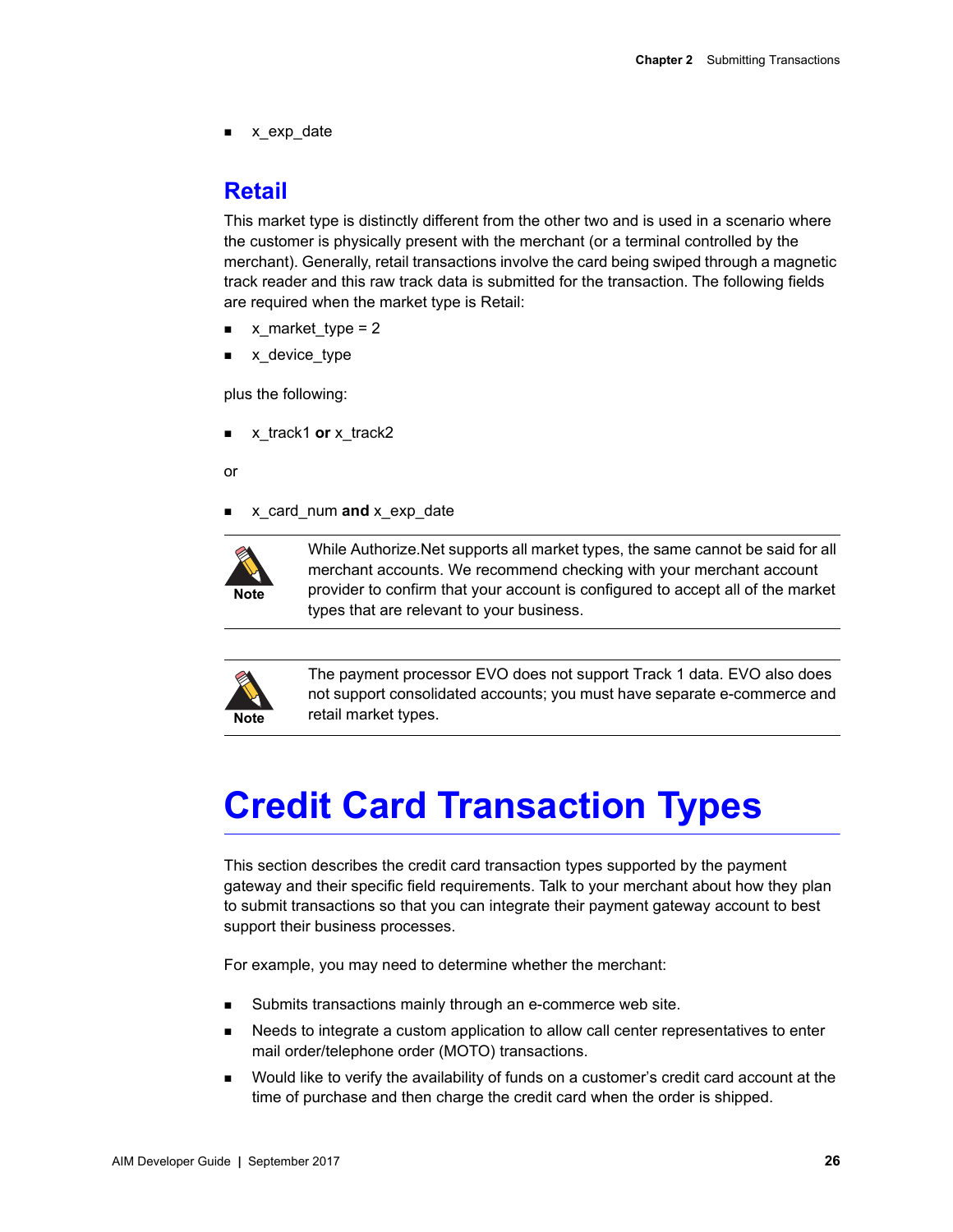

Some of the field requirements listed in this section for each credit card transaction type are in addition to the minimum field requirements already set forth above for ALL transactions submitted to the payment gateway. For a list of all fields that are required for each credit card transaction type, see [Appendix A, "Fields by Transaction Type," on page 78](#page-77-3).

## <span id="page-26-0"></span>**Authorization and Capture**

This is the most common type of credit card transaction and is the default payment gateway transaction type. The amount is sent for authorization, and if approved, it is automatically submitted for settlement.

The unique field requirement for an Authorization and Capture transaction:

x\_type=AUTH\_CAPTURE

## <span id="page-26-1"></span>**Authorization Only**

This transaction type is sent for authorization only. The transaction is not sent for settlement until the Prior Authorization and Capture credit card transaction type is submitted (see definition below), or the transaction is submitted for capture manually in the Merchant Interface. For more information about capturing Authorization Only transactions in the Merchant Interface, see the *[Merchant Integration Guide](http://www.authorize.net/support/merchant/)*.

If no action is taken on the Authorization Only transaction on the payment gateway within 30 days, the authorization expires and is no longer available for capture. A new Authorization Only transaction then has to be submitted to obtain a new authorization code.

The unique field requirement for an Authorization Only transaction:

#### **x\_type**=AUTH\_ONLY

Merchants can submit Authorization Only transactions when they want to verify the availability of funds on the customer's credit card before finalizing the transaction. This transaction type can also be submitted if the merchant does not currently have an item in stock or wants to review orders before shipping goods.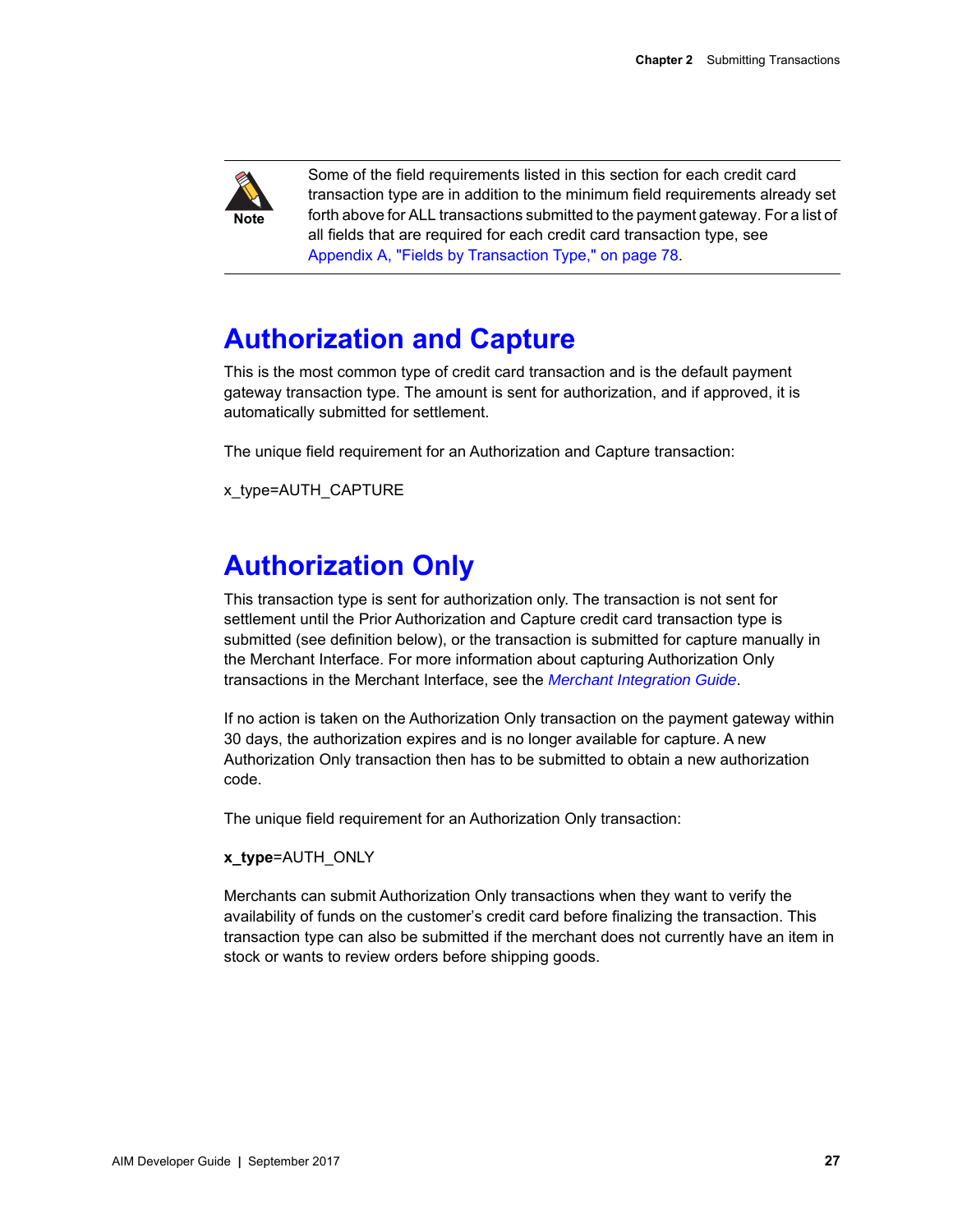## <span id="page-27-0"></span>**Prior Authorization and Capture**

This transaction type is used to complete an Authorization Only transaction that was successfully authorized through the payment gateway.



An Authorization Only and a Prior Authorization and Capture together are considered one complete transaction. After the Prior Authorization and Capture is submitted, the transaction is sent for settlement.

The payment gateway accepts this transaction type and initiates settlement if the following conditions are met:

- The original Authorization Only transaction was submitted within the previous 30 days (Authorization Only transactions expire on the payment gateway after 30 days).
- The transaction is submitted with the valid transaction ID (**x\_trans\_id**) of an original, successfully authorized, Authorization Only transaction.
- The original transaction is not yet captured or expired, or it generated an error.
- The amount being requested for capture is less than or equal to the original authorized amount. Only a single Prior Authorization and Capture transaction can be submitted against an Authorization Only transaction.

The unique field requirements for a Prior Authorization and Capture transaction are:

**x\_type**=PRIOR\_AUTH\_CAPTURE

#### **x\_trans\_id**=Transaction ID

For this transaction type, the amount field (**x\_amount**) is required only if a Prior Authorization and Capture transaction is submitted for an amount that is *less* than the amount of the original Authorization Only transaction. If no amount is submitted, the payment gateway initiates settlement for the amount of the original authorized transaction.

## <span id="page-27-1"></span>**Capture Only**

This transaction type is used to complete a previously authorized transaction that was *not* originally submitted through the payment gateway or that requires voice authorization.

The payment gateway accepts this transaction type and initiates settlement if the transaction is submitted with the valid authorization code issued to the merchant to complete the transaction.

The unique field requirements for a Capture Only transaction:

#### **x\_type**=CAPTURE\_ONLY

**x\_auth\_code**=Authorization Code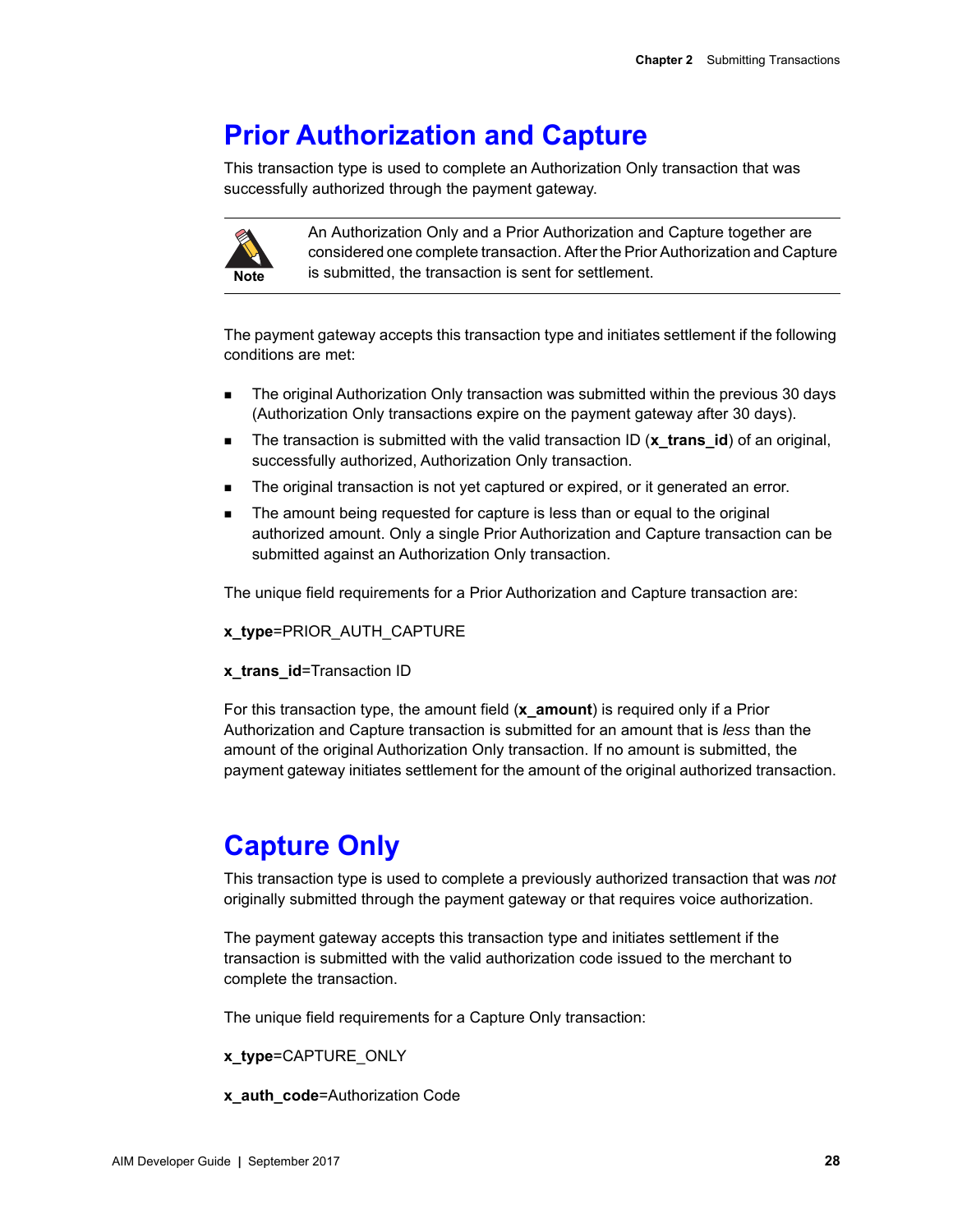For instructions on how to perform a Capture Only transaction in the Merchant Interface, see the *[Merchant Integration Guide](http://www.authorize.net/support/merchant/)*.

## <span id="page-28-0"></span>**Credit (Refund)**

This transaction type is used to refund a customer for a transaction that was originally processed and successfully settled through the payment gateway.

The payment gateway accepts Credits if the following conditions are met:

- The transaction is submitted with the valid transaction ID (**x\_trans\_id**) of an original, successfully *settled* transaction.
- The amount being requested for refund is less than or equal to the original settled amount.
- **The sum of multiple Credit transactions submitted against the original transaction is** less than or equal to the original settled amount.
- At least the last four digits of the credit card number (**x\_card\_num**) used for the original, successfully settled transaction are submitted. An expiration date is not required.
- **The transaction is submitted within 120 days of the settlement date of the original** transaction.

The unique field requirements for a Credit transaction:

**x\_type**=CREDIT

**x\_trans\_id**=Transaction ID

**x\_card\_num**=Full credit card number or last four digits only

## <span id="page-28-1"></span>**Unlinked Credit**

This transaction type is used to issue a refund for a transaction that was *not* originally submitted through the payment gateway. It also enables the merchant to override restrictions for submitting refunds for payment gateway transactions; for example, if the merchant is beyond the 120-day period for submitting a refund or would like to refund an amount that is greater than the original transaction amount.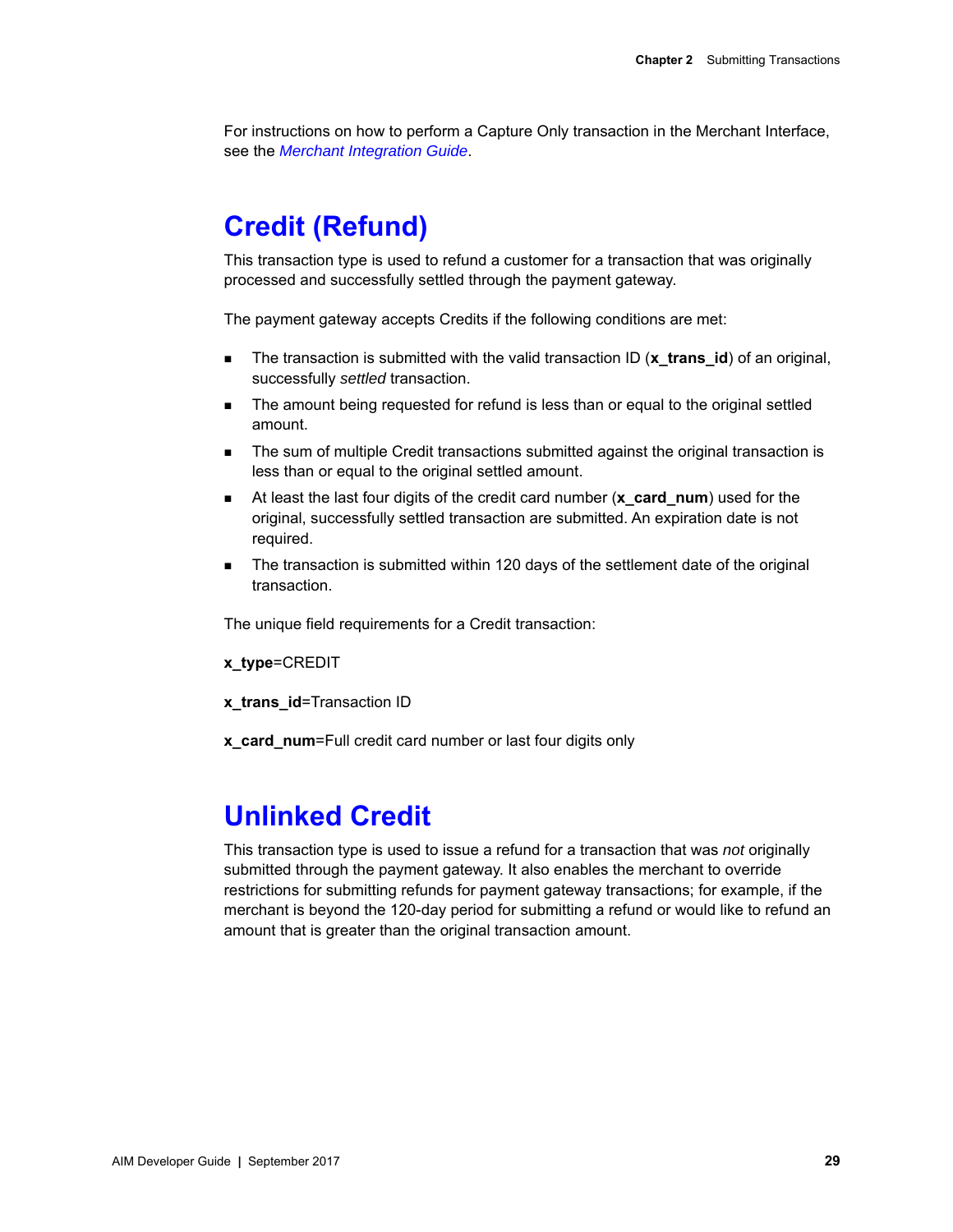The ability to submit unlinked credits is not a standard feature of a merchant's payment gateway account. To obtain the expanded credits capability (ECC), the merchant must submit an application, which can be found at [http://www.authorize.net/files/ecc.pdf.](http://www.authorize.net/files/ecc.pdf)



A transaction ID must not be submitted with an Unlinked Credit. If ECC is enabled for the merchant's account, and a transaction ID is submitted with the Unlinked Credit transaction, the payment gateway attempts to apply the credit to an original transaction with the transaction ID submitted.

The unique field requirement for an Unlinked Credit:

**x\_type**=CREDIT

## <span id="page-29-0"></span>**Void**

This transaction type can be used to cancel either an original transaction that is not yet settled or an entire order composed of more than one transaction. A Void prevents the transaction or the order from being sent for settlement. A Void can be submitted against any other transaction type.



If you are not sure whether a transaction is settled, you can attempt to submit a Void first. If the Void transaction results in an error, the original transaction is likely settled, and you can submit a Credit for the transaction.

The payment gateway accepts Voids if the following conditions are met:

- The transaction is submitted with the valid transaction ID (**x\_trans\_id**) of an original, successfully authorized transaction. To void an entire order, submit the split tender ID (**x\_split\_tender\_id**).
- The original transaction is not already settled or expired, or it generated an error.

The unique field requirements for a Void transaction:

- **x\_type**=void
- **x\_trans\_id**=Transaction ID*,* or **x\_split\_tender\_id**=Split Tender ID



Typically, Authorization Only or Authorization and Capture are the primary transaction types submitted by an e-commerce web site or other application. Although they most likely will not be used for the merchant's web site integration, all other transaction types listed above can be integrated for automatic submission into an internal or enterprise application, like those used in a call center, or they can also be submitted by the merchant manually using the Virtual Terminal in the Merchant Interface.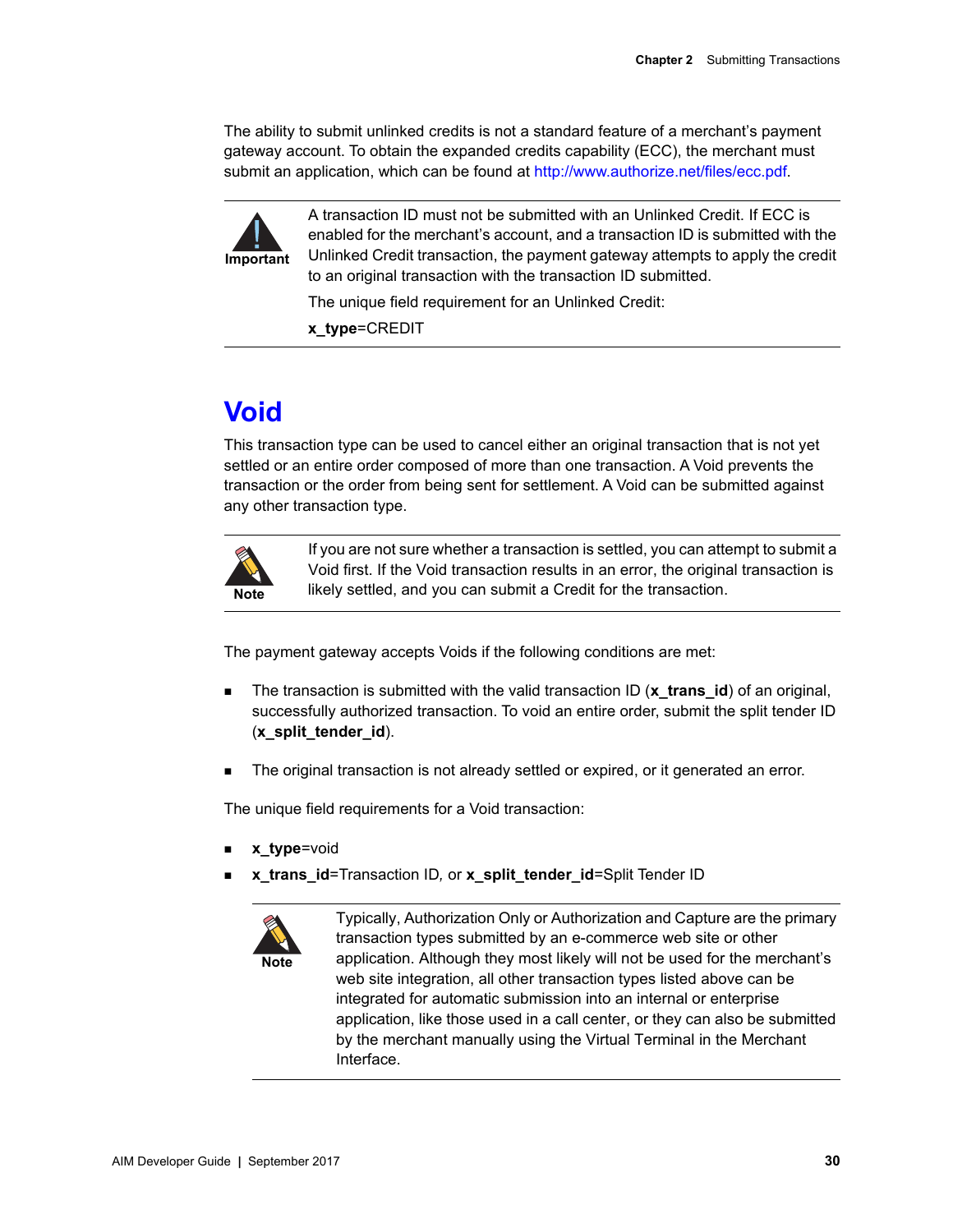## <span id="page-30-0"></span>**Visa Verification Transactions**

For zero dollar Visa verification calls, the transaction type must be AUTH\_ONLY. All other transaction types will be rejected.

Bill To address (**x\_address**) and zip code (**x\_zip**) are required in order to perform the AVS check.

Not all processors accept a zero dollar amount.



The payment processor EVO does not support Visa Verification transactions.

## <span id="page-30-2"></span><span id="page-30-1"></span>**Partial Authorization Transactions**

A split tender order is an order in which two or more transactions are used to cover the total amount.

Merchants must indicate that they can handle the extra processing either by selecting the Partial Authorization option in the account settings of the Merchant Interface, or by sending an **x\_allow\_partial\_auth**=true value with an individual transaction. Without this flag, the transaction would be handled as any other and would be either fully authorized or declined due to lack of funds on the card.

When the first transaction is successfully approved for a partial amount of the total order, a split tender ID is generated and returned to the merchant in the response. This ID must be passed back with each of the remaining transactions of the group, using the **x\_split\_ tender id**=<value> element. If you include both a split tender ID and a transaction ID on the same request, an error results.

If successfully authorized, all transactions in the group are held until the final transaction of the group is successfully authorized.

If the merchant needs to release the group of transactions before the final transaction is approved (if the balance is paid by cash, for example), send a PRIOR\_AUTH\_CAPTURE request and include the split tender ID instead of a transaction ID.

If the merchant needs to void the group before completion, send a void request using the split tender ID instead of a transaction ID. This action voids all the transactions in the group.

The following rules apply to partial authorization transactions:

 The merchant can choose to accept partial authorization transactions by selecting an option in the Merchant Interface. Alternatively, partial authorization transactions can be submitted by including a new API field (**x\_allow\_partial\_auth**) in the initial request that enables partial authorization for that specific request.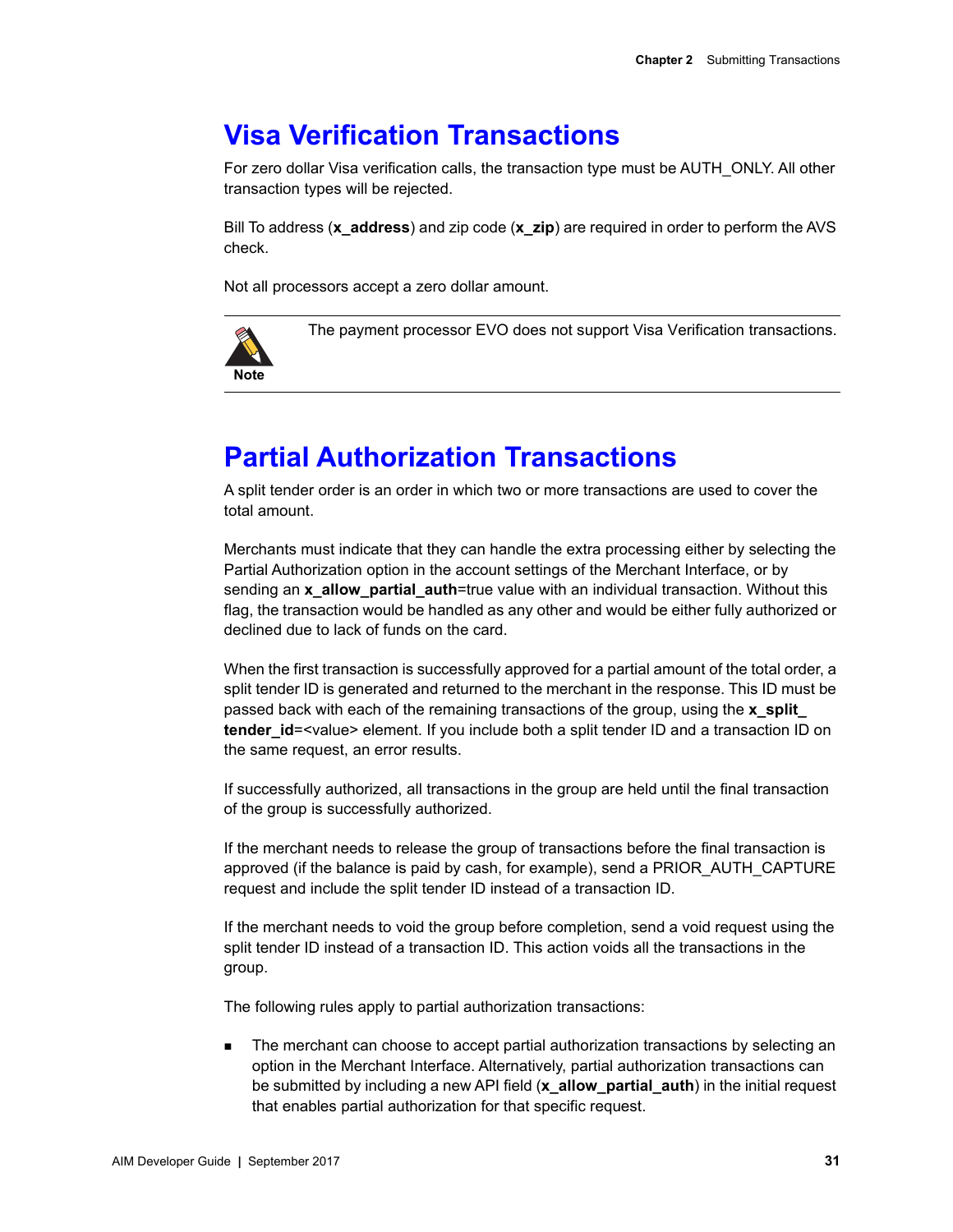- When an authorization is granted for an amount less than the purchase amount, a split tender ID is provided in addition to the Transaction ID. The split tender ID is used on subsequent payments for that purchase.
- The transaction is not submitted for settlement until either the merchant submits payments adding up to the full requested amount or until the merchant indicates that the transaction has been completed (when all or part of the remaining balance is paid in cash).
- You can void all transactions in an order using a split tender ID, or you can void individual transactions using a transaction ID.
- **The split tender ID cannot be submitted together with a transaction ID; only one or the** other can be submitted.

| <b>Field</b>               | <b>Request or</b><br><b>Response</b> | <b>Description</b>                                                                                                                                                                                                                                                                                |  |
|----------------------------|--------------------------------------|---------------------------------------------------------------------------------------------------------------------------------------------------------------------------------------------------------------------------------------------------------------------------------------------------|--|
| x_allow_partial_auth=TRUE  | Request, optional                    | The default value is set in the<br>Merchant Interface; you can use this<br>parameter to authorize individual<br>transactions if the option is set to<br>False in the Merchant Interface.<br>Including this field in the transaction<br>request overrides the merchant's<br>account configuration. |  |
| x prepaid balance on card  | Response                             | The authorized amount remaining on<br>the card.                                                                                                                                                                                                                                                   |  |
| x_prepaid_requested_amount | Response                             | The amount requested.                                                                                                                                                                                                                                                                             |  |
| x split tender id          | Response                             | The split tender ID provided when the<br>first partial authorization transaction<br>was issued. Use this ID when<br>submitting subsequent transactions<br>related to the same group order.                                                                                                        |  |
| x_split_tender_status      | Response                             | Indicates whether or not the<br>transaction is complete. This<br>parameter is sent to the merchant<br>during relay response processing. It<br>is not included in the delimited<br>response.                                                                                                       |  |
| x card type                | Response                             | Indicates whether or not the<br>transaction is complete. This<br>parameter is sent to the merchant<br>during relay response processing. It<br>is not included in the delimited<br>response.                                                                                                       |  |

#### **Table 8 Unique Field Requirements for Partial Authorization Transactions**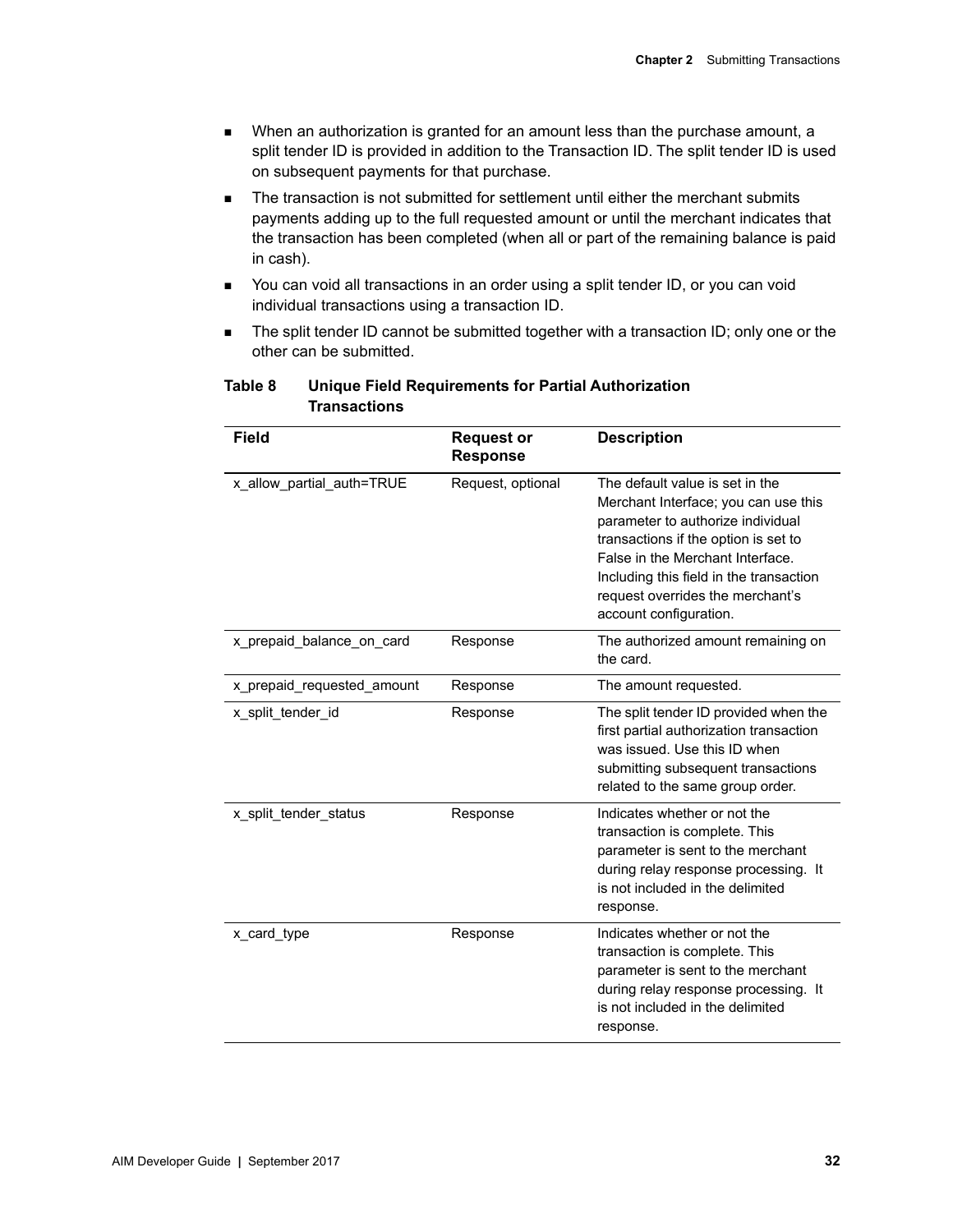# <span id="page-32-0"></span>**Using the Merchant Interface**

The Merchant Interface enables merchants to manage transactions, capture Authorization Only transactions, void transactions, and issue refunds. These transaction types can also be managed automatically using the API if you are integrating a custom application to the payment gateway. However, for most integrations, these transaction types can be more conveniently and easily managed in the Merchant Interface.

For more information on submitting transactions in the Merchant Interface, see the *[Merchant Integration Guide](http://www.authorize.net/support/merchant/)* or click Help in the top right corner of the Merchant Interface.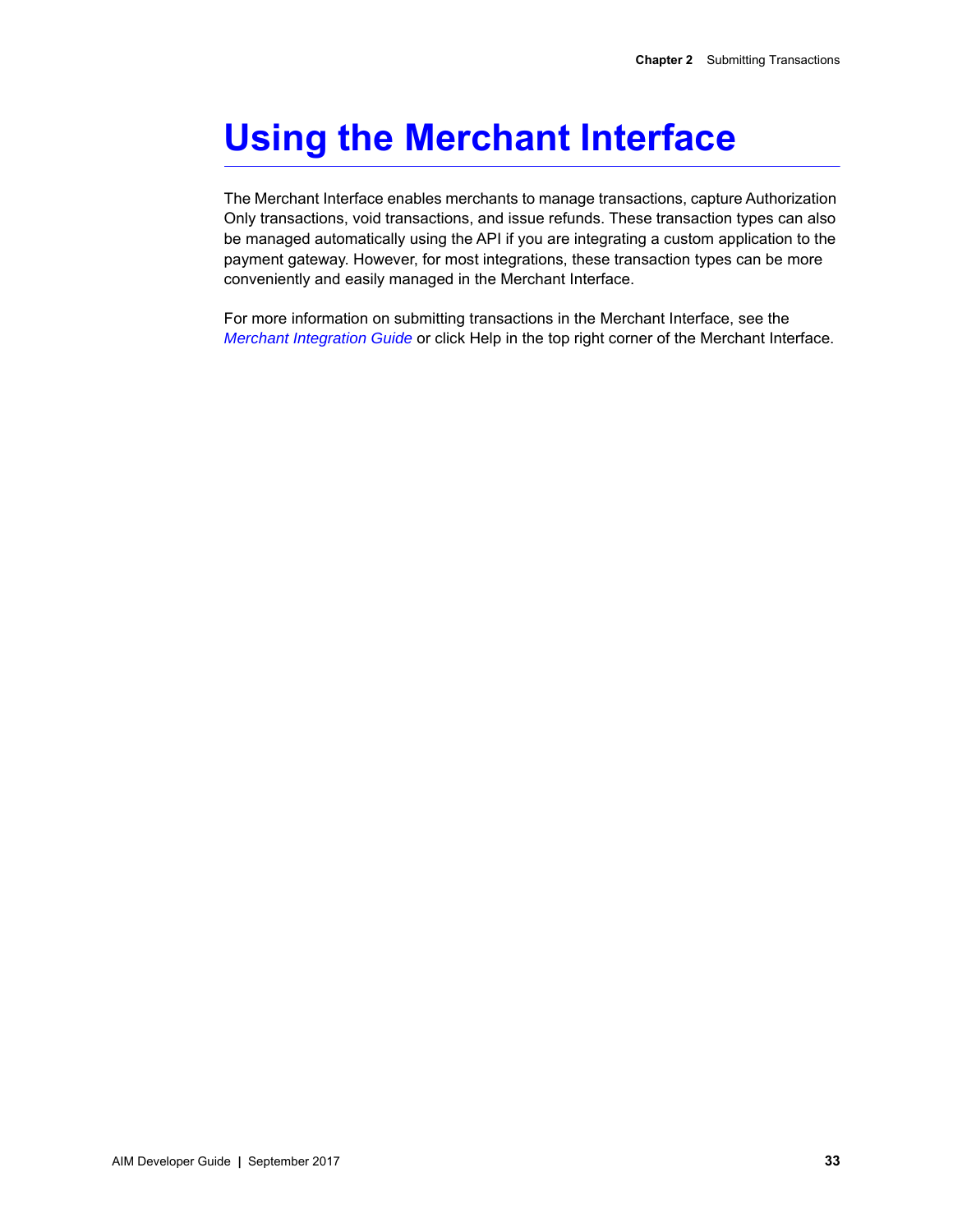<span id="page-33-0"></span>

# Transaction Data **Requirements**

The standard payment gateway Application Programming Interface (API) consists of required information fields (introduced in the previous section) and additional optional fields that can be submitted to the payment gateway for real-time transaction processing.

# <span id="page-33-3"></span><span id="page-33-2"></span>**Transaction Post Location**

The merchant's web site should POST transaction requests to the following payment gateway URL:

<https://secure2.authorize.net/gateway/transact.dll>

The following is a legacy but supported URL.

https://secure.authorize.net/gateway/transact.dll



Do not use an IP address when submitting transactions.



<span id="page-33-1"></span>Transaction Data<br>
Requirements<br>
The standard payment galaxys Activistics (Apple consists of<br>
required information fields (hyvalication Programming interface (AP) consists of<br>
required information fields (hyvalication the p If you are using an Authorize.Net developer test account, test transactions are posted to a staging environment at [https://test.authorize.net/gateway/](https://test.authorize.net/gateway/transact.dll) [transact.dll](https://test.authorize.net/gateway/transact.dll). If you do not have a developer test account, you can sign up for one at <http://developer.authorize.net>.



Transactions should be sent using HTTP POST, not HTTP GET. HTTP GET sends information in clear text and is therefore not secure.

For more information, see [RFC 2616, section 15.1.3.](http://www.w3.org/Protocols/rfc2616/rfc2616-sec15.html)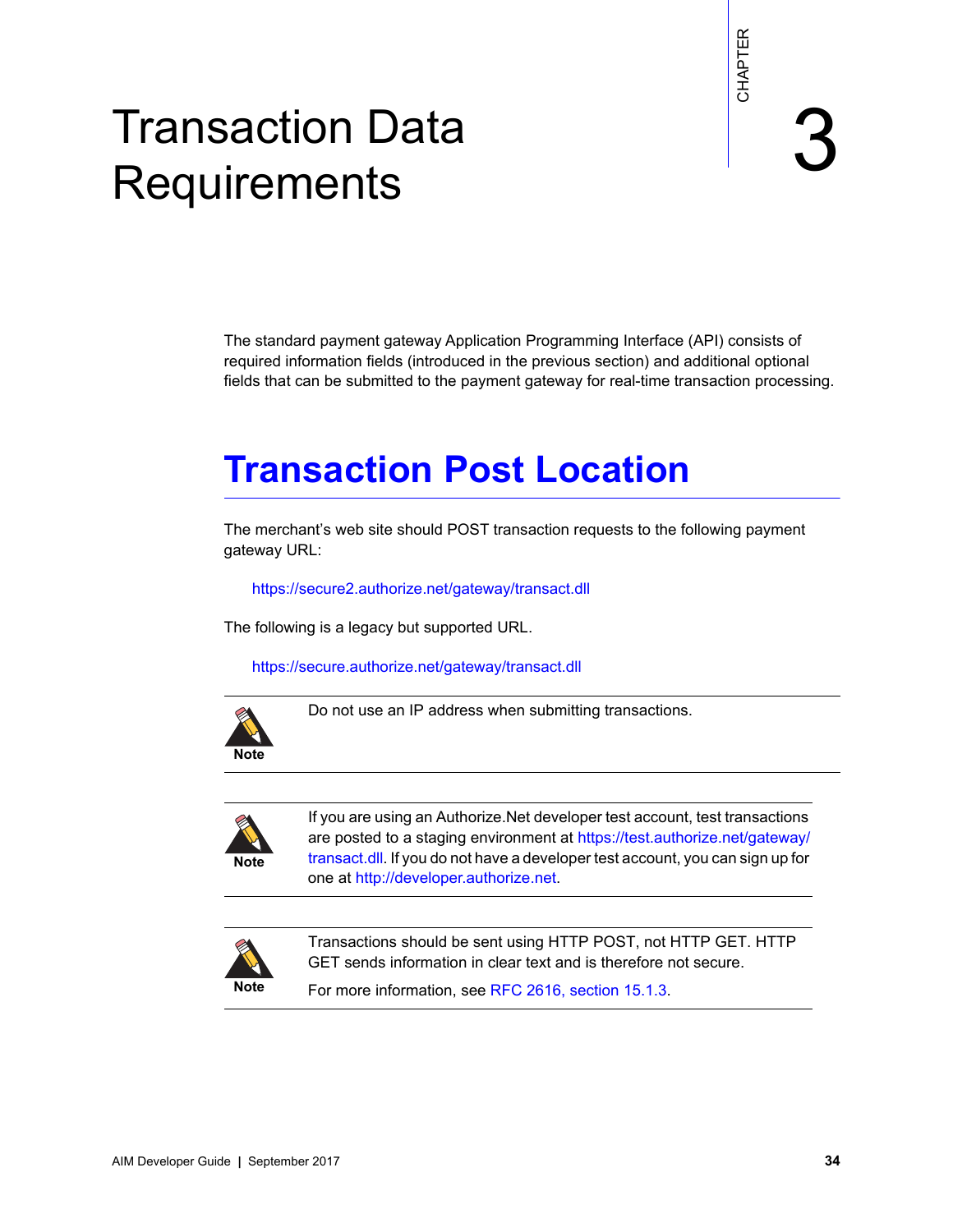# <span id="page-34-0"></span>**AIM Transaction Submission API**

The following tables list the transaction data fields that can be submitted using the transaction request string. Some of these fields can also be configured in the Merchant Interface. For more information about configuring these settings in the Merchant Interface, see the *[Merchant Integration Guide](http://www.authorize.net/support/merchant/)*.

Fields are name/value pairs with this syntax:

 $x$  name of field = value of the field

## <span id="page-34-1"></span>**Merchant Information**

| <b>Field Name</b>    | <b>Description</b>                                                                                                                                                         |
|----------------------|----------------------------------------------------------------------------------------------------------------------------------------------------------------------------|
| x login              | Required                                                                                                                                                                   |
|                      | Value: The merchant's unique API Login ID.                                                                                                                                 |
|                      | Format: 20-character maximum.                                                                                                                                              |
|                      | <b>Notes:</b> The merchant API Login ID is provided in the Merchant Interface<br>and must be stored securely.                                                              |
|                      | The API Login ID and Transaction Key together provide the merchant<br>authentication required for access to the payment gateway.                                           |
|                      | See the <i>Merchant Integration Guide</i> for more information.                                                                                                            |
| x_tran_key           | Required                                                                                                                                                                   |
|                      | <b>Value:</b> The merchant's unique Transaction Key                                                                                                                        |
|                      | Format: 16 characters                                                                                                                                                      |
|                      | <b>Notes:</b> The merchant Transaction Key is provided in the Merchant<br>Interface and must be stored securely.                                                           |
|                      | The API Login ID and Transaction Key together provide the merchant<br>authentication required for access to the payment gateway.                                           |
|                      | See the <i>Merchant Integration Guide</i> for more information.                                                                                                            |
| x allow partial Auth | Optional                                                                                                                                                                   |
|                      | Value: True, False                                                                                                                                                         |
|                      | Notes: Indicates whether the transaction is enabled for partial<br>authorization. Including this field in the transaction request overrides<br>your account configuration. |
|                      | For more information, see "Partial Authorization Transactions," page 31.                                                                                                   |
| x_response_format    | Value: Set to 2. The 0 and 1 values are now deprecated.                                                                                                                    |
|                      | <b>Note:</b> This field overrides the default response format.                                                                                                             |

#### **Table 9 Merchant Information**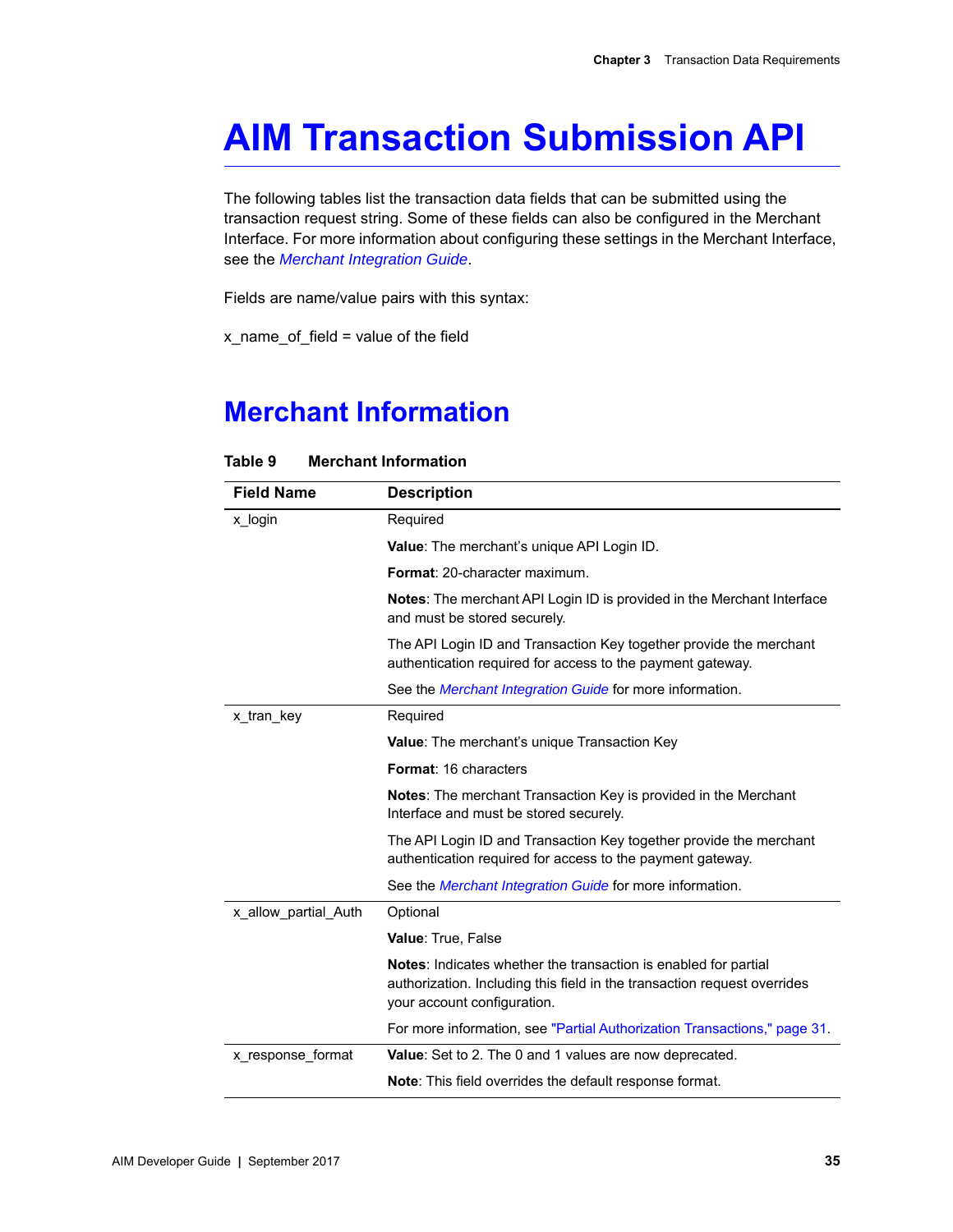## <span id="page-35-0"></span>**Transaction Information**

| <b>Field Name</b> | <b>Description</b>                                                                                                                                                                                                             |
|-------------------|--------------------------------------------------------------------------------------------------------------------------------------------------------------------------------------------------------------------------------|
| x version         | Required                                                                                                                                                                                                                       |
|                   | <b>Value:</b> The merchant's transaction version.                                                                                                                                                                              |
|                   | <b>Format: 3.0, 3.1</b>                                                                                                                                                                                                        |
|                   | Notes: Indicates to the system the set of fields that will be<br>included in the response:                                                                                                                                     |
|                   | 3.0 is the default version.                                                                                                                                                                                                    |
|                   | 3.1 allows the merchant to use the Card Code feature and the<br>Partial Authorization feature, and is the current standard version.                                                                                            |
|                   | It is highly recommended that you submit this field per<br>transaction to be sure that the formats of transaction requests<br>and the responses you receive are consistent.                                                    |
|                   | For more information, see Appendix A, "Fields by Transaction<br>Type," on page 78.                                                                                                                                             |
| x_type            | Optional                                                                                                                                                                                                                       |
|                   | Value: The type of credit card transaction.                                                                                                                                                                                    |
|                   | Format: AUTH CAPTURE (default), AUTH ONLY, CAPTURE<br>ONLY, CREDIT, PRIOR_AUTH_CAPTURE, VOID                                                                                                                                   |
|                   | Notes: If the value submitted does not match a supported value,<br>the transaction is rejected. If this field is not submitted, or the<br>value is blank, the payment gateway processes the transaction<br>as an AUTH_CAPTURE. |
| x_method          | Optional                                                                                                                                                                                                                       |
|                   | Value: The payment method.                                                                                                                                                                                                     |
|                   | Format: CC or ECHECK                                                                                                                                                                                                           |
|                   | Notes: The method of payment for the transaction, CC (credit<br>card) or ECHECK (electronic check). If this field is not submitted<br>or is blank, the value defaults to CC.                                                   |
|                   | For more information about eCheck.Net transaction<br>requirements, see the eCheck.Net Developer Guide.                                                                                                                         |
| x market type     | Optional                                                                                                                                                                                                                       |
|                   | Value: One of the following:                                                                                                                                                                                                   |
|                   | ■ 0 for e-commerce                                                                                                                                                                                                             |
|                   | 1 for moto                                                                                                                                                                                                                     |
|                   | 2 for retail                                                                                                                                                                                                                   |
|                   | <b>Notes:</b> If your account type is Card Present, the default is 2 and<br>only 2 can be used. If your account type is blended, the default is<br>0, but x_market_type can be overridden.                                     |

#### **Table 10 Transaction Information**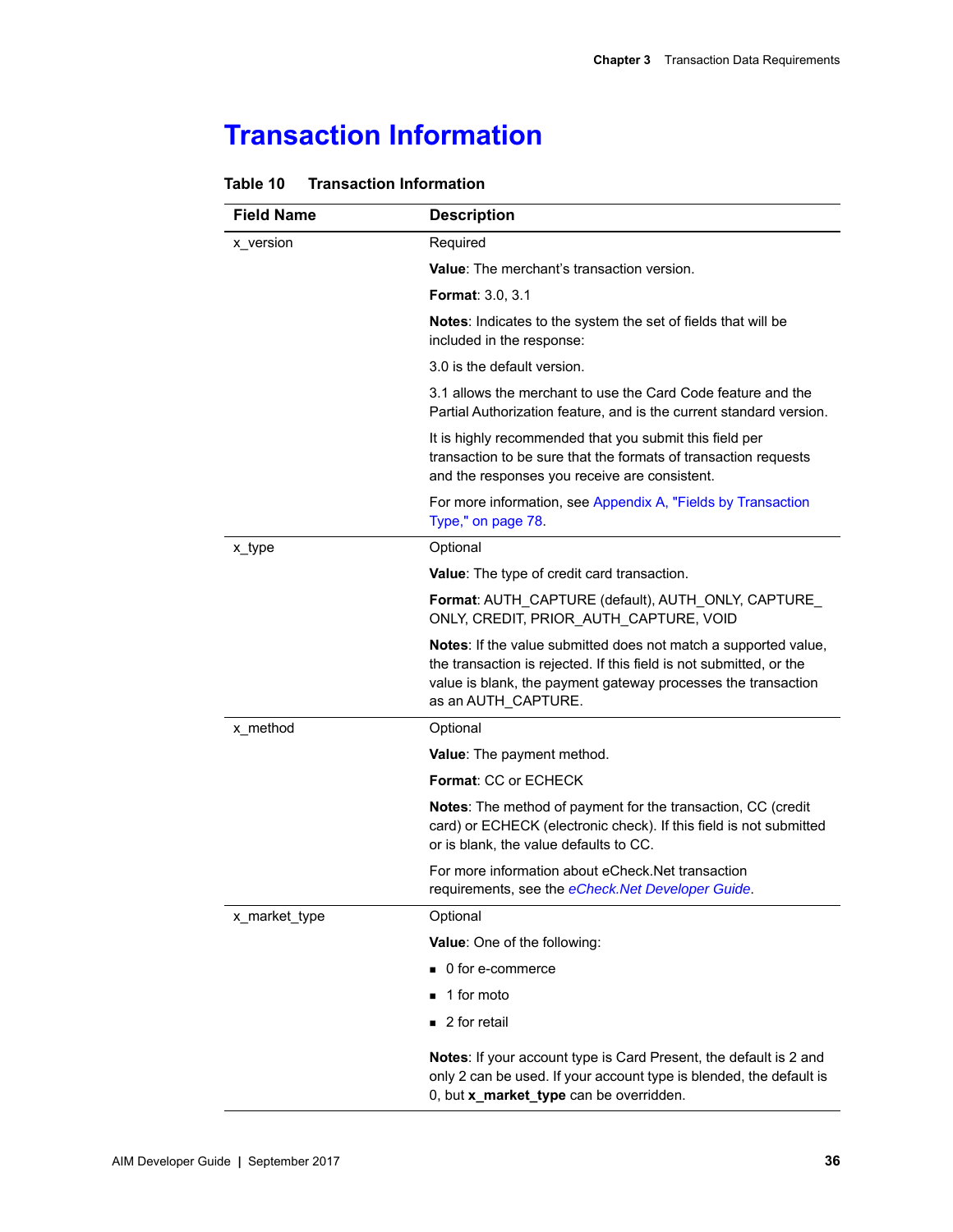| <b>Field Name</b>   | <b>Description</b>                                                                                                                                                                                                               |
|---------------------|----------------------------------------------------------------------------------------------------------------------------------------------------------------------------------------------------------------------------------|
| x_recurring_billing | Optional                                                                                                                                                                                                                         |
|                     | Value: The recurring billing status.                                                                                                                                                                                             |
|                     | Format: TRUE, FALSE, T, F, YES, NO, Y, N, 1, 0                                                                                                                                                                                   |
|                     | Notes: Indicating marker used by merchant account providers to<br>identify transactions that originate from merchant hosted<br>recurring billing applications. This value is not affiliated with<br>Automated Recurring Billing. |
| x amount            | Required                                                                                                                                                                                                                         |
|                     | <b>Value:</b> The amount of the transaction.                                                                                                                                                                                     |
|                     | Format: 15-digit maximum with a decimal point (no dollar<br>symbol). For example, 8.95.                                                                                                                                          |
|                     | Notes: This is the total amount and must include tax, shipping,<br>and any other charges. The amount can either be hard coded or<br>posted to a script.                                                                          |
| x currency code     | Optional                                                                                                                                                                                                                         |
|                     | Value: AUD, USD, CAD, EUR, GBP, or NZD.                                                                                                                                                                                          |
|                     | Format: 3-character string.                                                                                                                                                                                                      |
|                     | Notes: The default currency is selected by the merchant's<br>gateway and/or payment processor.                                                                                                                                   |
| x_card_num          | Required                                                                                                                                                                                                                         |
|                     | <b>Value:</b> The customer's credit card number                                                                                                                                                                                  |
|                     | Format: 13 to 16 digits without spaces. When x_type=CREDIT,<br>only the last four digits are required.                                                                                                                           |
|                     | <b>Warning</b> This is sensitive cardholder information and must be<br>stored securely and in accordance with the Payment Card<br>Industry (PCI) Data Security Standard.                                                         |
|                     | For more information about PCI, see the Standards, Compliance,<br>and Security training video.                                                                                                                                   |
| x_exp_date          | Required                                                                                                                                                                                                                         |
|                     | Value: The customer's credit card expiration date                                                                                                                                                                                |
|                     | Format: MMYY, MM/YY, MM-YY, MMYYYY, MM/YYYY, MM-<br>YYYY                                                                                                                                                                         |
|                     | <b>Warning</b> This is sensitive cardholder information and must be<br>stored securely and in accordance with the Payment Card<br>Industry (PCI) Data Security Standard.                                                         |
|                     | For more information about PCI, see the <i>Standards</i> , <i>Compliance</i> ,<br>and Security training video.                                                                                                                   |

| Table 10 | <b>Transaction Information (Continued)</b> |  |  |
|----------|--------------------------------------------|--|--|
|----------|--------------------------------------------|--|--|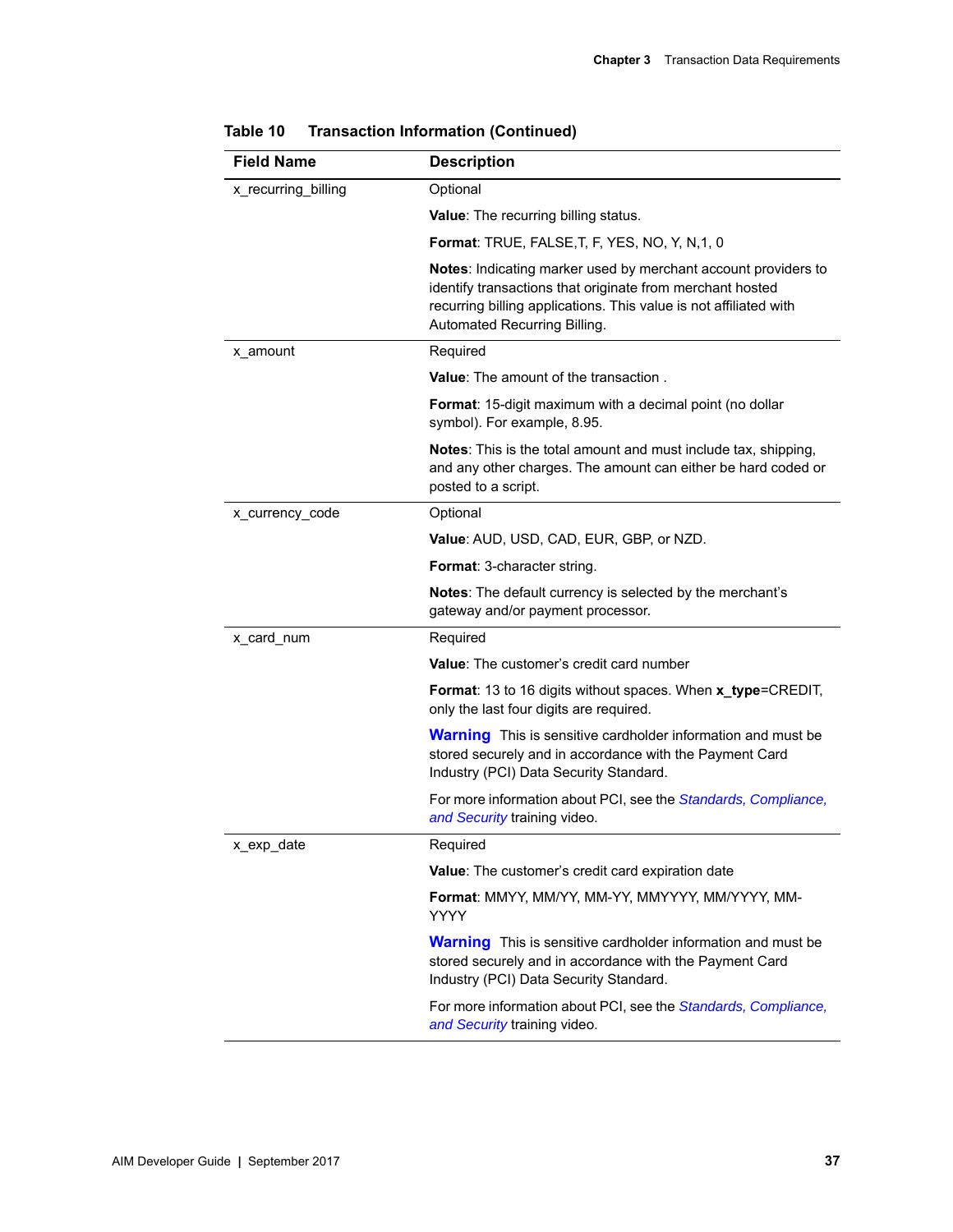| <b>Field Name</b> | <b>Description</b>                                                                                                                                                                                                                                                                                                                                                                                             |
|-------------------|----------------------------------------------------------------------------------------------------------------------------------------------------------------------------------------------------------------------------------------------------------------------------------------------------------------------------------------------------------------------------------------------------------------|
| x_card_code       | Optional                                                                                                                                                                                                                                                                                                                                                                                                       |
|                   | Value: The 3- or 4-digit number on the back of a credit card (on<br>the front for American Express).                                                                                                                                                                                                                                                                                                           |
|                   | <b>Format: Numeric</b>                                                                                                                                                                                                                                                                                                                                                                                         |
|                   | Notes: This field is required if the merchant would like to use the<br>Card Code Verification (CCV) security feature. For more<br>information, see the Merchant Integration Guide.                                                                                                                                                                                                                             |
|                   | <b>Warning</b> Cardholder information must be stored securely and<br>in accordance with the Payment Card Industry (PCI) Data<br>Security Standard.                                                                                                                                                                                                                                                             |
|                   | See the Standards, Compliance, and Security training video for<br>more information.                                                                                                                                                                                                                                                                                                                            |
| x trans id        | Conditional                                                                                                                                                                                                                                                                                                                                                                                                    |
|                   | Required only for CREDIT, PRIOR_AUTH_CAPTURE, and<br><b>VOID</b> transactions                                                                                                                                                                                                                                                                                                                                  |
|                   | Value: The payment gateway assigned transaction ID of an<br>original transaction.                                                                                                                                                                                                                                                                                                                              |
|                   | For more information about transaction types, see "Credit Card<br>Transaction Types," page 26.                                                                                                                                                                                                                                                                                                                 |
| x_split_tender_id | Conditional                                                                                                                                                                                                                                                                                                                                                                                                    |
|                   | Value: The payment gateway-assigned ID assigned when the<br>original transaction includes two or more partial payments. This is<br>the identifier that is used to group transactions that are part of a<br>split tender order.                                                                                                                                                                                 |
|                   | Notes: If the first transaction results in a partial authorization, the<br>payment gateway returns this ID to the merchant. The merchant<br>must pass this ID back with each subsequent transaction that will<br>be part of the group of transactions sent to obtain the entire<br>amount of the order. The payment gateway does not calculate<br>new amounts; the merchant's software calculates new amounts. |
|                   | For more information about partial authorization transactions, see<br>"Partial Authorization Transactions," page 31.                                                                                                                                                                                                                                                                                           |
| x_auth_code       | Conditional                                                                                                                                                                                                                                                                                                                                                                                                    |
|                   | Required only for CAPTURE_ONLY transactions.                                                                                                                                                                                                                                                                                                                                                                   |
|                   | Value: The authorization code of an original transaction not<br>authorized on the payment gateway                                                                                                                                                                                                                                                                                                              |
|                   | Format: 6 characters                                                                                                                                                                                                                                                                                                                                                                                           |
|                   | Notes: See "Credit Card Transaction Types," page 26.                                                                                                                                                                                                                                                                                                                                                           |

| Table 10 | <b>Transaction Information (Continued)</b> |  |  |
|----------|--------------------------------------------|--|--|
|----------|--------------------------------------------|--|--|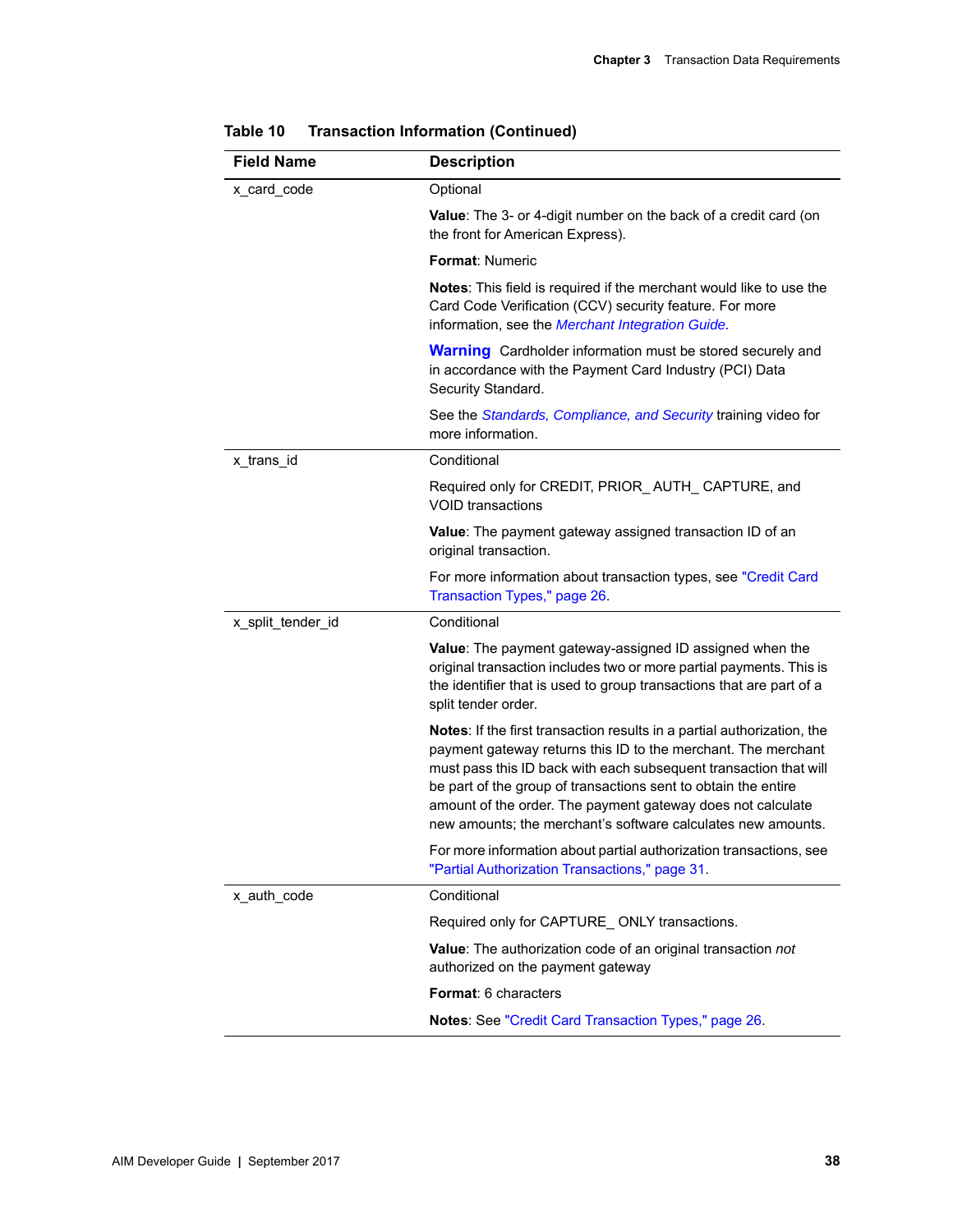| <b>Field Name</b>  | <b>Description</b>                                                                                                                                                                                                                              |
|--------------------|-------------------------------------------------------------------------------------------------------------------------------------------------------------------------------------------------------------------------------------------------|
| x test request     | Optional                                                                                                                                                                                                                                        |
|                    | <b>Value:</b> The request to process test transactions.                                                                                                                                                                                         |
|                    | <b>Format: TRUE, FALSE, T, F, YES, NO, Y, N, 1, 0</b>                                                                                                                                                                                           |
|                    | <b>Notes:</b> Indicates whether the transaction should be processed as<br>a test transaction.                                                                                                                                                   |
|                    | See Chapter 5, "Test Transactions," on page 75 of this guide for<br>more information.                                                                                                                                                           |
| x duplicate window | Optional                                                                                                                                                                                                                                        |
|                    | <b>Value:</b> The period of time after the submission of a transaction<br>during which a duplicate transaction cannot be submitted.                                                                                                             |
|                    | <b>Format:</b> Any value between 0 and 28800 (no comma)                                                                                                                                                                                         |
|                    | <b>Notes:</b> Indicates in seconds the period of time after a transaction<br>is submitted during which the payment gateway checks for a<br>duplicate transaction. The maximum time allowed is 8 hours<br>(28800 seconds).                       |
|                    | If a value less than 0 is sent, the payment gateway defaults to 0<br>seconds. If a value greater than 28800 is sent, the payment<br>gateway defaults to 28800. If no value is sent, the payment<br>gateway defaults to 2 minutes (120 seconds). |
|                    | If this field is present in the request with or without a value, an<br>enhanced duplicate transaction response is sent. See "Response"<br>for Duplicate Transactions," page 57.                                                                 |

| Table 10 | <b>Transaction Information (Continued)</b> |  |  |
|----------|--------------------------------------------|--|--|
|----------|--------------------------------------------|--|--|

# **Order Information**

| Table 11 | <b>Order Information</b> |
|----------|--------------------------|
|          |                          |

| <b>Field Name</b> | <b>Description</b>                                                                                                                                                      |
|-------------------|-------------------------------------------------------------------------------------------------------------------------------------------------------------------------|
| x invoice num     | Optional                                                                                                                                                                |
|                   | <b>Value:</b> The merchant-assigned invoice number for the transaction.                                                                                                 |
|                   | <b>Format:</b> 20-character maximum (no symbols).                                                                                                                       |
|                   | Notes: The invoice number must be created dynamically on the merchant<br>server or provided per transaction. The payment gateway does not<br>perform this function.     |
| x description     | Optional                                                                                                                                                                |
|                   | <b>Value:</b> The transaction description.                                                                                                                              |
|                   | <b>Format:</b> 255-character maximum (no symbols).                                                                                                                      |
|                   | <b>Notes:</b> The description must be created dynamically on the merchant<br>server or provided per transaction. The payment gateway does not<br>perform this function. |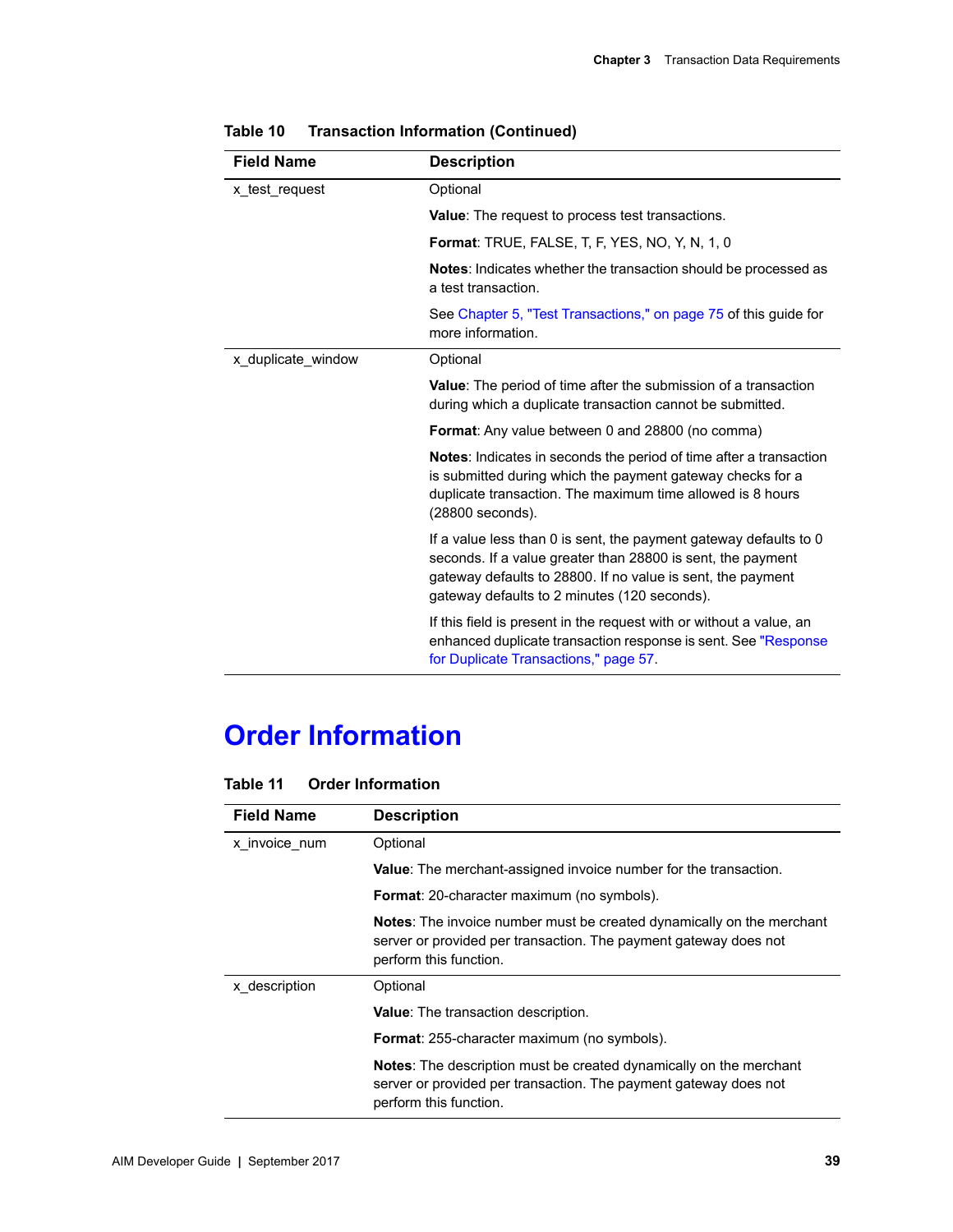# **Itemized Order Information**

Based on their business requirements, merchants can choose to submit itemized order information with a transaction using the optional **x\_line\_item** field. Itemized order information is not submitted to the processor and is not currently returned with the transaction response. This information is displayed on the Transaction Detail page and in QuickBooks download file reports in the Merchant Interface.

The value for the **x\_line\_item** field can include delimited item information. Item information must be delimited by a bracketed pipe <|>. Line item values must be included in the order listed below.

The following table describes the Item Information elements of the **x\_line\_item** field. A code example is presented after the table.

| <b>Item Information</b><br><b>Elements</b> | <b>Description</b>                                                                                                                      |
|--------------------------------------------|-----------------------------------------------------------------------------------------------------------------------------------------|
| Item ID< >                                 | Required                                                                                                                                |
|                                            | <b>Value:</b> The ID assigned to an item.                                                                                               |
|                                            | Format: 31-character maximum                                                                                                            |
| Item Name< >                               | Required                                                                                                                                |
|                                            | Value: The name of an item.                                                                                                             |
|                                            | <b>Format: 31-character maximum</b>                                                                                                     |
| Item Description< >                        | Optional                                                                                                                                |
|                                            | Value: A detailed description of an item.                                                                                               |
|                                            | <b>Format: 255-character maximum</b>                                                                                                    |
| Item Quantity< >                           | Required                                                                                                                                |
|                                            | <b>Value:</b> The quantity of the item on this order.                                                                                   |
|                                            | <b>Format:</b> Maximum of 2 decimal places. Must be a positive number.                                                                  |
| Item Price (unit cost)< >                  | Required                                                                                                                                |
|                                            | <b>Value:</b> Cost of an item per unit, excluding tax, freight, and duty.                                                               |
|                                            | <b>Format:</b> Maximum of 2 decimal places. Must be a positive number.<br>The dollar sign (\$) is not allowed in delimited information. |
| Item Taxable                               | Optional (FALSE by default)                                                                                                             |
|                                            | Value: Indicates whether the item is subject to tax.                                                                                    |
|                                            | <b>Format:</b> TRUE, FALSE, T, F, YES, NO, Y, N, 1, 0                                                                                   |

### **Table 12 Delimited x\_line\_item Information**

The merchant can submit a maximum of 30 distinct line items containing itemized order information for each transaction. All field separators are required whether or not the field has a value. In the example below, the item description field after  $golf$  balls $\langle$  > has no value, yet the bracketed pipe remains.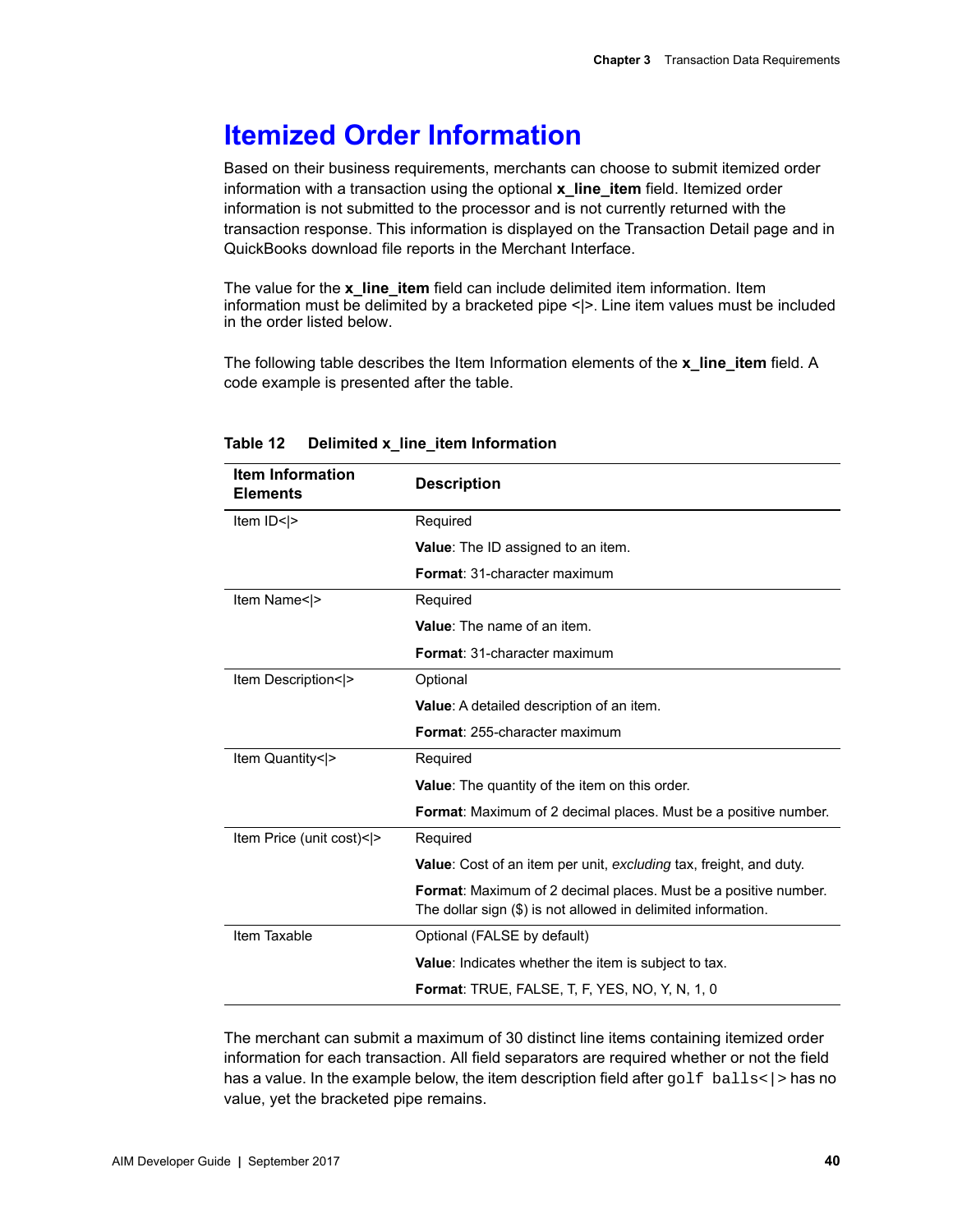### **Example Submitting Itemized Order Information**

```
x_line_item=item1<|>golf balls<|><|>2<|>18.95<|>Y
x_line_item=item2<|>golf bag<|>Wilson golf carry bag, 
red<|>1<|>39.99<|>Y
x_line_item=item3<|>book<|>Golf for Dummies<|>1<|>21.99<|>Y
```


For Prior Authorization and Capture transactions, if line item information was submitted with the original transaction, adjusted information can be submitted if the transaction changed. If no adjusted line item information is submitted, the information submitted with the original transaction applies.

# **Customer Information**

| <b>Field Name</b> | <b>Description</b>                                                                               |
|-------------------|--------------------------------------------------------------------------------------------------|
| x first name      | Required only when using a European payment processor.                                           |
|                   | <b>Value:</b> The first name associated with the customer's billing address                      |
|                   | <b>Format:</b> 50-character maximum (no symbols)                                                 |
| x last name       | Required only when using a European payment processor.                                           |
|                   | Value: The last name associated with the customer's billing address                              |
|                   | <b>Format:</b> 50-character maximum (no symbols)                                                 |
| x company         | Optional                                                                                         |
|                   | <b>Value:</b> The company associated with the customer's billing address                         |
|                   | <b>Format:</b> 50-character maximum (no symbols)                                                 |
| x address         | Required only when using a European payment processor.                                           |
|                   | <b>Value:</b> The customer's billing address                                                     |
|                   | <b>Format:</b> 60-character maximum (no symbols)                                                 |
|                   | Required if the merchant would like to use the Address Verification Service<br>security feature. |
|                   | For more information on AVS, see the Merchant Integration Guide.                                 |
| x city            | Required only when using a European payment processor.                                           |
|                   | <b>Value:</b> The city of the customer's billing address                                         |
|                   | <b>Format:</b> 40-character maximum (no symbols)                                                 |
| x_state           | Required only when using a European payment processor.                                           |
|                   | <b>Value:</b> The state of the customer's billing address                                        |
|                   | Format: 40-character maximum (no symbols) or a valid 2-character state<br>code                   |

### **Table 13 Customer Information**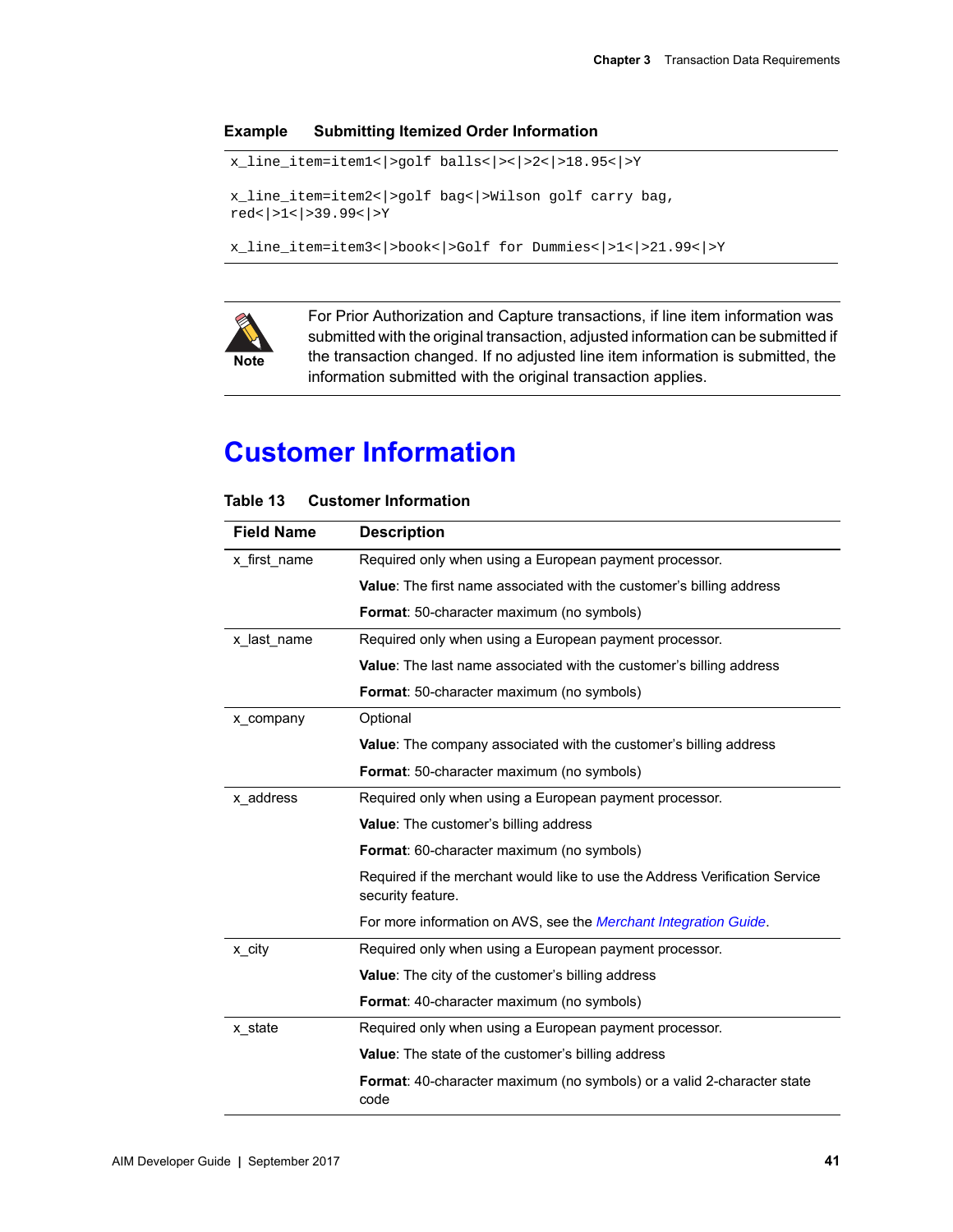| <b>Field Name</b> | <b>Description</b>                                                                                                                                                                                                                                      |
|-------------------|---------------------------------------------------------------------------------------------------------------------------------------------------------------------------------------------------------------------------------------------------------|
| x zip             | Required only when using a European payment processor.                                                                                                                                                                                                  |
|                   | <b>Value:</b> The ZIP code of the customer's billing address                                                                                                                                                                                            |
|                   | <b>Format</b> : 20-character maximum (no symbols)                                                                                                                                                                                                       |
|                   | Required if the merchant would like to use the Address Verification Service<br>security feature.                                                                                                                                                        |
|                   | For more information on AVS, see the <i>Merchant Integration Guide</i> .                                                                                                                                                                                |
| x_country         | Required only when using a European payment processor.                                                                                                                                                                                                  |
|                   | <b>Value:</b> The country of the customer's billing address                                                                                                                                                                                             |
|                   | <b>Format:</b> 60-character maximum (no symbols)                                                                                                                                                                                                        |
| x_phone           | Optional                                                                                                                                                                                                                                                |
|                   | <b>Value:</b> The phone number associated with the customer's billing address                                                                                                                                                                           |
|                   | <b>Format</b> : 25-digit maximum (no letters). For example, (123)123-1234                                                                                                                                                                               |
| x fax             | Optional                                                                                                                                                                                                                                                |
|                   | <b>Value:</b> The fax number associated with the customer's billing address                                                                                                                                                                             |
|                   | <b>Format:</b> 25-digit maximum (no letters). For example, (123)123-1234                                                                                                                                                                                |
| x email           | Required only when using a European payment processor.                                                                                                                                                                                                  |
|                   | <b>Value:</b> The customer's valid email address                                                                                                                                                                                                        |
|                   | <b>Format:</b> 255-character maximum. For example, janedoe@customer.com                                                                                                                                                                                 |
|                   | <b>Notes:</b> The email address to which the customer's copy of the email receipt<br>is sent when the Email Receipts option is configured in the Merchant<br>Interface. The email is sent to the customer only if the email address format<br>is valid. |
|                   | For more information about email receipts, see the <i>Merchant Integration</i><br>Guide.                                                                                                                                                                |
| x cust id         | Optional                                                                                                                                                                                                                                                |
|                   | Value: The merchant assigned customer ID                                                                                                                                                                                                                |
|                   | Format: 20-character maximum (no symbols)                                                                                                                                                                                                               |
|                   | Notes: The unique identifier that represents the customer associated with<br>the transaction.                                                                                                                                                           |
|                   | The customer ID must be created dynamically on the merchant server or<br>provided per transaction. The payment gateway does not perform this<br>function.                                                                                               |

**Table 13 Customer Information (Continued)**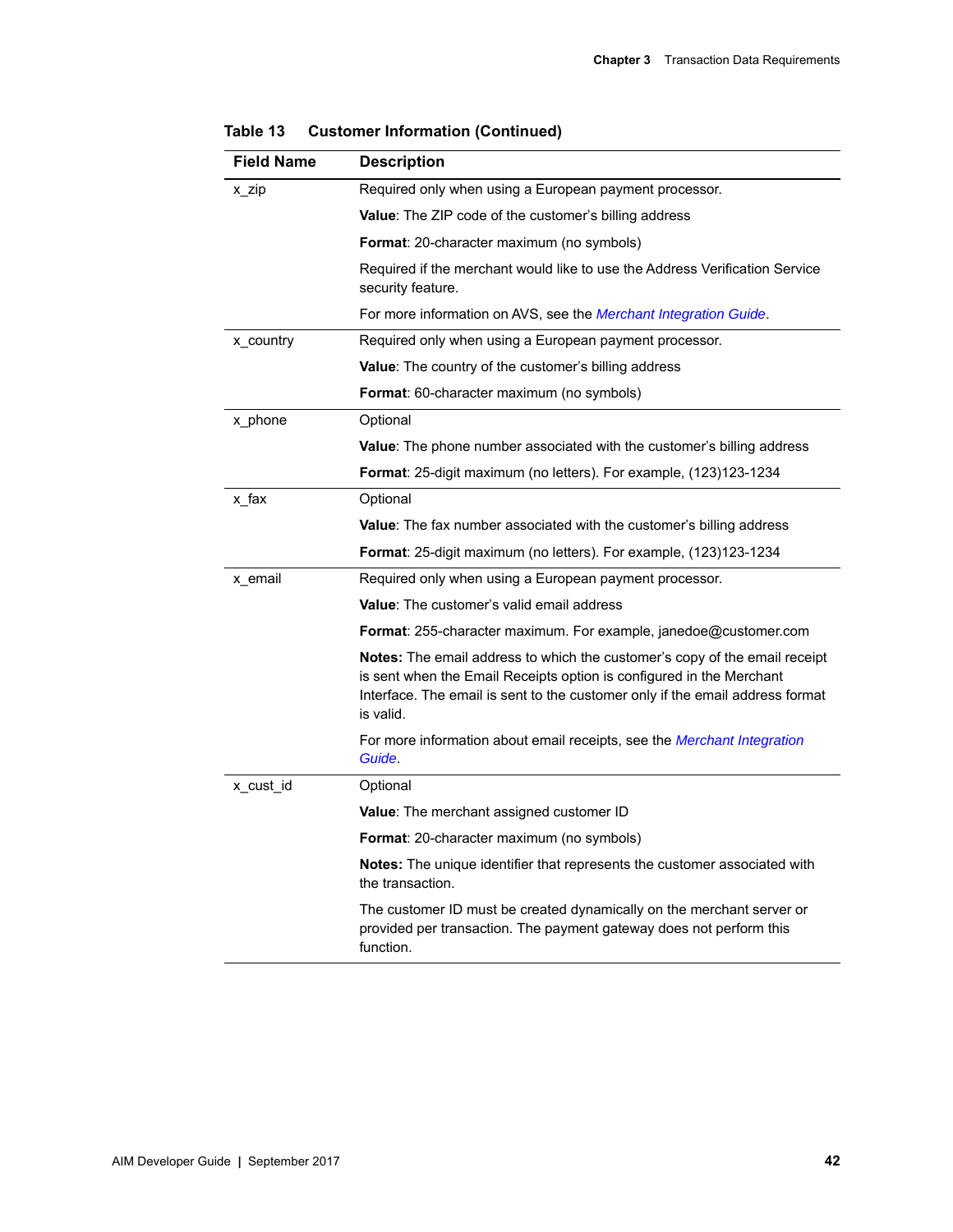| <b>Field Name</b> | <b>Description</b>                                                                                                                                                             |
|-------------------|--------------------------------------------------------------------------------------------------------------------------------------------------------------------------------|
| x customer ip     | Optional                                                                                                                                                                       |
|                   | <b>Value:</b> The customer's IP address                                                                                                                                        |
|                   | Format: 15-character maximum (no letters). For example, 255.255.255.255                                                                                                        |
|                   | <b>Notes:</b> IP address of the customer initiating the transaction. If this value is<br>not passed, it defaults to 255.255.255.255.                                           |
|                   | This field is required with customer-IP-based Advanced Fraud Detection<br>Suite (AFDS) filters. For more information about AFDS, see the Merchant<br><b>Integration Guide.</b> |

| Table 13 |  | <b>Customer Information (Continued)</b> |  |  |
|----------|--|-----------------------------------------|--|--|
|----------|--|-----------------------------------------|--|--|



If your payment processor is EVO and you submit one of the following fields, you must submit them all.

- **x\_first\_name**
- x\_last\_name
- **x\_address**
- x\_city
- x\_state
- $x_zip$

# **Shipping Information**

### **Table 14 Shipping Information**

| <b>Field Name</b>    | <b>Description</b>                                                              |
|----------------------|---------------------------------------------------------------------------------|
| x ship to first name | Optional                                                                        |
|                      | <b>Value:</b> The first name associated with the customer's shipping<br>address |
|                      | <b>Format:</b> 50-character maximum (no symbols)                                |
| x ship to last name  | Optional                                                                        |
|                      | <b>Value:</b> The last name associated with the customer's shipping<br>address  |
|                      | <b>Format:</b> 50-character maximum (no symbols)                                |
| x ship to company    | Optional                                                                        |
|                      | Value: The company associated with the customer's shipping<br>address           |
|                      | Format: 50-character maximum (no symbols)                                       |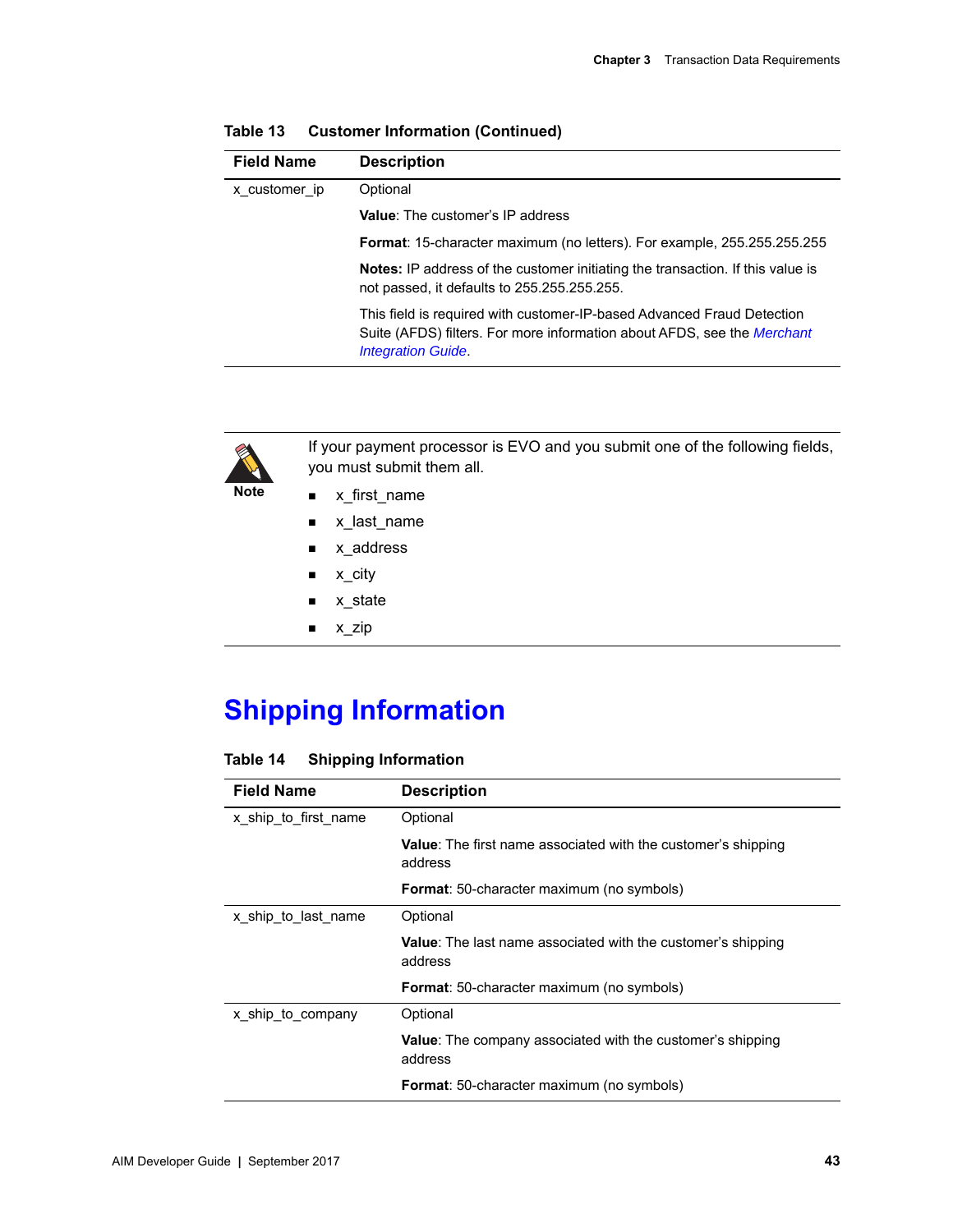| <b>Field Name</b> | <b>Description</b>                                                               |
|-------------------|----------------------------------------------------------------------------------|
| x ship to address | Optional                                                                         |
|                   | <b>Value:</b> The customer's shipping address                                    |
|                   | <b>Format:</b> 60-character maximum (no symbols)                                 |
| x_ship_to_city    | Optional                                                                         |
|                   | <b>Value:</b> The city of the customer's shipping address                        |
|                   | Format: 40-character maximum (no symbols)                                        |
| x_ship_to_state   | Optional                                                                         |
|                   | <b>Value:</b> The state of the customer's shipping address                       |
|                   | Format: 40-character maximum (no symbols) or a valid two-character<br>state code |
| x_ship_to_zip     | Optional                                                                         |
|                   | <b>Value:</b> The ZIP code of the customer's shipping address                    |
|                   | <b>Format:</b> 20-character maximum (no symbols)                                 |
| x_ship_to_country | Optional                                                                         |
|                   | <b>Value:</b> The country of the customer's shipping address                     |
|                   | <b>Format:</b> 60-character maximum (no symbols)                                 |

**Table 14 Shipping Information (Continued)**



If your payment processor is EVO and you submit one of the following fields, you must submit them all.

- x\_ship\_to\_first\_name
	- x\_ship\_to\_last\_name
	- x\_ship\_to\_address
	- x\_ship\_to\_city
	- **x\_ship\_to\_state**
	- x\_ship\_to\_zip

# **Additional Shipping Information (Level 2 Data)**

The following sections describe shipping information field names and their child elements. Delimited tax, freight, and duty information is not returned in the transaction response or in the merchant confirmation email. This information is displayed only on the Transaction Detail page in the Merchant Interface.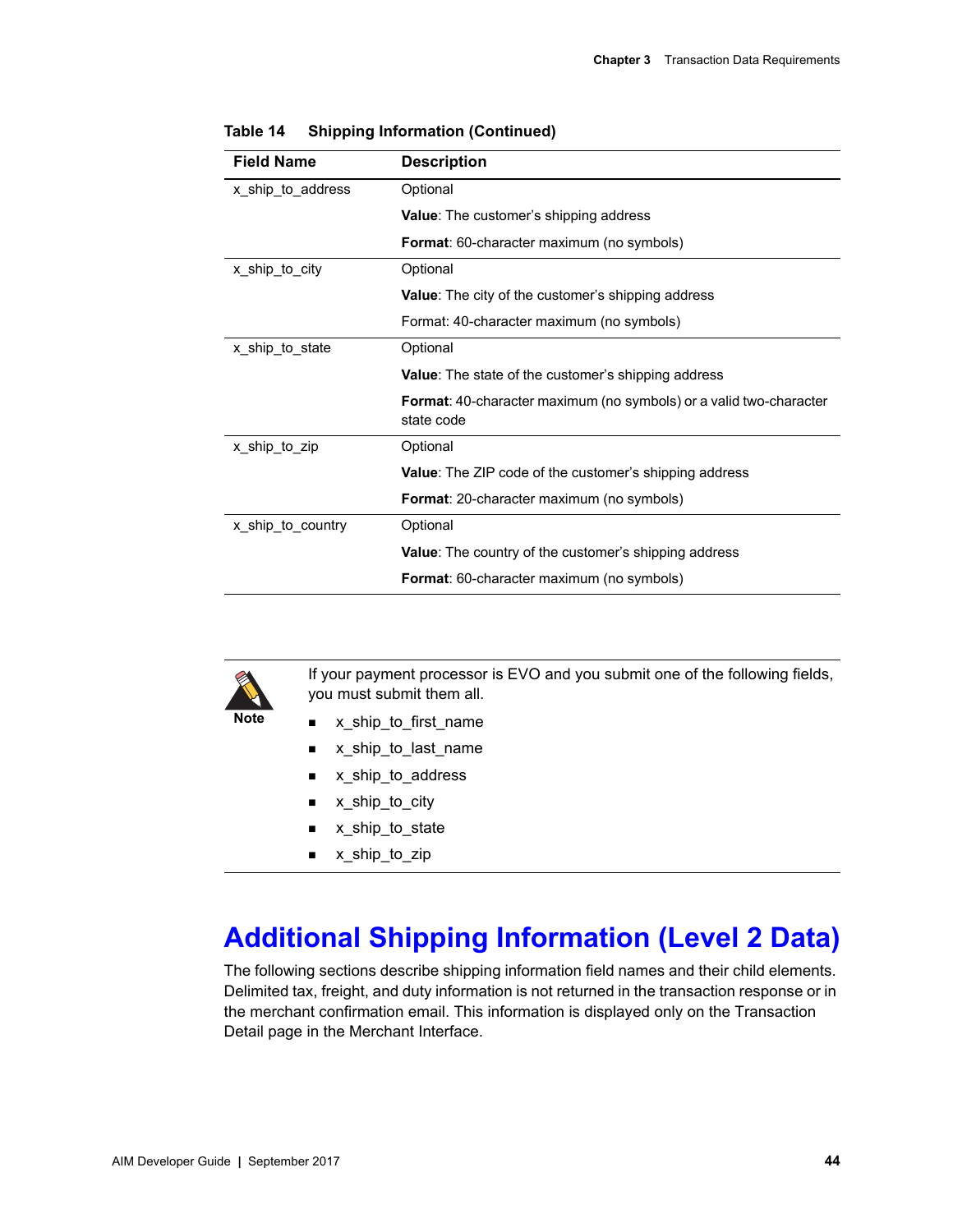# **x\_tax**

This optional field can contain either the valid tax amount or delimited tax information. When submitting delimited tax information, you must delimit values with a bracketed pipe <|> in the order shown below. The total amount of the transaction in **x\_amount** must include this amount.

The delimited tax information elements are:

- $\blacksquare$  tax item name< $\vert$ >
- tax description<|>
- $\blacksquare$  tax amount: the dollar sign  $(\$)$  is not allowed within delimited information. The total amount of the transaction in **x\_amount** must include this amount.

### **Example 1**

x\_tax=Tax1<|>state tax<|>0.09

# **x\_freight**

This optional field can contain either the valid freight amount or delimited freight information. When submitting delimited freight information, you must delimit values with a bracketed pipe <|>, as shown in the example below. The total amount of the transaction inthe **x\_amount** field must include this amount.

The delimited freight information elements are:

- $\blacksquare$  tax item name< $\lvert$ >
- tax description<|>
- tax amount: The dollar sign (\$) is not allowed within delimited information. The total amount of the transaction in the **x\_amount** field must include this amount.

### **Example 2 x\_freight**

```
x_freight=Freight<|>ground overnight<|>12.95
```
### **x\_duty**

This optional field can contain either the valid duty amount or delimited duty information. When submitting delimited duty information, you must delimit values with a pipe <|>, as shown in the example below. The total amount of the transaction in the **x\_amount** field must include this amount.

The delimited duty information elements are:

**u** duty item name<|>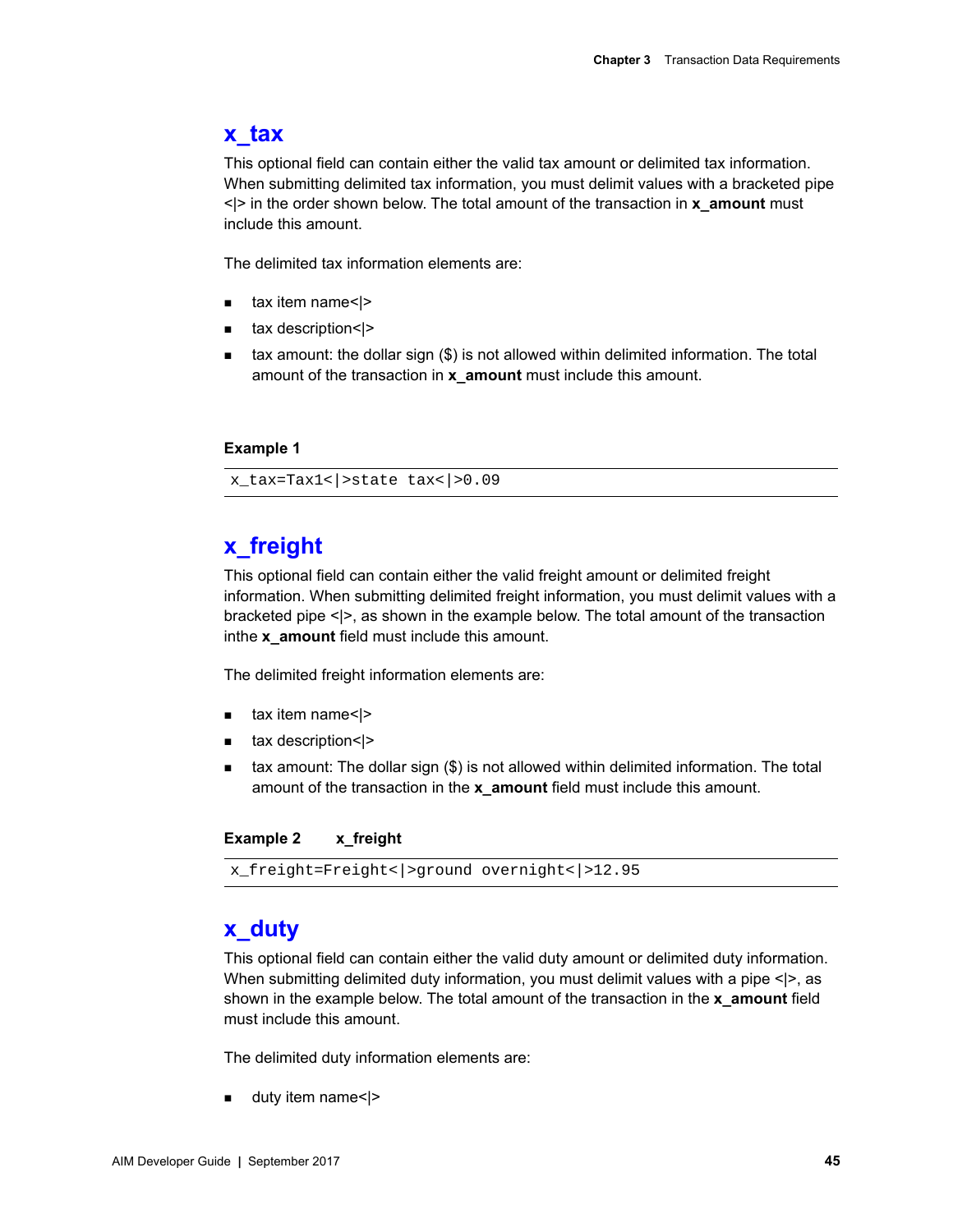- freight description<|>
- **F** freight amount: the dollar sign  $(\$)$  is not allowed within delimited information. The total amount of the transaction in the **x\_amount** field must include this amount.

**Example 3 x\_duty**

x\_duty=Duty1<|>export<|>15.00

### **x\_tax\_exempt**

This optional field can contain the tax exempt status of the order.

The values of this field can include: TRUE, FALSE, T, F, YES, NO, Y, N, 1, 0.

### **x\_po\_num**

This optional field can contain the merchant-assigned purchase order number, up to 25 characters, no symbols. The purchase order number must be created dynamically on the merchant server or provided per transaction. The payment gateway does not perform this function.



If your payment processor is EVO and you submit Level 2 data, you must also submit the **x** po num field.

# <span id="page-45-0"></span>**Cardholder Authentication**

The payment gateway supports the transmission of authentication fields for the following cardholder authentication programs:

- Verified by Visa
- MasterCard SecureCode

Merchants using a third-party cardholder authentication solution can submit the following authentication values with Visa and/or MasterCard transactions.



The cardholder authentication fields are currently supported only through the Chase Paymentech, FDMS Nashville, Global Payments, and TSYS processors for Visa and MasterCard transactions. Cardholder authentication information submitted for transactions processed through any other processor is ignored.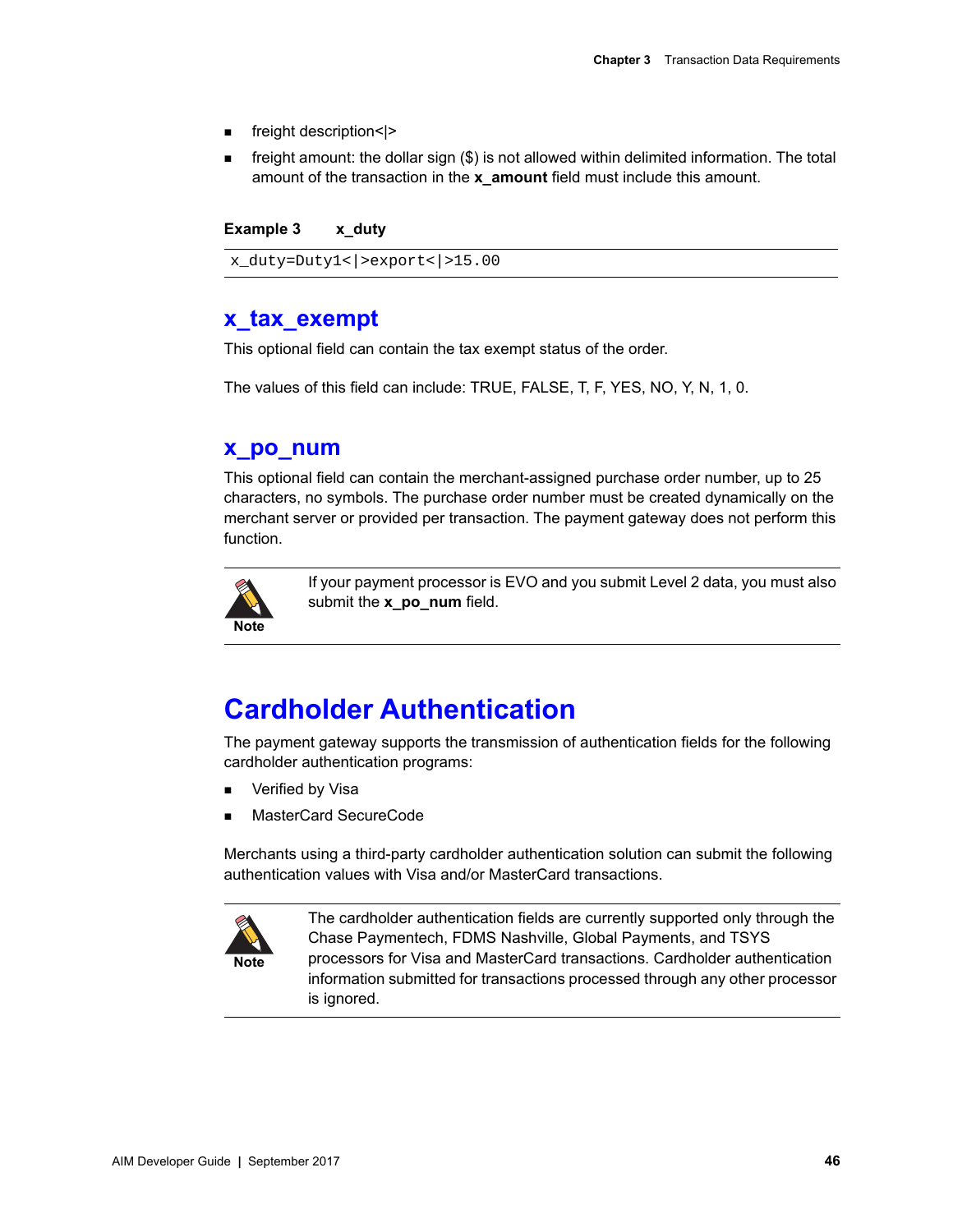| <b>Field Name</b>                 | <b>Description</b>                                                                                                                                                                                                                                                                              |
|-----------------------------------|-------------------------------------------------------------------------------------------------------------------------------------------------------------------------------------------------------------------------------------------------------------------------------------------------|
| x_authentication_indicator        | Optional                                                                                                                                                                                                                                                                                        |
|                                   | Value: The electronic commerce indicator (ECI) value for<br>a Visa transaction; or the universal cardholder<br>authentication field indicator (UCAF) for a MasterCard<br>transaction obtained by the merchant after the<br>authentication process.                                              |
|                                   | Format: Special characters included in this value must be<br>URL encoded.                                                                                                                                                                                                                       |
|                                   | Notes: Required only for AUTH_ONLY and AUTH_<br>CAPTURE transactions processed through cardholder<br>authentication programs. When submitted with other<br>transaction types, this value is ignored.                                                                                            |
|                                   | This field is currently supported through Chase<br>Paymentech, FDMS Nashville, Global Payments, and<br>TSYS.                                                                                                                                                                                    |
| x_cardholder_authentication_value | Optional                                                                                                                                                                                                                                                                                        |
|                                   | <b>Value:</b> The cardholder authentication verification value<br>(CAVV) for a Visa transaction; or accountholder<br>authentication value (AVV)/ universal cardholder<br>authentication field (UCAF) for a MasterCard transaction<br>obtained by the merchant after the authentication process. |
|                                   | <b>Format:</b> Special characters included in this value must be<br>URL encoded.                                                                                                                                                                                                                |
|                                   | Notes: Required only for AUTH ONLY and AUTH<br>CAPTURE transactions processed through cardholder<br>authentication programs. When submitted with other<br>transaction types, this value is ignored.                                                                                             |
|                                   | This field is currently supported through Chase<br>Paymentech, FDMS Nashville, Global Payments, and<br>TSYS.                                                                                                                                                                                    |

| Table 15 | <b>Cardholder Authentication Fields</b> |
|----------|-----------------------------------------|
|          |                                         |

Invalid combinations of the **x\_authentication\_indicator** and **x\_cardholder\_ authentication\_value** fields cause the transaction to generate an error.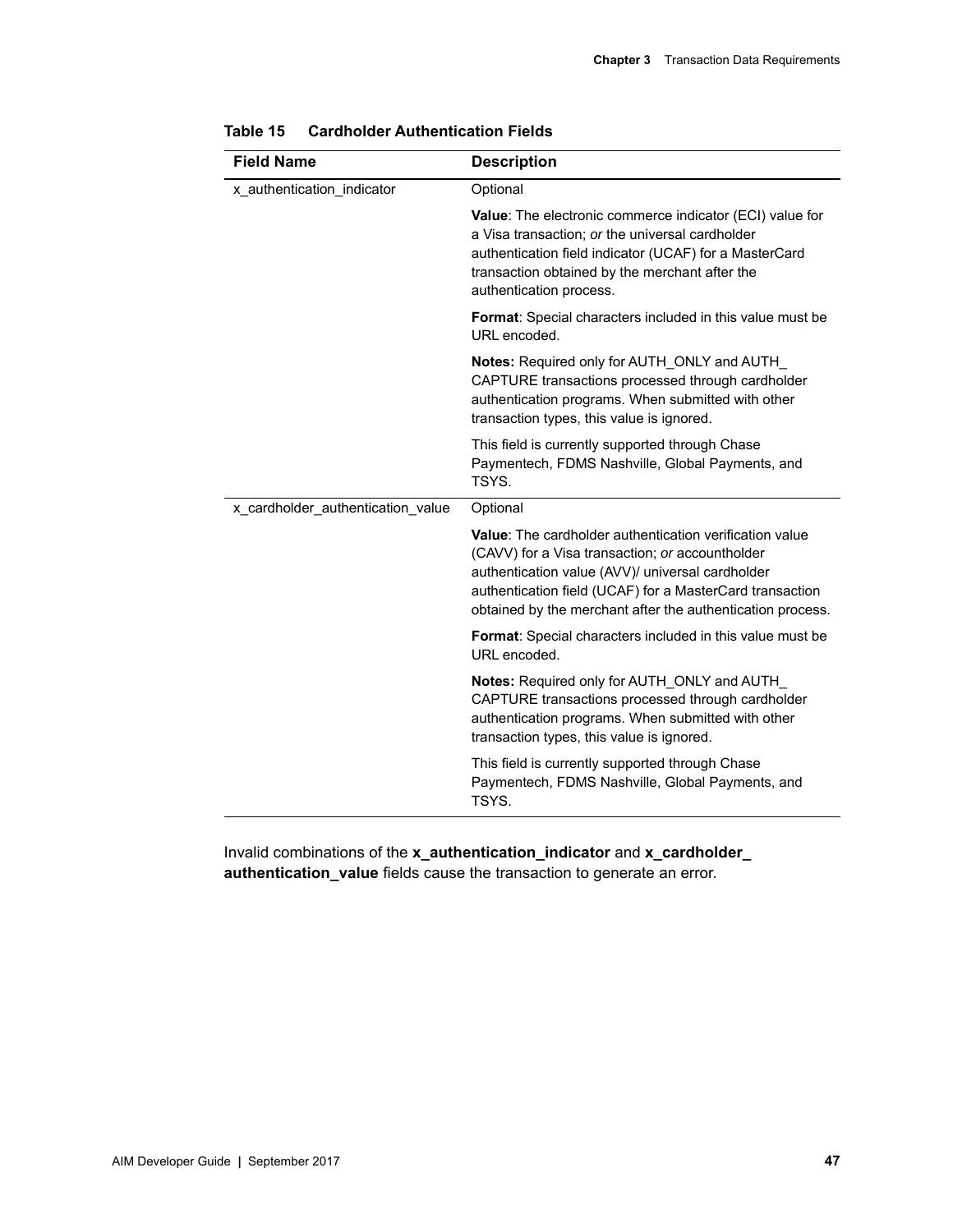Valid value combinations for these fields are as follows:

| Authentication<br><b>Indicator</b> | <b>Cardholder Authentication Value</b>                                          |
|------------------------------------|---------------------------------------------------------------------------------|
| 5                                  | Not null                                                                        |
| 6                                  | Not null                                                                        |
| $6\phantom{1}6$                    | Null/Blank                                                                      |
| 7                                  | Null/Blank                                                                      |
| 7                                  | Not null (some international issuers can provide a CAVV value when<br>ECI is 7) |
| Null/Blank                         | Null/Blank                                                                      |

**Table 16 Valid Value Combinations for Verified by Visa Fields**

**Table 17 Valid Value Combinations for MasterCard SecureCode Fields**

| <b>Authentication</b><br><b>Indicator</b> | <b>Cardholder Authentication Value</b> |
|-------------------------------------------|----------------------------------------|
| 0                                         | Blank/Null                             |
| 2                                         | Not null                               |
|                                           | Optional                               |
| Null                                      | Null                                   |

For example, when the MasterCard value for the **x\_authentication\_indicator** field is 1, the value for the x cardholder authentication value field is optional.

The authentication verification value returned by Visa or MasterCard is included in the transaction response from the payment gateway and is also included on the Transaction Detail page for the transaction in the Merchant Interface.

# **Merchant-Defined Fields**

Merchants can also choose to include merchant-defined fields to further customize the information included with a transaction. Merchant-defined fields are any fields that are not recognized by the payment gateway as standard application programming interface (API) fields.

For example, the merchant might want to provide a field in which customers provide specific shipping instructions and product color information. All you need to do is submit a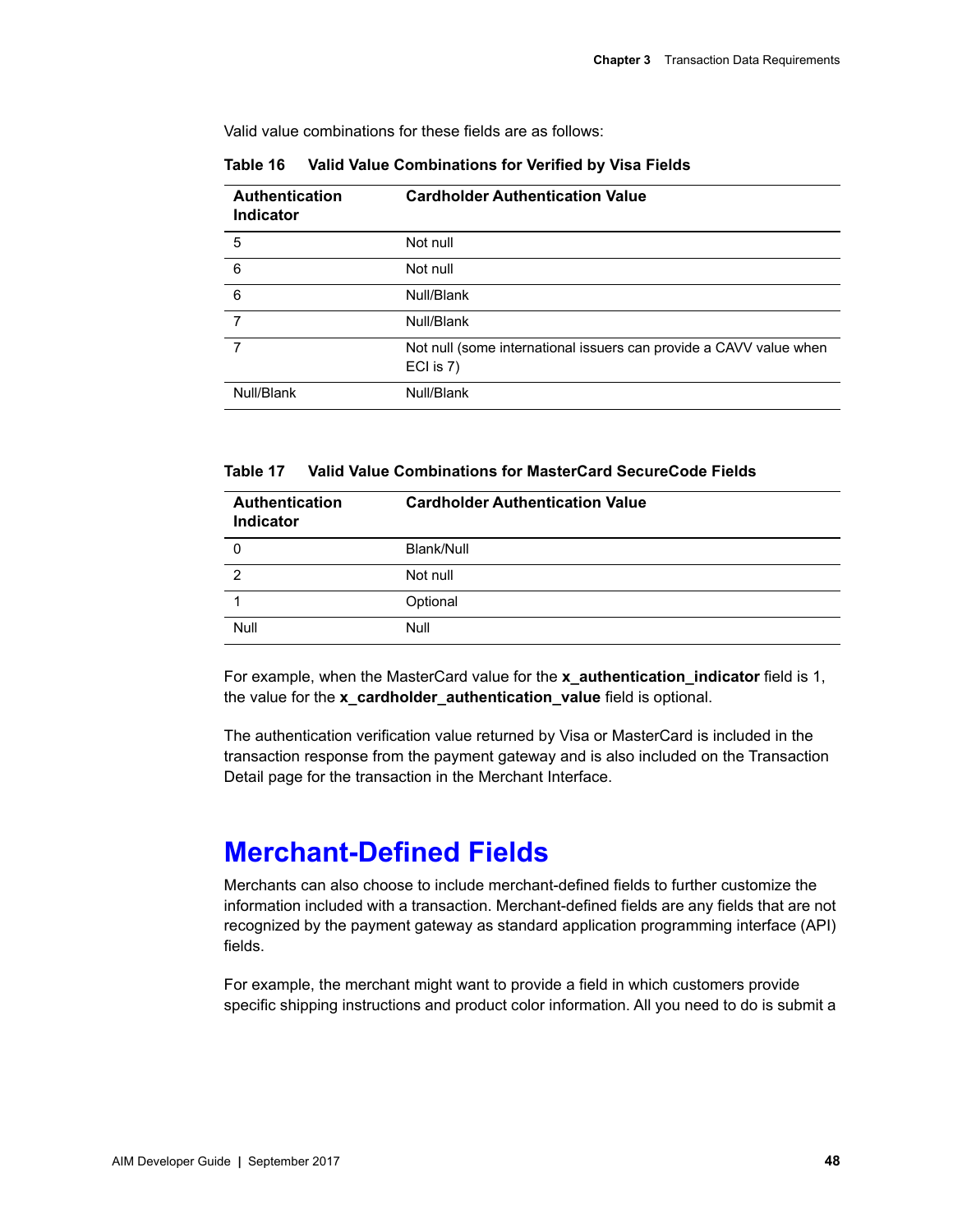custom field name and any accompanying text with the transaction request string—for example, **shipping\_instructions** and **product\_color**.



Standard payment gateway fields that are misspelled are treated as merchantdefined fields.



Merchant-defined data fields are not intended to and must not be used to capture personally identifying information. Accordingly, the merchant is prohibited from capturing, obtaining, and/or transmitting any personally identifying information in or by means of the merchant-defined data fields. Personally identifying information includes, but is not limited to, name, address, credit card number, social security number, driver's license number, stateissued identification number, passport number, and card verification numbers (CVV, CVC2, CVV2, CID, CVN). If Authorize.Net discovers that the merchant is capturing and/or transmitting personally identifying information by means of the merchant-defined data fields, whether or not intentionally, CyberSource will immediately suspend the merchant's account, which will result in a rejection of any and all transaction requests submitted by the merchant after the point of suspension.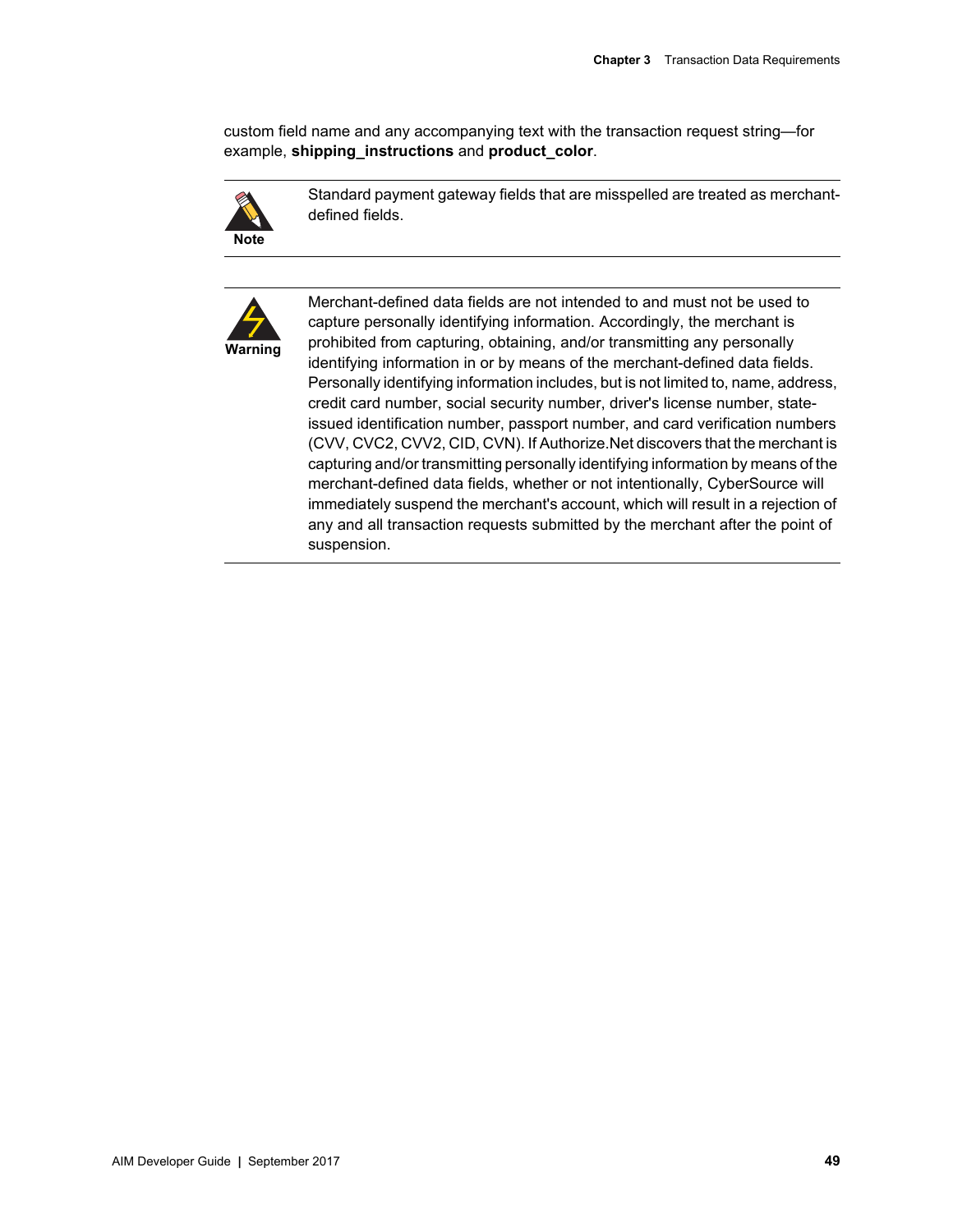# Transaction Response

The transaction response from the payment gateway is returned as a delimited string and provides information about the status of a transaction—whether it was accepted or declined—as well as information included in the transaction request.

AIM Developer Guide **|** September 2017 **50** CHAPTER Fields in the response are delimited by a character that is specified in the transaction request string (**x\_delim\_char**) or configured in the Merchant Interface. The merchant server can parse this data to customize receipt messages that can be displayed or emailed to the customer. Transaction results are also provided in the payment gateway merchant confirmation email and on the Transaction Detail page for the transaction in the Merchant Interface.

You can use the following fields to customize the format of the payment gateway transaction response. You can also configure these settings in the Merchant Interface. For more information about configuring these settings in the Merchant Interface, see the *[Merchant Integration Guide](http://www.authorize.net/support/merchant/)*.

Fields are name/value pairs with the syntax:

x\_name\_of\_field=value of the field&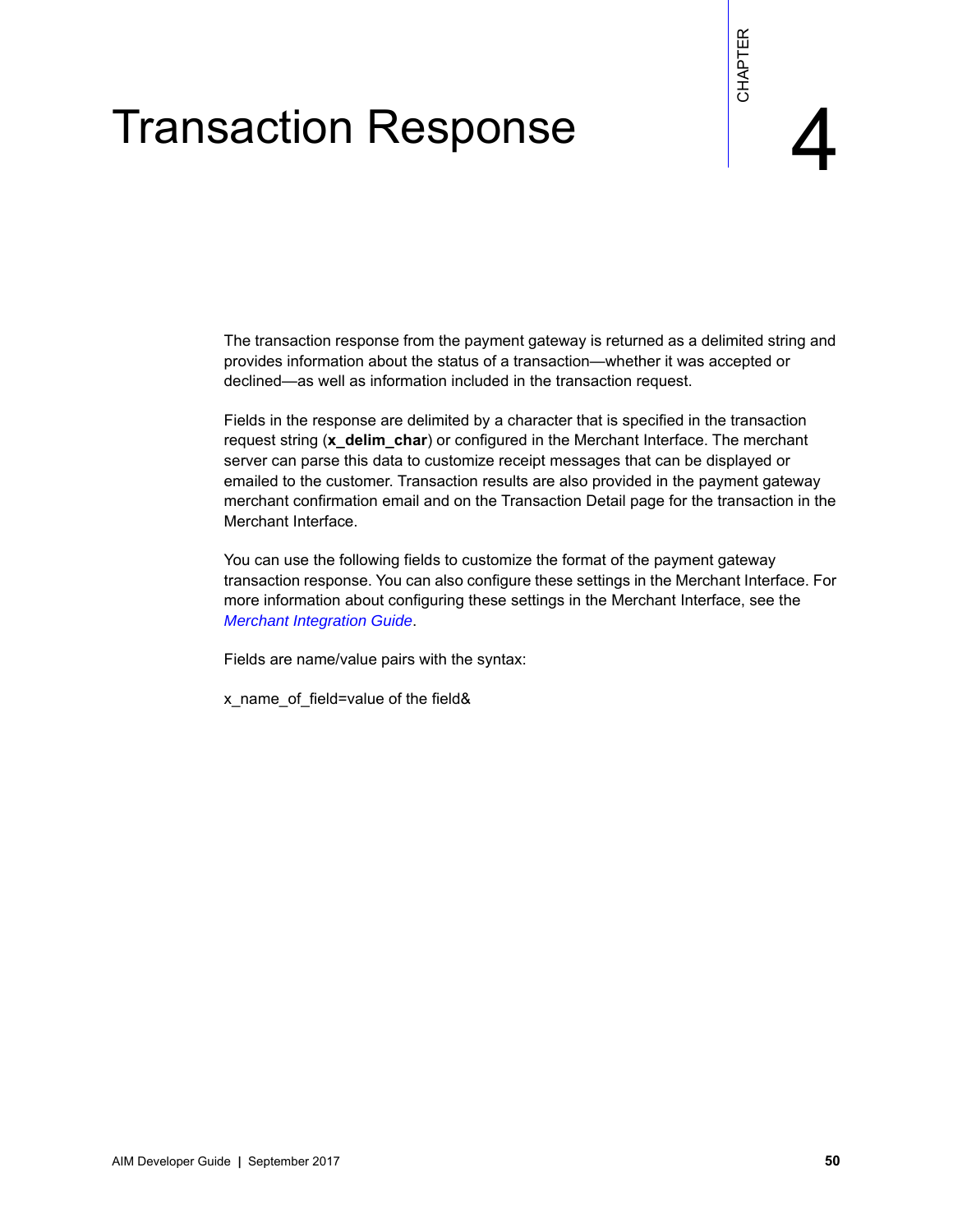| <b>Field Name</b> | <b>Description</b>                                                                                                                                                                                                    |
|-------------------|-----------------------------------------------------------------------------------------------------------------------------------------------------------------------------------------------------------------------|
| x_delim_char      | Value: The delimiting character                                                                                                                                                                                       |
|                   | Format: A single symbol. For example:                                                                                                                                                                                 |
|                   | , (comma)<br>$ $ (pipe)<br>" (double quotes)<br>' (single quote)<br>$:(\text{colon})$<br>; (semicolon)<br>/ (forward slash)<br>\(back slash)<br>- (hyphen)<br>* (asterisk)                                            |
|                   | Notes: The character used to separate fields in the transaction response. The<br>payment gateway uses the character passed in this field, or if no value is<br>passed, the value is stored in the Merchant Interface. |
|                   | If this field is passed, and the value is null, it overrides the value stored in the<br>Merchant Interface, and there is no delimiting character in the transaction<br>response.                                      |
|                   | Submit this field for each transaction to ensure that transaction responses are<br>returned in the correct format.                                                                                                    |
| x_encap_char      | <b>Value:</b> The encapsulating character                                                                                                                                                                             |
|                   | Format: A single symbol. For example:<br>$ $ (pipe)<br>" (double quotes)<br>' (single quote)<br>$:(\text{colon})$<br>; (semicolon)<br>/ (forward slash)<br>\(back slash)<br>- (hyphen)<br>* (asterisk)                |
|                   | Notes: The character used to encapsulate the fields in the transaction<br>response. It is necessary only if your delimiting character could possibly be<br>included in any field values.                              |
|                   | The payment gateway uses the character passed in this field, or if no value is<br>passed, it uses the value stored in the Merchant Interface.                                                                         |

**Table 18 Response Request Fields**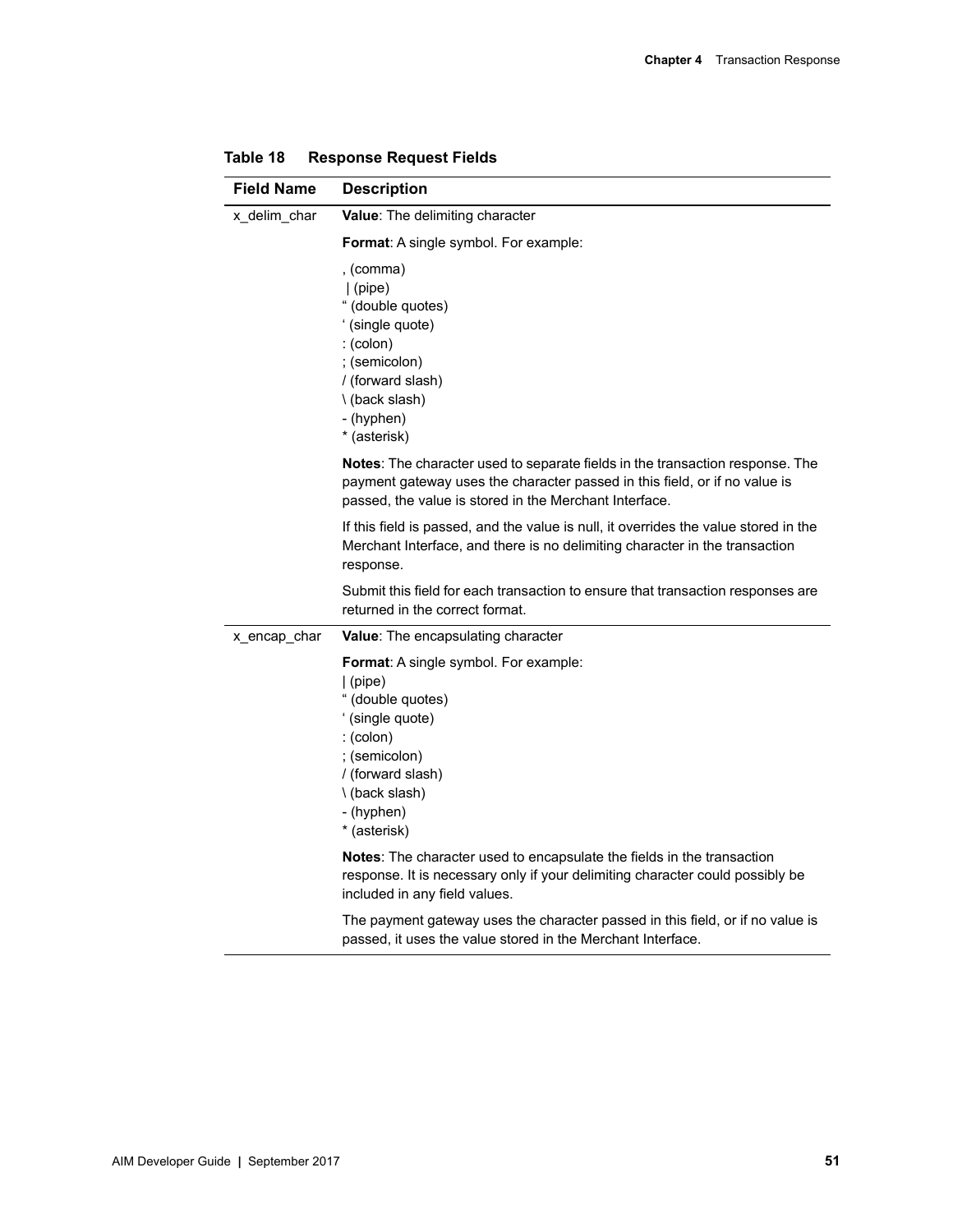# **Fields in the Payment Gateway Response**

The following table lists the fields returned in the response from the payment gateway in the order that they are listed in the response.

| Order | <b>Field Name</b>       | <b>Description</b>                                                                                                                                                                                                                  |
|-------|-------------------------|-------------------------------------------------------------------------------------------------------------------------------------------------------------------------------------------------------------------------------------|
|       | Response Code           | Value: The overall status of the transaction                                                                                                                                                                                        |
|       |                         | Format:                                                                                                                                                                                                                             |
|       |                         | $\blacksquare$ 1 = Approved                                                                                                                                                                                                         |
|       |                         | $2 =$ Declined                                                                                                                                                                                                                      |
|       |                         | $\Box$ 3 = Error                                                                                                                                                                                                                    |
|       |                         | $\blacksquare$ 4 = Held for review                                                                                                                                                                                                  |
| 2     | Response<br>Subcode     | Value: A code used by the payment gateway for internal<br>transaction tracking                                                                                                                                                      |
| 3     | Response<br>Reason Code | Value: A code that represents more details about the result of<br>the transaction                                                                                                                                                   |
|       |                         | <b>Format: Numeric</b>                                                                                                                                                                                                              |
|       |                         | <b>Notes:</b> See "Response Code Details," page 59, for a listing of<br>response reason codes.                                                                                                                                      |
| 4     | Response<br>Reason Text | Value: A brief description of the result that corresponds with the<br>response reason code                                                                                                                                          |
|       |                         | Format: Text                                                                                                                                                                                                                        |
|       |                         | Notes: You can generally use this text to display a transaction<br>result or error to the customer. However, review "Response<br>Code Details," page 59, to identify any specific texts you do not<br>want to pass to the customer. |
| 5     | Authorization           | Value: The authorization or approval code                                                                                                                                                                                           |
|       | Code                    | <b>Format: 6 characters</b>                                                                                                                                                                                                         |

**Table 19 Payment Gateway Response Fields**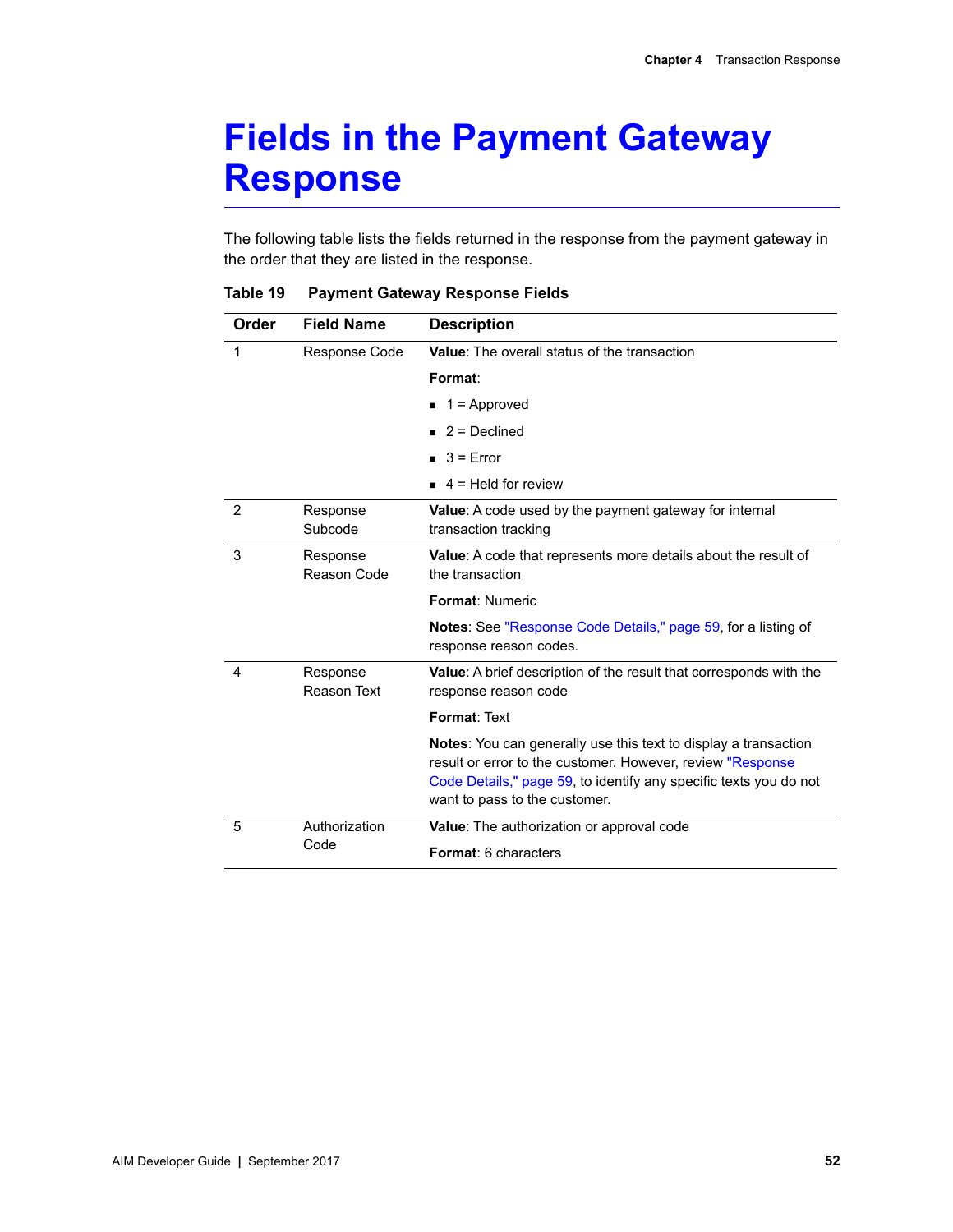| Order | <b>Field Name</b>       | <b>Description</b>                                                                                                                     |
|-------|-------------------------|----------------------------------------------------------------------------------------------------------------------------------------|
| 6     | <b>AVS Response</b>     | Value: The Address Verification Service (AVS) response code                                                                            |
|       |                         | Format:                                                                                                                                |
|       |                         | A = Address (Street) matches, ZIP does not                                                                                             |
|       |                         | B = Address information not provided for AVS check                                                                                     |
|       |                         | $E = AVS error$                                                                                                                        |
|       |                         | G = Non-U.S. Card Issuing Bank                                                                                                         |
|       |                         | N = No Match on Address (Street) or ZIP                                                                                                |
|       |                         | $P = AVS$ not applicable for this transaction<br>π                                                                                     |
|       |                         | $R$ = Retry—System unavailable or timed out                                                                                            |
|       |                         | $S =$ Service not supported by issuer                                                                                                  |
|       |                         | $U =$ Address information is unavailable                                                                                               |
|       |                         | W = Nine digit ZIP matches, Address (Street) does not                                                                                  |
|       |                         | $X =$ Address (Street) and nine digit ZIP match                                                                                        |
|       |                         | Y = Address (Street) and five digit ZIP match                                                                                          |
|       |                         | $\blacksquare$ Z = Five digit ZIP matches, Address (Street) does not                                                                   |
|       |                         | <b>Notes:</b> Indicates the result of the AVS filter.                                                                                  |
|       |                         | For more information about AVS, see the Merchant Integration<br>Guide.                                                                 |
| 7     | <b>Transaction ID</b>   | Value: The payment gateway-assigned identification number for<br>the transaction                                                       |
|       |                         | Format: When x_test_request is set to a positive response, or<br>when Test Mode is enabled on the payment gateway, this value<br>is 0. |
|       |                         | Notes: This value must be used for any follow-on transactions<br>such as a CREDIT, PRIOR_AUTH_CAPTURE, or VOID.                        |
| 8     | <b>Invoice Number</b>   | Value: The merchant-assigned invoice number for the<br>transaction                                                                     |
|       |                         | Format: 20-character maximum (no symbols)                                                                                              |
| 9     | Description             | Value: The transaction description                                                                                                     |
|       |                         | Format: 255-character maximum (no symbols)                                                                                             |
| 10    | Amount                  | <b>Value:</b> The amount of the transaction                                                                                            |
|       |                         | Format: 15-digit maximum                                                                                                               |
| 11    | Method                  | Value: The payment method                                                                                                              |
|       |                         | CC or ECHECK                                                                                                                           |
| 12    | <b>Transaction Type</b> | Value: The type of credit card transaction                                                                                             |
|       |                         | Format: AUTH CAPTURE, AUTH ONLY, CAPTURE ONLY,<br>CREDIT, PRIOR_AUTH_CAPTURE, VOID                                                     |

**Table 19 Payment Gateway Response Fields (Continued)**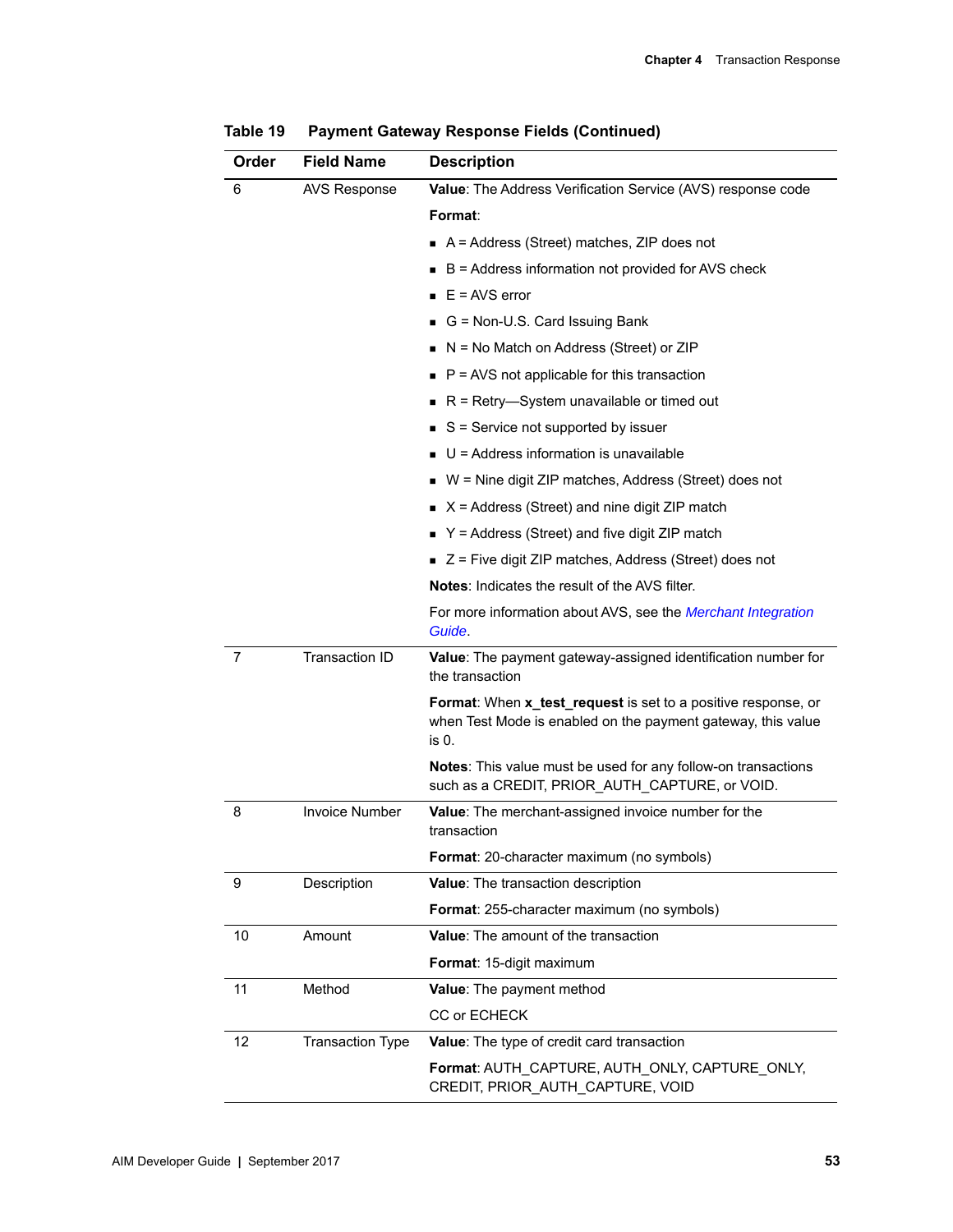| Order | <b>Field Name</b>     | <b>Description</b>                                                             |
|-------|-----------------------|--------------------------------------------------------------------------------|
| 13    | Customer ID           | Value: The merchant-assigned customer ID                                       |
|       |                       | Format: 20-character maximum (no symbols)                                      |
| 14    | <b>First Name</b>     | Value: The first name associated with the customer's billing<br>address        |
|       |                       | <b>Format:</b> 50-character maximum (no symbols)                               |
| 15    | Last Name             | Value: The last name associated with the customer's billing<br>address         |
|       |                       | Format: 50-character maximum (no symbols)                                      |
| 16    | Company               | Value: The company associated with the customer's billing<br>address           |
|       |                       | Format: 50-character maximum (no symbols)                                      |
| 17    | <b>Address</b>        | Value: The customer's billing address                                          |
|       |                       | Format: 60-character maximum (no symbols)                                      |
| 18    | City                  | Value: The city of the customer's billing address                              |
|       |                       | Format: 40-character maximum (no symbols)                                      |
| 19    | <b>State</b>          | Value: The state of the customer's billing address                             |
|       |                       | Format: 40-character maximum (no symbols) or a valid<br>2-character state code |
| 20    | ZIP Code              | Value: The ZIP code of the customer's billing address                          |
|       |                       | Format: 20-character maximum (no symbols)                                      |
| 21    | Country               | Value: The country of the customer's billing address                           |
|       |                       | Format: 60-character maximum (no symbols)                                      |
| 22    | Phone                 | Value: The phone number associated with the customer's billing<br>address      |
|       |                       | Format: 25-character maximum (no letters). For example,<br>$(123)123 - 1234$   |
| 23    | Fax                   | Value: The fax number associated with the customer's billing<br>address        |
|       |                       | <b>Format:</b> 25-digit maximum (no letters). For example, (123)123-<br>1234   |
| 24    | <b>Email Address</b>  | <b>Value:</b> The customer's valid email address                               |
|       |                       | Format: 255-character maximum                                                  |
| 25    | Ship To First<br>Name | Value: The first name associated with the customer's shipping<br>address       |
|       |                       | Format: 50-character maximum (no symbols)                                      |
| 26    | Ship To Last<br>Name  | <b>Value:</b> The last name associated with the customer's shipping<br>address |
|       |                       | <b>Format:</b> 50-character maximum (no symbols)                               |

**Table 19 Payment Gateway Response Fields (Continued)**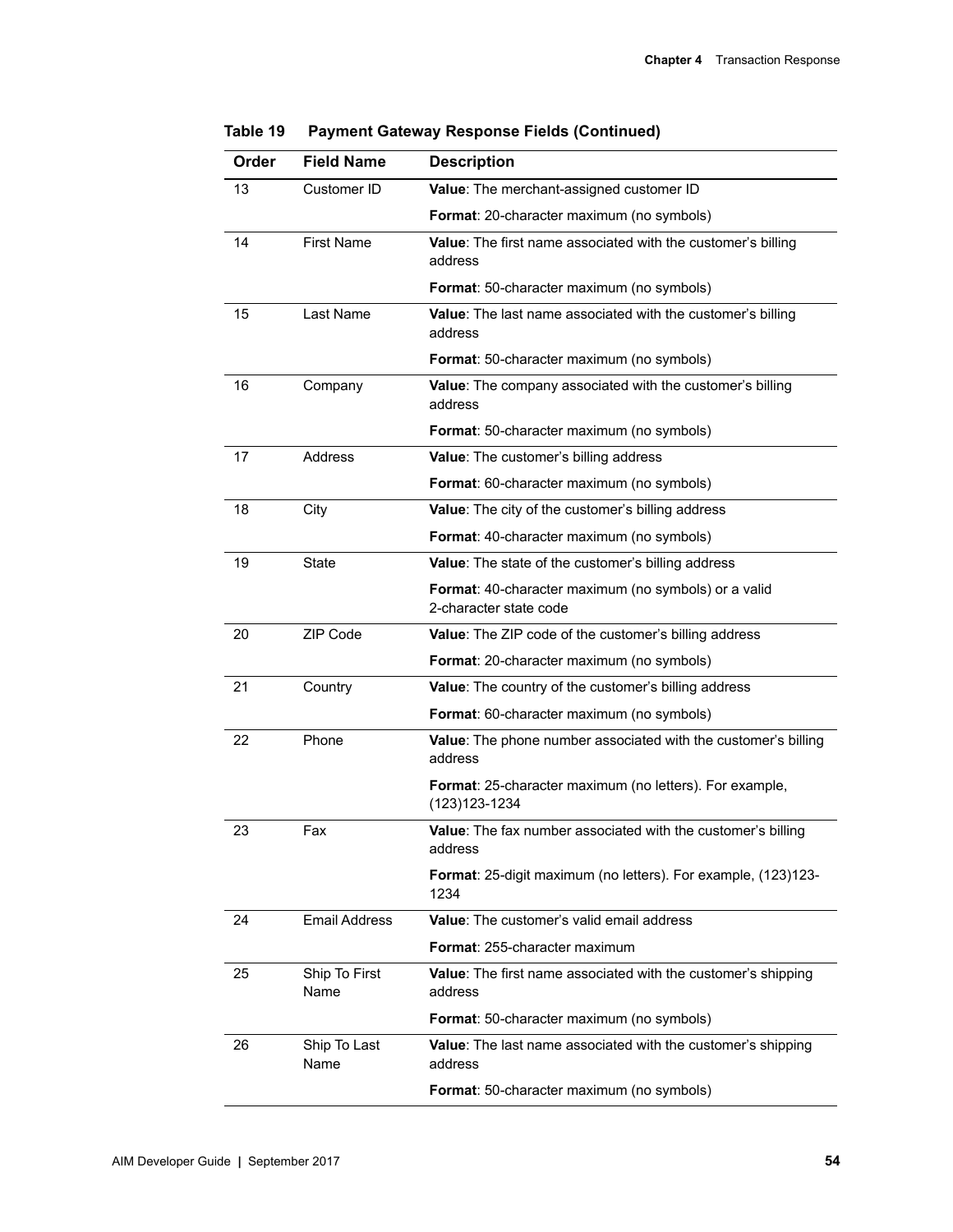| Order | <b>Field Name</b>  | <b>Description</b>                                                                                                                          |
|-------|--------------------|---------------------------------------------------------------------------------------------------------------------------------------------|
| 27    | Ship To<br>Company | Value: The company associated with the customer's shipping<br>address                                                                       |
|       |                    | Format: 50-character maximum (no symbols)                                                                                                   |
| 28    | Ship To Address    | Value: The customer's shipping address                                                                                                      |
|       |                    | Format: 60-character maximum (no symbols)                                                                                                   |
| 29    | Ship To City       | Value: The city of the customer's shipping address                                                                                          |
|       |                    | Format: 40-character maximum (no symbols)                                                                                                   |
| 30    | Ship To State      | Value: The state of the customer's shipping address                                                                                         |
|       |                    | Format: 40-character maximum (no symbols) or a valid 2-<br>character state code                                                             |
| 31    | Ship To ZIP        | Value: The ZIP code of the customer's shipping address                                                                                      |
|       | Code               | Format: 20-character maximum (no symbols)                                                                                                   |
| 32    | Ship To Country    | Value: The country of the customer's shipping address                                                                                       |
|       |                    | Format: 60-character maximum (no symbols)                                                                                                   |
| 33    | Tax                | <b>Value:</b> The tax amount charged                                                                                                        |
|       |                    | <b>Format: Numeric</b>                                                                                                                      |
|       |                    | Notes: Delimited tax information is not included in the<br>transaction response.                                                            |
| 34    | Duty               | Value: The duty amount charged                                                                                                              |
|       |                    | <b>Format: Numeric</b>                                                                                                                      |
|       |                    | Notes: Delimited duty information is not included in the<br>transaction response.                                                           |
| 35    | Freight            | Value: The freight amount charged                                                                                                           |
|       |                    | <b>Format: Numeric</b>                                                                                                                      |
|       |                    | Notes: Delimited freight information is not included in the<br>transaction response.                                                        |
| 36    | <b>Tax Exempt</b>  | Value: The tax exempt status                                                                                                                |
|       |                    | <b>Format:</b> TRUE, FALSE, T, F, YES, NO, Y, N, 1, 0                                                                                       |
| 37    | Purchase Order     | Value: The merchant-assigned purchase order number                                                                                          |
|       | Number             | <b>Format:</b> 25-character maximum (no symbols)                                                                                            |
| 38    | MD5 Hash           | <b>Value:</b> The payment gateway-generated MD5 hash value that<br>can be used to authenticate the transaction response.                    |
|       |                    | <b>Notes:</b> Optional. Transaction responses are returned using SSL/<br>TLS, so this field is useful mainly as a redundant security check. |

| Table 19 |  |  |  |  | <b>Payment Gateway Response Fields (Continued)</b> |  |
|----------|--|--|--|--|----------------------------------------------------|--|
|----------|--|--|--|--|----------------------------------------------------|--|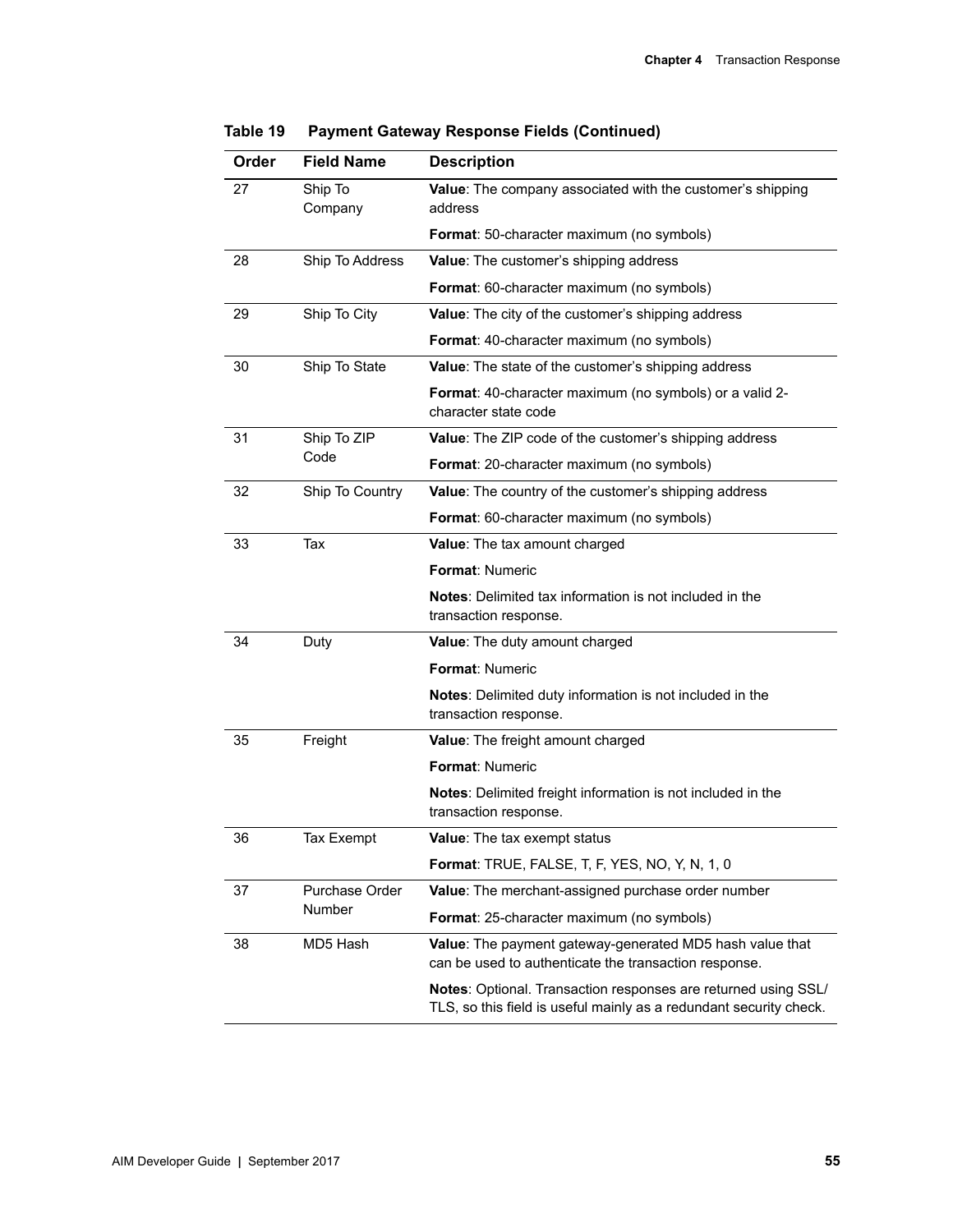| Order | <b>Field Name</b>              | <b>Description</b>                                                                            |
|-------|--------------------------------|-----------------------------------------------------------------------------------------------|
| 39    | Card Code                      | Value: The card code verification (CCV) response code                                         |
|       | Response                       | Format:                                                                                       |
|       |                                | $M = Match$                                                                                   |
|       |                                | $\blacksquare$ N = No Match                                                                   |
|       |                                | $\blacksquare$ P = Not Processed                                                              |
|       |                                | $S =$ Should have been present                                                                |
|       |                                | $\blacksquare$ U = Issuer unable to process request                                           |
|       |                                | <b>Notes:</b> Indicates the result of the CCV filter.                                         |
|       |                                | For more information about CCV, see the Merchant Integration<br>Guide.                        |
| 40    | Cardholder                     | Value: The cardholder authentication verification response code                               |
|       | Authentication<br>Verification | <b>Format:</b> Blank or not present = CAVV not validated                                      |
|       | Response                       | ■ 0—CAVV not validated because erroneous data was<br>submitted                                |
|       |                                | ■ 1–CAVV failed validation                                                                    |
|       |                                | ■ 2-CAVV passed validation                                                                    |
|       |                                | ■ 3-CAVV validation could not be performed; issuer attempt<br>incomplete                      |
|       |                                | ■ 4-CAVV validation could not be performed; issuer system<br>error                            |
|       |                                | ■ 5—Reserved for future use                                                                   |
|       |                                | $\blacksquare$ 6—Reserved for future use                                                      |
|       |                                | ■ 7-CAVV attempt-failed validation-issuer available (U.S.-<br>issued card/non-U.S acquirer)   |
|       |                                | ■ 8-CAVV attempt-passed validation-issuer available (U.S.-<br>issued card/non-U.S. acquirer)  |
|       |                                | ■ 9-CAVV attempt-failed validation-issuer unavailable<br>(U.S.-issued card/non-U.S. acquirer) |
|       |                                | ■ A—CAVV attempt—passed validation—issuer unavailable<br>(U.S.-issued card/non-U.S. acquirer) |
|       |                                | ■ B-CAVV passed validation, information only, no liability shift                              |
| 51    | <b>Account Number</b>          | <b>Value:</b> Last 4 digits of the card provided                                              |
|       |                                | <b>Format: Alphanumeric (XXXX6835)</b>                                                        |
|       |                                | Notes: This field is returned with all transactions.                                          |
| 52    | Card Type                      | <b>Value:</b> Visa, MasterCard, American Express, Discover, Diners<br>Club, JCB               |
|       |                                | Format: Text                                                                                  |

**Table 19 Payment Gateway Response Fields (Continued)**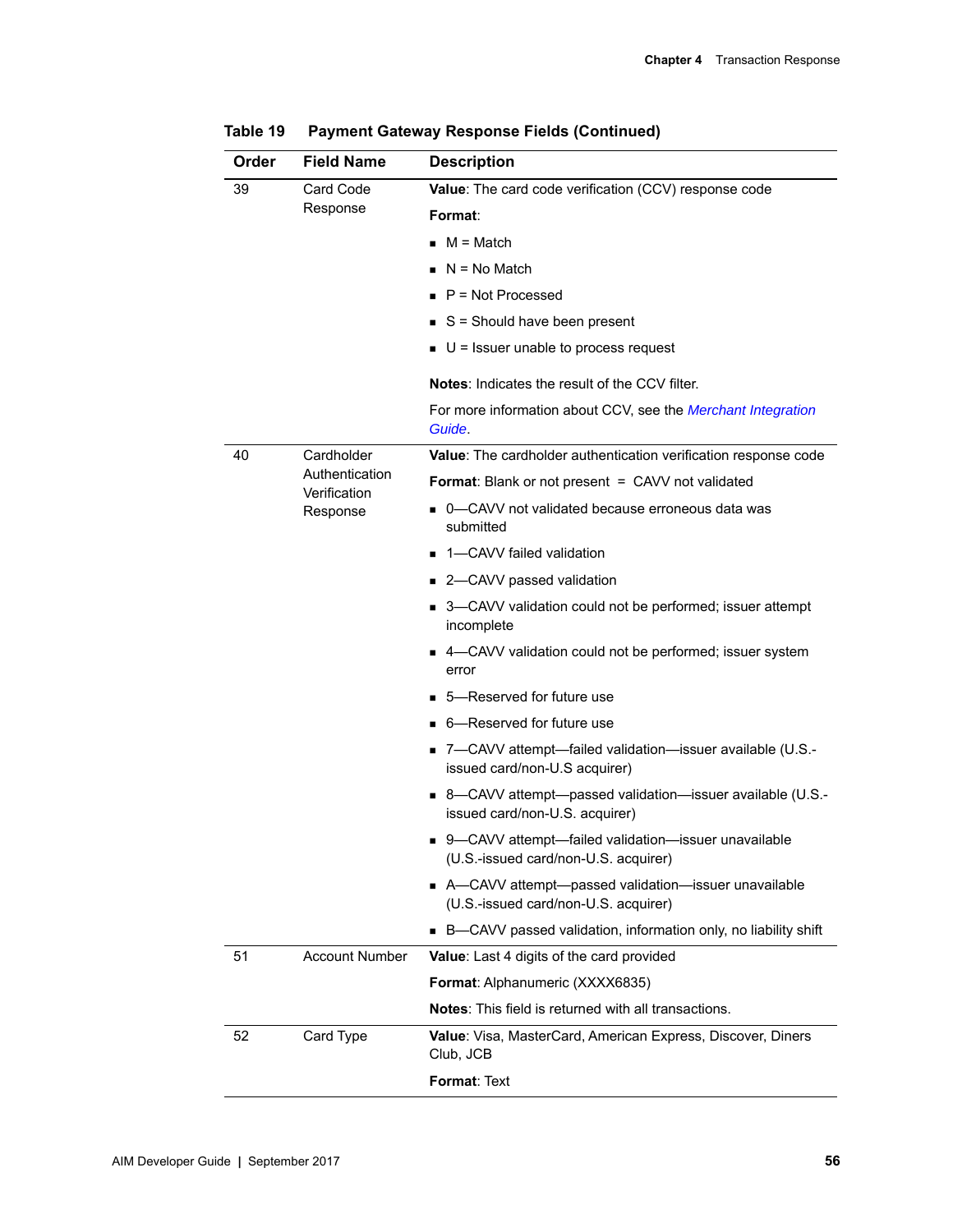| Order  | <b>Field Name</b> | <b>Description</b>                                                                                                                                                                                    |  |
|--------|-------------------|-------------------------------------------------------------------------------------------------------------------------------------------------------------------------------------------------------|--|
| 53     | Split Tender ID   | <b>Value:</b> The value that links the current authorization request to<br>the original authorization request. This value is returned in the<br>reply message from the original authorization request |  |
|        |                   | <b>Format: Alphanumeric</b>                                                                                                                                                                           |  |
|        |                   | <b>Notes:</b> Split Tender ID is returned only in the reply message for<br>the first transaction that receives a partial authorization.                                                               |  |
| 54     | Requested         | Value: Amount requested in the original authorization                                                                                                                                                 |  |
| Amount |                   | <b>Format: Numeric</b>                                                                                                                                                                                |  |
|        |                   | <b>Notes:</b> Requested amount is present if the current transaction is<br>for a prepaid card or if a <b>x_split_tender_id</b> element was sent in.                                                   |  |
| 55     | Balance On Card   | <b>Value:</b> Balance on the debit card or prepaid card                                                                                                                                               |  |
|        |                   | <b>Format: Numeric</b>                                                                                                                                                                                |  |
|        |                   | <b>Notes:</b> Can be a positive or negative number. Balance On Card<br>has a value only if the current transaction is for a prepaid card.                                                             |  |

**Table 19 Payment Gateway Response Fields (Continued)**

# <span id="page-56-0"></span>**Response for Duplicate Transactions**

You can specify the period ("window") of time after a transaction is submitted during which the payment gateway checks for a duplicate transaction (based on credit card number, invoice number, amount, billing address information, transaction type, etc.) using the duplicate window field (**x\_duplicate\_window**). The value for this field can range from 0 to 28800 seconds (maximum of 8 hours).

If the transaction request does not include the duplicate window field, and the payment gateway detects a duplicate transaction within the default window of 2 minutes, the payment gateway response will contain the response code of 3 (processing error) with a response reason code of 11 (duplicate transaction) with no additional details.

If the transaction request *does* include the duplicate window field and value, and the payment gateway detects a duplicate transaction within the window of time specified, the payment gateway response for the duplicate transaction will include the response code and response reason code listed above, as well as information about the original transaction (as outlined below).

If the original transaction was declined, and a value was passed in the duplicate window field, the payment gateway response for the duplicate transaction will include the following information for the original transaction:

- AVS result
- CCV result
- Transaction ID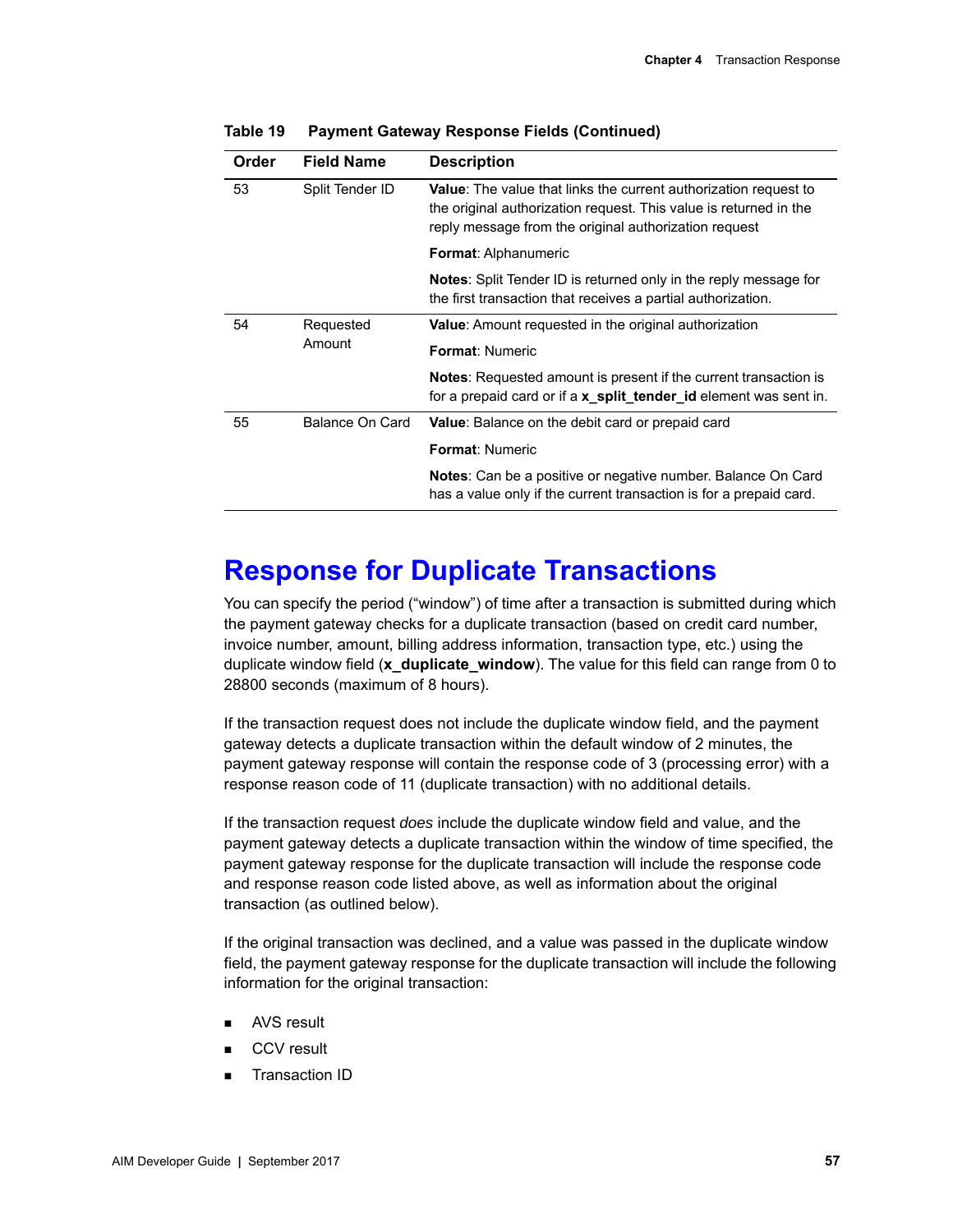If the original transaction was approved, and a value was passed in the duplicate window field, the payment gateway response will also include the authorization code for the original transaction. All duplicate transactions submitted after the duplicate window are processed normally, whether specified in the transaction request or after the payment gateway's default 2-minute duplicate window.

# **AIM Transaction Response Types**

There are two versions of the AIM response string, version 3.0 and version 3.1.

# **Version 3.0**

The version 3.0 response contains system fields from position 1 to 38 and echoes merchant-defined fields from 39 on, in the order received by the system.

The following are examples of a 3.0 transaction query string and response:

### **Example 4 3.0 Transaction Query String**

```
https://test.authorize.net/gateway/transact.dll?x_
login=YourAPILogin&x_tran_key=YourTransactionKey&x_delim_
data=true&x_relay_response=false&x_card_num=4111111111111111&x_exp_
date=1010&x_amount=1.00&merchant_defined_field1=merchant-defined-
field_1&merchant_defined_field2=merchant_defined_field_2
```
### **Example 5 3.0 Transaction Query Response**

```
1,1,1,This transaction has been 
approved.,iKUUAm,Y,2149207036,,,1.00,CC,auth_
capture,,,,,,,,,,,,,,,,,,,,,,,,,,433AF62576BFC33D0B7B8A75FB229220,me
rchant defined field 1,merchant defined field 2
```
# **Version 3.1**

The version 3.1 response string contains 68 system fields with field number 39 representing the Card Code (CVV2/CVC2/CID) response code. Merchant-defined fields are echoed from field 69 onward. Merchants wishing to use the Card Code feature and merchants who accept partial authorization transactions must use transaction version 3.1.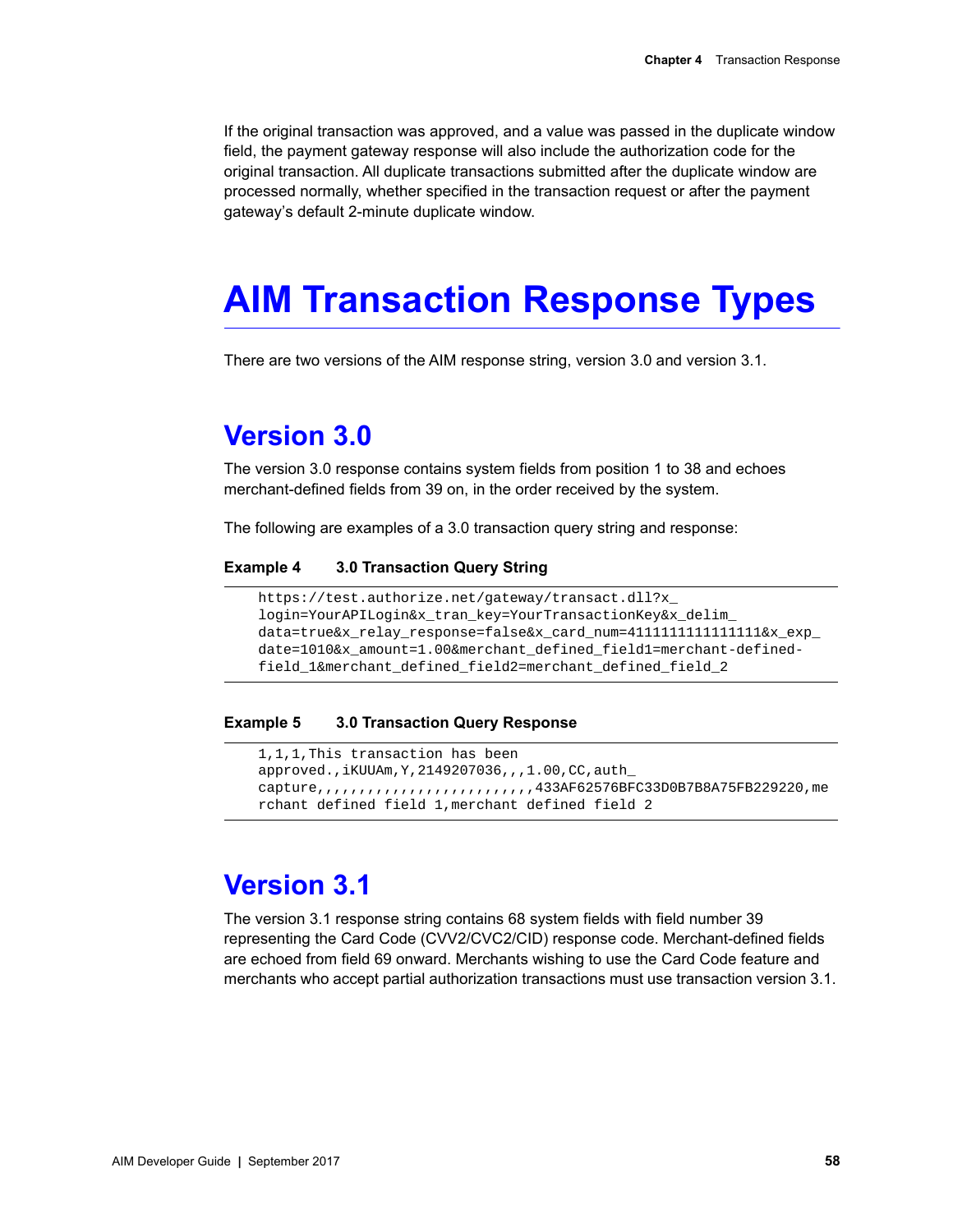### **Example 6 3.1 Transaction Query String**

```
https://test.authorize.net/gateway/transact.dll?x_
login=99W58L5veksj&x_tran_key=2jL4g9447PQJd3uF&x_delim_data=true&x_
relay_response=false&x_card_num=4111111111111111&x_exp_date=1010&x_
amount=1.00&merchant_defined_field1=merchant defined field 
1&merchant_defined_field2=merchant defined field 2
```
### **Example 7 3.1 Transaction Query Response**

```
1,1,1,This transaction has been 
approved.,tt9ieF,Y,2149207083,,,1.00,CC,auth_
capture,,,,,,,,,,,,,,,,,,,,,,,,,,DE9F3FAD313D32144FA7EDF4B27CCE02,,2
,,,,,,,,,,,,,,,,,,,,,,,,,,,,,merchant defined field 1,merchant 
defined field 2
```
# **Configuring the Transaction Version**

### **To configure the transaction version:**

- **Step 1** Log on to the Merchant Interface.
- **Step 2** From the main menu, choose **Settings**.
- **Step 3** In the Transaction Response section click **Transaction Version.**
- **Step 4** In the Transaction Version drop-down menu, choose a transaction version.
- **Step 5** Click **Submit.**

You can also configure the transaction version per transaction by using the **x\_version** element.



You can upgrade only to a higher transaction version.

# <span id="page-58-0"></span>**Response Code Details**

The following tables list the response codes and response reason texts that are returned for each transaction. In addition to the information in this document, Authorize.Net provides the [Reason Response Code Tool](http://developer.authorize.net/tools/responsereasoncode) to help you troubleshoot errors.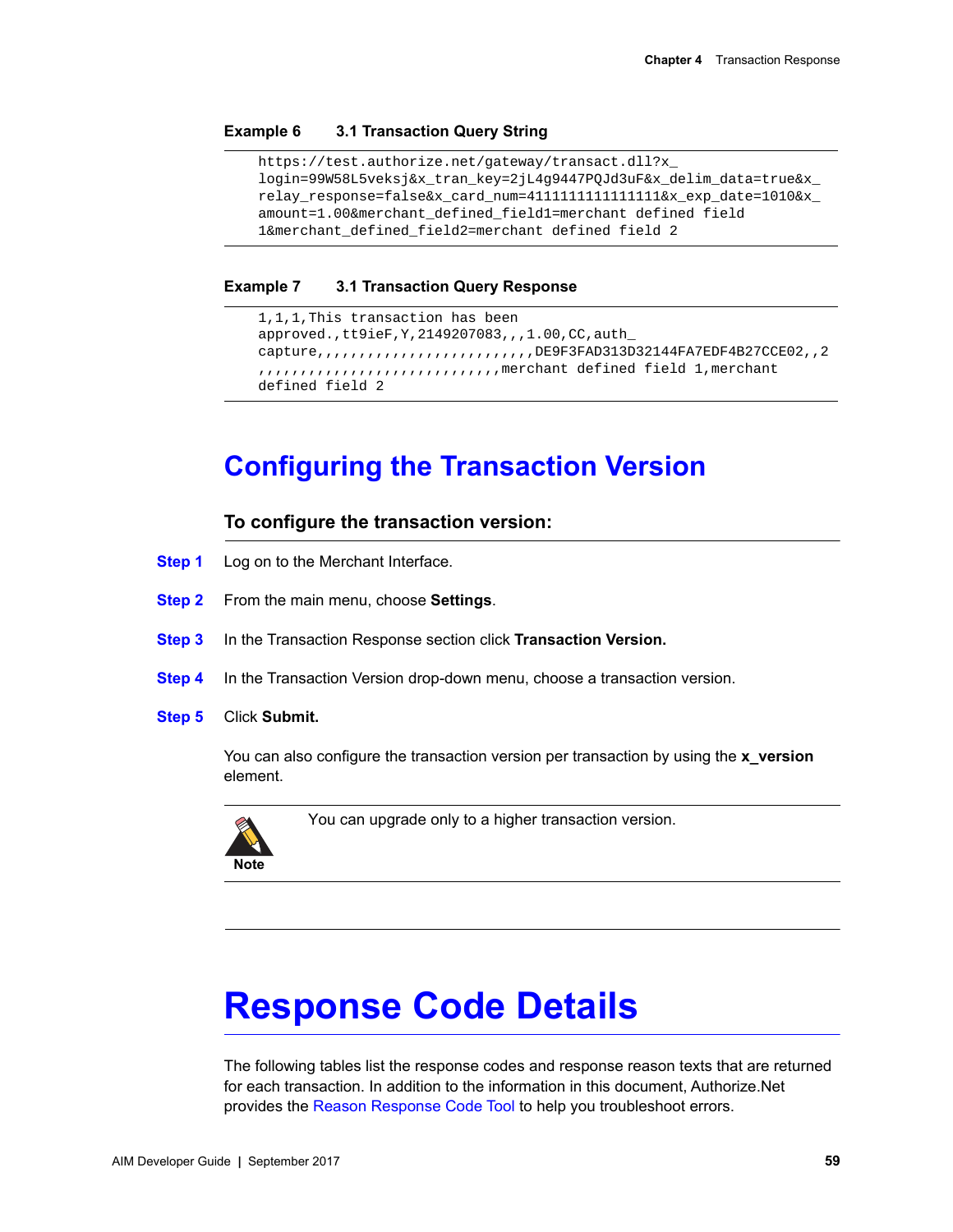- **Response Code** indicates the overall status of the transaction with possible values of approved, declined, errored, or held for review.
- **Response Reason Code** is a numeric representation of a more specific reason for the transaction status.
- **Response Reason Text** details the specific reason for the transaction status. This information can be returned to the merchant and/or customer to provide more information about the status of the transaction.

| <b>Response</b><br>Code | <b>Description</b>                                   |
|-------------------------|------------------------------------------------------|
|                         | This transaction has been approved.                  |
| 2                       | This transaction has been declined.                  |
| 3                       | There has been an error processing this transaction. |
|                         | This transaction is being held for review.           |

**Table 20 Response Codes**

**Table 21 Response Reason Code Text**

| <b>Response</b><br>Code | <b>Response</b><br>Reason<br>Code | <b>Response Reason Text</b>                    | <b>Notes</b>                                                                                                                            |
|-------------------------|-----------------------------------|------------------------------------------------|-----------------------------------------------------------------------------------------------------------------------------------------|
| $\mathbf 1$             | 1                                 | This transaction has been approved.            |                                                                                                                                         |
| $\overline{2}$          | $\overline{2}$                    | This transaction has been declined.            |                                                                                                                                         |
| $\overline{2}$          | 3                                 | This transaction has been declined.            |                                                                                                                                         |
| 2                       | 4                                 | This transaction has been declined.            | The code returned from the processor<br>indicating that the card used needs to<br>be picked up.                                         |
| 3                       | 5                                 | A valid amount is required.                    | The value submitted in the amount field<br>did not pass validation for a number.                                                        |
| 3                       | 6                                 | The credit card number is invalid.             |                                                                                                                                         |
| 3                       | $\overline{7}$                    | The credit card expiration date is<br>invalid. | The format of the date submitted was<br>incorrect.                                                                                      |
| 3                       | 8                                 | The credit card has expired.                   |                                                                                                                                         |
| 3                       | 9                                 | The ABA code is invalid.                       | The value submitted in the <b>x_bank_</b><br>aba_code field did not pass validation<br>or was not for a valid financial<br>institution. |
| 3                       | 10                                | The account number is invalid.                 | The value submitted in the x_bank_<br>acct_num field did not pass validation.                                                           |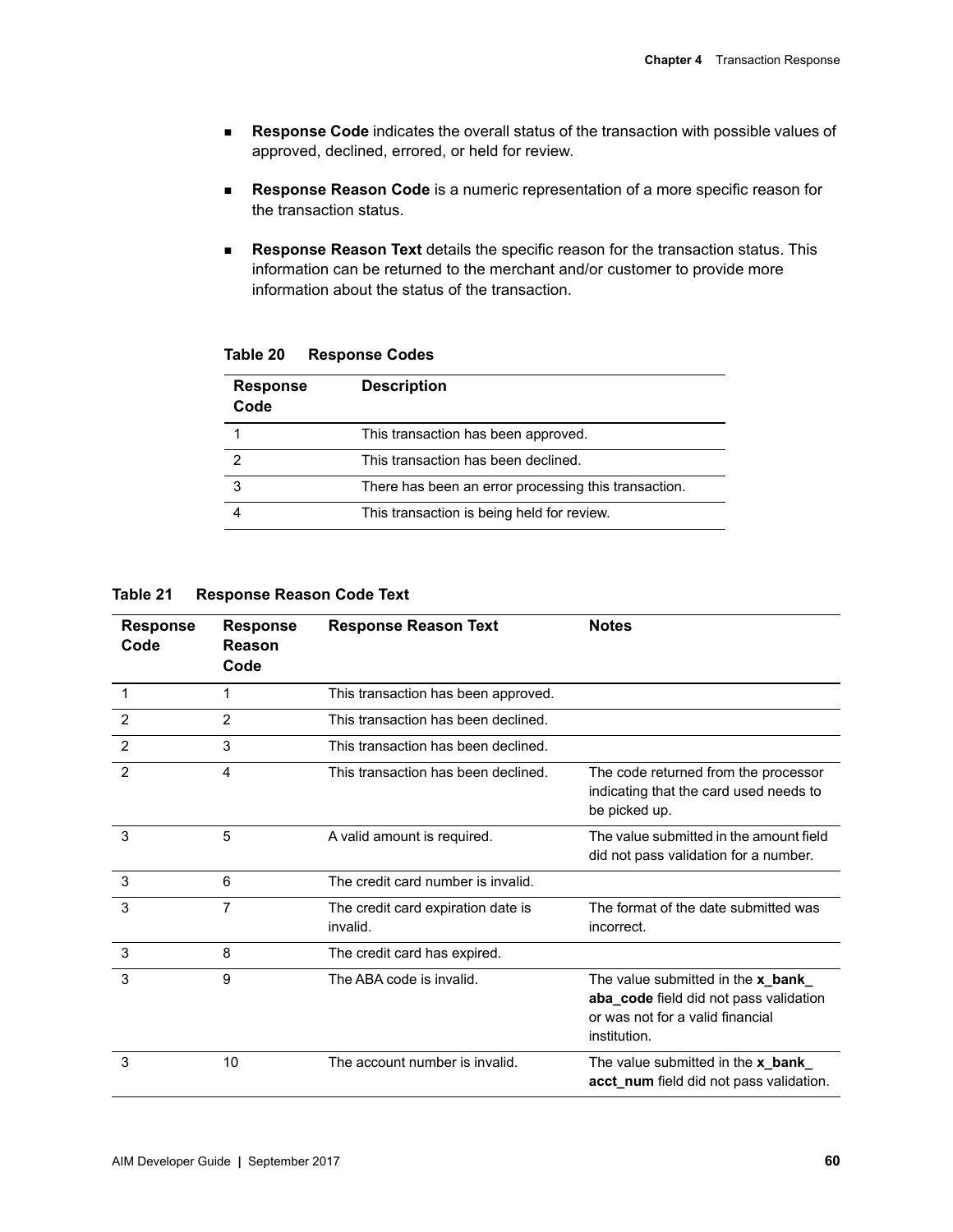| <b>Response</b><br>Code | <b>Response</b><br>Reason<br>Code | <b>Response Reason Text</b>                                                                                           | <b>Notes</b>                                                                                                                                             |
|-------------------------|-----------------------------------|-----------------------------------------------------------------------------------------------------------------------|----------------------------------------------------------------------------------------------------------------------------------------------------------|
| 3                       | 11                                | A duplicate transaction has been<br>submitted.                                                                        | A transaction with identical amount and<br>credit card information was submitted<br>two minutes prior.                                                   |
| 3                       | 12                                | An authorization code is required but<br>not present.                                                                 | A transaction that required x_auth_<br>code to be present was submitted<br>without a value.                                                              |
| 3                       | 13                                | The merchant API Login ID is invalid or<br>the account is inactive.                                                   |                                                                                                                                                          |
| 3                       | 14                                | The Referrer or Relay Response URL<br>is invalid.                                                                     | The Relay Response or Referrer URL<br>does not match the merchant's<br>configured value(s) or is absent.<br>Applicable only to SIM and WebLink<br>APIs.  |
| 3                       | 15                                | The transaction ID is invalid.                                                                                        | The transaction ID value is non-<br>numeric or was not present for a<br>transaction that requires it (i.e., VOID,<br>PRIOR AUTH CAPTURE, and<br>CREDIT). |
| 3                       | 16                                | The transaction was not found.                                                                                        | The transaction ID sent in was properly<br>formatted but the gateway had no<br>record of the transaction.                                                |
| 3                       | 17                                | The merchant does not accept this<br>type of credit card.                                                             | The merchant was not configured to<br>accept the credit card submitted in the<br>transaction.                                                            |
| 3                       | 18                                | ACH transactions are not accepted by<br>this merchant.                                                                | The merchant does not accept<br>electronic checks.                                                                                                       |
| 3                       | $19 - 23$                         | An error occurred during processing.<br>Please try again in 5 minutes.                                                |                                                                                                                                                          |
| 3                       | 24                                | The Nova Bank Number or Terminal ID<br>is incorrect. Call Merchant Service<br>Provider.                               |                                                                                                                                                          |
| 3                       | $25 - 26$                         | An error occurred during processing.<br>Please try again in 5 minutes.                                                |                                                                                                                                                          |
| 2                       | 27                                | The transaction resulted in an AVS<br>mismatch. The address provided does<br>not match billing address of cardholder. |                                                                                                                                                          |
| $\overline{2}$          | 28                                | The merchant does not accept this<br>type of credit card.                                                             | The Merchant ID at the processor was<br>not configured to accept this card type.                                                                         |
| 2                       | 29                                | The Paymentech identification<br>numbers are incorrect. Call Merchant<br>Service Provider.                            |                                                                                                                                                          |

**Table 21 Response Reason Code Text (Continued)**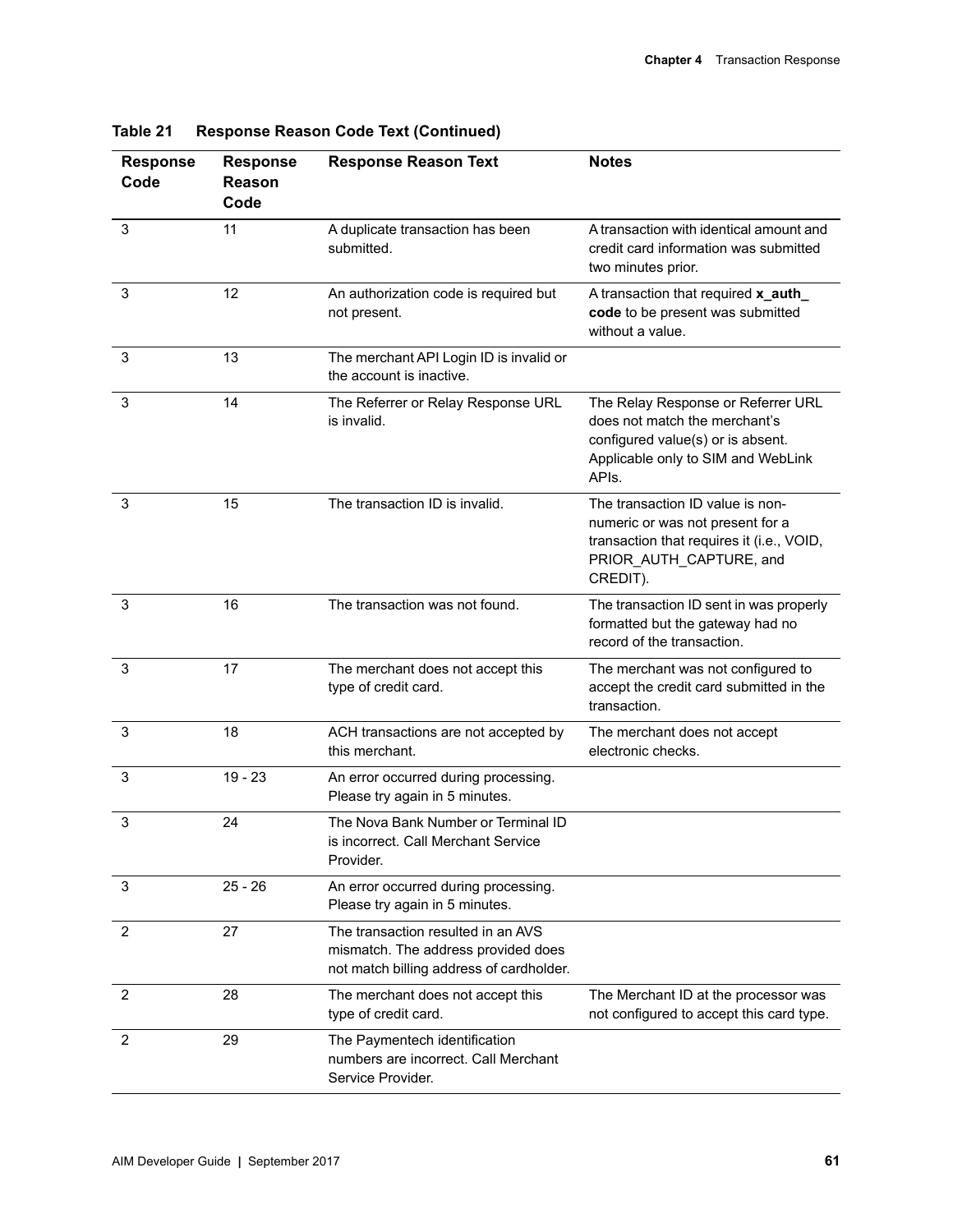| <b>Response</b><br>Code | <b>Response</b><br>Reason<br>Code | <b>Response Reason Text</b>                                                                           | <b>Notes</b>                                                                                                                                                                                                                               |
|-------------------------|-----------------------------------|-------------------------------------------------------------------------------------------------------|--------------------------------------------------------------------------------------------------------------------------------------------------------------------------------------------------------------------------------------------|
| $\overline{2}$          | 30                                | The configuration with the processor is<br>invalid. Call Merchant Service Provider.                   |                                                                                                                                                                                                                                            |
| $\overline{2}$          | 31                                | The FDC Merchant ID or Terminal ID is<br>incorrect. Call Merchant Service<br>Provider.                | The merchant was incorrectly set up at<br>the processor.                                                                                                                                                                                   |
| 3                       | 32                                | This reason code is reserved or not<br>applicable to this API.                                        |                                                                                                                                                                                                                                            |
| 3                       | 33                                | FIELD cannot be left blank.                                                                           | The word FIELD will be replaced by an<br>actual field name. This error indicates<br>that a field the merchant specified as<br>required was not filled in. See the Form<br>Fields section of the Merchant<br>Integration Guide for details. |
| 2                       | 34                                | The VITAL identification numbers are<br>incorrect. Call Merchant Service<br>Provider.                 | The merchant was incorrectly set up at<br>the processor.                                                                                                                                                                                   |
| $\overline{2}$          | 35                                | An error occurred during processing.<br>Call Merchant Service Provider.                               | The merchant was incorrectly set up at<br>the processor.                                                                                                                                                                                   |
| 3                       | 36                                | The authorization was approved, but<br>settlement failed.                                             |                                                                                                                                                                                                                                            |
| 2                       | 37                                | The credit card number is invalid.                                                                    |                                                                                                                                                                                                                                            |
| 2                       | 38                                | The Global Payment System<br>identification numbers are incorrect.<br>Call Merchant Service Provider. | The merchant was incorrectly set up at<br>the processor.                                                                                                                                                                                   |
| 3                       | 40                                | This transaction must be encrypted.                                                                   |                                                                                                                                                                                                                                            |
| $\overline{2}$          | 41                                | This transaction has been declined.                                                                   | Only merchants set up for the<br>FraudScreen.Net service would<br>receive this decline. This code will be<br>returned if a given transaction's fraud<br>score is higher than the threshold set<br>by the merchant.                         |
| 3                       | 43                                | The merchant was incorrectly set up at<br>the processor. Call your Merchant<br>Service Provider.      | The merchant was incorrectly set up at<br>the processor.                                                                                                                                                                                   |
| 2                       | 44                                | This transaction has been declined.                                                                   | The card code submitted with the<br>transaction did not match the card<br>code on file at the card issuing bank<br>and the transaction was declined.                                                                                       |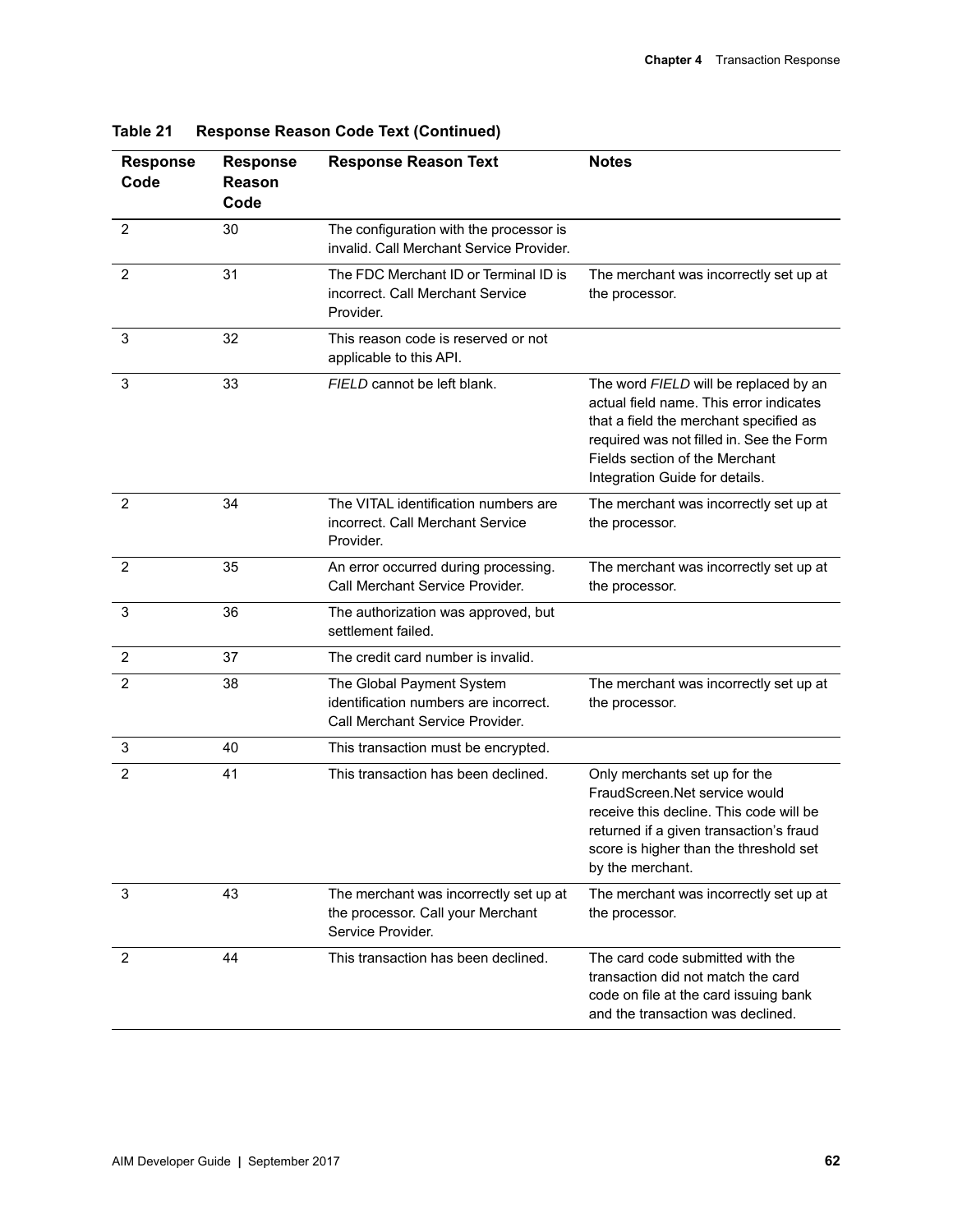| <b>Response</b><br>Code | <b>Response</b><br>Reason<br>Code | <b>Response Reason Text</b>                                                                                      | <b>Notes</b>                                                                                                                                                                                            |
|-------------------------|-----------------------------------|------------------------------------------------------------------------------------------------------------------|---------------------------------------------------------------------------------------------------------------------------------------------------------------------------------------------------------|
| 2                       | 45                                | This transaction has been declined.                                                                              | This error would be returned if the<br>transaction received a code from the<br>processor that matched the rejection<br>criteria set by the merchant for both the<br>AVS and Card Code filters.          |
| 3                       | 46                                | Your session has expired or does not<br>exist. You must log in to continue<br>working.                           |                                                                                                                                                                                                         |
| 3                       | 47                                | The amount requested for settlement<br>may not be greater than the original<br>amount authorized.                | This occurs if the merchant tries to<br>capture funds greater than the amount<br>of the original authorization-only<br>transaction.                                                                     |
| 3                       | 48                                | This processor does not accept partial<br>reversals.                                                             | The merchant attempted to settle for<br>less than the originally authorized<br>amount.                                                                                                                  |
| 3                       | 49                                | A transaction amount greater than<br>\$[amount] will not be accepted.                                            | The transaction amount submitted was<br>greater than the maximum amount<br>allowed.                                                                                                                     |
| 3                       | 50                                | This transaction is awaiting settlement<br>and cannot be refunded.                                               | Credits or refunds can only be<br>performed against settled transactions.<br>The transaction against which the<br>credit/refund was submitted has not<br>been settled, so a credit cannot be<br>issued. |
| 3                       | 51                                | The sum of all credits against this<br>transaction is greater than the original<br>transaction amount.           |                                                                                                                                                                                                         |
| 3                       | 52                                | The transaction was authorized, but<br>the client could not be notified; the<br>transaction will not be settled. |                                                                                                                                                                                                         |
| 3                       | 53                                | The transaction type was invalid for<br>ACH transactions.                                                        | If x_method = ECHECK, x_type<br>cannot be set to CAPTURE_ONLY.                                                                                                                                          |
| 3                       | 54                                | The referenced transaction does not<br>meet the criteria for issuing a credit.                                   |                                                                                                                                                                                                         |
| 3                       | 55                                | The sum of credits against the<br>referenced transaction would exceed<br>the original debit amount.              | The transaction is rejected if the sum of<br>this credit and prior credits exceeds the<br>original debit amount                                                                                         |
| 3                       | 56                                | This merchant accepts ACH<br>transactions only; no credit card<br>transactions are accepted.                     | The merchant processes eCheck.Net<br>transactions only and does not accept<br>credit cards.                                                                                                             |
| 3                       | $57 - 63$                         | An error occurred in processing.<br>Please try again in 5 minutes.                                               |                                                                                                                                                                                                         |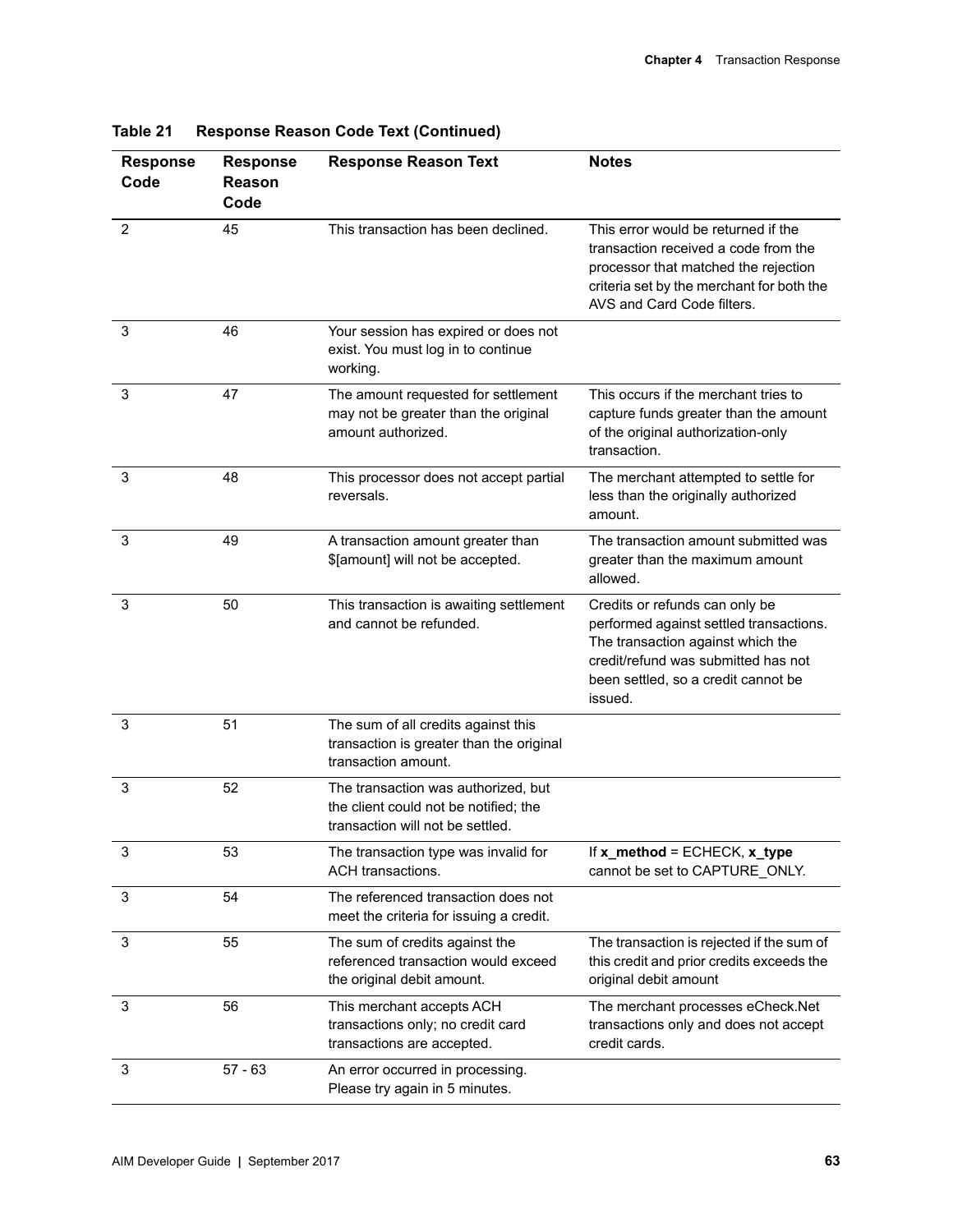| <b>Response</b><br>Code | <b>Response</b><br>Reason<br>Code | <b>Response Reason Text</b>                            | <b>Notes</b>                                                                                                                                                                               |
|-------------------------|-----------------------------------|--------------------------------------------------------|--------------------------------------------------------------------------------------------------------------------------------------------------------------------------------------------|
| 2                       | 65                                | This transaction has been declined.                    | The transaction was declined because<br>the merchant configured their account<br>through the Merchant Interface to<br>reject transactions with certain values<br>for a Card Code mismatch. |
| 3                       | 66                                | This transaction cannot be accepted<br>for processing. | The transaction did not meet gateway<br>security guidelines.                                                                                                                               |
| 3                       | 68                                | The version parameter is invalid.                      | The value submitted in x_version was<br>invalid.                                                                                                                                           |
| 3                       | 69                                | The transaction type is invalid.                       | The value submitted in x_type was<br>invalid.                                                                                                                                              |
| 3                       | 70                                | The transaction method is invalid.                     | The value submitted in x_method was<br>invalid.                                                                                                                                            |
| 3                       | 71                                | The bank account type is invalid.                      | The value submitted in x_bank_acct_<br>type was invalid.                                                                                                                                   |
| 3                       | 72                                | The authorization code is invalid.                     | The value submitted in x_auth_code<br>was more than six characters in length.                                                                                                              |
| 3                       | 73                                | The driver's license date of birth is<br>invalid.      | The format of the value submitted in x_<br>drivers_license_dob was invalid.                                                                                                                |
| 3                       | 74                                | The duty amount is invalid.                            | The value submitted in x_duty failed<br>format validation.                                                                                                                                 |
| 3                       | 75                                | The freight amount is invalid.                         | The value submitted in x_freight failed<br>format validation.                                                                                                                              |
| 3                       | 76                                | The tax amount is invalid.                             | The value submitted in x_tax failed<br>format validation.                                                                                                                                  |
| 3                       | 77                                | The SSN or tax ID is invalid.                          | The value submitted in x_customer_<br>tax_id failed validation.                                                                                                                            |
| 3                       | 78                                | The Card Code (CVV2/CVC2/CID) is<br>invalid.           | The value submitted in x_card_code<br>failed format validation.                                                                                                                            |
| 3                       | 79                                | The driver's license number is invalid.                | The value submitted in x_drivers<br>license_num failed format validation.                                                                                                                  |
| 3                       | 80                                | The driver's license state is invalid.                 | The value submitted in x_drivers_<br>license_state failed format validation.                                                                                                               |
| 3                       | 81                                | The requested form type is invalid.                    | The merchant requested an integration<br>method not compatible with the AIM<br>API.                                                                                                        |
| 3                       | 82                                | Scripts are only supported in version<br>2.5.          | The system no longer supports version<br>2.5; requests cannot be posted to<br>scripts.                                                                                                     |

| <b>Response Reason Code Text (Continued)</b> | Table 21 |  |  |  |  |
|----------------------------------------------|----------|--|--|--|--|
|----------------------------------------------|----------|--|--|--|--|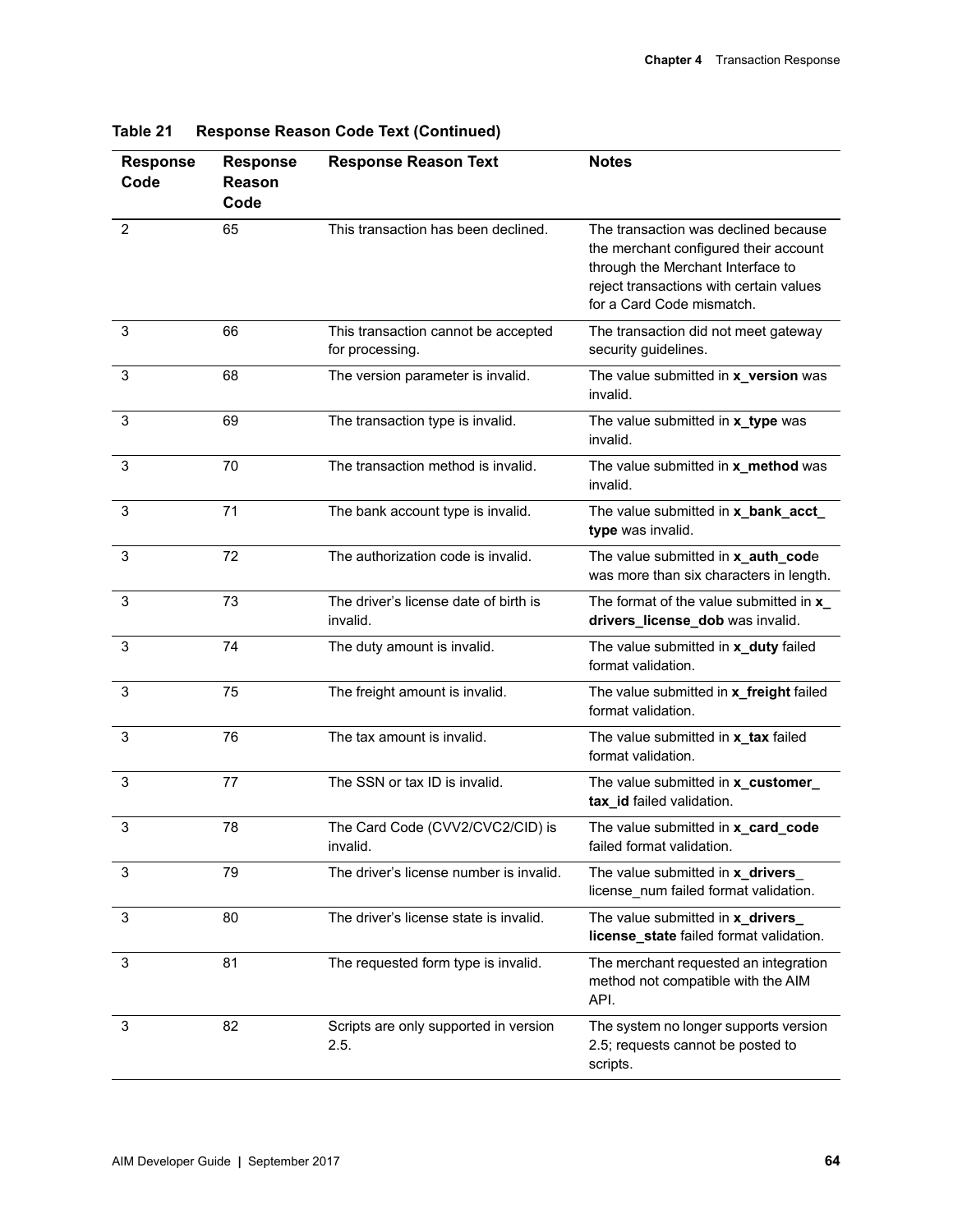| <b>Response</b><br>Code | <b>Response</b><br>Reason<br>Code | <b>Response Reason Text</b><br><b>Notes</b>                                                    |                                                                                                                                                                                                                                                                                    |
|-------------------------|-----------------------------------|------------------------------------------------------------------------------------------------|------------------------------------------------------------------------------------------------------------------------------------------------------------------------------------------------------------------------------------------------------------------------------------|
| 3                       | 83                                | The requested script is either invalid or<br>no longer supported.                              | The system no longer supports version<br>2.5; requests cannot be posted to<br>scripts.                                                                                                                                                                                             |
| 3                       | 84                                | This reason code is reserved or not<br>applicable to this API.                                 |                                                                                                                                                                                                                                                                                    |
| 3                       | 85                                | This reason code is reserved or not<br>applicable to this API.                                 |                                                                                                                                                                                                                                                                                    |
| 3                       | 86                                | This reason code is reserved or not<br>applicable to this API.                                 |                                                                                                                                                                                                                                                                                    |
| 3                       | 87                                | This reason code is reserved or not<br>applicable to this API.                                 |                                                                                                                                                                                                                                                                                    |
| 3                       | 88                                | This reason code is reserved or not<br>applicable to this API.                                 |                                                                                                                                                                                                                                                                                    |
| 3                       | 89                                | This reason code is reserved or not<br>applicable to this API.                                 |                                                                                                                                                                                                                                                                                    |
| 3                       | 90                                | This reason code is reserved or not<br>applicable to this API.                                 |                                                                                                                                                                                                                                                                                    |
| 3                       | 91                                | Version 2.5 is no longer supported.                                                            |                                                                                                                                                                                                                                                                                    |
| 3                       | 92                                | The gateway no longer supports the<br>requested method of integration.                         |                                                                                                                                                                                                                                                                                    |
| 3                       | 97                                | This transaction cannot be accepted.                                                           | Applicable only to SIM API.<br>Fingerprints are valid only for a short<br>period of time. If the fingerprint is more<br>than one hour old or more than 15<br>minutes into the future, it will be<br>rejected. This code indicates that the<br>transaction fingerprint has expired. |
| 3                       | 98                                | This transaction cannot be accepted.                                                           | Applicable only to SIM API. The<br>transaction fingerprint has already<br>been used.                                                                                                                                                                                               |
| 3                       | 99                                | This transaction cannot be accepted.                                                           | Applicable only to SIM API. The server-<br>generated fingerprint does not match<br>the merchant-specified fingerprint in<br>the x_fp_hash field.                                                                                                                                   |
| 3                       | 100                               | The eCheck.Net type is invalid.                                                                | Applicable only to eCheck.Net. The<br>value specified in the x_echeck_type<br>field is invalid.                                                                                                                                                                                    |
| 3                       | 101                               | The given name on the account and/or<br>the account type does not match the<br>actual account. | Applicable only to eCheck.Net. The<br>specified name on the account and/or<br>the account type do not match the<br>NOC record for this account.                                                                                                                                    |

**Table 21 Response Reason Code Text (Continued)**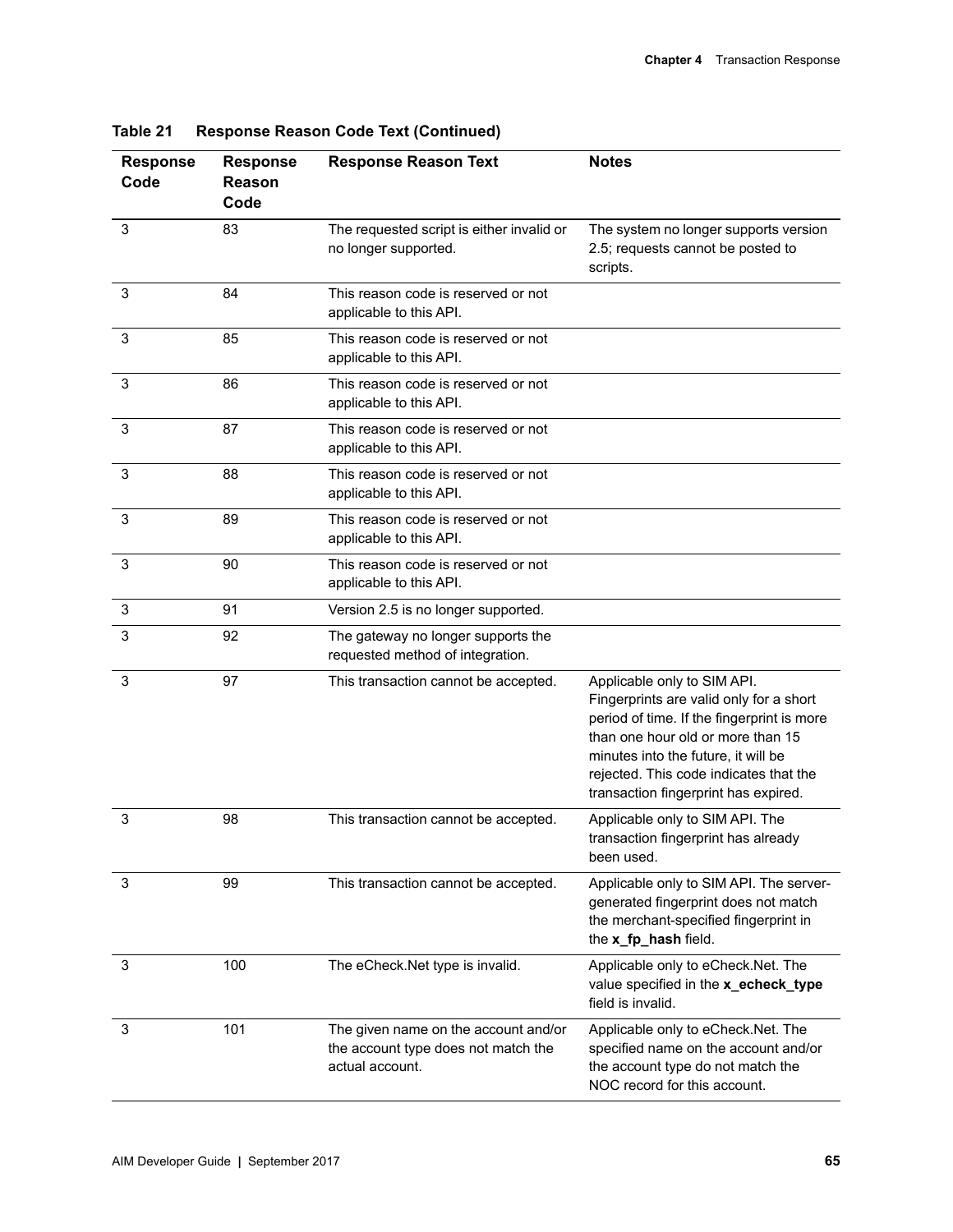| <b>Response</b><br>Code | <b>Response</b><br>Reason<br>Code | <b>Response Reason Text</b>                        | <b>Notes</b>                                                                                                                                                                                                                                                 |
|-------------------------|-----------------------------------|----------------------------------------------------|--------------------------------------------------------------------------------------------------------------------------------------------------------------------------------------------------------------------------------------------------------------|
| $\mathbf{3}$            | 102                               | This request cannot be accepted.                   | A password or Transaction Key was<br>submitted with this WebLink request.<br>This is a high security risk.                                                                                                                                                   |
| 3                       | 103                               | This transaction cannot be accepted.               | A valid fingerprint, Transaction Key, or<br>password is required for this<br>transaction.                                                                                                                                                                    |
| 3                       | 104                               | This transaction is currently under<br>review.     | Applicable only to eCheck.Net. The<br>value submitted for country failed<br>validation.                                                                                                                                                                      |
| 3                       | 105                               | This transaction is currently under<br>review.     | Applicable only to eCheck.Net. The<br>values submitted for city and country<br>failed validation.                                                                                                                                                            |
| 3                       | 106                               | This transaction is currently under<br>review.     | Applicable only to eCheck.Net. The<br>value submitted for company failed<br>validation.                                                                                                                                                                      |
| 3                       | 107                               | This transaction is currently under<br>review.     | Applicable only to eCheck.Net. The<br>value submitted for bank account<br>name failed validation.                                                                                                                                                            |
| 3                       | 108                               | This transaction is currently under<br>review.     | Applicable only to eCheck.Net. The<br>values submitted for first name and last<br>name failed validation.                                                                                                                                                    |
| 3                       | 109                               | This transaction is currently under<br>review.     | Applicable only to eCheck.Net. The<br>values submitted for first name and last<br>name failed validation.                                                                                                                                                    |
| 3                       | 110                               | This transaction is currently under<br>review.     | Applicable only to eCheck.Net. The<br>value submitted for bank account<br>name does not contain valid<br>characters.                                                                                                                                         |
| 3                       | 116                               | The authentication indicator is invalid.           | This error applies only to Verified by<br>Visa and MasterCard SecureCode<br>transactions. The ECI value for a Visa<br>transaction; or the UCAF indicator for a<br>MasterCard transaction submitted in<br>the x_authentication_indicator field<br>is invalid. |
| 3                       | 117                               | The cardholder authentication value is<br>invalid. | This error applies only to Verified by<br>Visa and MasterCard SecureCode<br>transactions. The CAVV for a Visa<br>transaction; or the AVV/UCAF for a<br>MasterCard transaction is invalid.                                                                    |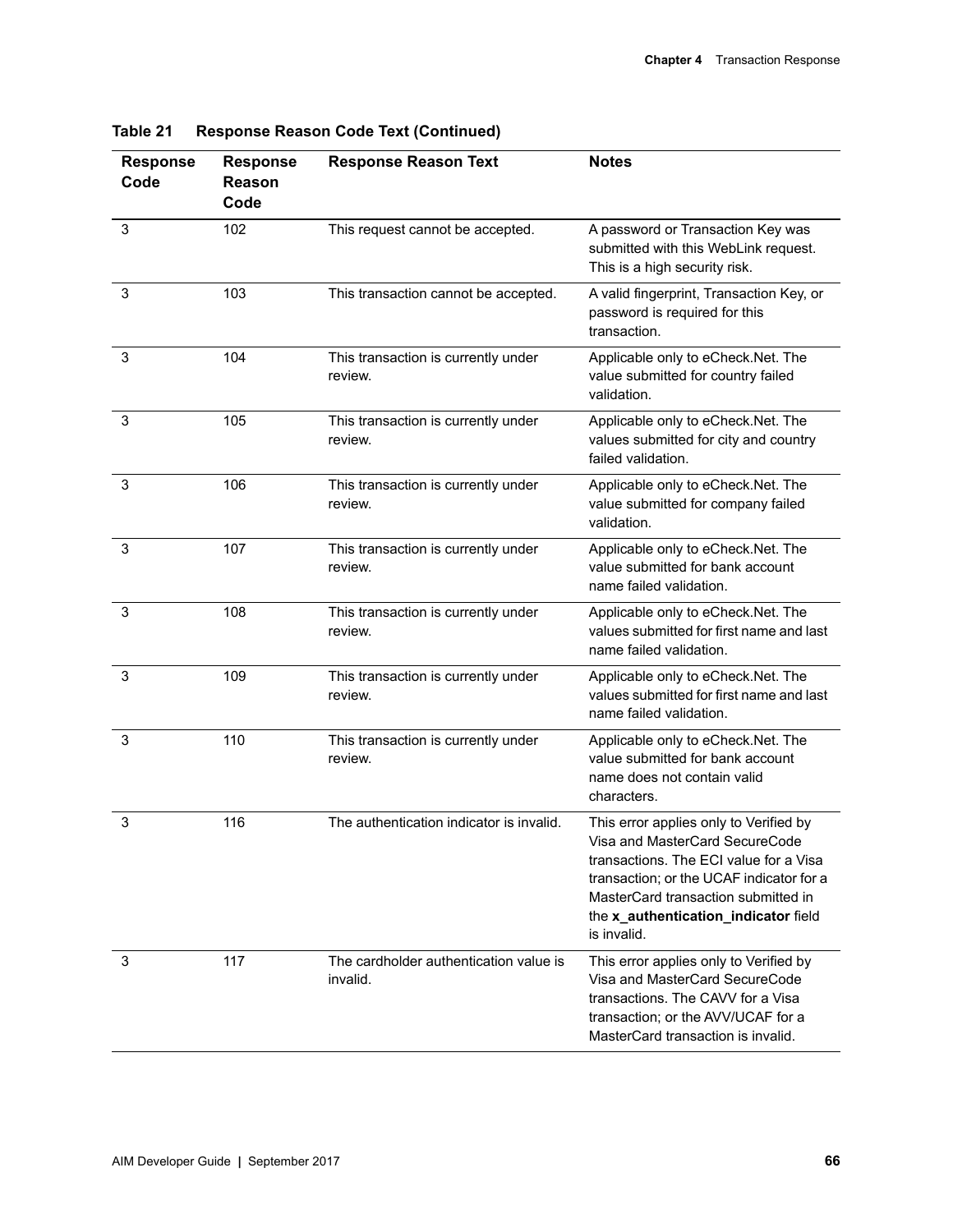| <b>Response</b><br>Code | <b>Response</b><br><b>Reason</b><br>Code | <b>Response Reason Text</b>                                                                                           | <b>Notes</b>                                                                                                                                                                                                                                                                                             |
|-------------------------|------------------------------------------|-----------------------------------------------------------------------------------------------------------------------|----------------------------------------------------------------------------------------------------------------------------------------------------------------------------------------------------------------------------------------------------------------------------------------------------------|
| 3                       | 118                                      | The combination of authentication<br>indicator and cardholder authentication<br>value is invalid.                     | This error applies only to Verified by<br>Visa and MasterCard SecureCode<br>transactions. The combination of<br>authentication indicator and cardholder<br>authentication value for a Visa or<br>MasterCard transaction is invalid. For<br>more information, see "Cardholder<br>Authentication," page 46 |
| 3                       | 119                                      | Transactions having cardholder<br>authentication values cannot be<br>marked as recurring.                             | This error applies only to Verified by<br>Visa and MasterCard SecureCode<br>transactions. Transactions submitted<br>with a value in x_authentication_<br>indicator and x_recurring_<br>billing=yes will be rejected.                                                                                     |
| 3                       | 120                                      | An error occurred during processing.<br>Please try again.                                                             | The system-generated void for the<br>original timed-out transaction failed.<br>(The original transaction timed out<br>while waiting for a response from the<br>authorizer.)                                                                                                                              |
| 3                       | 121                                      | An error occurred during processing.<br>Please try again.                                                             | The system-generated void for the<br>original errored transaction failed. (The<br>original transaction experienced a<br>database error.)                                                                                                                                                                 |
| 3                       | 122                                      | An error occurred during processing.<br>Please try again.                                                             | The system-generated void for the<br>original errored transaction failed. (The<br>original transaction experienced a<br>processing error.)                                                                                                                                                               |
| 3                       | 123                                      | This account has not been given the<br>permission(s) required for this request.                                       | The transaction request must include<br>the API Login ID associated with the<br>payment gateway account.                                                                                                                                                                                                 |
| $\overline{2}$          | 127                                      | The transaction resulted in an AVS<br>mismatch. The address provided does<br>not match billing address of cardholder. | The system-generated void for the<br>original AVS-rejected transaction<br>failed.                                                                                                                                                                                                                        |
| 3                       | 128                                      | This transaction cannot be processed.                                                                                 | The customer's financial institution<br>does not currently allow transactions<br>for this account.                                                                                                                                                                                                       |
| 3                       | 130                                      | This payment gateway account has<br>been closed.                                                                      | IFT: The payment gateway account<br>status is Blacklisted.                                                                                                                                                                                                                                               |
| 3                       | 131                                      | This transaction cannot be accepted at<br>this time.                                                                  | IFT: The payment gateway account<br>status is Suspended-STA.                                                                                                                                                                                                                                             |
| 3                       | 132                                      | This transaction cannot be accepted at<br>this time.                                                                  | IFT: The payment gateway account<br>status is Suspended-Blacklist.                                                                                                                                                                                                                                       |

**Table 21 Response Reason Code Text (Continued)**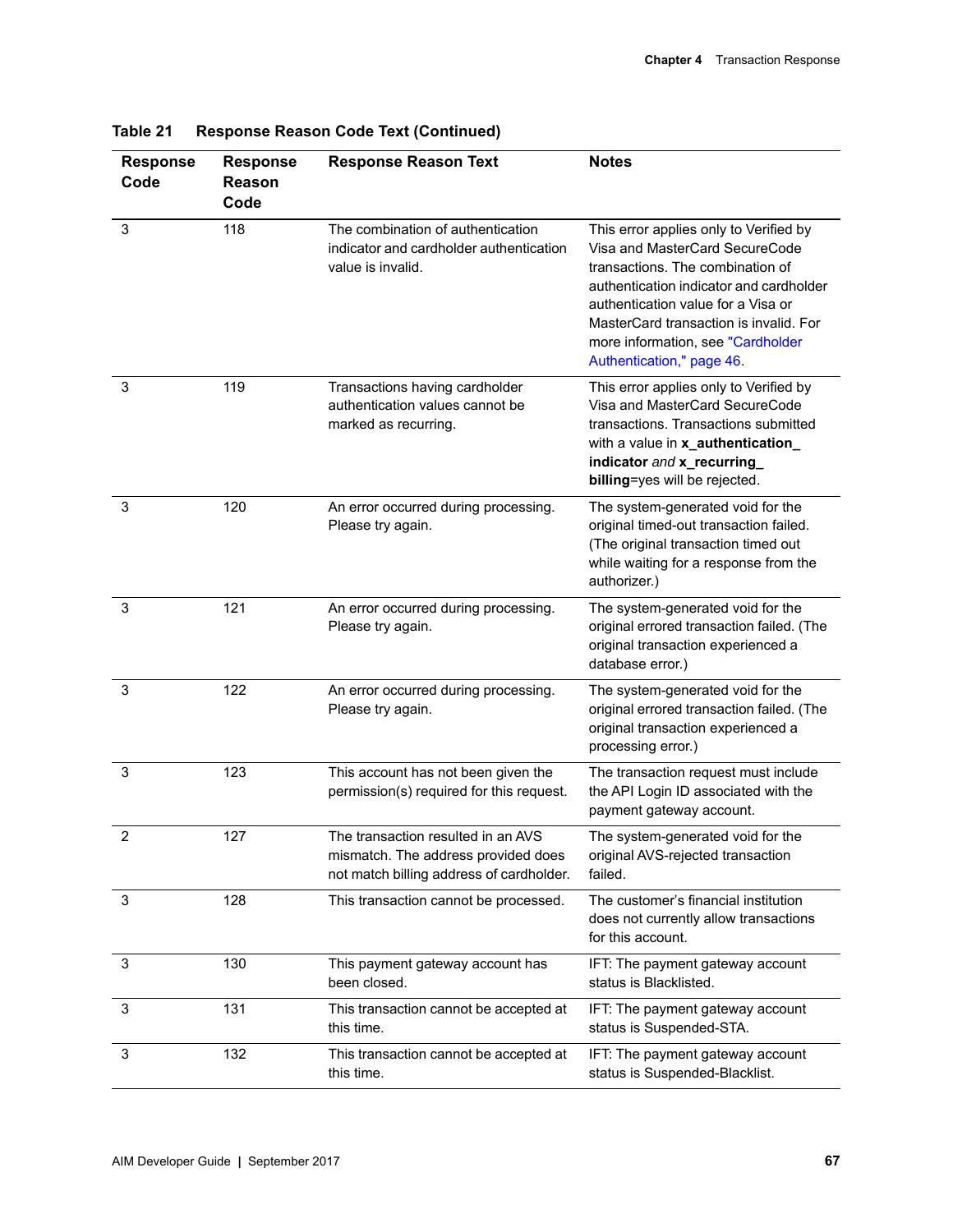| <b>Response</b><br>Code | <b>Response</b><br><b>Reason</b><br>Code | <b>Response Reason Text</b>                                                                                      | <b>Notes</b>                                                                                                                                                                                    |
|-------------------------|------------------------------------------|------------------------------------------------------------------------------------------------------------------|-------------------------------------------------------------------------------------------------------------------------------------------------------------------------------------------------|
| $\overline{2}$          | 141                                      | This transaction has been declined.                                                                              | The system-generated void for the<br>original FraudScreen-rejected<br>transaction failed.                                                                                                       |
| $\overline{2}$          | 145                                      | This transaction has been declined.                                                                              | The system-generated void for the<br>original card code-rejected and AVS-<br>rejected transaction failed.                                                                                       |
| 3                       | 152                                      | The transaction was authorized, but<br>the client could not be notified; the<br>transaction will not be settled. | The system-generated void for the<br>original transaction failed. The<br>response for the original transaction<br>could not be communicated to the<br>client.                                   |
| 2                       | 165                                      | This transaction has been declined.                                                                              | The system-generated void for the<br>original card code-rejected transaction<br>failed.                                                                                                         |
| 3                       | 170                                      | An error occurred during processing.<br>Please contact the merchant.                                             | Concord EFS-Provisioning at the<br>processor has not been completed.                                                                                                                            |
| $\overline{2}$          | 171                                      | An error occurred during processing.<br>Please contact the merchant.                                             | Concord EFS-This request is invalid.                                                                                                                                                            |
| $\overline{2}$          | 172                                      | An error occurred during processing.<br>Please contact the merchant.                                             | Concord EFS-The store ID is invalid.                                                                                                                                                            |
| 3                       | 173                                      | An error occurred during processing.<br>Please contact the merchant.                                             | Concord EFS-The store key is<br>invalid.                                                                                                                                                        |
| $\overline{2}$          | 174                                      | The transaction type is invalid. Please<br>contact the merchant.                                                 | Concord EFS-This transaction type is<br>not accepted by the processor.                                                                                                                          |
| 3                       | 175                                      | The processor does not allow voiding<br>of credits.                                                              | Concord EFS-This transaction is not<br>allowed. The Concord EFS processing<br>platform does not support voiding<br>credit transactions. Debit the credit<br>card instead of voiding the credit. |
| 3                       | 180                                      | An error occurred during processing.<br>Please try again.                                                        | The processor response format is<br>invalid.                                                                                                                                                    |
| 3                       | 181                                      | An error occurred during processing.<br>Please try again.                                                        | The system-generated void for the<br>original invalid transaction failed. (The<br>original transaction included an invalid<br>processor response format.)                                       |
| 3                       | 185                                      | This reason code is reserved or not<br>applicable to this API.                                                   |                                                                                                                                                                                                 |
| 4                       | 193                                      | The transaction is currently under<br>review.                                                                    | The transaction was placed under<br>review by the risk management<br>system.                                                                                                                    |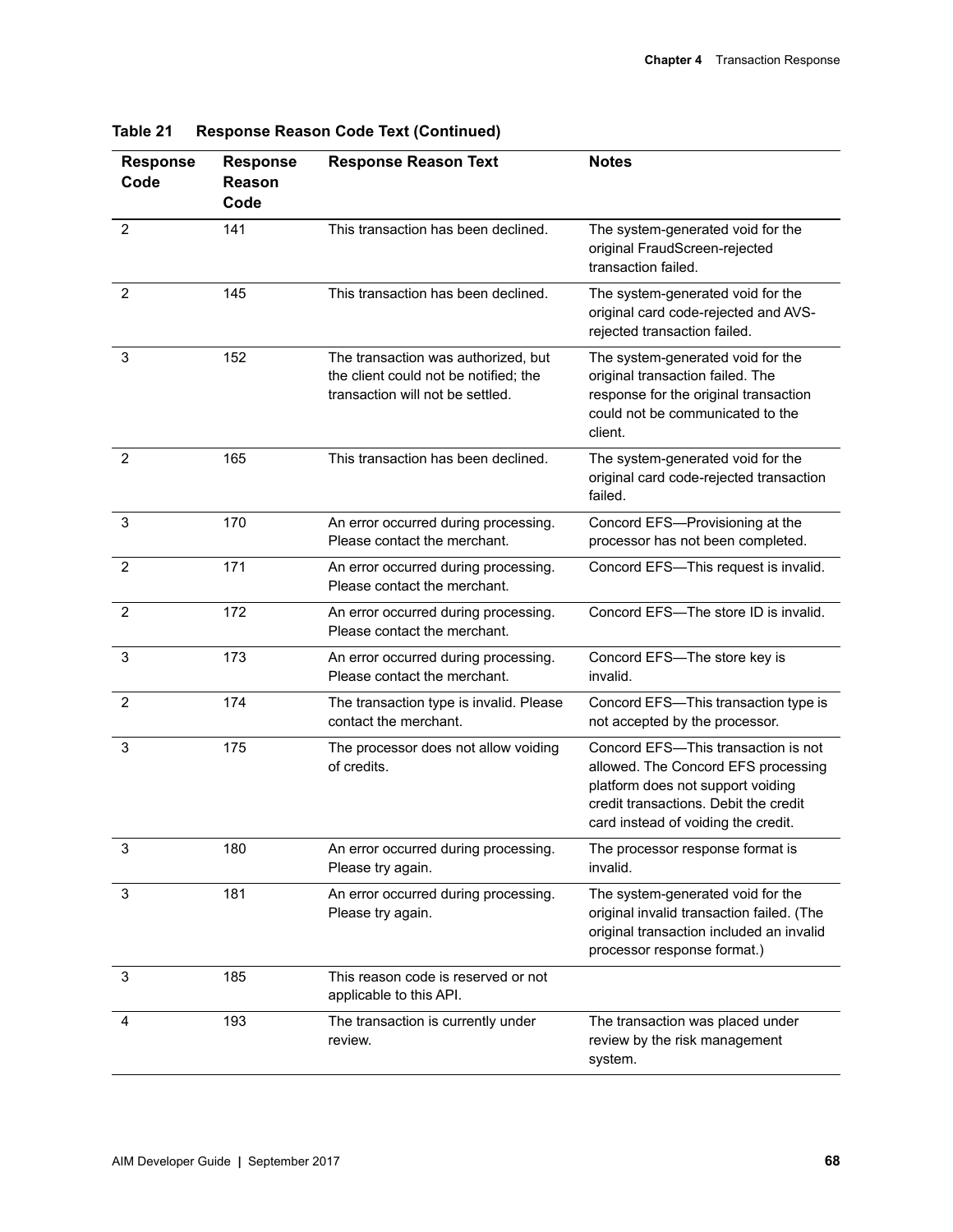| <b>Response</b><br>Code | <b>Response</b><br>Reason<br>Code | <b>Response Reason Text</b>         | <b>Notes</b>                                                                                                                  |
|-------------------------|-----------------------------------|-------------------------------------|-------------------------------------------------------------------------------------------------------------------------------|
| $\overline{2}$          | 200                               | This transaction has been declined. | This error code applies only to<br>merchants on FDC Omaha. The credit<br>card number is invalid.                              |
| 2                       | 201                               | This transaction has been declined. | This error code applies only to<br>merchants on FDC Omaha. The<br>expiration date is invalid.                                 |
| 2                       | 202                               | This transaction has been declined. | This error code applies only to<br>merchants on FDC Omaha. The<br>transaction type is invalid.                                |
| $\overline{2}$          | 203                               | This transaction has been declined. | This error code applies only to<br>merchants on FDC Omaha. The value<br>submitted in the amount field is invalid.             |
| 2                       | 204                               | This transaction has been declined. | This error code applies only to<br>merchants on FDC Omaha. The<br>department code is invalid.                                 |
| $\overline{2}$          | 205                               | This transaction has been declined. | This error code applies only to<br>merchants on FDC Omaha. The value<br>submitted in the merchant number field<br>is invalid. |
| $\overline{2}$          | 206                               | This transaction has been declined. | This error code applies only to<br>merchants on FDC Omaha. The<br>merchant is not on file.                                    |
| 2                       | 207                               | This transaction has been declined. | This error code applies only to<br>merchants on FDC Omaha. The<br>merchant account is closed.                                 |
| 2                       | 208                               | This transaction has been declined. | This error code applies only to<br>merchants on FDC Omaha. The<br>merchant is not on file.                                    |
| $\overline{2}$          | 209                               | This transaction has been declined. | This error code applies only to<br>merchants on FDC Omaha.<br>Communication with the processor<br>could not be established.   |
| 2                       | 210                               | This transaction has been declined. | This error code applies only to<br>merchants on FDC Omaha. The<br>merchant type is incorrect.                                 |
| 2                       | 211                               | This transaction has been declined. | This error code applies only to<br>merchants on FDC Omaha. The<br>cardholder is not on file.                                  |
| 2                       | 212                               | This transaction has been declined. | This error code applies only to<br>merchants on FDC Omaha. The bank<br>configuration is not on file.                          |

| Table 21 |  |  | <b>Response Reason Code Text (Continued)</b> |
|----------|--|--|----------------------------------------------|
|          |  |  |                                              |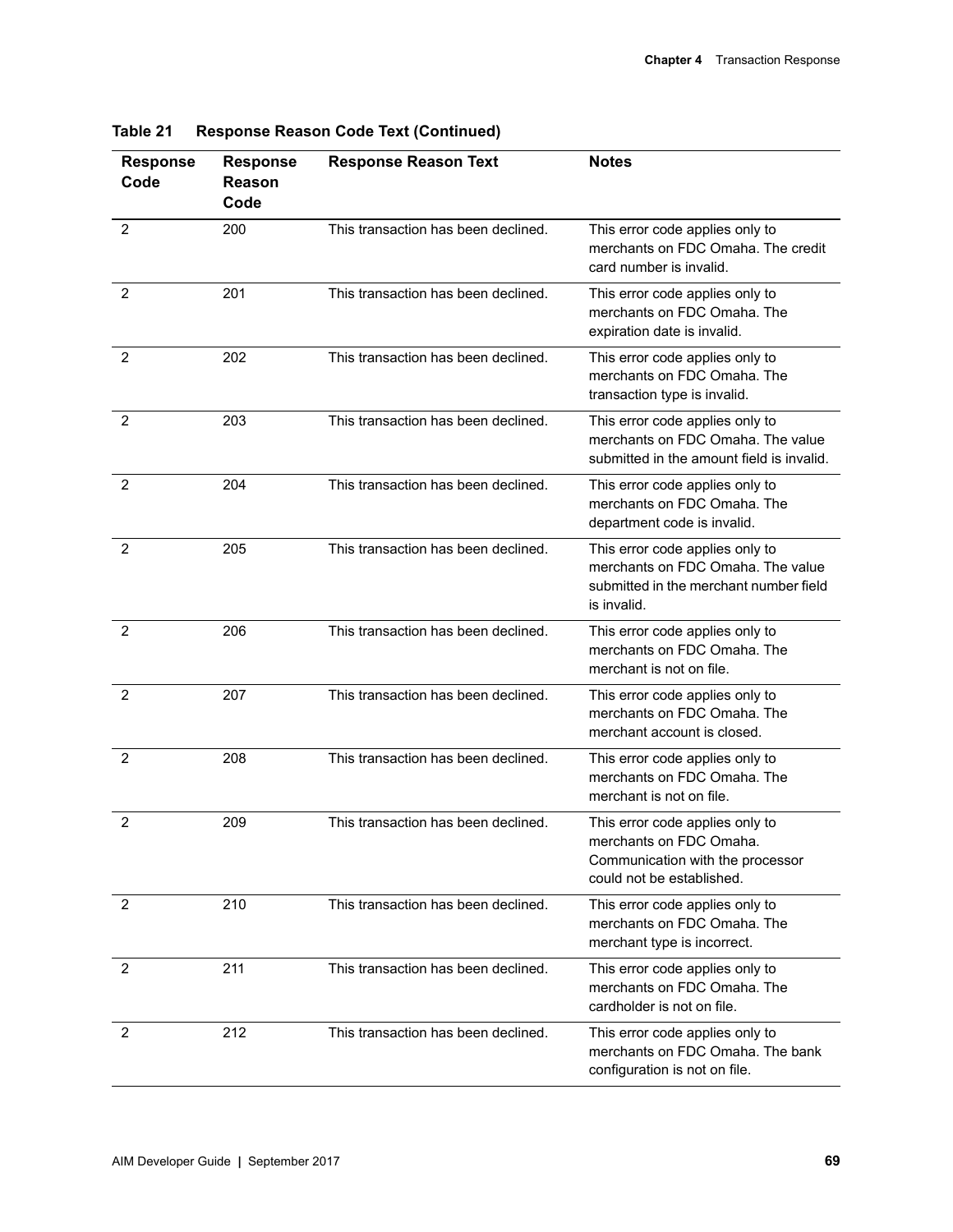| <b>Response</b><br>Code | <b>Response</b><br><b>Reason</b><br>Code | <b>Response Reason Text</b>         | <b>Notes</b>                                                                                                                    |
|-------------------------|------------------------------------------|-------------------------------------|---------------------------------------------------------------------------------------------------------------------------------|
| $\overline{2}$          | 213                                      | This transaction has been declined. | This error code applies only to<br>merchants on FDC Omaha. The<br>merchant assessment code is<br>incorrect.                     |
| $\overline{2}$          | 214                                      | This transaction has been declined. | This error code applies only to<br>merchants on FDC Omaha. This<br>function is currently unavailable.                           |
| $\overline{2}$          | 215                                      | This transaction has been declined. | This error code applies only to<br>merchants on FDC Omaha. The<br>encrypted PIN field format is invalid.                        |
| 2                       | 216                                      | This transaction has been declined. | This error code applies only to<br>merchants on FDC Omaha. The ATM<br>term ID is invalid.                                       |
| 2                       | 217                                      | This transaction has been declined. | This error code applies only to<br>merchants on FDC Omaha. This<br>transaction experienced a general<br>message format problem. |
| 2                       | 218                                      | This transaction has been declined. | This error code applies only to<br>merchants on FDC Omaha. The PIN<br>block format or PIN availability value is<br>invalid.     |
| 2                       | 219                                      | This transaction has been declined. | This error code applies only to<br>merchants on FDC Omaha. The ETC<br>void is unmatched.                                        |
| 2                       | 220                                      | This transaction has been declined. | This error code applies only to<br>merchants on FDC Omaha. The<br>primary CPU is not available.                                 |
| $\overline{2}$          | 221                                      | This transaction has been declined. | This error code applies only to<br>merchants on FDC Omaha. The SE<br>number is invalid.                                         |
| 2                       | 222                                      | This transaction has been declined. | This error code applies only to<br>merchants on FDC Omaha. Duplicate<br>auth request (from INAS).                               |
| 2                       | 223                                      | This transaction has been declined. | This error code applies only to<br>merchants on FDC Omaha. This<br>transaction experienced an unspecified<br>error.             |
| 2                       | 224                                      | This transaction has been declined. | This error code applies only to<br>merchants on FDC Omaha. Re-enter<br>the transaction.                                         |

| <b>Response Reason Code Text (Continued)</b> | Table 21 |  |  |  |  |
|----------------------------------------------|----------|--|--|--|--|
|----------------------------------------------|----------|--|--|--|--|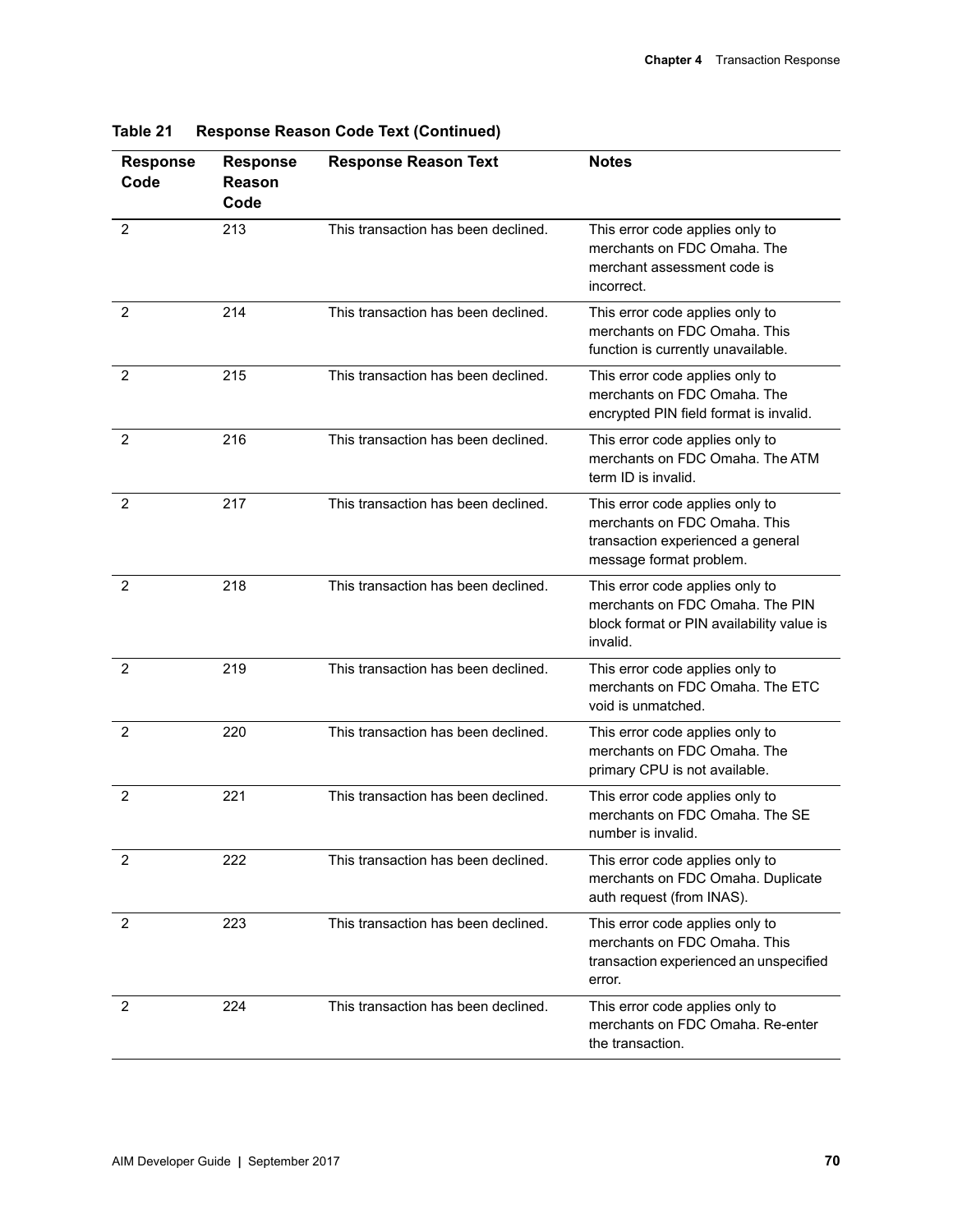| <b>Response</b><br>Code | <b>Response</b><br>Reason<br>Code | <b>Response Reason Text</b>                                                                   | <b>Notes</b>                                                                                                                                                                    |
|-------------------------|-----------------------------------|-----------------------------------------------------------------------------------------------|---------------------------------------------------------------------------------------------------------------------------------------------------------------------------------|
| 3                       | 243                               | Recurring billing is not allowed for this<br>eCheck.Net type.                                 | The combination of values submitted<br>for x_recurring_billing and x_<br>echeck_type is not allowed.                                                                            |
| 3                       | 244                               | This eCheck. Net type is not allowed for<br>this Bank Account Type.                           | The combination of values submitted<br>for x_bank_acct_type and x_echeck_<br>type is not allowed.                                                                               |
| 3                       | 245                               | This eCheck.Net type is not allowed<br>when using the payment gateway<br>hosted payment form. | The value submitted for x_echeck_<br>type is not allowed when using the<br>payment gateway hosted payment<br>form.                                                              |
| 3                       | 246                               | This eCheck.Net type is not allowed.                                                          | The merchant's payment gateway<br>account is not enabled to submit the<br>eCheck.Net type.                                                                                      |
| 3                       | 247                               | This eCheck.Net type is not allowed.                                                          | The combination of values submitted<br>for x_type and x_echeck_type is not<br>allowed.                                                                                          |
| 3                       | 248                               | The check number is invalid.                                                                  | Invalid check number. Check number<br>is limited to 15 alphanumeric<br>characters.                                                                                              |
| $\overline{2}$          | 250                               | This transaction has been declined.                                                           | This transaction was submitted from a<br>blocked IP address.                                                                                                                    |
| $\overline{2}$          | 251                               | This transaction has been declined.                                                           | The transaction was declined as a<br>result of triggering a Fraud Detection<br>Suite filter.                                                                                    |
| 4                       | 252                               | Your order has been received. Thank<br>you for your business!                                 | The transaction was accepted, but is<br>being held for merchant review. The<br>merchant can customize the customer<br>response in the Merchant Interface.                       |
| 4                       | 253                               | Your order has been received. Thank<br>you for your business!                                 | The transaction was accepted and was<br>authorized, but is being held for<br>merchant review. The merchant can<br>customize the customer response in<br>the Merchant Interface. |
| 2                       | 254                               | Your transaction has been declined.                                                           | The transaction was declined after<br>manual review.                                                                                                                            |
| 3                       | 261                               | An error occurred during processing.<br>Please try again.                                     | The transaction experienced an error<br>during sensitive data encryption and<br>was not processed. Try again.                                                                   |
| 3                       | 270                               | The line item [item number] is invalid.                                                       | A value submitted in x_line_item for<br>the item referenced is invalid.                                                                                                         |

**Table 21 Response Reason Code Text (Continued)**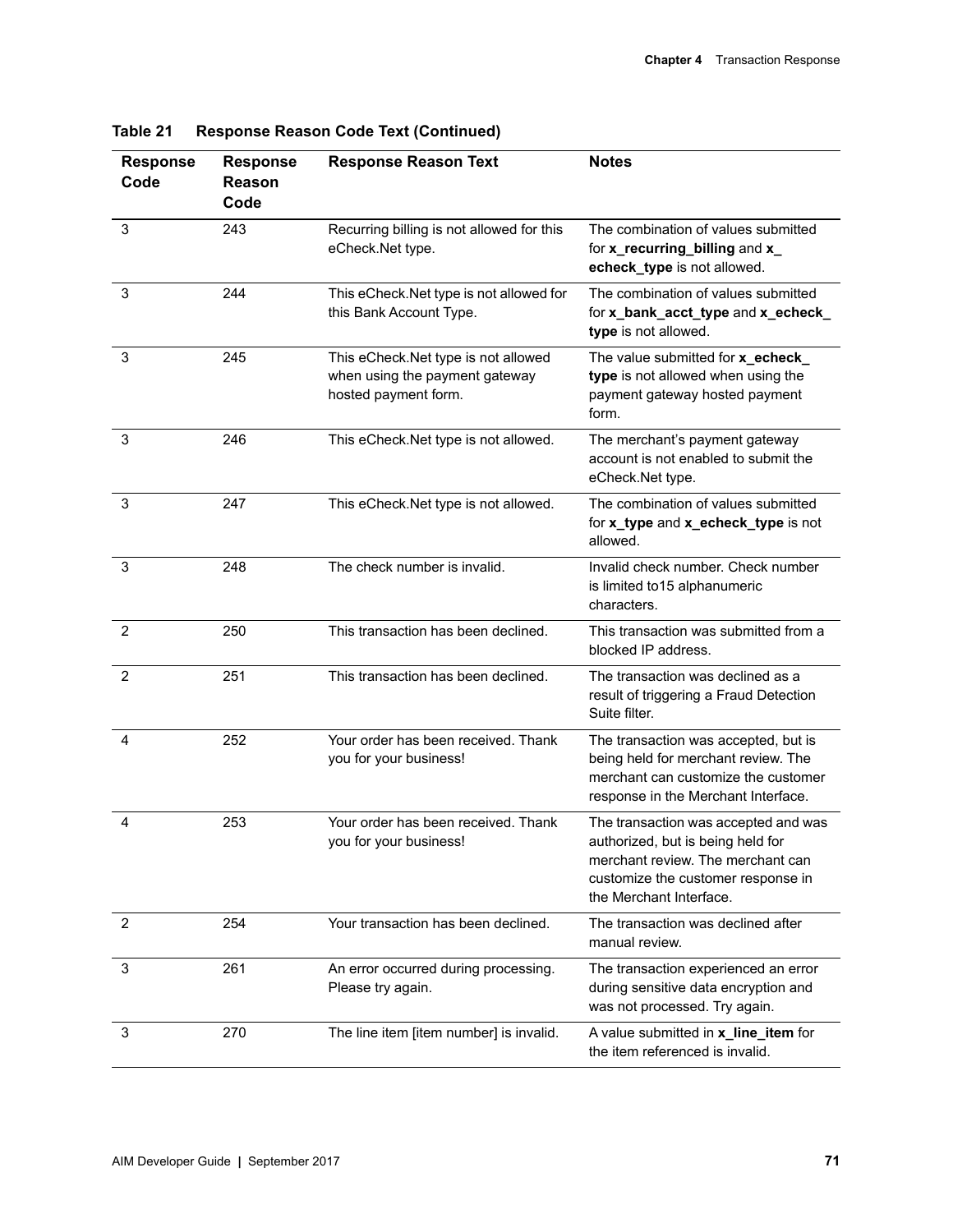| <b>Response</b><br>Code | <b>Response</b><br><b>Reason</b><br>Code | <b>Response Reason Text</b>                                                                                                                                                 | <b>Notes</b>                                                                                                                                                                                   |
|-------------------------|------------------------------------------|-----------------------------------------------------------------------------------------------------------------------------------------------------------------------------|------------------------------------------------------------------------------------------------------------------------------------------------------------------------------------------------|
| 3                       | 271                                      | The number of line items submitted is<br>not allowed. A maximum of 30 line<br>items can be submitted.                                                                       | The number of line items submitted<br>exceeds the allowed maximum of 30.                                                                                                                       |
| 3                       | 288                                      | Merchant is not registered as a<br>Cardholder Authentication participant.<br>This transaction cannot be accepted.                                                           | The merchant has not indicated<br>participation in any Cardholder<br>Authentication Programs in the<br>Merchant Interface.                                                                     |
| 3                       | 289                                      | This processor does not accept zero<br>dollar authorization for this card type.                                                                                             | Your credit card processing service<br>does not yet accept zero dollar<br>authorizations for Visa credit cards.<br>You can find your credit card processor<br>listed on your merchant profile. |
| 3                       | 290                                      | One or more required AVS values for<br>zero dollar authorization were not<br>submitted.                                                                                     | When submitting authorization<br>requests for Visa, you must enter the<br>address and zip code fields.                                                                                         |
| 4                       | 295                                      | The amount of this request was only<br>partially approved on the given prepaid<br>card. Additional payments are required<br>to complete the balance of this<br>transaction. | The merchant must have partial<br>authorization enabled in the Merchant<br>Interface in order to receive this error.                                                                           |
| 3                       | 296                                      | The specified Split Tender ID is not<br>valid.                                                                                                                              |                                                                                                                                                                                                |
| 3                       | 297                                      | A Transaction ID and a Split Tender ID<br>cannot both be used in a single<br>transaction request.                                                                           |                                                                                                                                                                                                |
| 3                       | 300                                      | The device ID is invalid.                                                                                                                                                   | The value submitted for x_device_id is<br>invalid.                                                                                                                                             |
| 3                       | 301                                      | The device batch ID is invalid.                                                                                                                                             | The value submitted for x_device_<br>batch_id is invalid.                                                                                                                                      |
| 3                       | 302                                      | The reversal flag is invalid.                                                                                                                                               | The value submitted for x_reversal is<br>invalid.                                                                                                                                              |
| 3                       | 303                                      | The device batch is full. Please close<br>the batch.                                                                                                                        | The current device batch must be<br>closed manually from the POS device.                                                                                                                       |
| 3                       | 304                                      | The original transaction is in a closed<br>batch.                                                                                                                           | The original transaction has been<br>settled and cannot be reversed.                                                                                                                           |
| 3                       | 305                                      | The merchant is configured for auto-<br>close.                                                                                                                              | This merchant is configured for auto-<br>close and cannot manually close<br>batches.                                                                                                           |
| 3                       | 306                                      | The batch is already closed.                                                                                                                                                | The batch is already closed.                                                                                                                                                                   |
| 1                       | 307                                      | The reversal was processed<br>successfully.                                                                                                                                 | The reversal was processed<br>successfully.                                                                                                                                                    |

**Table 21 Response Reason Code Text (Continued)**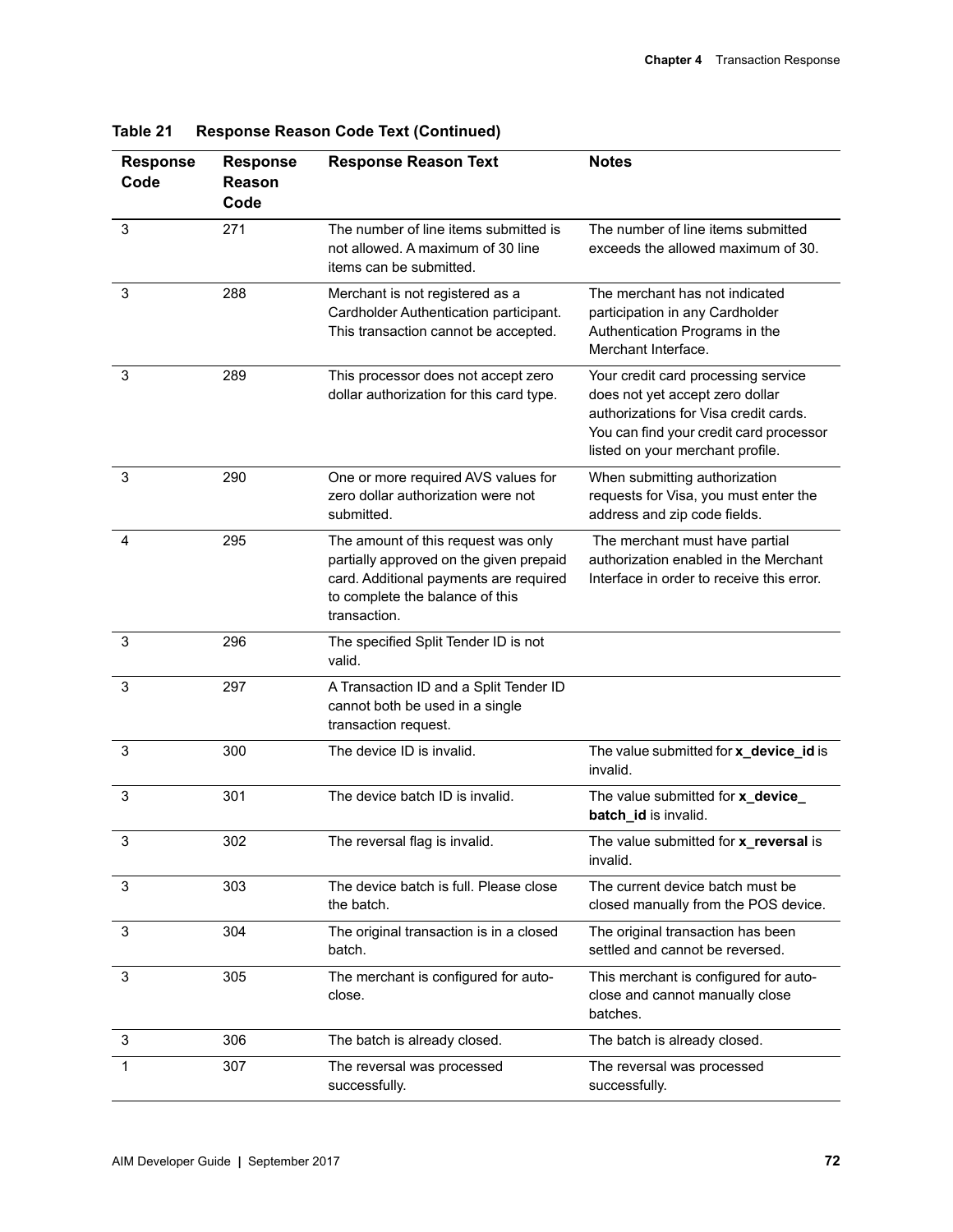| <b>Response</b><br>Code | <b>Response</b><br>Reason<br>Code | <b>Response Reason Text</b>                     | <b>Notes</b>                                             |
|-------------------------|-----------------------------------|-------------------------------------------------|----------------------------------------------------------|
|                         | 308                               | Original transaction for reversal not<br>found. | The transaction submitted for reversal<br>was not found. |
| 3                       | 309                               | The device has been disabled.                   | The device has been disabled.                            |
| $\mathbf 1$             | 310                               | This transaction has already been<br>voided.    | This transaction has already been<br>voided.             |
|                         | 311                               | This transaction has already been<br>captured   | This transaction has already been<br>captured.           |
| $\overline{2}$          | 315                               | The credit card number is invalid.              | This is a processor-issued decline.                      |
| $\mathcal{P}$           | 316                               | The credit card expiration date is<br>invalid.  | This is a processor-issued decline.                      |
| $\mathcal{P}$           | 317                               | The credit card has expired.                    | This is a processor-issued decline.                      |
| $\mathcal{P}$           | 318                               | A duplicate transaction has been<br>submitted.  | This is a processor-issued decline.                      |
| $\mathcal{P}$           | 319                               | The transaction cannot be found.                | This is a processor-issued decline.                      |

**Table 21 Response Reason Code Text (Continued)**

## **Email Receipt**

Merchants can choose to send an email receipt generated by the payment gateway to customers who provide an email address with their transaction. The email receipt includes a summary and results of the transaction. To the customer, this email appears to be sent from the merchant contact that is configured as the Email Sender in the Merchant Interface.

To send the customer email receipt, submit the API fields that appear in the following table, with the transaction request string. These settings can also be configured in the Merchant Interface.

For more information about configuring these settings, see the *[Merchant Integration](http://www.authorize.net/support/merchant/)  [Guide](http://www.authorize.net/support/merchant/)*.

Fields are name/value pairs with this syntax:

x\_name\_of\_field=value of the field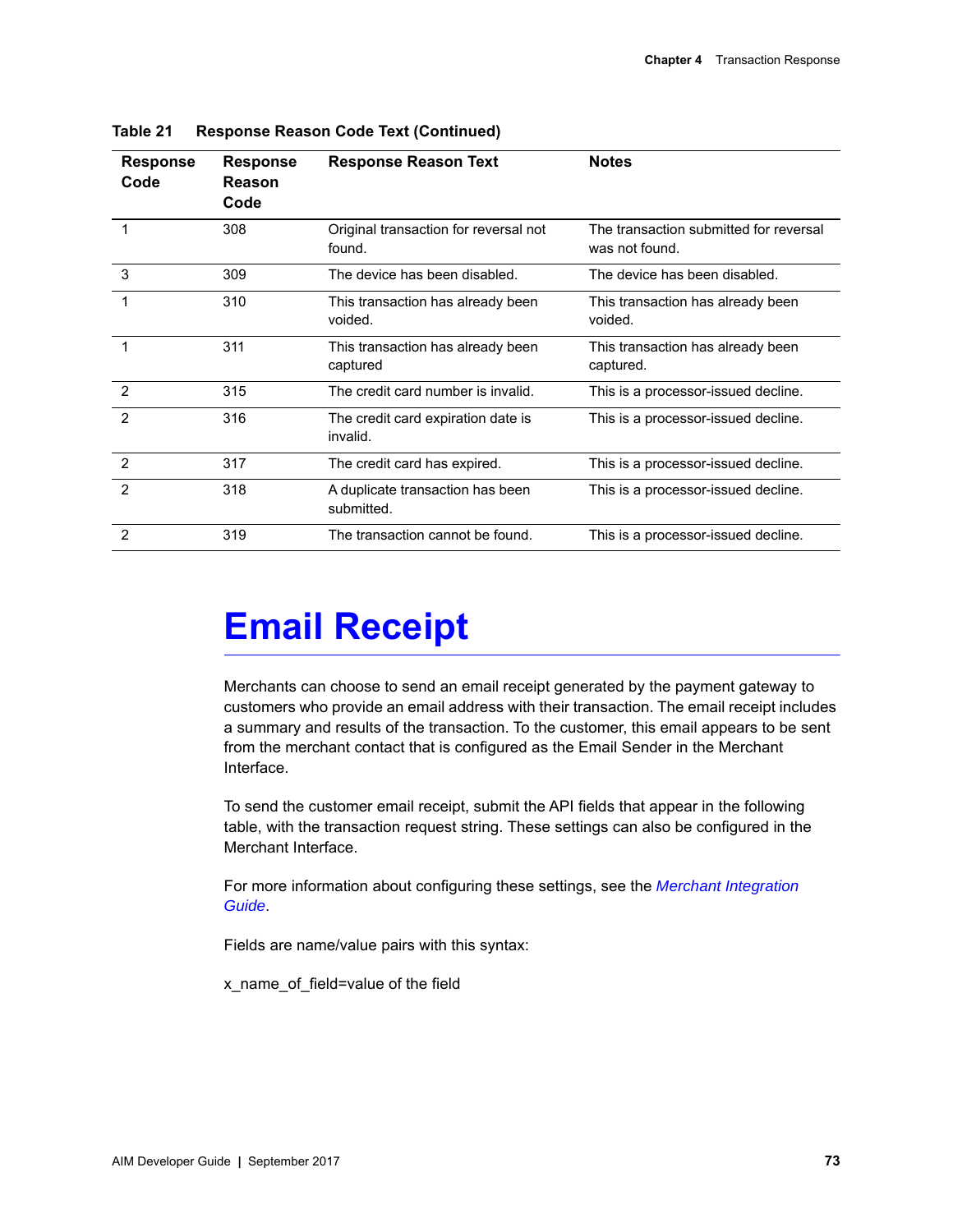| <b>Field Name</b>      | <b>Description</b>                                                                                                                                                                                                                                                                       |
|------------------------|------------------------------------------------------------------------------------------------------------------------------------------------------------------------------------------------------------------------------------------------------------------------------------------|
| x_email                | <b>Value:</b> The customer's valid email address                                                                                                                                                                                                                                         |
|                        | Format: 255-character maximum. For example, janedoe@customer.com                                                                                                                                                                                                                         |
|                        | Notes: The email address to which the customer's copy of the email receipt is sent when<br>the Email Receipts option is configured in the Merchant Interface. The email is sent to<br>the customer only if the email address format is valid.                                            |
| x_email_customer       | Value: The customer email receipt status                                                                                                                                                                                                                                                 |
|                        | <b>Format: TRUE, FALSE, T, F, YES, NO, Y, N, 1, 0</b>                                                                                                                                                                                                                                    |
|                        | Notes: Indicates whether an email receipt should be sent to the customer.                                                                                                                                                                                                                |
|                        | If the x_email_customer field is set to TRUE, the payment gateway sends an email to<br>the customer after the transaction is processed using the customer email address<br>submitted with the transaction. If FALSE, no email is sent to the customer.                                   |
|                        | If no value is submitted, the payment gateway looks up the configuration in the Merchant<br>Interface and sends an email only if the merchant has enabled the setting. If this field is<br>not submitted and the setting is disabled in the Merchant Interface, no email is sent.        |
| x_header_email_        | Value: The email receipt header                                                                                                                                                                                                                                                          |
| receipt                | <b>Format: Plain text</b>                                                                                                                                                                                                                                                                |
|                        | Notes: This text appears as the header of the email receipt sent to the customer.                                                                                                                                                                                                        |
| x_footer_email_receipt | Value: The email receipt footer                                                                                                                                                                                                                                                          |
|                        | <b>Format: Plain text</b>                                                                                                                                                                                                                                                                |
|                        | Notes: This text appears as the footer on the email receipt sent to the customer.                                                                                                                                                                                                        |
| x_merchant_email       | Value: Any valid email address                                                                                                                                                                                                                                                           |
|                        | <b>Format: 255-character maximum</b>                                                                                                                                                                                                                                                     |
|                        | Only one email address per variable is allowed.                                                                                                                                                                                                                                          |
|                        | Notes: Email address to which the merchant's copy of the customer confirmation email<br>should be sent. If a value is submitted, an email is sent to this address as well as to the<br>address(es) configured in the Merchant Interface.                                                 |
|                        | <b>Warning</b> If it is included, it can subject the merchant to unsolicited email on their<br>business email address because it announces the location to which the receipt is<br>returned and hints at the location to which relay response or silent post information may<br>be sent. |

#### **Table 22 Email Receipt Fields**

In addition, the merchant can receive a transaction confirmation email from the payment gateway at the completion of each transaction, which includes order information and the results of the transaction. Merchants can sign up for confirmation emails in the Merchant Interface. For more information, see the *[Merchant Integration Guide](http://www.authorize.net/support/merchant/)*.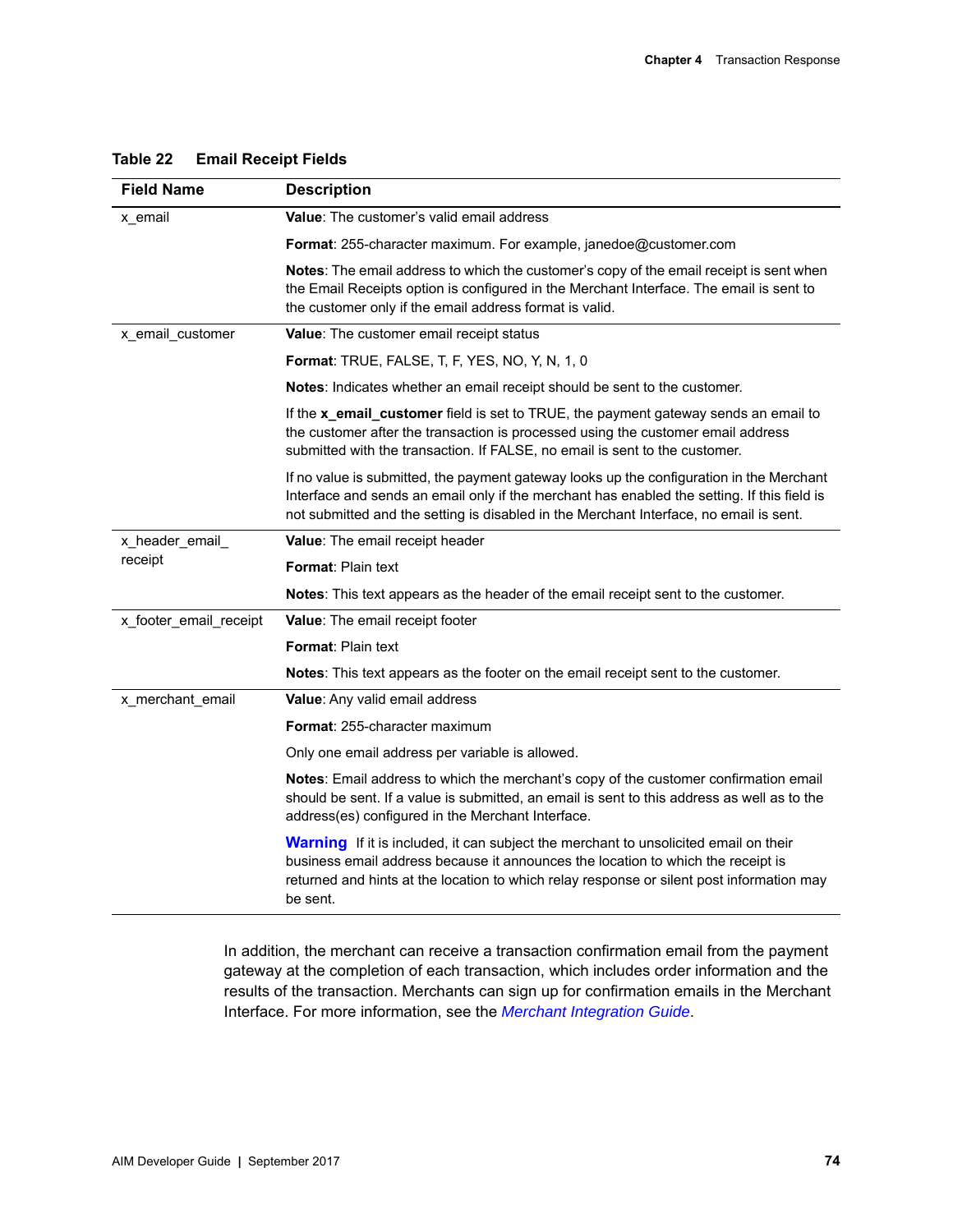## Test Transactions

Test the payment gateway integration carefully before going live to ensure successful and smooth transaction processing.

Ideally, you should test your integration in the following phases:

#### **Phase 1: Testing in the test environment**

<span id="page-74-0"></span>Test for any ment geneval interaction carefully before pains (ii) the to ensure successful and smooth transaction processing.<br>
Heads it is bestep to a smooth transaction processing.<br>
The state is the state of the state win In this environment, test transactions are posted to **https://test.authorize.net/gateway/ transact.dll**. Although this is a staging environment, its behavior mimics the live payment gateway. Transactions submitted to the test environment using a developer test account are not submitted to financial institutions for authorization and are not stored in the Merchant Interface.

In order to use this environment, you must have an Authorize.Net developer test account with an associated API Login ID and Transaction Key. Test transactions to this environment are accepted with these credentials only. If you do not have a developer test account, you can register one at [http://developer.authorize.net/testaccount.](http://developer.authorize.net/testaccount)



You do not need to use Test Mode when testing with a developer test account. For more information about Test Mode, see the *[Merchant Integration Guide](http://www.authorize.net/support/merchant/)*.

#### **Phase 2: Testing in the live environment**

After you successfully test the integration in the developer test environment, you can insert the merchant's Authorize.Net Payment Gateway API Login ID and Transaction Key into the integration for testing against the live environment. Developer test account credentials are not accepted by the live payment gateway.

In this phase, you can test the integration in one of two ways:

 By including the **x\_test\_request** field with a value of TRUE in the transaction request string sent to https://secure.authorize.net/gateway/transact.dll. See the example below.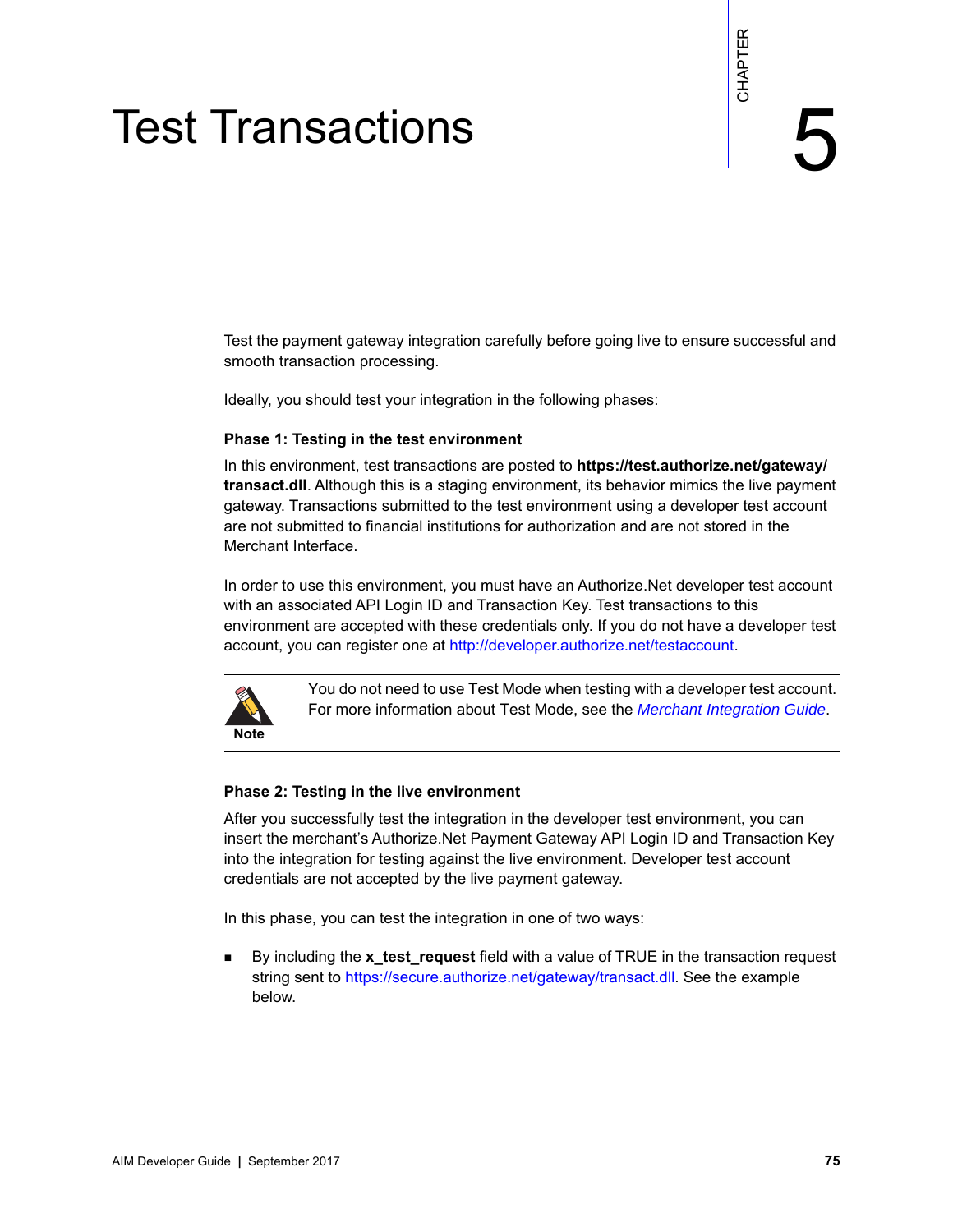#### **Example Submitting the Test Request Field**

<INPUT TYPE="HIDDEN" NAME="x\_test\_request" VALUE="TRUE">

 By placing the merchant's payment gateway account in Test Mode in the Merchant Interface. New payment gateway accounts are placed in Test Mode by default. For more information about Test Mode, see the *[Merchant Integration Guide](http://www.authorize.net/support/merchant/)*. When you process test transactions in Test Mode, the payment gateway returns a transaction ID of 0. This means you cannot test follow-on transactions such as credits, voids, etc., while in Test Mode. To test follow-on transactions, you can either submit **x** test **request**=TRUE as indicated above, or process a test transaction with any valid credit card number in live mode, as explained below.



Transactions posted against live merchant accounts using either of the above testing methods are not submitted to financial institutions for authorization and are not stored in the Merchant Interface.

#### **Phase 3**

If testing in the live environment is successful, you are ready to submit live transactions and verify that they are being submitted successfully. Either remove the **x\_test\_request** field from the transaction request string, or set it to FALSE, or if you are using Test Mode, turn it off in the Merchant Interface. To receive a true response, you must submit a transaction using a real credit card number. You can use any valid credit card number to submit a test transaction. You can void successful transactions immediately to prevent live test transactions from being processed. This can be done quickly on the Unsettled Transactions page of the Merchant Interface. It is recommended that when testing using a live credit card, you use a nominal value, such as USD 0.01. Therefore, if you forget to void the transaction, the impact is minimal. For VISA verification transactions, submit a USD 0.00 value instead, if the processor accepts it.



Visa verification transactions are being switched from USD 0.01 to USD 0.00 for all processors. For Visa transactions using USD 0.00, the Bill To address (**x\_address**) and zip code (**x\_zip**) fields are required.

### **Testing to Generate Specific Transaction Results**

When testing transaction results in the developer test environment as well as the production environment, you can produce a specific response reason code by submitting a test transaction that uses a test credit card number designed to generate specific transaction results: this is Visa test credit card number 4222222222222. This card number is intended for testing and should only be used for that purpose. Submit the test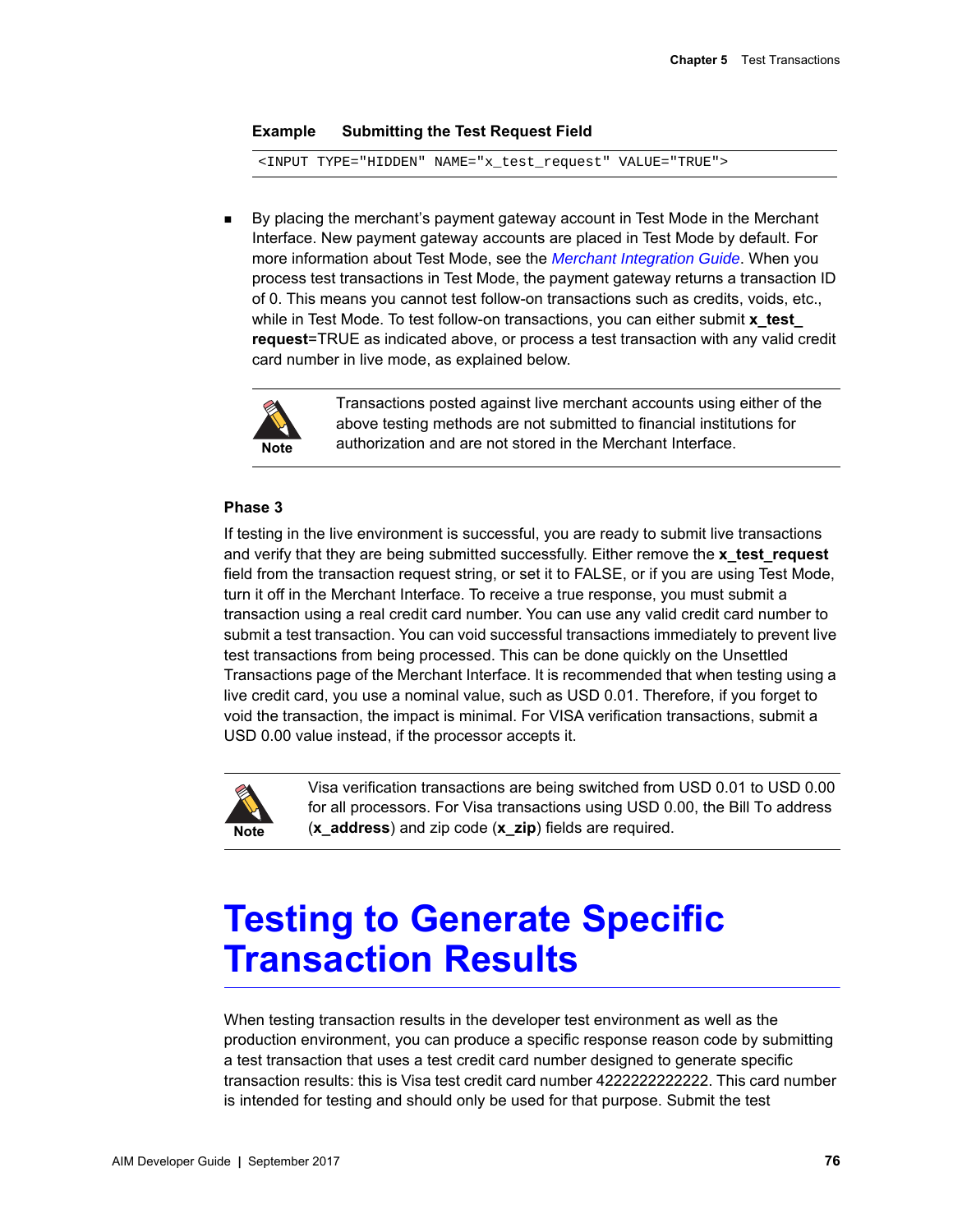transaction either by placing the account in Test Mode or by submitting **x\_test\_ request**=TRUE with a dollar amount equal to the response reason code you would like to produce.

For example, to test AVS response reason code number 27, submit the test transaction with the credit card number 4222222222222 and the amount 27.00.

To test the AVS or CCV responses in the live environment, submit live transactions with the correct street address, ZIP code, and Card Code information to generate successful responses, and incorrect street address, ZIP code, and Card Code information to generate other responses. You can void successful transactions immediately to prevent live test transactions from being processed. You can do it quickly on the Unsettled Transactions page of the Merchant Interface. It is not possible to test the AVS or CCV responses in the developer test environment. For more information about AVS, see the *[Merchant Integration Guide](http://www.authorize.net/support/merchant/)*.

For more information about response reason codes, see [Chapter 4, "Transaction](#page-49-0)  [Response," on page 50](#page-49-0) of this guide.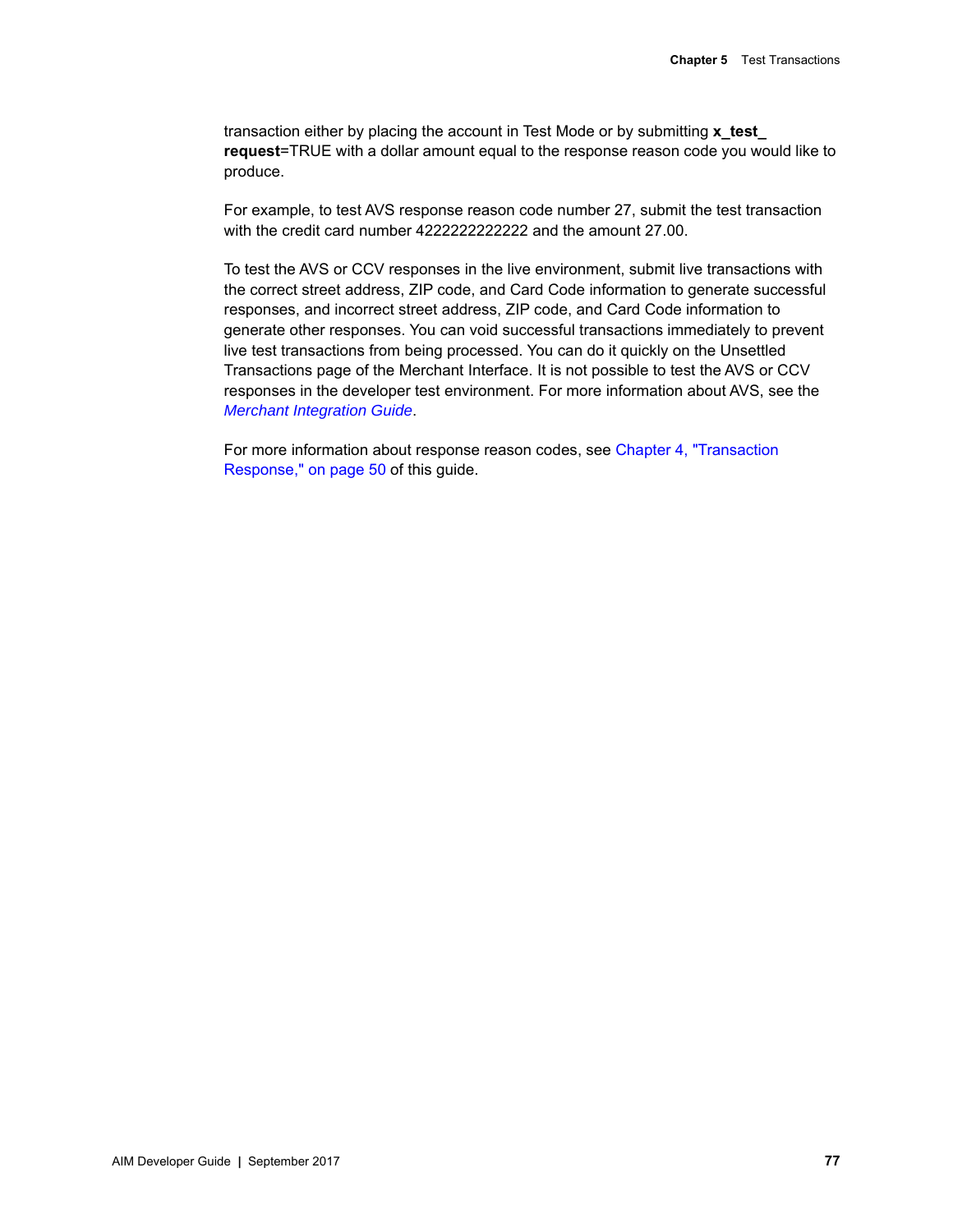## Fields by Transaction Type

- The minimum fields that are required in order to submit a transaction.
- **Additional fields that are required in order to configure advanced features of AIM.**
- "Best practice" fields, or fields that the payment gateway recommends should be submitted per transaction in order to maintain a strong connection to the payment gateway—for example, to prevent possible conflicts if integration settings in the Merchant Interface are inadvertently changed.

## **Minimum Required Fields**

|                                   |                                     |                                               | <b>Fields by Transaction Type</b>                                                                                                                                                                                                                                                                                                                                                                                                                                                                                                                                                                                                               |                 | APPENDIX                      |                                   |
|-----------------------------------|-------------------------------------|-----------------------------------------------|-------------------------------------------------------------------------------------------------------------------------------------------------------------------------------------------------------------------------------------------------------------------------------------------------------------------------------------------------------------------------------------------------------------------------------------------------------------------------------------------------------------------------------------------------------------------------------------------------------------------------------------------------|-----------------|-------------------------------|-----------------------------------|
|                                   | п<br>٠<br>٠                         | Merchant Interface are inadvertently changed. | This appendix provides a complete listing of all API fields that should be submitted for<br>each transaction type supported for AIM. It is divided into the following sections:<br>The minimum fields that are required in order to submit a transaction.<br>Additional fields that are required in order to configure advanced features of AIM.<br>"Best practice" fields, or fields that the payment gateway recommends should be<br>submitted per transaction in order to maintain a strong connection to the payment<br>gateway—for example, to prevent possible conflicts if integration settings in the<br><b>Minimum Required Fields</b> |                 |                               |                                   |
|                                   | <b>Minimum Required Fields</b>      |                                               | The following table provides a quick reference of all API fields that are required.                                                                                                                                                                                                                                                                                                                                                                                                                                                                                                                                                             |                 |                               |                                   |
|                                   | <b>Authorization</b><br>and Capture | Authorization                                 | Prior<br>Authorization<br>and Capture                                                                                                                                                                                                                                                                                                                                                                                                                                                                                                                                                                                                           | Capture<br>Only | Credit                        | Void                              |
| <b>Merchant</b>                   | x login                             | x login                                       | x_login                                                                                                                                                                                                                                                                                                                                                                                                                                                                                                                                                                                                                                         | x_login         | x login                       | x_login                           |
| Information                       | x tran key                          | x tran key                                    | x tran key                                                                                                                                                                                                                                                                                                                                                                                                                                                                                                                                                                                                                                      | x tran key      | x tran key                    | x tran<br>key                     |
| <b>Transaction</b><br>Information | $x_t$ type = AUTH<br><b>CAPTURE</b> | $x$ type =<br>AUTH ONLY                       | x type = $PRIOR$<br>AUTH                                                                                                                                                                                                                                                                                                                                                                                                                                                                                                                                                                                                                        | $x_t$ type =    | $x_t$ type =<br><b>CREDIT</b> | $x$ type =<br><b>VOID</b>         |
|                                   |                                     |                                               | CAPTURE                                                                                                                                                                                                                                                                                                                                                                                                                                                                                                                                                                                                                                         | CAPTURE<br>ONLY | x trans id                    | x trans                           |
|                                   |                                     |                                               | x_trans_id or x_<br>split tender id                                                                                                                                                                                                                                                                                                                                                                                                                                                                                                                                                                                                             | x_auth_code     |                               | id or<br>x_split_<br>tender<br>id |
| Payment                           | x amount                            | x amount                                      | x amount                                                                                                                                                                                                                                                                                                                                                                                                                                                                                                                                                                                                                                        | x amount        | x amount                      | N/A                               |
| Information                       | x card num                          | x card num                                    | (required only                                                                                                                                                                                                                                                                                                                                                                                                                                                                                                                                                                                                                                  | x card num      | x card                        |                                   |
| Table 23                          | x exp date                          | x exp date                                    | when less than the<br>original<br>authorization<br>amount)                                                                                                                                                                                                                                                                                                                                                                                                                                                                                                                                                                                      | x_exp_date      | num<br>x_exp_<br>date*        |                                   |

#### **Table 23 Minimum Required Fields**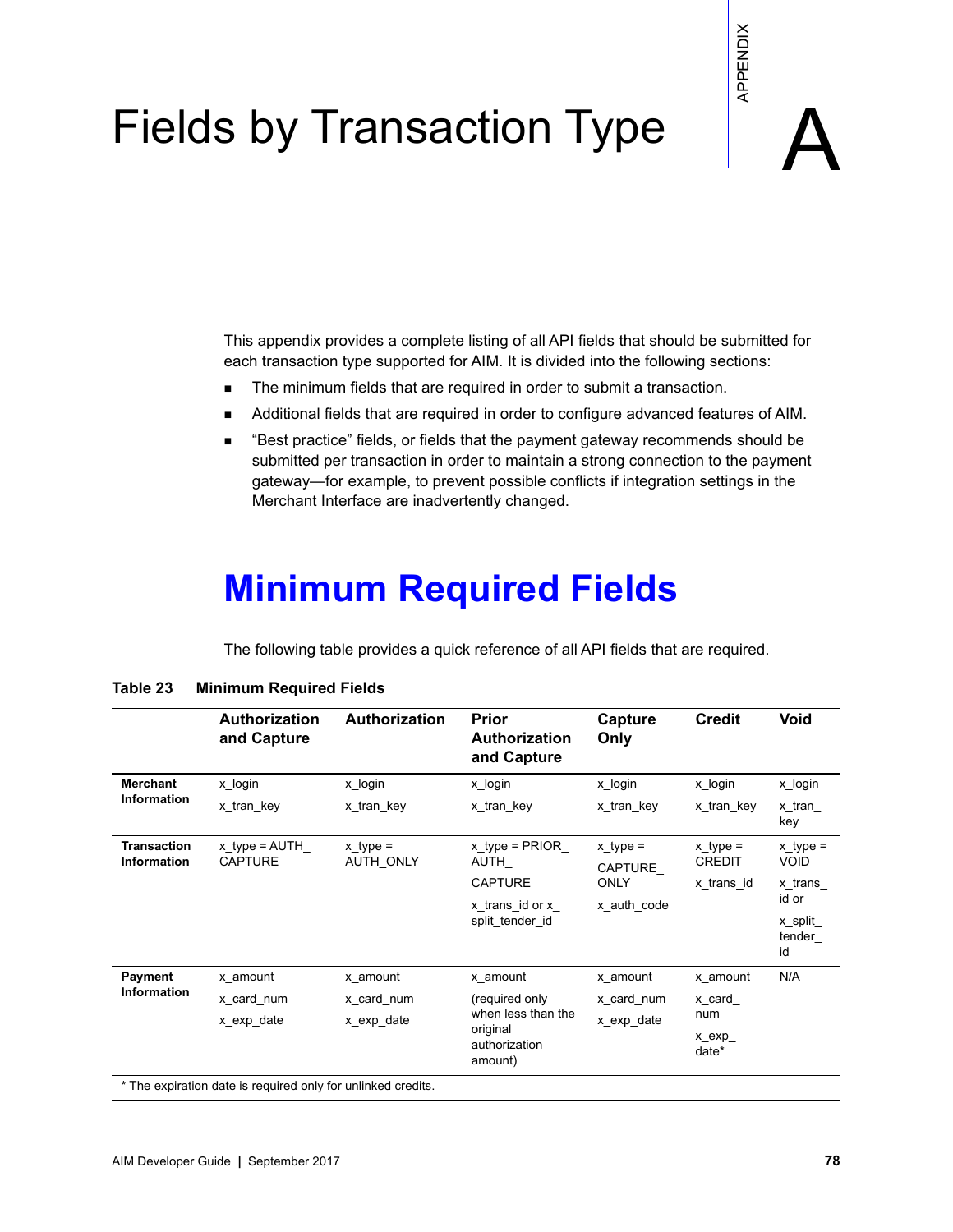## **Required Fields for Additional AIM Features**

The following table provides a quick reference of additional fields that are required for advanced features of AIM and that *cannot* be configured in the Merchant Interface. For example, if the merchant wants to submit itemized order information, you must submit fields in addition to the minimum required fields.

|                                                                     | <b>Authorization</b><br>and Capture                                                                     | Authorization<br>Only                                                                                   | <b>Prior</b><br>Authorization<br>and Capture                                         | Capture<br>Only                                                                      | <b>Credit</b>                                                                        | <b>Void</b>                                                                      |
|---------------------------------------------------------------------|---------------------------------------------------------------------------------------------------------|---------------------------------------------------------------------------------------------------------|--------------------------------------------------------------------------------------|--------------------------------------------------------------------------------------|--------------------------------------------------------------------------------------|----------------------------------------------------------------------------------|
| <b>Itemized</b><br>Order<br><b>Information</b>                      | x line item<br>x tax*<br>x freight*<br>$x$ duty <sup>*</sup>                                            | x line item<br>x_tax <sup>*</sup><br>x_freight <sup>®</sup><br>x_duty <sup>*</sup>                      | x_line_item<br>x_tax <sup>*</sup><br>x_freight <sup>®</sup><br>$x$ duty <sup>*</sup> | x line item<br>x_tax <sup>*</sup><br>x_freight <sup>*</sup><br>$x$ duty <sup>*</sup> | x line item<br>x_tax <sup>*</sup><br>x_freight <sup>®</sup><br>$x$ duty <sup>*</sup> | N/A                                                                              |
| Cardholder<br><b>Authenticati</b><br>on                             | x authentication<br>indicator<br>x cardholder<br>authentication<br>value                                | x authentication<br>indicator<br>x cardholder<br>authentication<br>value                                | N/A                                                                                  | N/A                                                                                  | N/A                                                                                  | N/A                                                                              |
| <b>Advanced</b><br><b>Fraud</b><br><b>Detection</b><br>Suite (AFDS) | x customer ip<br>(required only<br>when the merchant<br>is using customer-<br>IP based AFDS<br>filters) | x customer ip<br>(required only<br>when the merchant<br>is using customer-<br>IP based AFDS<br>filters) | N/A                                                                                  | N/A                                                                                  | N/A                                                                                  | N/A                                                                              |
| eCheck.Net                                                          | x delim data =<br><b>TRUE</b><br>x_relay_<br>response=<br><b>FALSE</b>                                  | x delim data $=$<br><b>TRUE</b><br>x relay<br>response=<br><b>FALSE</b>                                 | $x$ delim data =<br><b>TRUE</b><br>x relay<br>response=<br><b>FALSE</b>              | x delim data<br>$=$ TRUE<br>x relay<br>response=<br><b>FALSE</b>                     | x delim<br>$data =$<br><b>TRUE</b><br>x relay<br>response=<br><b>FALSE</b>           | x delim<br>$data =$<br><b>TRUE</b><br>x relay<br>response<br>$=$<br><b>FALSE</b> |

#### **Table 24 Required Fields for Additional AIM Features**



For Prior Authorization and Capture transactions, if line item information was submitted with the original transaction, adjusted information can be submitted if the transaction changed. If no adjusted line item information is submitted, the information submitted with the original transaction applies.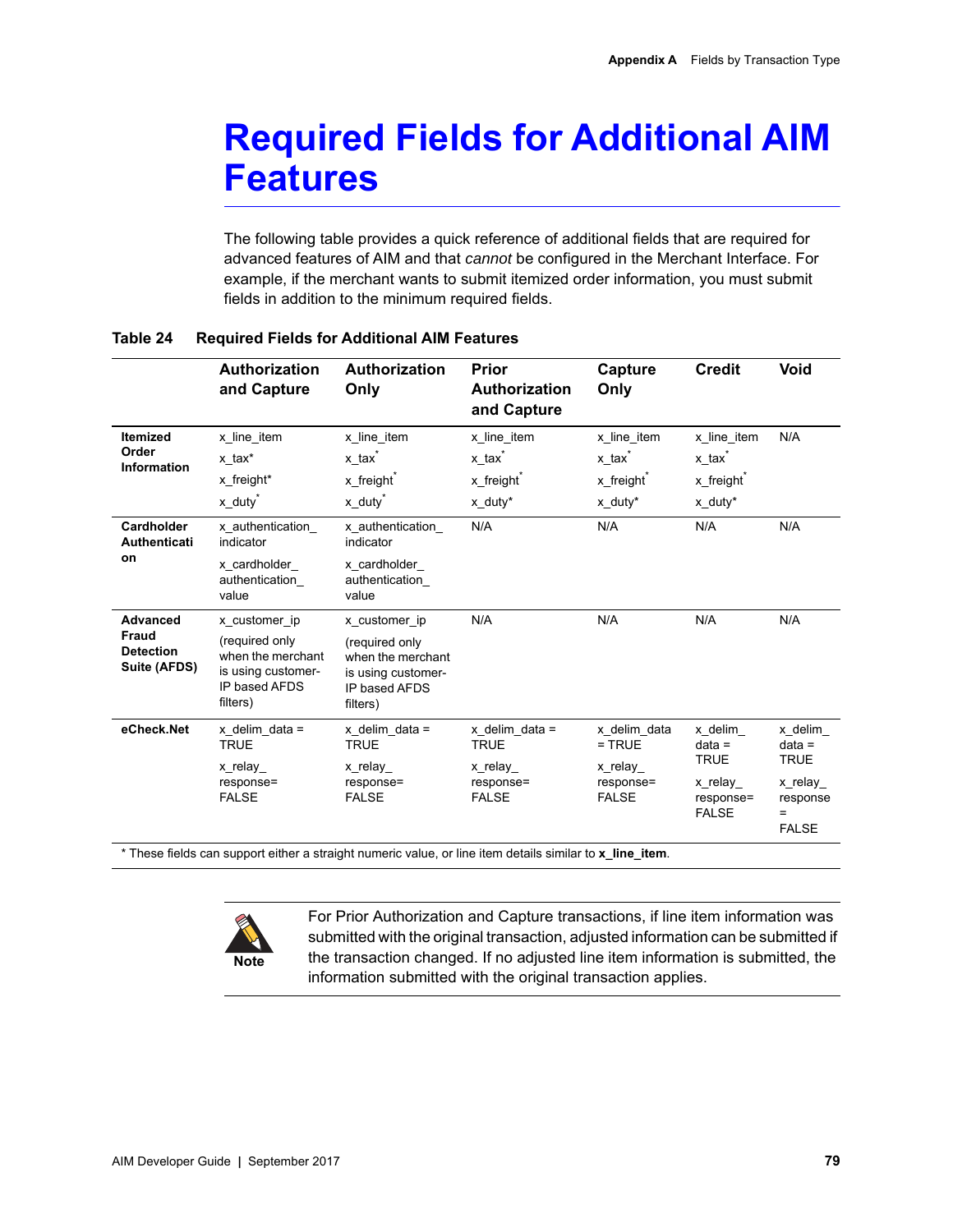### **Best Practice Fields**

The following table provides a quick reference of additional API fields that we recommend should be submitted per transaction in order to maintain a strong connection.

#### **Table 25 Best Practice Fields**

|                                          | <b>Authorization</b><br>and Capture                                                        | <b>Authorization</b><br>Only                                                          | <b>Prior</b><br><b>Authorization</b><br>and Capture                                        | Capture<br>Only                                                                                  | <b>Credit</b>                                                                                                | <b>Void</b>                                                                                                   |
|------------------------------------------|--------------------------------------------------------------------------------------------|---------------------------------------------------------------------------------------|--------------------------------------------------------------------------------------------|--------------------------------------------------------------------------------------------------|--------------------------------------------------------------------------------------------------------------|---------------------------------------------------------------------------------------------------------------|
| <b>Transaction</b><br><b>Information</b> | x version = $3.1$                                                                          | $x$ version = 3.1                                                                     | $x$ version = 3.1                                                                          | $x$ version =<br>3.1                                                                             | x version<br>$= 3.1$                                                                                         | $x$ version =<br>3.1                                                                                          |
| Transaction<br>Response                  | x delim data $=$<br>TRUE<br>x delim char<br>x encap char<br>x relay response<br>$=$ FALSE* | x delim data =<br>TRUE<br>x delim char<br>x encap char<br>x relay response=<br>FALSE* | x delim data $=$<br>TRUE<br>x delim char<br>x encap char<br>x relay response $=$<br>FALSE* | x delim data<br>$=$ TRUE<br>x delim char<br>x encap<br>char<br>x relay<br>$response =$<br>FALSE* | x delim<br>$data =$<br><b>TRUE</b><br>x delim<br>char<br>x encap<br>char<br>x relay<br>$esponse =$<br>FALSE* | x delim<br>$data =$<br><b>TRUE</b><br>x delim<br>char<br>x encap<br>char<br>x relay<br>$response =$<br>FALSE* |

\* The **x\_relay\_response** field is not technically an AIM feature; however, it is recommended that you submit this field per transaction with the value of FALSE as a best practice to further define the AIM transaction format.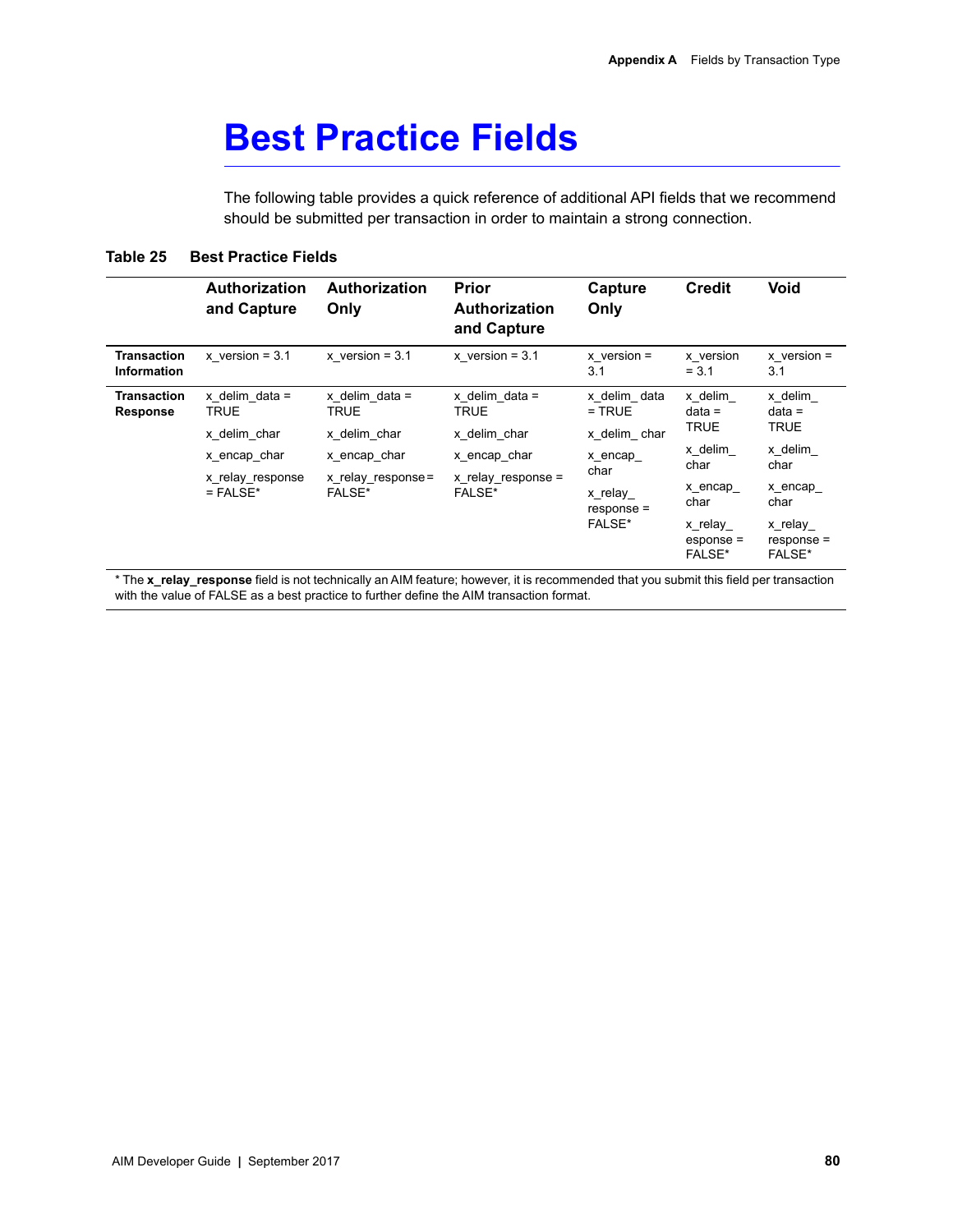# $API$  Fields  $\begin{array}{ccc} \mathbb{R}^{\times} & \mathbb{R}^{\times} \ \mathbb{R}^{\times} & \mathbb{R} \end{array}$

#### **Table 26 Alphabetized List of API Fields**

| <b>Alphabetized List of API Fields</b>                                                                                                                                                   |  |  |  |
|------------------------------------------------------------------------------------------------------------------------------------------------------------------------------------------|--|--|--|
| <b>Description</b>                                                                                                                                                                       |  |  |  |
| Required only when using a European payment processor. If EVO is your payment<br>processor and you submit this field, other fields are required. See "Customer Information,"<br>page 41. |  |  |  |
| Value: The customer's billing address.                                                                                                                                                   |  |  |  |
| Format: 60-character maximum (no symbols).                                                                                                                                               |  |  |  |
| Notes: Required if the merchant would like to use the Address Verification Service security<br>feature.                                                                                  |  |  |  |
| Required for Zero Dollar Authorizations for Visa verification transactions.                                                                                                              |  |  |  |
| Optional                                                                                                                                                                                 |  |  |  |
| Value: True, False                                                                                                                                                                       |  |  |  |
| Format: True, False, T, F                                                                                                                                                                |  |  |  |
| Notes: Set this value if the merchant would like to override a setting in the Merchant<br>Interface.                                                                                     |  |  |  |
| Required if x_type = AUTH_ CAPTURE, AUTH_ONLY, CAPTURE_ONLY, CREDIT                                                                                                                      |  |  |  |
| Value: The amount of the transaction.                                                                                                                                                    |  |  |  |
| Format: 15-digit maximum with a decimal point (no dollar symbol). For example, 8.95.                                                                                                     |  |  |  |
| Notes: The total amount to be charged or credited <i>including</i> tax, shipping, and any other<br>charges. The amount can either be hard coded or posted to a script.                   |  |  |  |
| Required if x_type = CAPTURE_ONLY                                                                                                                                                        |  |  |  |
| Value: The authorization code for an original transaction not authorized on the payment<br>gateway.                                                                                      |  |  |  |
| Format: 6 characters.                                                                                                                                                                    |  |  |  |
| Notes: Required only for CAPTURE_ONLY transactions. See "Credit Card Transaction<br>Types," page 26.                                                                                     |  |  |  |
|                                                                                                                                                                                          |  |  |  |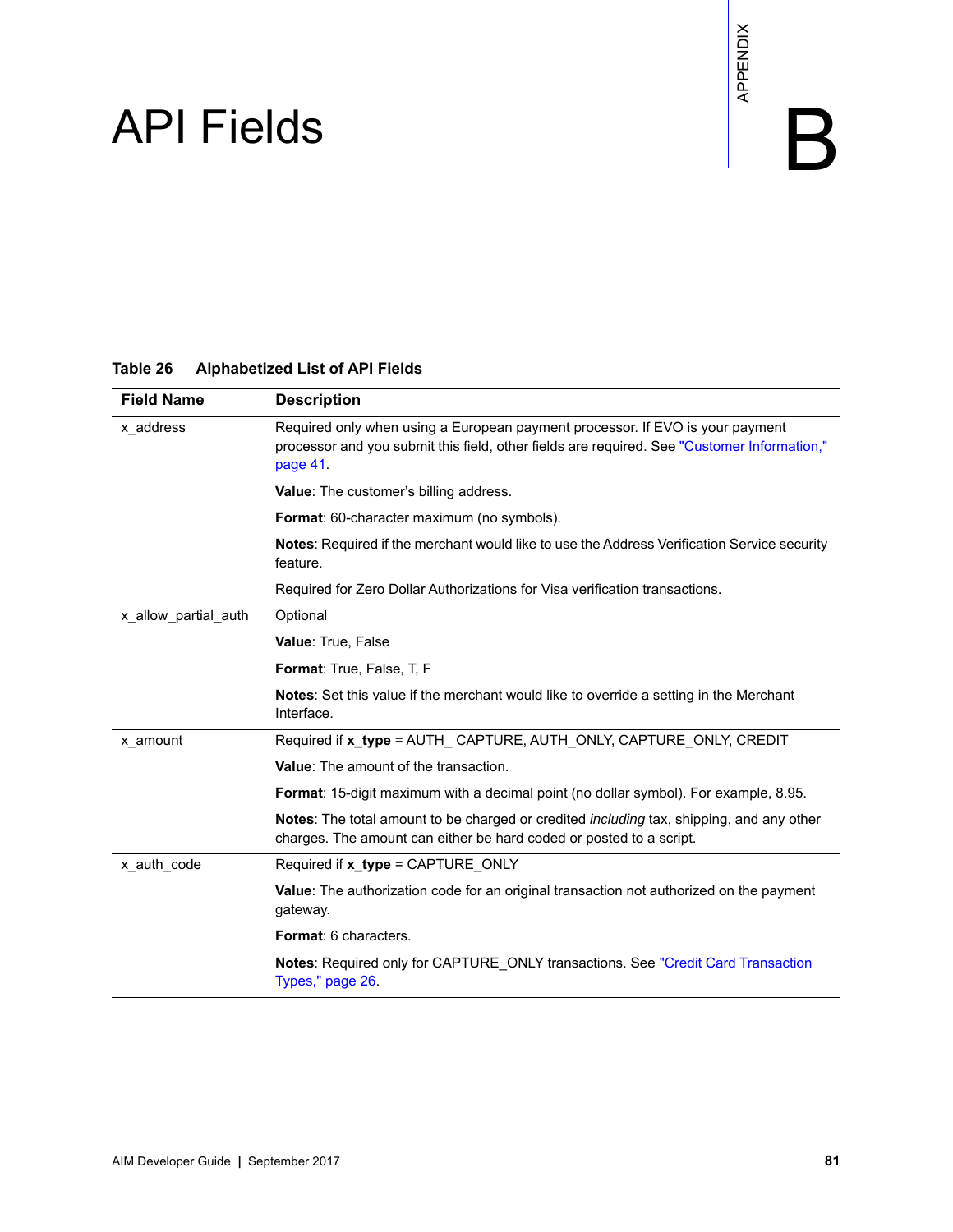| x_authentication_    | Optional                                                                                                                                                                                                                                                                               |
|----------------------|----------------------------------------------------------------------------------------------------------------------------------------------------------------------------------------------------------------------------------------------------------------------------------------|
| indicator            | Value: The electronic commerce indicator (ECI) value for a Visa transaction; or the<br>universal cardholder authentication field indicator (UCAF) for a MasterCard transaction<br>obtained by the merchant after the authentication process.                                           |
|                      | Format: Special characters included in this value must be URL encoded.                                                                                                                                                                                                                 |
|                      | Notes: Required only for AUTH_ONLY and AUTH_CAPTURE transactions processed<br>through cardholder authentication programs. When submitted with other transaction types,<br>this value is ignored.                                                                                       |
|                      | This field is currently supported through Chase Paymentech, FDMS Nashville, Global<br>Payments, and TSYS.                                                                                                                                                                              |
| x card code          | Optional                                                                                                                                                                                                                                                                               |
|                      | Value: The customer's card code.                                                                                                                                                                                                                                                       |
|                      | Format: Must be a valid CVV2, CVC2 or CID value.                                                                                                                                                                                                                                       |
|                      | Notes: The 3- or 4-digit number on the back of a credit card (on the front for American<br>Express).                                                                                                                                                                                   |
|                      | This field is required if the merchant would like to use the Card Code Verification (CCV)<br>security feature.                                                                                                                                                                         |
| x_card_num           | Required if x_type = AUTH_CAPTURE, AUTH_ONLY, CAPTURE_ONLY, CREDIT                                                                                                                                                                                                                     |
|                      | Value: The customer's credit card number.                                                                                                                                                                                                                                              |
|                      | When x_type=CREDIT, only the last four digits are required.                                                                                                                                                                                                                            |
|                      | Format: 13 to 16 digits without spaces.                                                                                                                                                                                                                                                |
|                      | Notes: This is sensitive cardholder information and must be stored securely and in<br>accordance with the Payment Card Industry (PCI) Data Security Standard.                                                                                                                          |
| x_cardholder_        | Optional                                                                                                                                                                                                                                                                               |
| authentication_value | Value: The cardholder authentication verification value (CAVV) for a Visa transaction; or<br>account holder authentication value (AVV)/ universal cardholder authentication field<br>(UCAF) for a MasterCard transaction obtained by the merchant after the authentication<br>process. |
|                      | Format: Special characters included in this value must be URL encoded.                                                                                                                                                                                                                 |
|                      | Notes: Required only for AUTH_ONLY and AUTH_CAPTURE transactions processed<br>through cardholder authentication programs. When submitted with other transaction types,<br>this value is ignored.                                                                                       |
|                      | This field is currently supported through Chase Paymentech, FDMS Nashville, Global<br>Payments, and TSYS.                                                                                                                                                                              |
| x_city               | Required only when using a European payment processor. If EVO is your payment<br>processor and you submit this field, other fields are required. See "Customer Information,"<br>page 41.                                                                                               |
|                      | Value: The city of the customer's billing address.                                                                                                                                                                                                                                     |
|                      | Format: 40-character maximum (no symbols).                                                                                                                                                                                                                                             |
|                      |                                                                                                                                                                                                                                                                                        |

**Table 26 Alphabetized List of API Fields (Continued)**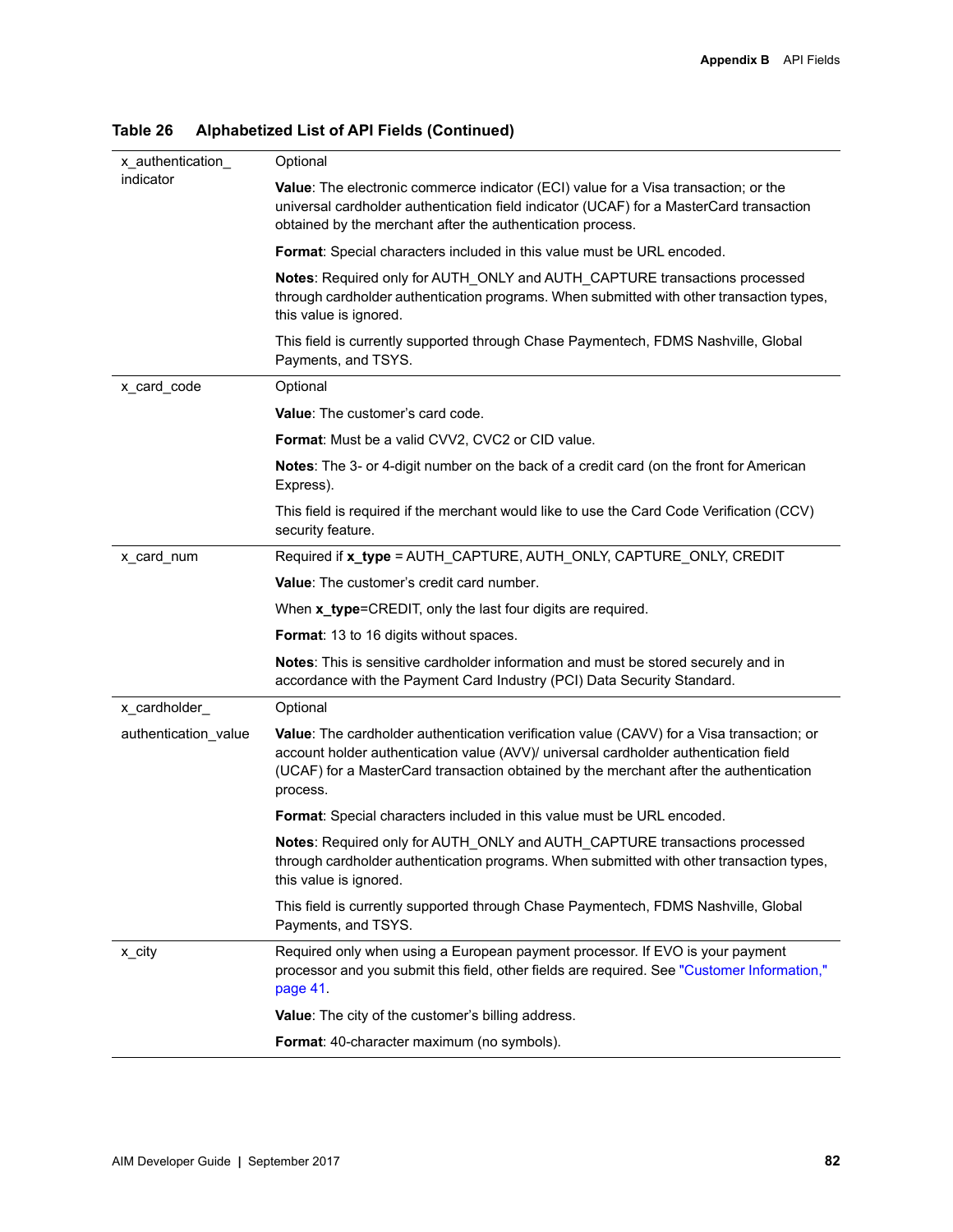| x company       | Optional                                                                                                                                               |
|-----------------|--------------------------------------------------------------------------------------------------------------------------------------------------------|
|                 | <b>Value:</b> The company associated with the customer's billing address.                                                                              |
|                 | <b>Format:</b> 50-character maximum (no symbols).                                                                                                      |
| x country       | Required only when using a European payment processor.                                                                                                 |
|                 | <b>Value:</b> The country of the customer's billing address.                                                                                           |
|                 | <b>Format:</b> 60-character maximum (no symbols).                                                                                                      |
| x_currency_code | Optional                                                                                                                                               |
|                 | Value: USD, CAD, or GBP.                                                                                                                               |
|                 | Format: 3-character string.                                                                                                                            |
|                 | <b>Notes:</b> The default currency is selected by the merchant's gateway and/or payment<br>processor.                                                  |
| x cust id       | Optional                                                                                                                                               |
|                 | <b>Value:</b> The merchant-assigned customer ID.                                                                                                       |
|                 | <b>Format:</b> 20-character maximum (no symbols).                                                                                                      |
|                 | Notes: The unique identifier to represent the customer associated with the transaction.                                                                |
|                 | The customer ID must be created dynamically on the merchant server or provided per<br>transaction. The payment gateway does not perform this function. |
| x customer ip   | Optional                                                                                                                                               |
|                 | Value: The customer's IP address.                                                                                                                      |
|                 | Format: 15-character maximum (no letters). For example, 255.255.255.255.                                                                               |
|                 | <b>Notes:</b> The IP address of the customer initiating the transaction. If this value is not passed,<br>it defaults to 255.255.255.255.               |
|                 | This field is required when using customer-IP-based Advanced Fraud Detection Suite<br>(AFDS) filters.                                                  |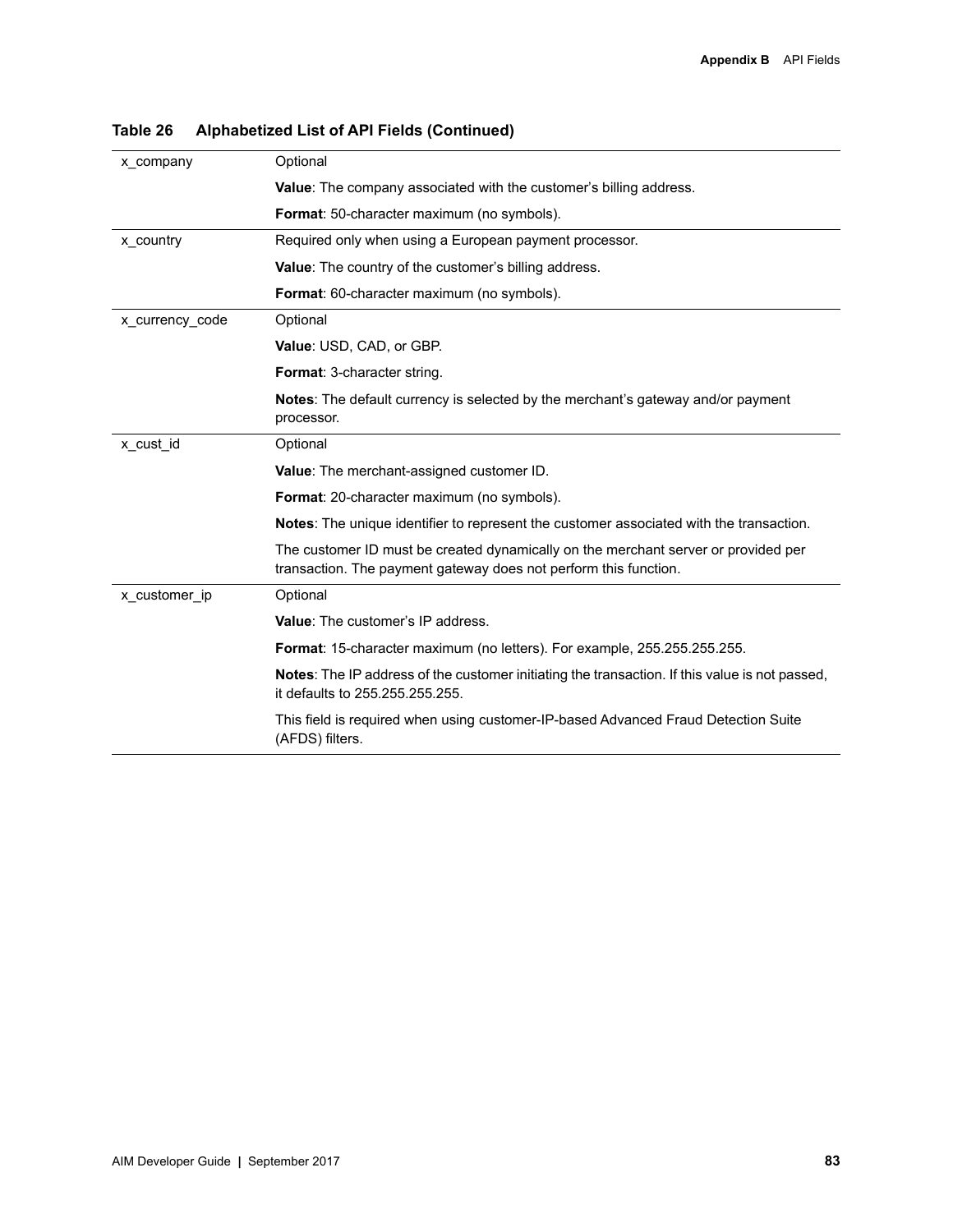| x_delim_char  | Optional                                                                                                                                                                                                                        |
|---------------|---------------------------------------------------------------------------------------------------------------------------------------------------------------------------------------------------------------------------------|
|               | Value: The delimiting character; for example:                                                                                                                                                                                   |
|               | , (comma)                                                                                                                                                                                                                       |
|               | $ $ (pipe)                                                                                                                                                                                                                      |
|               | " (double quotes)                                                                                                                                                                                                               |
|               | ' (single quote)                                                                                                                                                                                                                |
|               | $:(\text{colon})$                                                                                                                                                                                                               |
|               | ; (semicolon)                                                                                                                                                                                                                   |
|               | / (forward slash)                                                                                                                                                                                                               |
|               | \ (back slash)                                                                                                                                                                                                                  |
|               | - (hyphen)                                                                                                                                                                                                                      |
|               | * (asterisk)                                                                                                                                                                                                                    |
|               | <b>Notes:</b> The character that is used to separate fields in the transaction response. The<br>payment gateway uses the character passed in this field or the value stored in the<br>Merchant Interface if no value is passed. |
|               | If this field is passed and the value is null, it overrides the value stored in the Merchant<br>Interface and the transaction response contains no delimiting character.                                                        |
|               | It is recommended that you submit this field per transaction to be sure that transaction<br>responses are returned in the correct format.                                                                                       |
| x_description | Optional                                                                                                                                                                                                                        |
|               | Value: The transaction description.                                                                                                                                                                                             |
|               | Format: 255-character maximum (no symbols).                                                                                                                                                                                     |
|               | Notes: The description must be created dynamically on the merchant server or provided<br>per transaction. The payment gateway does not perform this function.                                                                   |
| x_device_type | Value: 1, 2, 3, 4, 5, 6, 7, 8, 9, 10                                                                                                                                                                                            |
|               | $1 =$ Unknown                                                                                                                                                                                                                   |
|               | 2 = Unattended Terminal                                                                                                                                                                                                         |
|               | 3 = Self Service Terminal                                                                                                                                                                                                       |
|               | 4 = Electronic Cash Register                                                                                                                                                                                                    |
|               | 5 = Personal Computer-Based Terminal                                                                                                                                                                                            |
|               | $6 = AirPay$                                                                                                                                                                                                                    |
|               | 7 = Wireless POS                                                                                                                                                                                                                |
|               | $8 =$ Website                                                                                                                                                                                                                   |
|               | 9 = Dial Terminal                                                                                                                                                                                                               |
|               | 10 = Virtual Terminal                                                                                                                                                                                                           |
|               | Notes: The device type that is configured for your account.                                                                                                                                                                     |

**Table 26 Alphabetized List of API Fields (Continued)**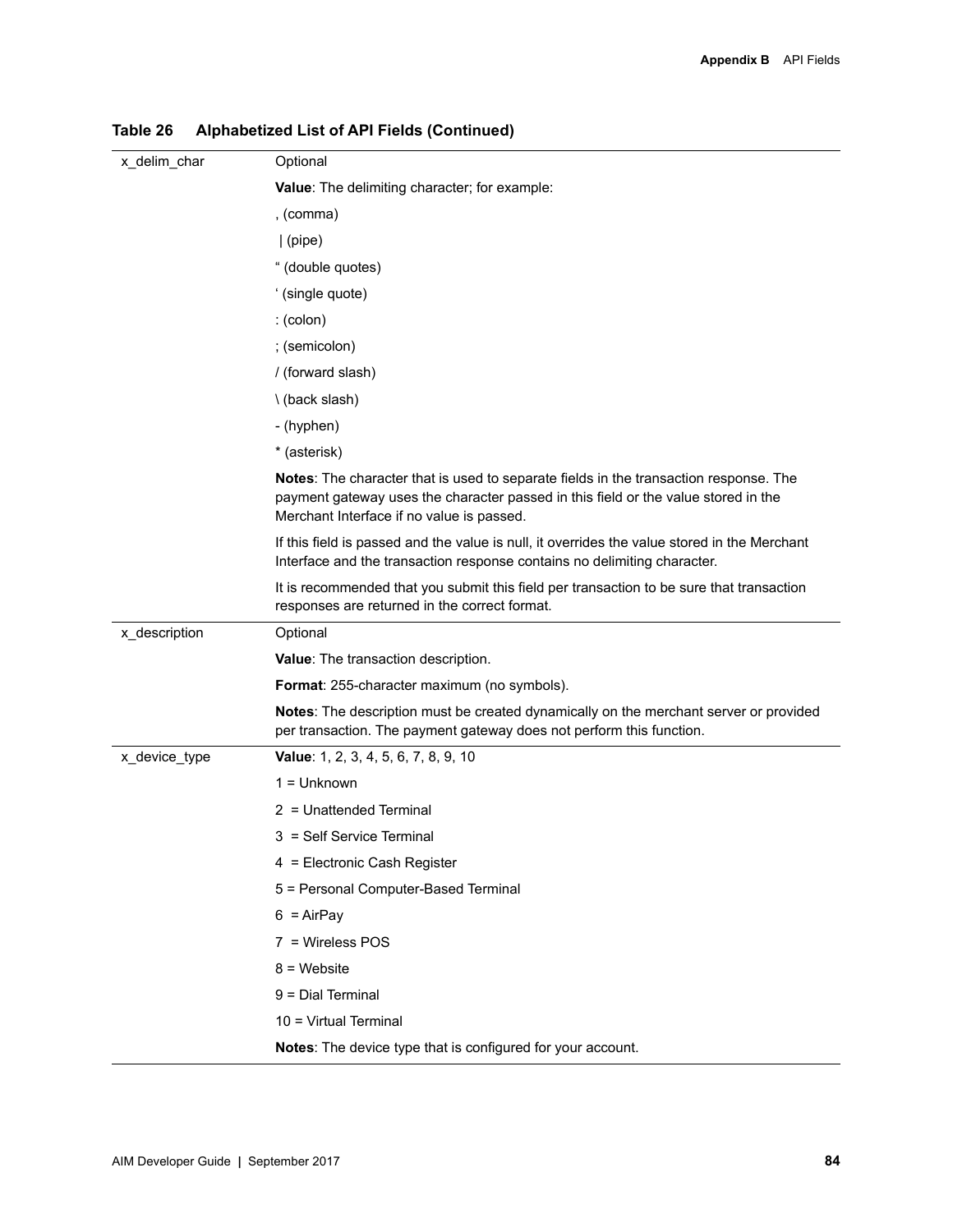| x_duplicate_window | Optional                                                                                                                                                                                                                                                                                                     |  |  |  |  |
|--------------------|--------------------------------------------------------------------------------------------------------------------------------------------------------------------------------------------------------------------------------------------------------------------------------------------------------------|--|--|--|--|
|                    | Value: The period of time after the submission of a transaction during which a duplicate<br>transaction cannot be submitted.                                                                                                                                                                                 |  |  |  |  |
|                    | Format: Any value between 0 and 28800 (no commas).                                                                                                                                                                                                                                                           |  |  |  |  |
|                    | Notes: Indicates in seconds the period of time after a transaction is submitted during<br>which the payment gateway checks for a duplicate transaction. The maximum time<br>allowed is 8 hours (28800 seconds).                                                                                              |  |  |  |  |
|                    | If a value less than 0 is sent, the payment gateway defaults to 0 seconds. If a value greater<br>than 28800 is sent, the payment gateway defaults to 28800. If no value is sent, the<br>payment gateway defaults to 2 minutes (120 seconds).                                                                 |  |  |  |  |
|                    | If this field is present in the request with or without a value, an enhanced duplicate<br>transaction response is sent. See "Response for Duplicate Transactions," page 57, for<br>more information.                                                                                                         |  |  |  |  |
| x_duty             | Optional                                                                                                                                                                                                                                                                                                     |  |  |  |  |
|                    | <b>Value:</b> The valid duty amount OR delimited duty information.                                                                                                                                                                                                                                           |  |  |  |  |
|                    | Format: When you submit delimited duty information, values must be delimited by a<br>bracketed pipe < >.                                                                                                                                                                                                     |  |  |  |  |
|                    | <b>Notes:</b> This field contains the duty amount charged OR when you submit this information<br>using the transaction request, delimited duty information including the duty name,<br>description, and amount is also allowed. The total amount of the transaction in x_amount<br>must include this amount. |  |  |  |  |
|                    | Delimited duty information elements include:                                                                                                                                                                                                                                                                 |  |  |  |  |
|                    | Duty item name< >                                                                                                                                                                                                                                                                                            |  |  |  |  |
|                    | Duty description< >                                                                                                                                                                                                                                                                                          |  |  |  |  |
|                    | ■ Duty amount: The dollar sign (\$) is not allowed when submitting delimited information.<br>The total amount of the transaction in x_amount must include this amount.                                                                                                                                       |  |  |  |  |
|                    | <b>Example:</b> x duty=Duty1< $ >$ export< $ >15.00\$ &                                                                                                                                                                                                                                                      |  |  |  |  |
| x_email            | Required only when using a European payment processor.                                                                                                                                                                                                                                                       |  |  |  |  |
|                    | <b>Value:</b> The customer's valid email address.                                                                                                                                                                                                                                                            |  |  |  |  |
|                    | <b>Format:</b> 255-character maximum. For example, janedoe@customer.com                                                                                                                                                                                                                                      |  |  |  |  |
|                    | Notes: The email address to which the customer's copy of the email receipt is sent when<br>the Email Receipts option is configured in the Merchant Interface. The email is sent to the<br>customer only if the email address format is valid.                                                                |  |  |  |  |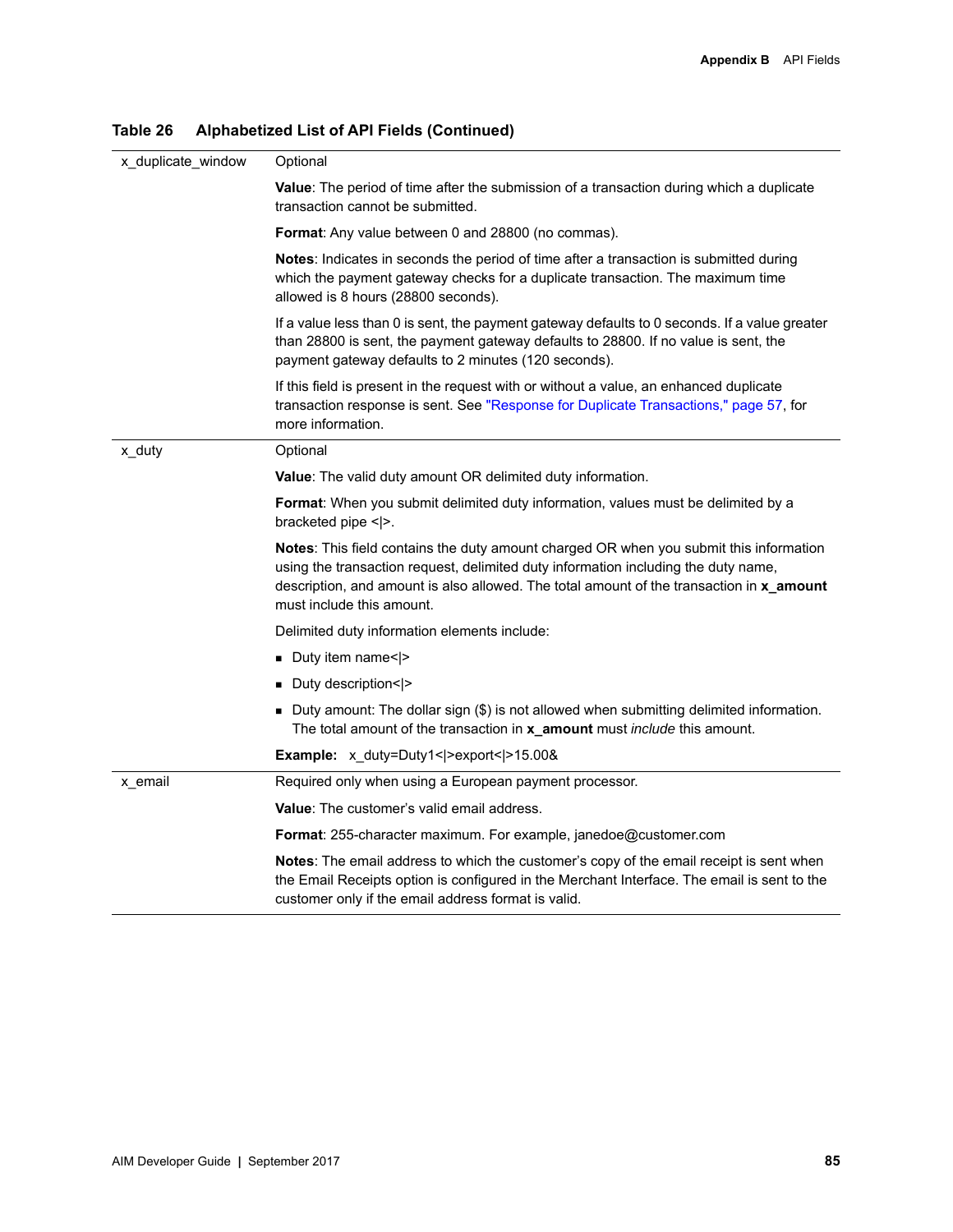| x_email_customer | Optional                                                                                                                                                                                                                                                                          |
|------------------|-----------------------------------------------------------------------------------------------------------------------------------------------------------------------------------------------------------------------------------------------------------------------------------|
|                  | Value: The customer email receipt status.                                                                                                                                                                                                                                         |
|                  | <b>Format:</b> TRUE, FALSE, T, F, YES, NO, Y, N, 1, 0                                                                                                                                                                                                                             |
|                  | Notes: Indicates whether an email receipt should be sent to the customer.                                                                                                                                                                                                         |
|                  | If set to TRUE, the payment gateway sends an email to the customer after the transaction<br>is processed using the customer email address submitted with the transaction. If FALSE,<br>no email is sent to the customer.                                                          |
|                  | If no value is submitted, the payment gateway looks up the configuration in the Merchant<br>Interface and sends an email only if the merchant has enabled the setting. If this field is not<br>submitted and the setting is disabled in the Merchant Interface, no email is sent. |
| x_employee_id    | Required only if your payment processor is EVO.                                                                                                                                                                                                                                   |
|                  | Value: Merchant-generated employee identifier. Used for retail transactions.                                                                                                                                                                                                      |
|                  | Format: Numeric, 4 digits.                                                                                                                                                                                                                                                        |
| x encap char     | Optional                                                                                                                                                                                                                                                                          |
|                  | <b>Value:</b> The encapsulating character                                                                                                                                                                                                                                         |
|                  | (pipe)<br>" (double quotes)<br>' (single quote)<br>$:(\text{colon})$<br>; (semicolon)<br>/ (forward slash)<br>\(back slash)<br>- (hyphen)<br>* (asterisk)                                                                                                                         |
|                  | Notes: The character that is used to encapsulate the fields in the transaction response. It<br>is necessary only if it is possible that your delimiting character could be included in any<br>field values.                                                                       |
|                  | The payment gateway uses the character passed in this field or the value stored in the<br>Merchant Interface if no value is passed.                                                                                                                                               |
| x_exp_date       | Required                                                                                                                                                                                                                                                                          |
|                  | Value: The customer's credit card expiration date                                                                                                                                                                                                                                 |
|                  | Format: MMYY, MM/YY, MM-YY, MMYYYY, MM/YYYY, MM-YYYY                                                                                                                                                                                                                              |
|                  | Notes: This is sensitive cardholder information and must be stored securely and in<br>accordance with the Payment Card Industry (PCI) Data Security Standard.                                                                                                                     |
| x fax            | Optional                                                                                                                                                                                                                                                                          |
|                  | Value: The fax number associated with the customer's billing address.                                                                                                                                                                                                             |
|                  | Format: 25-digit maximum (no letters). For example, (123) 123-1234.                                                                                                                                                                                                               |
|                  |                                                                                                                                                                                                                                                                                   |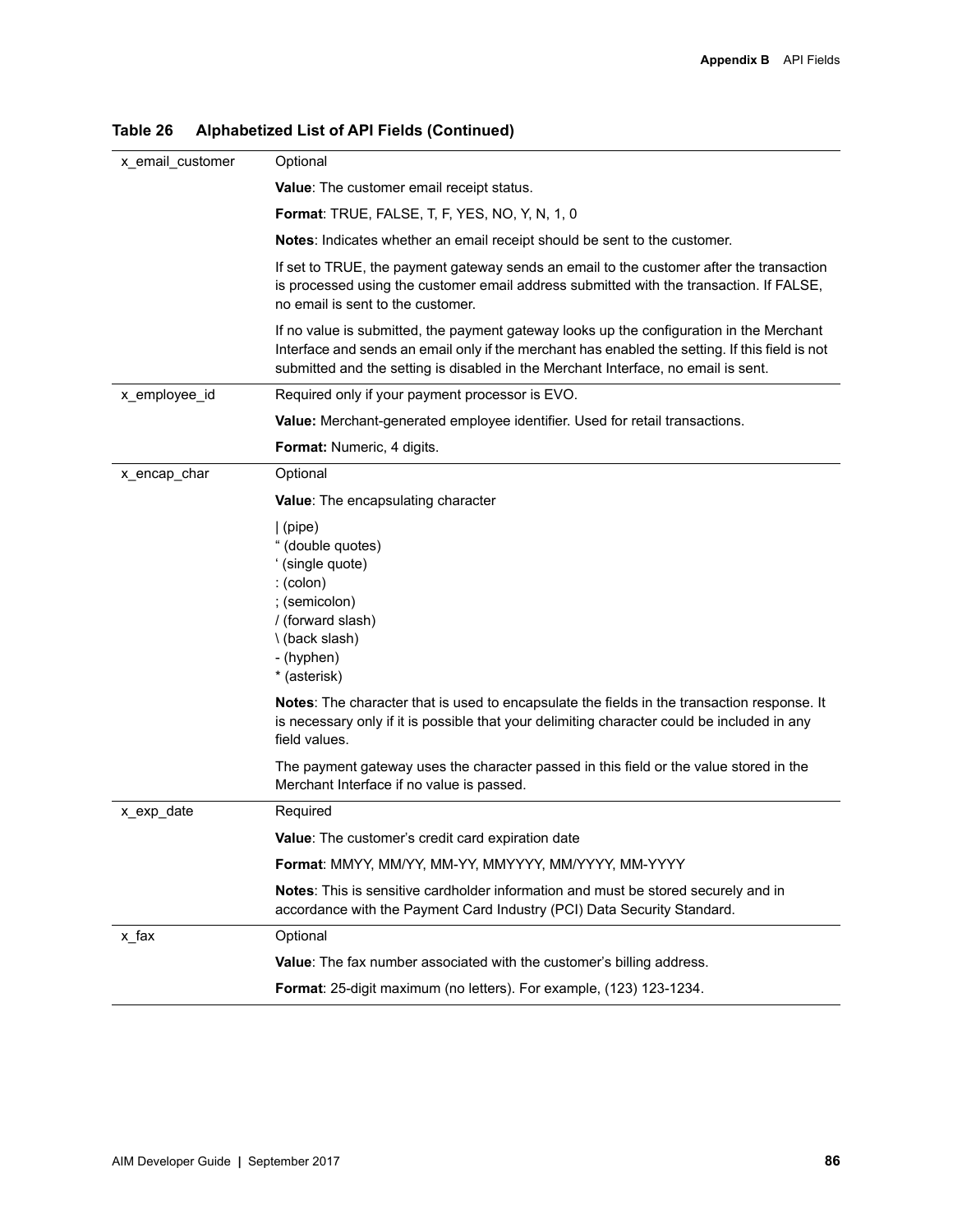| x first name    | Required only when using a European payment processor. If EVO is your payment<br>processor and you submit this field, other fields are required. See "Customer Information,"<br>page 41.                                                                                                                                             |  |  |  |  |
|-----------------|--------------------------------------------------------------------------------------------------------------------------------------------------------------------------------------------------------------------------------------------------------------------------------------------------------------------------------------|--|--|--|--|
|                 | Value: The first name associated with the customer's billing address.                                                                                                                                                                                                                                                                |  |  |  |  |
|                 | <b>Format:</b> 50-character maximum (no symbols).                                                                                                                                                                                                                                                                                    |  |  |  |  |
| x_footer_email_ | Optional                                                                                                                                                                                                                                                                                                                             |  |  |  |  |
| receipt         | Value: The email receipt footer.                                                                                                                                                                                                                                                                                                     |  |  |  |  |
|                 | Format: Plain text.                                                                                                                                                                                                                                                                                                                  |  |  |  |  |
|                 | <b>Notes:</b> This text appears as the footer on the email receipt sent to the customer.                                                                                                                                                                                                                                             |  |  |  |  |
| x_freight       | Optional                                                                                                                                                                                                                                                                                                                             |  |  |  |  |
|                 | <b>Value:</b> The valid freight amount OR delimited freight information.                                                                                                                                                                                                                                                             |  |  |  |  |
|                 | Format: When you submit delimited freight information, values must be delimited by a<br>bracketed pipe < >.                                                                                                                                                                                                                          |  |  |  |  |
|                 | Notes: The x_freight value is the freight amount charged OR when you submit this<br>information using the transaction request string, delimited freight information including the<br>freight name, description, and amount is also allowed. The total amount of the transaction<br>in the x_amount element must include this amount. |  |  |  |  |
|                 | Delimited freight information elements include:                                                                                                                                                                                                                                                                                      |  |  |  |  |
|                 | Freight item name< >                                                                                                                                                                                                                                                                                                                 |  |  |  |  |
|                 | Freight description< >                                                                                                                                                                                                                                                                                                               |  |  |  |  |
|                 | ■ Freight amount: The freight item amount. The dollar sign $(\$)$ is not allowed when<br>submitting delimited information. The total amount of the transaction in the x_amount<br>element must <i>include</i> this amount.                                                                                                           |  |  |  |  |
|                 | <b>Example:</b> x_freight=Freight< >ground overnight< >12.95&                                                                                                                                                                                                                                                                        |  |  |  |  |
| x_header_email_ | Optional                                                                                                                                                                                                                                                                                                                             |  |  |  |  |
| receipt         | Value: The email receipt header.                                                                                                                                                                                                                                                                                                     |  |  |  |  |
|                 | <b>Format: Plain text.</b>                                                                                                                                                                                                                                                                                                           |  |  |  |  |
|                 | <b>Notes:</b> This text will appear as the header of the email receipt sent to the customer.                                                                                                                                                                                                                                         |  |  |  |  |
| x_invoice_num   | Optional                                                                                                                                                                                                                                                                                                                             |  |  |  |  |
|                 | Value: The merchant assigned invoice number for the transaction.                                                                                                                                                                                                                                                                     |  |  |  |  |
|                 | Format: 20-character maximum (no symbols).                                                                                                                                                                                                                                                                                           |  |  |  |  |
|                 | Notes: The invoice number must be created dynamically on the merchant server or<br>provided per transaction. The payment gateway does not perform this function.                                                                                                                                                                     |  |  |  |  |
| x_last_name     | Required only when using a European payment processor. If EVO is your payment<br>processor and you submit this field, other fields are required. See "Customer Information,"<br>page 41.                                                                                                                                             |  |  |  |  |
|                 | Value: The last name associated with the customer's billing address.                                                                                                                                                                                                                                                                 |  |  |  |  |
|                 | Format: 50-character maximum (no symbols).                                                                                                                                                                                                                                                                                           |  |  |  |  |
|                 |                                                                                                                                                                                                                                                                                                                                      |  |  |  |  |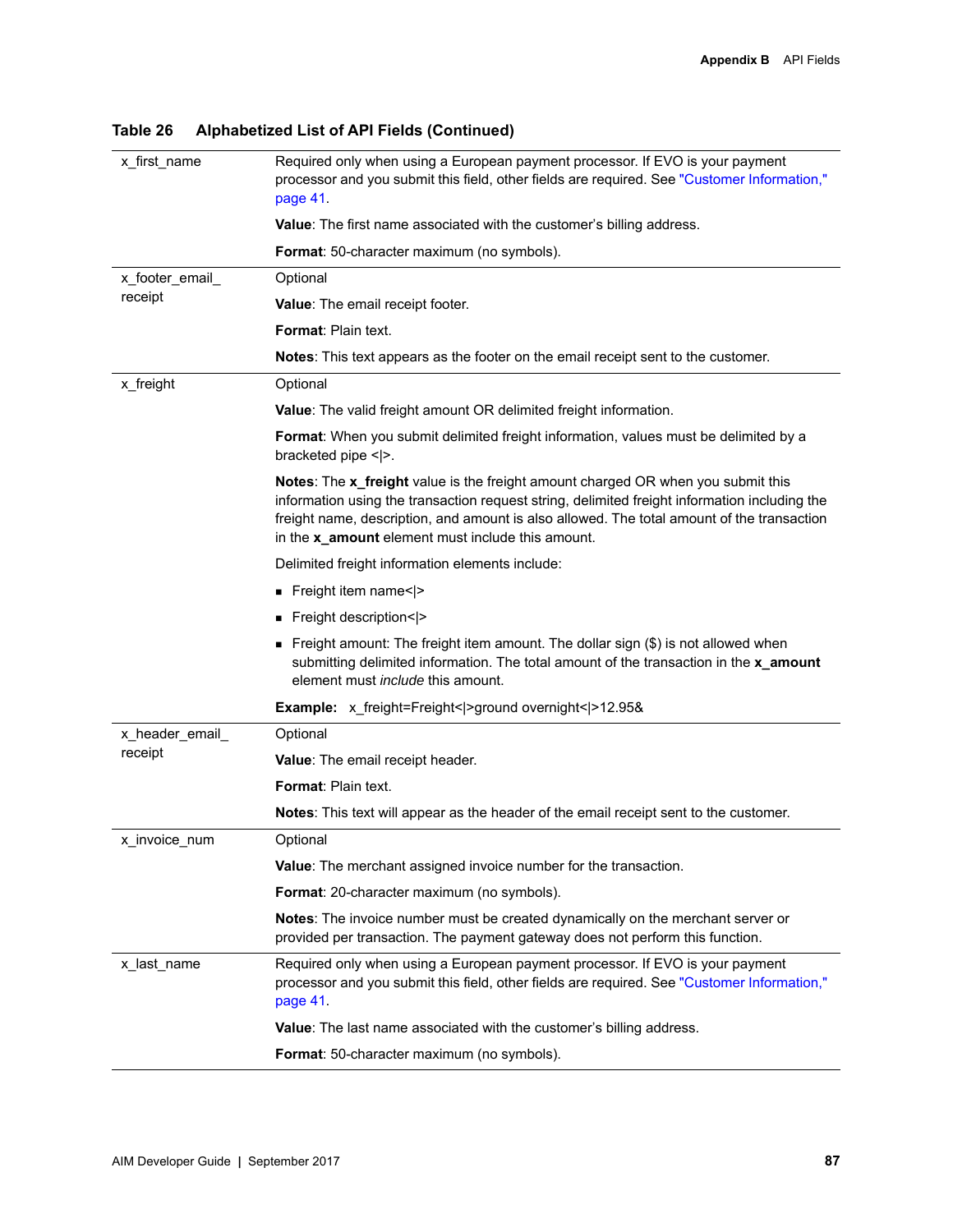| x_line_item   | Optional                                                                                                                                                                                                  |
|---------------|-----------------------------------------------------------------------------------------------------------------------------------------------------------------------------------------------------------|
|               | All line item elements are required when this field is submitted. A maximum of 30 may be<br>submitted.                                                                                                    |
|               | <b>Value: Any string.</b>                                                                                                                                                                                 |
|               | <b>Format:</b> Line item values must be delimited by a bracketed pipe < > and must be listed in<br>the order shown below.                                                                                 |
|               | <b>Notes:</b> Itemized order information.                                                                                                                                                                 |
|               | Delimited item information elements include:                                                                                                                                                              |
|               | Item ID< $\vert$ >: A maximum of 31 characters                                                                                                                                                            |
|               | Item name< $\ge$ : A maximum of 31 characters                                                                                                                                                             |
|               | Item description< >: A maximum of 255 characters<br>٠                                                                                                                                                     |
|               | Item quantity< >: A maximum of 2 decimal places                                                                                                                                                           |
|               | Item price (per unit)< $ >$ : A maximum of 2 decimal places. Must be a positive number.<br>The dollar sign (\$) is not allowed when submitting delimited information. Excludes tax,<br>freight, and duty. |
|               | If the taxable: Values can be TRUE, FALSE, T, F, YES, NO, Y, N, 1, 0                                                                                                                                      |
|               | Example: x_line_item=item1< >golf balls< >< >2< >18.95< >Y                                                                                                                                                |
| x_login       | Required                                                                                                                                                                                                  |
|               | Value: The merchant's unique API Login ID.                                                                                                                                                                |
|               | <b>Format: 20-character maximum.</b>                                                                                                                                                                      |
|               | Notes: The merchant API Login ID is provided in the Merchant Interface.                                                                                                                                   |
|               | The API Login ID and Transaction Key together provide the merchant authentication<br>required for access to the payment gateway.                                                                          |
| x_market_type | Optional                                                                                                                                                                                                  |
|               | Value: One of the following:                                                                                                                                                                              |
|               | ■ 0 for e-commerce                                                                                                                                                                                        |
|               | 1 for moto                                                                                                                                                                                                |
|               | $\blacksquare$ 2 for retail                                                                                                                                                                               |
|               | Notes: If your account type is Card Present, the default is 2, and only 2 can be used. If<br>your account type is blended, the default is 0, but x_market_type can be overridden.                         |

**Table 26 Alphabetized List of API Fields (Continued)**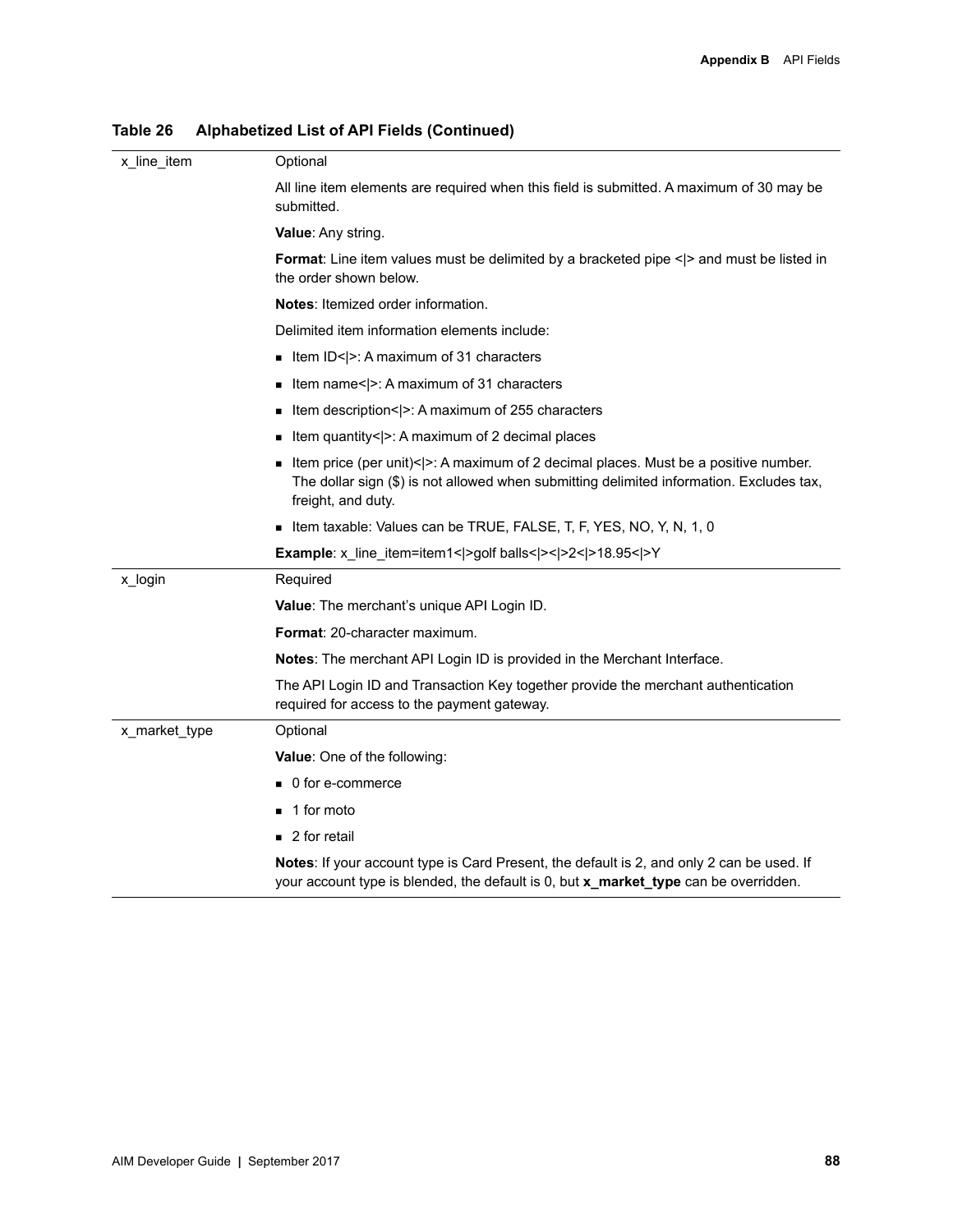| x_merchant_email    | Optional                                                                                                                                                                                                                                                                              |
|---------------------|---------------------------------------------------------------------------------------------------------------------------------------------------------------------------------------------------------------------------------------------------------------------------------------|
|                     | Value: Any valid email address.                                                                                                                                                                                                                                                       |
|                     | Format: 255-character maximum.                                                                                                                                                                                                                                                        |
|                     | Only one email address per variable is allowed.                                                                                                                                                                                                                                       |
|                     | Notes: Email address to which the merchant's copy of the customer confirmation email<br>should be sent. If a value is submitted, an email is sent to this address as well as the<br>address(es) configured in the Merchant Interface.                                                 |
|                     | <b>Warning</b> If it is included, it can subject the merchant to unsolicited email on their<br>business email address because it announces the location to which the receipt is returned<br>and hints at the location to which relay response or silent post information may be sent. |
| x_method            | Optional                                                                                                                                                                                                                                                                              |
|                     | Value: The payment method.                                                                                                                                                                                                                                                            |
|                     | Format: CC or ECHECK                                                                                                                                                                                                                                                                  |
|                     | Notes: The method of payment for the transaction, CC (credit card) or ECHECK<br>(electronic check). If left blank, this value defaults to CC.                                                                                                                                         |
| x_phone             | Optional                                                                                                                                                                                                                                                                              |
|                     | <b>Value:</b> The phone number associated with the customer's billing address.                                                                                                                                                                                                        |
|                     | <b>Format:</b> 25-digit maximum (no letters). For example, (123)123-1234                                                                                                                                                                                                              |
| x_po_num            | Required only if your processor is EVO and you submit Level 2 data.                                                                                                                                                                                                                   |
|                     | Value: The merchant-assigned purchase order number.                                                                                                                                                                                                                                   |
|                     | <b>Format:</b> 25-character maximum (no symbols).                                                                                                                                                                                                                                     |
|                     | Notes: The purchase order number must be created dynamically on the merchant server<br>or provided per transaction. The payment gateway does not perform this function.                                                                                                               |
| x_recurring_billing | Optional                                                                                                                                                                                                                                                                              |
|                     | <b>Value:</b> The recurring billing status.                                                                                                                                                                                                                                           |
|                     | <b>Format: TRUE, FALSE, T, F, YES, NO, Y, N, 1, 0</b>                                                                                                                                                                                                                                 |
|                     | Notes: Indicating marker used by merchant account providers to identify transactions that<br>originate from merchant hosted recurring billing applications. This value is not affiliated<br>with Automated Recurring Billing.                                                         |
| x_relay_response    | Optional                                                                                                                                                                                                                                                                              |
|                     | Value: The request for a relay response.                                                                                                                                                                                                                                              |
|                     | <b>Format:</b> TRUE, FALSE, T, F, YES, NO, Y, N, 1, 0                                                                                                                                                                                                                                 |
|                     | Notes: This field, when set to TRUE, instructs the payment gateway to return transaction<br>results to the merchant by means of an HTML form POST to the merchant's web server for<br>a relay response.                                                                               |
|                     | Relay response is used for SIM applications. Set it to false if you are using AIM.                                                                                                                                                                                                    |
| x_response_format   | Value: Set to 2. The 0 and 1 values are now deprecated.                                                                                                                                                                                                                               |
|                     | Note: This field overrides the default response format.                                                                                                                                                                                                                               |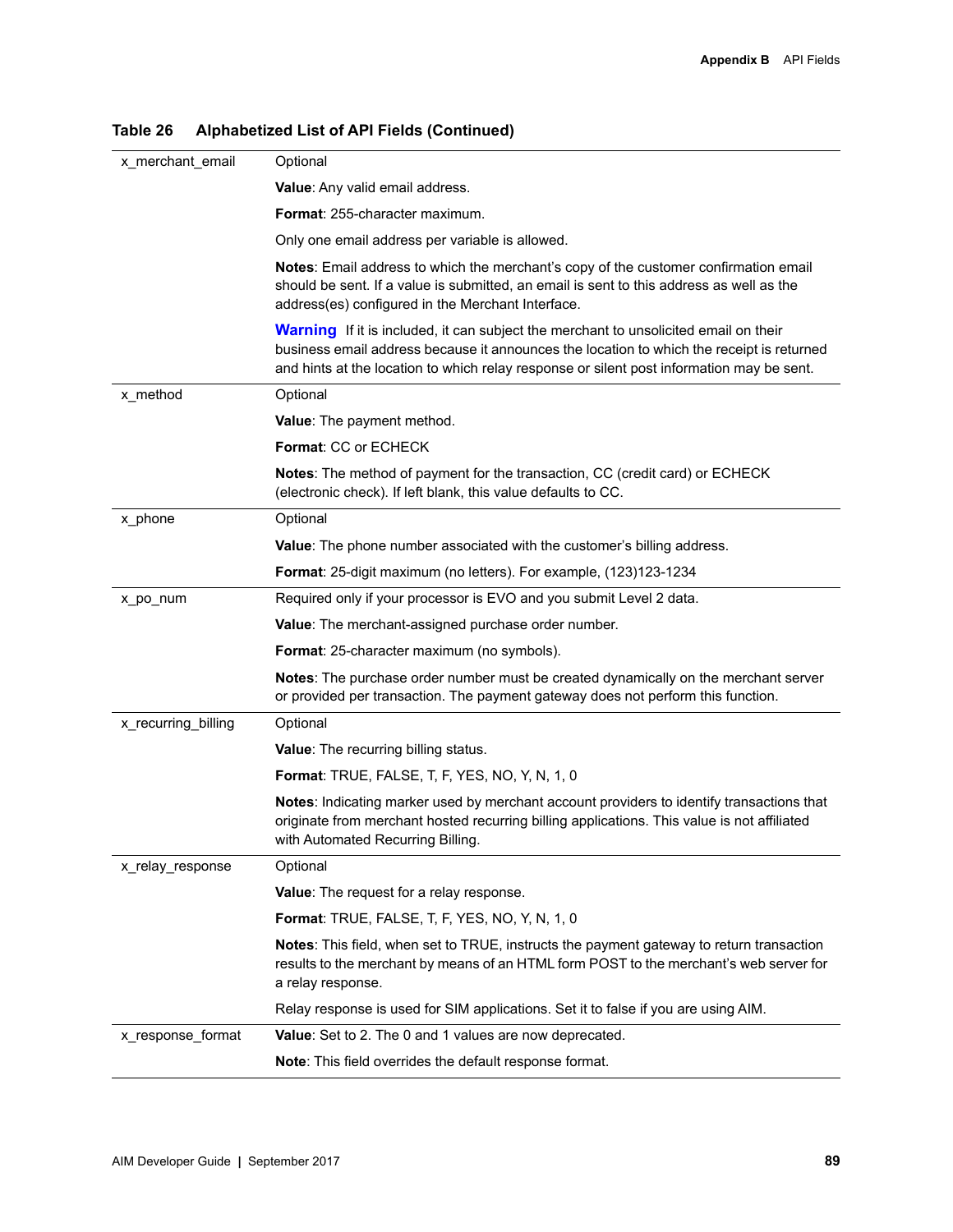| x_ship_to_address    | Optional. If EVO is your payment processor and you submit this field, other fields are<br>required. See "Shipping Information," page 43. |
|----------------------|------------------------------------------------------------------------------------------------------------------------------------------|
|                      | Value: The customer's shipping address.                                                                                                  |
|                      | Format: 60-character maximum (no symbols).                                                                                               |
| x ship to company    | Optional.                                                                                                                                |
|                      | Value: The company associated with the customer's shipping address.                                                                      |
|                      | <b>Format:</b> 50-character maximum (no symbols).                                                                                        |
| x_ship_to_country    | Optional.                                                                                                                                |
|                      | Value: The country of the customer's shipping address.                                                                                   |
|                      | <b>Format:</b> 60-character maximum (no symbols).                                                                                        |
| x_ship_to_city       | Optional. If EVO is your payment processor and you submit this field, other fields are<br>required. See "Shipping Information," page 43. |
|                      | Value: The city of the customer's shipping address.                                                                                      |
|                      | Format: 40-character maximum (no symbols).                                                                                               |
| x ship to first name | Optional. If EVO is your payment processor and you submit this field, other fields are<br>required. See "Shipping Information," page 43. |
|                      | Value: The first name associated with the customer's shipping address.                                                                   |
|                      | Format: 50-character maximum (no symbols).                                                                                               |
| x_ship_to_last_name  | Optional. If EVO is your payment processor and you submit this field, other fields are<br>required. See "Shipping Information," page 43. |
|                      | Value: The last name associated with the customer's shipping address                                                                     |
|                      | <b>Format:</b> 50-character maximum (no symbols)                                                                                         |
| x_ship_to_state      | Optional. If EVO is your payment processor and you submit this field, other fields are<br>required. See "Shipping Information," page 43. |
|                      | Value: The state of the customer's shipping address.                                                                                     |
|                      | Format: 40-character maximum (no symbols) or a valid 2-character state code.                                                             |
| x ship to zip        | Optional. If EVO is your payment processor and you submit this field, other fields are<br>required. See "Shipping Information," page 43. |
|                      | Value: The ZIP code of the customer's shipping address.                                                                                  |
|                      | <b>Format:</b> 20-character maximum (no symbols).                                                                                        |
| x_split_tender_id    | Optional                                                                                                                                 |
|                      | Value: The payment gateway-assigned ID that links the current authorization request to<br>the original authorization request.            |
|                      | Format: Numeric                                                                                                                          |
|                      | Notes: This value is returned in the reply message from the original authorization request.                                              |
|                      | Transmit this value in subsequent transactions that are related to the same order.                                                       |
|                      |                                                                                                                                          |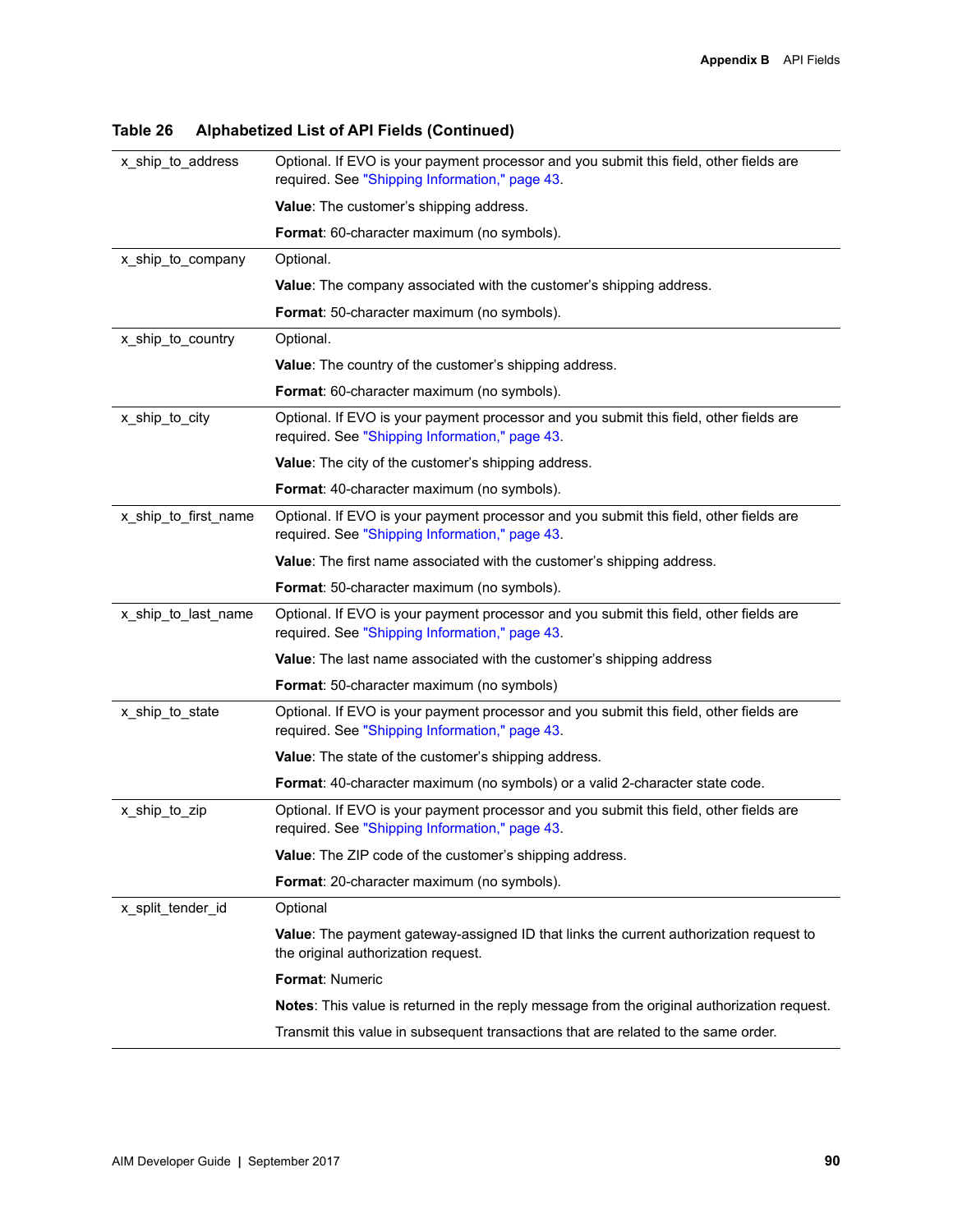| x_state        | Required only when using a European payment processor. If EVO is your payment<br>processor and you submit this field, other fields are required. See "Customer Information,"<br>page 41.                                                                                                                                                                                                                                                                                                    |
|----------------|---------------------------------------------------------------------------------------------------------------------------------------------------------------------------------------------------------------------------------------------------------------------------------------------------------------------------------------------------------------------------------------------------------------------------------------------------------------------------------------------|
|                | <b>Value:</b> The state of the customer's billing address.                                                                                                                                                                                                                                                                                                                                                                                                                                  |
|                | Format: 40-character maximum (no symbols) or a valid 2-character state code                                                                                                                                                                                                                                                                                                                                                                                                                 |
| x tax          | Optional                                                                                                                                                                                                                                                                                                                                                                                                                                                                                    |
|                | Value: The valid tax amount OR the delimited tax information.                                                                                                                                                                                                                                                                                                                                                                                                                               |
|                | Format: When you submit delimited tax information, values must be delimited by a<br>bracketed pipe $\le$  >                                                                                                                                                                                                                                                                                                                                                                                 |
|                | <b>Notes:</b> Contains the tax amount charged OR when you submit this information using the<br>transaction request string, delimited tax information including the sales tax name,<br>description, and amount is also allowed. The total amount of the transaction in the x_<br>amount element must include this amount.                                                                                                                                                                    |
|                | Delimited tax information elements include:                                                                                                                                                                                                                                                                                                                                                                                                                                                 |
|                | ■ Tax item name< >                                                                                                                                                                                                                                                                                                                                                                                                                                                                          |
|                | Tax description< >                                                                                                                                                                                                                                                                                                                                                                                                                                                                          |
|                | ■ Tax amount: The dollar sign (\$) is not allowed when submitting delimited information.<br>The total amount of the transaction in the x_amount element must include this amount.                                                                                                                                                                                                                                                                                                           |
|                | <b>Example:</b> $x_{\text{max}}$ = Tax1 <   > state tax <   > 0.09                                                                                                                                                                                                                                                                                                                                                                                                                          |
| x_tax_exempt   | Optional                                                                                                                                                                                                                                                                                                                                                                                                                                                                                    |
|                | <b>Value:</b> The tax exempt status                                                                                                                                                                                                                                                                                                                                                                                                                                                         |
|                | <b>Format: TRUE, FALSE, T, F, YES, NO, Y, N, 1, 0</b>                                                                                                                                                                                                                                                                                                                                                                                                                                       |
|                | Notes: Indicates whether the transaction is tax exempt.                                                                                                                                                                                                                                                                                                                                                                                                                                     |
| x_test_request | Optional                                                                                                                                                                                                                                                                                                                                                                                                                                                                                    |
|                | <b>Value:</b> The request to process test transactions                                                                                                                                                                                                                                                                                                                                                                                                                                      |
|                | <b>Format:</b> TRUE, FALSE, T, F, YES, NO, Y, N, 1, 0                                                                                                                                                                                                                                                                                                                                                                                                                                       |
|                | <b>Notes:</b> Indicates if the transaction should be processed as a test transaction.                                                                                                                                                                                                                                                                                                                                                                                                       |
|                | See Chapter 5, "Test Transactions," on page 75 of this guide for more information.                                                                                                                                                                                                                                                                                                                                                                                                          |
| x_track1       | Value: Valid Track 1 data.                                                                                                                                                                                                                                                                                                                                                                                                                                                                  |
|                | Format: Starting and ending sentinel characters must be discarded before submitting<br>transations.                                                                                                                                                                                                                                                                                                                                                                                         |
|                | Notes: Required only if x_track2, x_card_num, and x_exp_date are absent. It is not<br>necessary to submit Track 1 and Track 2 data and x_card_num and x_exp_date. If both<br>tracks are sent by the POS application, the gateway uses the Track 1 information. If<br>neither Track 1 nor Track 2 data is submitted, but x_card_num and x_exp_date are<br>submitted, the Card Present transaction rate might be downgraded.<br>Note The payment processor EVO does not support Track 1 data. |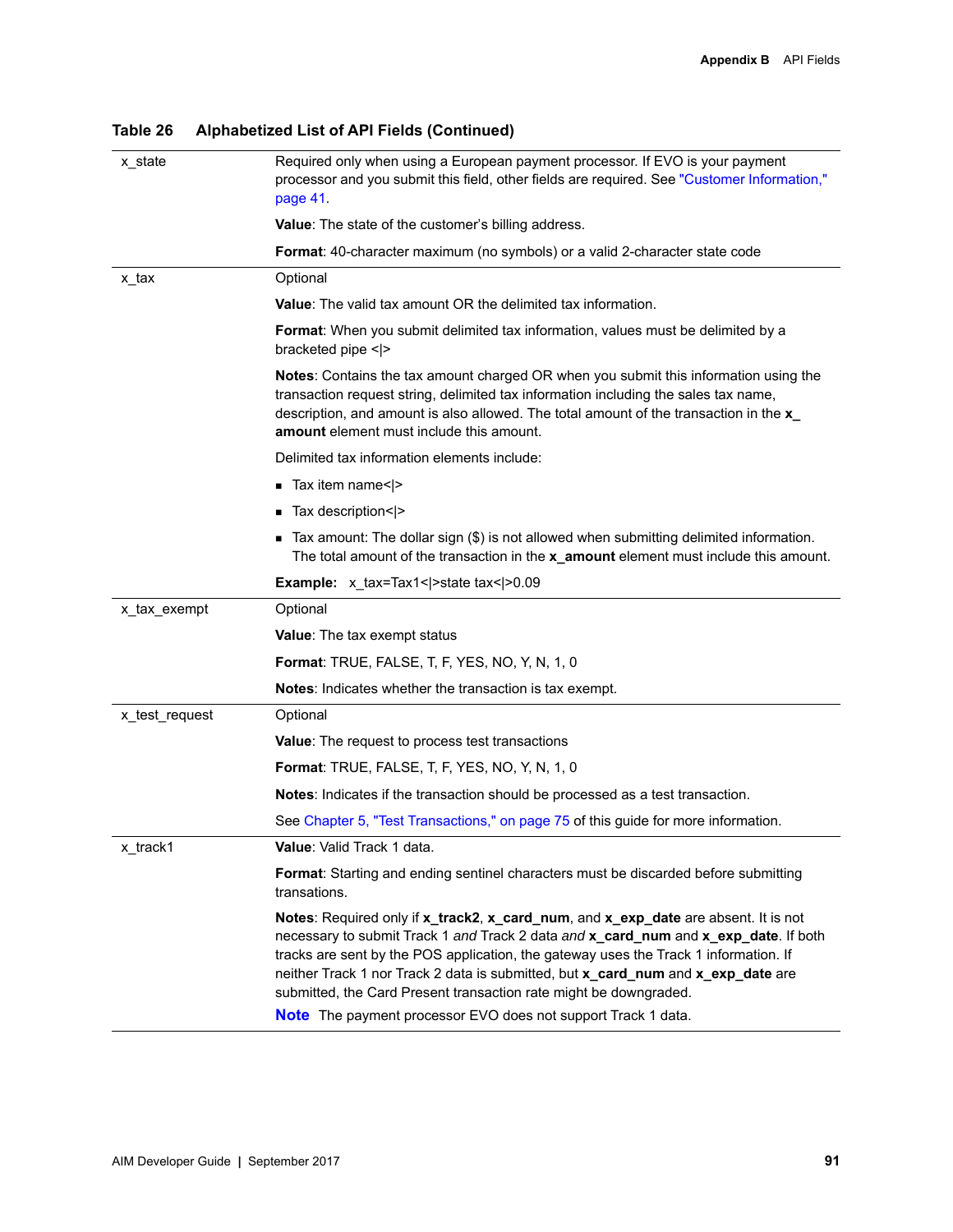| Table 26 | Alphabetized List of API Fields (Continued) |  |  |  |
|----------|---------------------------------------------|--|--|--|
|----------|---------------------------------------------|--|--|--|

| x_track2   | Value: Valid Track 2 data.                                                                                                                                                                                                                                                                                                                                                                                                 |
|------------|----------------------------------------------------------------------------------------------------------------------------------------------------------------------------------------------------------------------------------------------------------------------------------------------------------------------------------------------------------------------------------------------------------------------------|
|            | Format: Starting and ending sentinel characters must be discarded before submitting<br>transations.                                                                                                                                                                                                                                                                                                                        |
|            | Notes: Required only if x_track1, x_card_num, and x_exp_date are absent. It is not<br>necessary to submit Track 1 and Track 2 data and x_card_num and x_exp_date. If both<br>tracks are sent by the POS application, the gateway uses the Track 1 information.<br>If neither Track 1 nor Track 2 data is submitted, but x_card_num and x_exp_date are<br>submitted, the Card Present transaction rate might be downgraded. |
| x_tran_key | Required for merchant authentication.                                                                                                                                                                                                                                                                                                                                                                                      |
|            | Value: The merchant's unique Transaction Key.                                                                                                                                                                                                                                                                                                                                                                              |
|            | Format: 16 characters.                                                                                                                                                                                                                                                                                                                                                                                                     |
|            | Notes: The merchant Transaction Key is provided in the Merchant Interface and must be<br>stored securely.                                                                                                                                                                                                                                                                                                                  |
|            | The API Login ID and Transaction Key together provide the merchant authentication<br>required for access to the payment gateway.                                                                                                                                                                                                                                                                                           |
| x_trans_id | Required when x_type = CREDIT, PRIOR_AUTH_CAPTURE, VOID                                                                                                                                                                                                                                                                                                                                                                    |
|            | Value: The transaction ID assigned by the payment gateway of the original transaction.                                                                                                                                                                                                                                                                                                                                     |
|            | <b>Format: Numeric</b>                                                                                                                                                                                                                                                                                                                                                                                                     |
|            | Notes: Required only for CREDIT, PRIOR_AUTH_CAPTURE, and VOID transactions.                                                                                                                                                                                                                                                                                                                                                |
|            | For more information about transaction types, see "Credit Card Transaction Types,"<br>page 26.                                                                                                                                                                                                                                                                                                                             |
|            | Do not include this field if you include the x_split_tender_id field.                                                                                                                                                                                                                                                                                                                                                      |
| x_type     | Optional                                                                                                                                                                                                                                                                                                                                                                                                                   |
|            | Value: The type of credit card transaction.                                                                                                                                                                                                                                                                                                                                                                                |
|            | Format: AUTH_CAPTURE (default), AUTH_ONLY, CAPTURE_ONLY, CREDIT, PRIOR_<br>AUTH CAPTURE, VOID                                                                                                                                                                                                                                                                                                                              |
|            | Notes: If the value submitted does not match a supported value, the transaction is<br>rejected. If this field is not submitted or the value is blank, the payment gateway processes<br>the transaction as an AUTH_CAPTURE.                                                                                                                                                                                                 |
| x_version  | Optional, but highly recommended.                                                                                                                                                                                                                                                                                                                                                                                          |
|            | Value: The merchant's transaction version.                                                                                                                                                                                                                                                                                                                                                                                 |
|            | <b>Format: 3.0, 3.1</b>                                                                                                                                                                                                                                                                                                                                                                                                    |
|            | Notes: Indicates to the system the set of fields that will be included in the response:                                                                                                                                                                                                                                                                                                                                    |
|            | 3.0 is the default version.                                                                                                                                                                                                                                                                                                                                                                                                |
|            | 3.1 allows the merchant to use partial authorizations and the Card Code feature and is the<br>current standard version.                                                                                                                                                                                                                                                                                                    |
|            | It is highly recommended that you submit this field per transaction to ensure that the<br>formats of transaction requests and the responses you receive are consistent.                                                                                                                                                                                                                                                    |